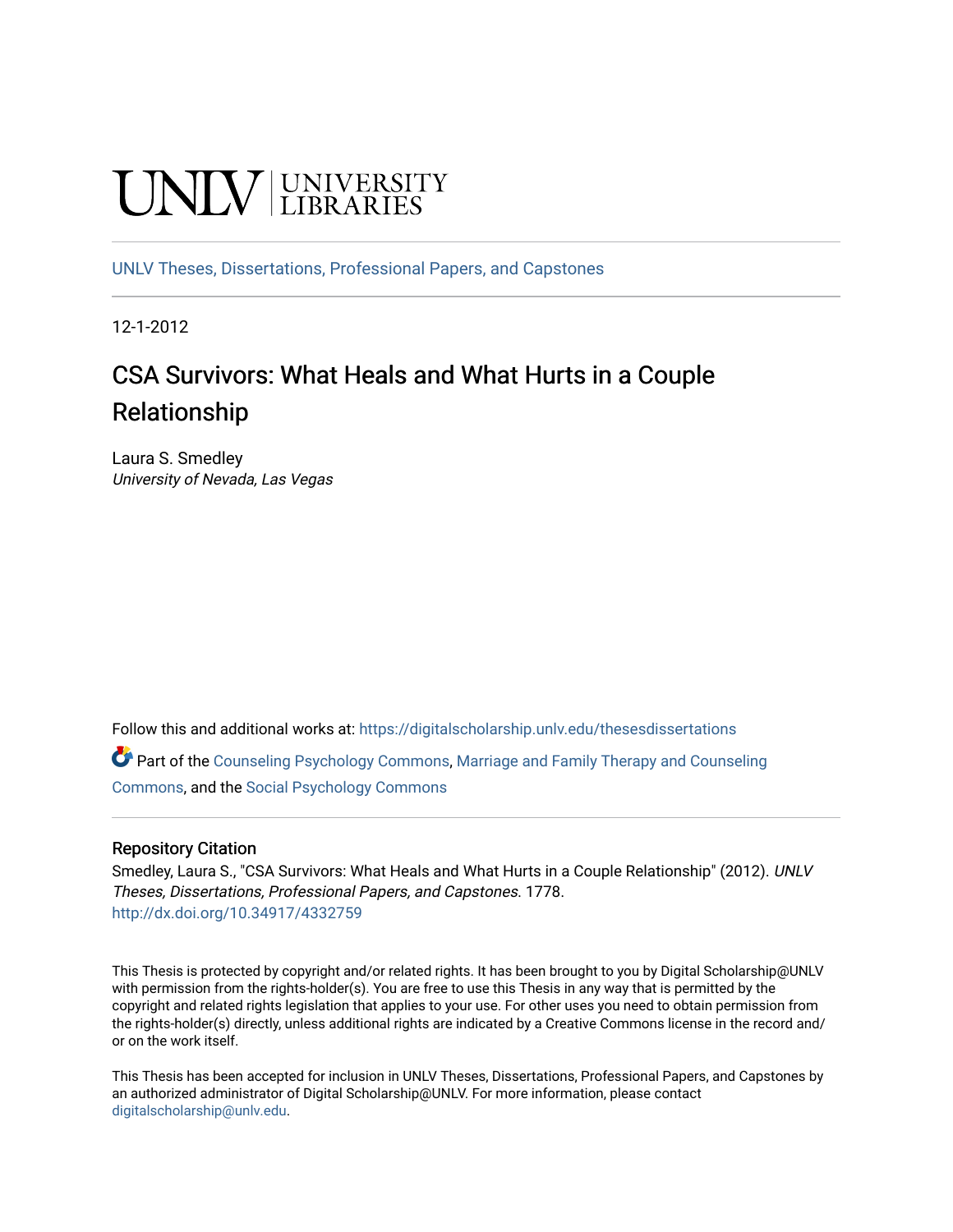# CSA SURVIVORS: WHAT HEALS AND WHAT HURTS

# IN A COUPLE RELATIONSHIP

by

Laura S. Smedley

Bachelor of Science in Nursing

Brigham Young University

1991

A thesis submitted in partial fulfillment

of the requirements for the

Master of Science in Marriage and Family Therapy

Marriage and Family Therapy Program

Greenspun College of Urban Affairs

The Graduate College

University of Nevada, Las Vegas

December 2012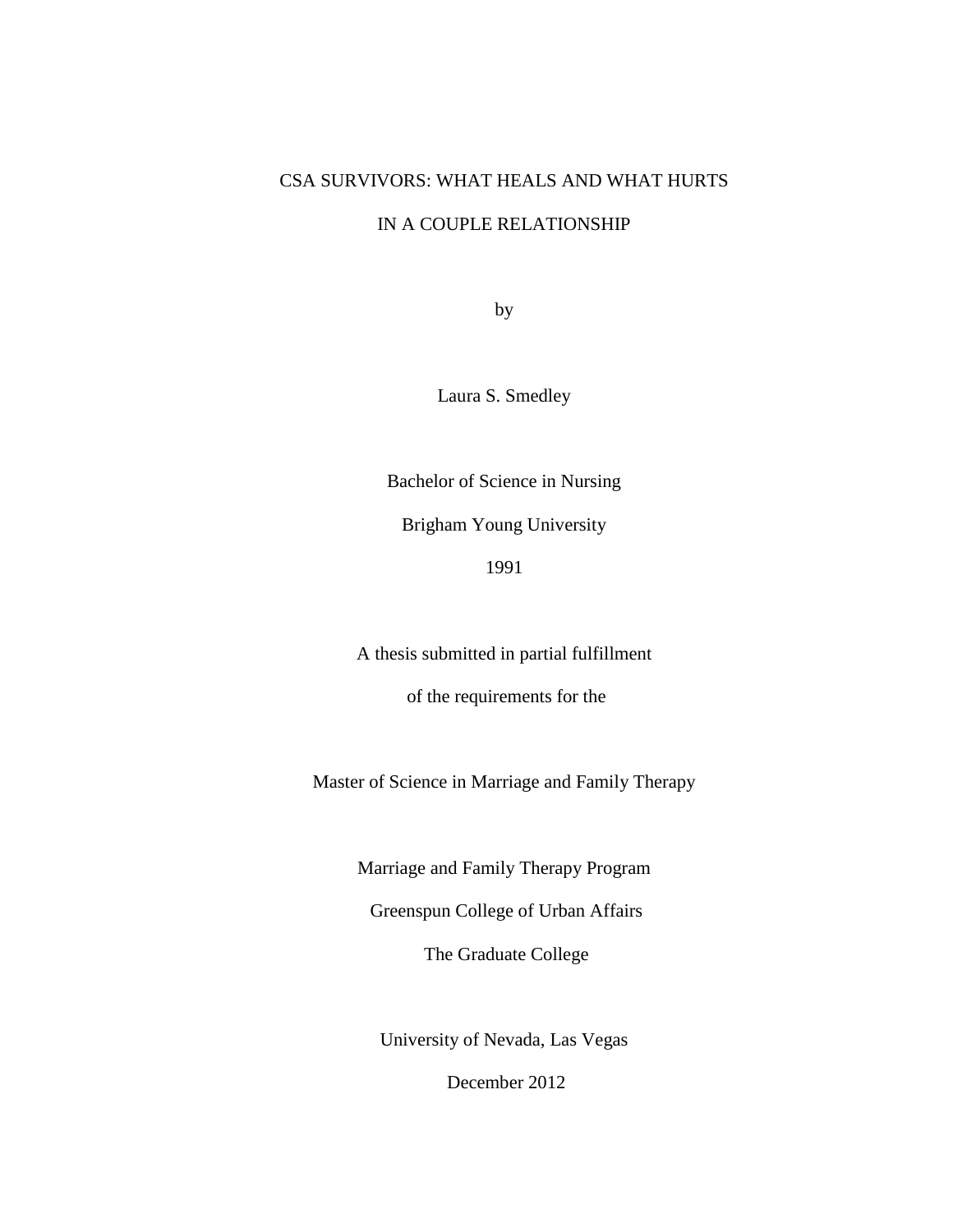

# THE GRADUATE COLLEGE

We recommend the thesis prepared under our supervision by

Laura S. Smedley

entitled

CSA Survivors: What Heals and What Hurts in a Couple Relationship

be accepted in partial fulfillment of the requirements for the degree of

## **Master of Science in Marriage and Family Therapy** Marriage and Family Program

Stephen T. Fife, Ph.D., Committee Chair

Gerald R. Weeks, Ph.D., Committee Member

Colleen M. Peterson, Ph.D., Committee Member

Larry L. Ashley, Ed.S., Graduate College Representative

Tom Piechota, Ph.D., Interim Vice President for Research & Dean of the Graduate College

<span id="page-2-0"></span>**December 2012**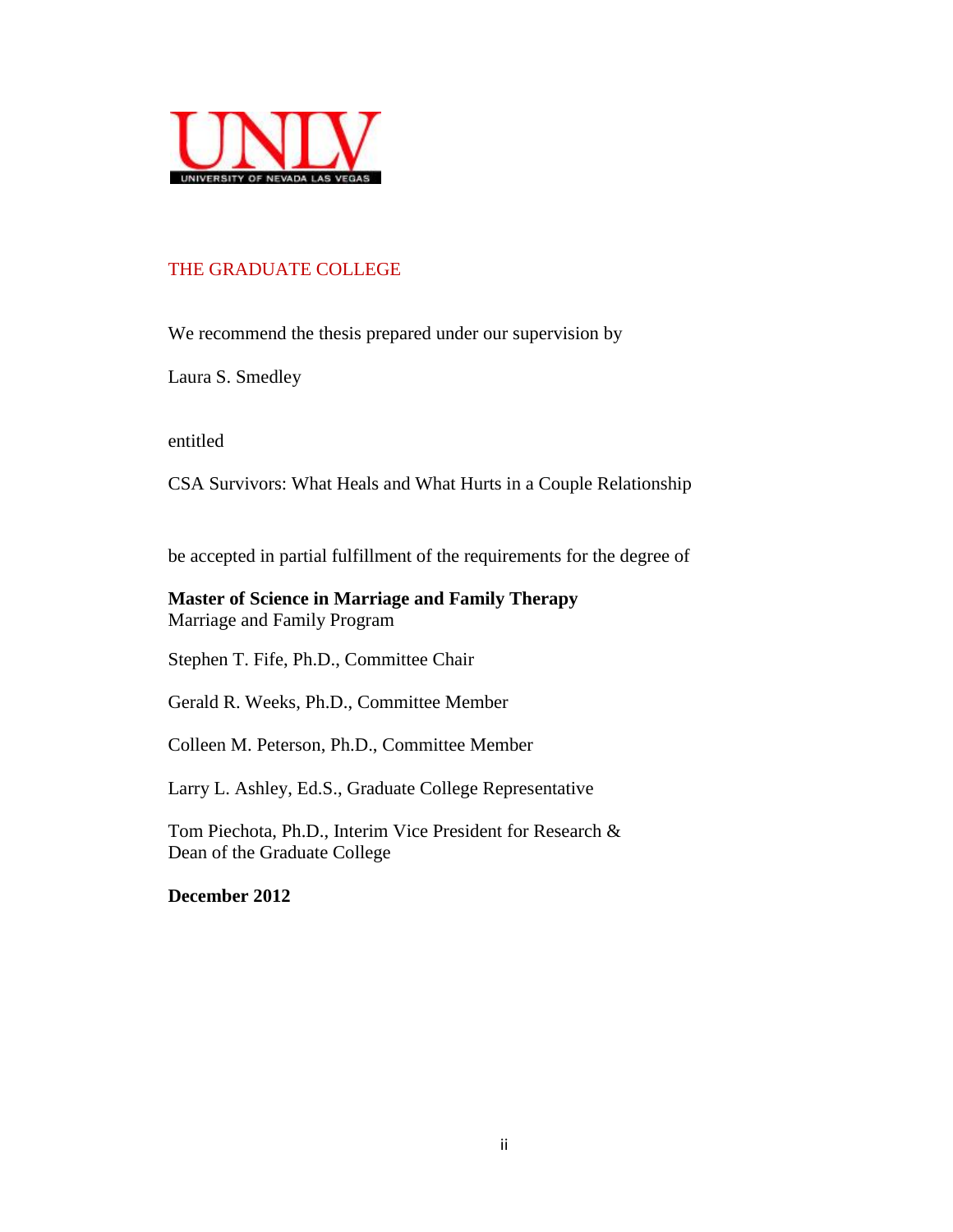#### **Abstract**

Childhood sexual abuse (CSA) is a significant trauma that affects a person's selfconcept and the ability to form healthy intimate relationships later in adulthood. Approximately 20% of adults who experience childhood sexual abuse go on to evidence serious psychopathology in adulthood (Harway & Faulk, 2005).

Besides individual disturbances, CSA survivors struggle with many relational difficulties. These difficulties are usually most pronounced among their intimate partners (Reid, et al., 1995). According to attachment theory, attachment injuries are best healed in the context of a healthy, intimate relationship (Kochka & Carolan, 2002) (MacIntosh & Johnson, 2008). Conversely, the couple relationship may be a stumbling block and even an insurmountable obstacle to healing (Miller & Sutherland, 1999).

The purpose of this study is to increase understanding of the survivor's experience of what is helpful and what is counterproductive in their healing process within the construct of their couple relationship. This is a qualitative study employing phenomenological theory. Qualified participants were CSA survivors in a committed relationship of at least one year. 8 participants were interviewed using semi-structured interview questions. Results of the study yielded helpful themes of 1) a sense of safety and trust 2) acceptance and validation 3) open communication 4) emotional intimacy and the perception of being truly loved by their partner 5) support 6) empathy 7) freedom of choice and 8) positive growth with their partner. Themes of what was hurtful included 1) criticism and rejection 2) betrayal 3) disrespect of personhood 4) lack of choice 5) lack of communication 6) partner mistrust and 7) lack of growth.

iii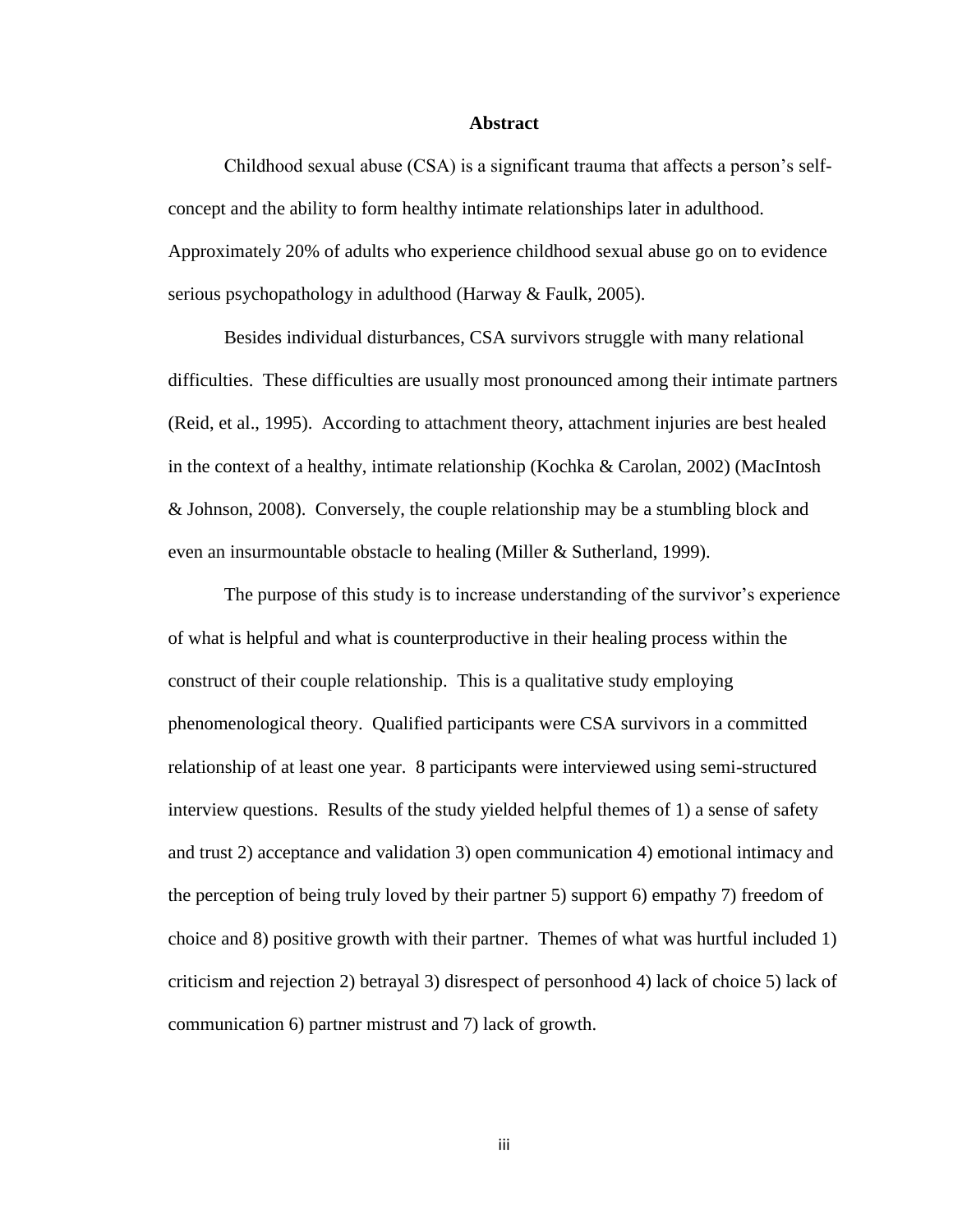|  | <b>Table of Contents</b> |
|--|--------------------------|
|--|--------------------------|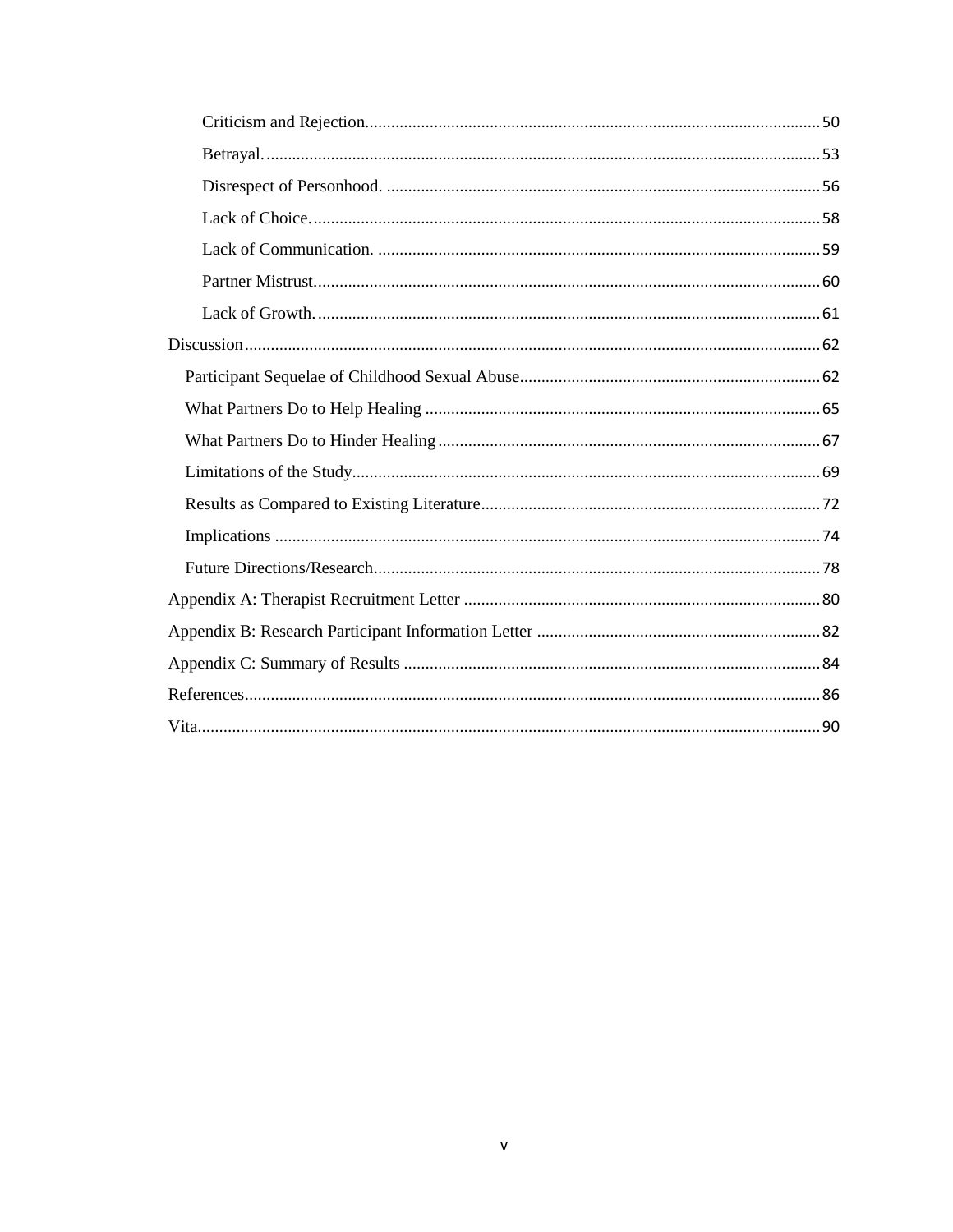#### **Introduction**

<span id="page-6-0"></span>Healthcare professionals in the helping professions, such as marriage and family therapists, counselors, social workers and psychologists, often encounter mental illnesses that are either caused by, or linked to, experiences of interpersonal trauma. Interpersonal trauma may be understood as an event where the perpetrator is an individual who is personally close to the victim. The motivation of the perpetrator is either the desire to hurt the victim and/or the desire to pursue his or her own goals, irrespective of harm and costs to the victim (Widera-Wysoczańska & Kuczyńska, 2010). Interpersonal trauma, such as childhood sexual abuse, often causes deep turmoil in one's internal state and may severely rupture one's ability to maintain intimate connections with those around them (Conklin & Padykula, 2009; Wallin, 2007). Childhood sexual abuse (CSA) is a significant trauma that affects a person's self-concept and the ability to form healthy intimate relationships later in adulthood. Relationship attachments appear to be a central mechanism when survivors are healing from severe interpersonal trauma (Hecker, 2007). The couple relationship, as a primary source of attachment, can be very powerful in the healing process (Hecker, 2007; Kleinplatz, 2007).

The author of this study is interested what impact a couple relationship has on a survivor. Of specific interest is what the survivor perceives as being healing or harmful within the context of the couple relationship. The purpose of this study is to explore how the intimacy and proximity of the couple relationship affects the CSA survivor who is healing from that particular trauma. The study seeks to understand the individual's experience of their partner's influence on their healing process. This is a phenomenological inquiry into those words and actions that are healing and those words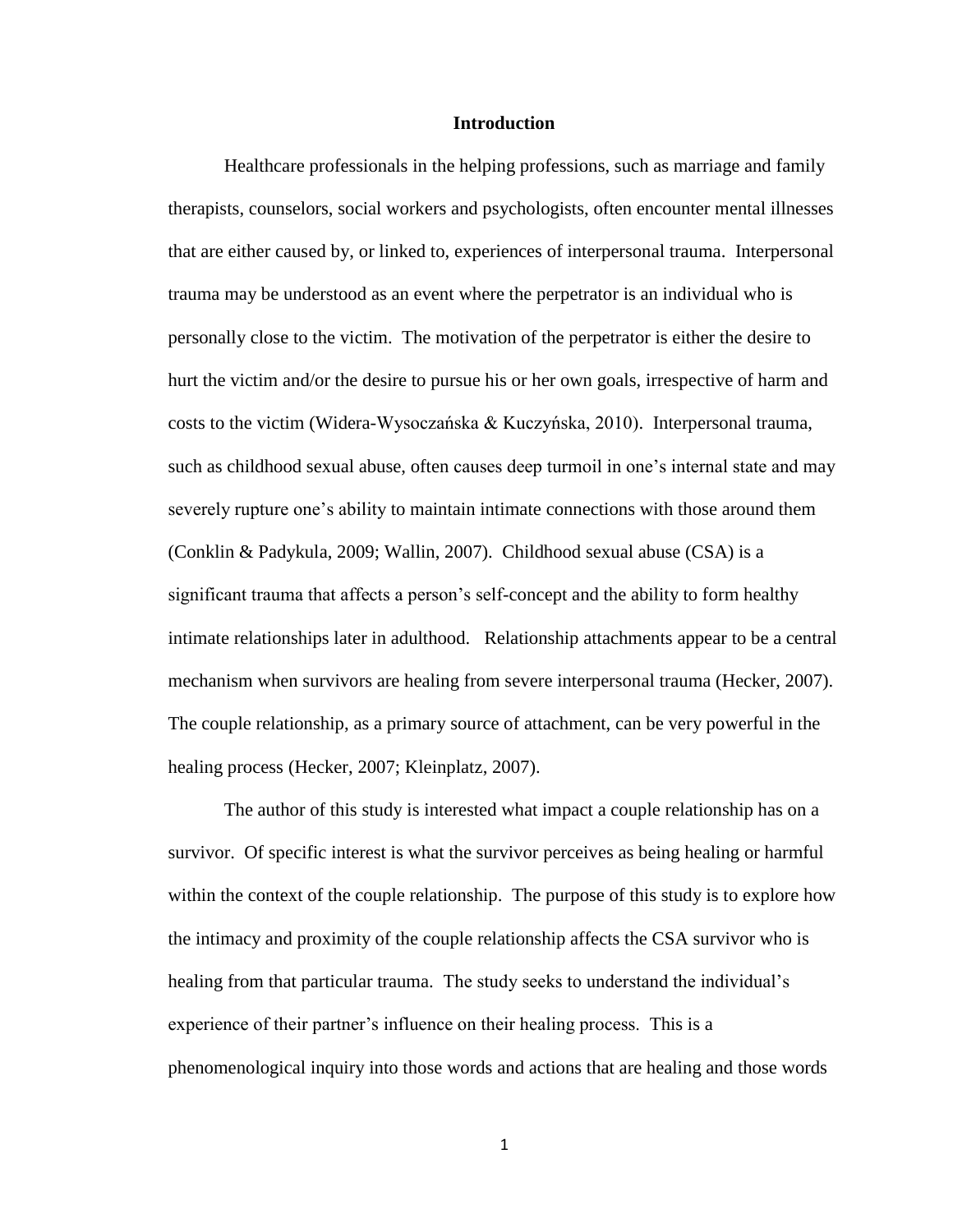and actions that are detrimental to a CSA survivor within the framework of an intimate, partnered relationship. The author expects the results to yield increased understanding regarding the perceived experience of the CSA survivor within their most intimate relationship. Knowledge of how those experiences affect the healing of the survivor may be very beneficial to couples' therapists, to survivors themselves, and to their intimate partners.

#### **Literature Review**

#### <span id="page-7-1"></span><span id="page-7-0"></span>**Definition, Incidence, and Impact**

The DSM IV defines trauma as an event that involves death or the threat of death or serious injury in which one's response to the event involves fear, helplessness, terror, or horror (APA, 2000). Trauma has been referred to as a wound to the mind, body, and soul and usually involves some form of loss (Baima & Feldhousen, 2007). Childhood sexual trauma may occur in a wide variety of ways. It can refer to sexual contact between a child and a perpetrator at least 5 years older than the child, in which the contact is coercive or perceived by the child as such (Cobia, Sobansky, & Ingram, 2004; McCarthy & Sypeck, 2003) or any incident that causes an individual to perceive sexrelated shame (Reid, Taylor & Wampler, 1995), or. The exact extent of child sexual abuse is often difficult to determine because of a preponderance of underreporting, but it is estimated that between 28% to 33% of adult women and 12 to 18% of men have experienced some type of sexual abuse during childhood or adolescence (Cobia, et al., 2004; Koedam, 2007).

Approximately 20% of adults who experienced childhood sexual abuse go on to evidence serious psychopathology in adulthood (Harway & Faulk, 2005). The DSM IV diagnoses common to an adult survivor of childhood sexual abuse include depression,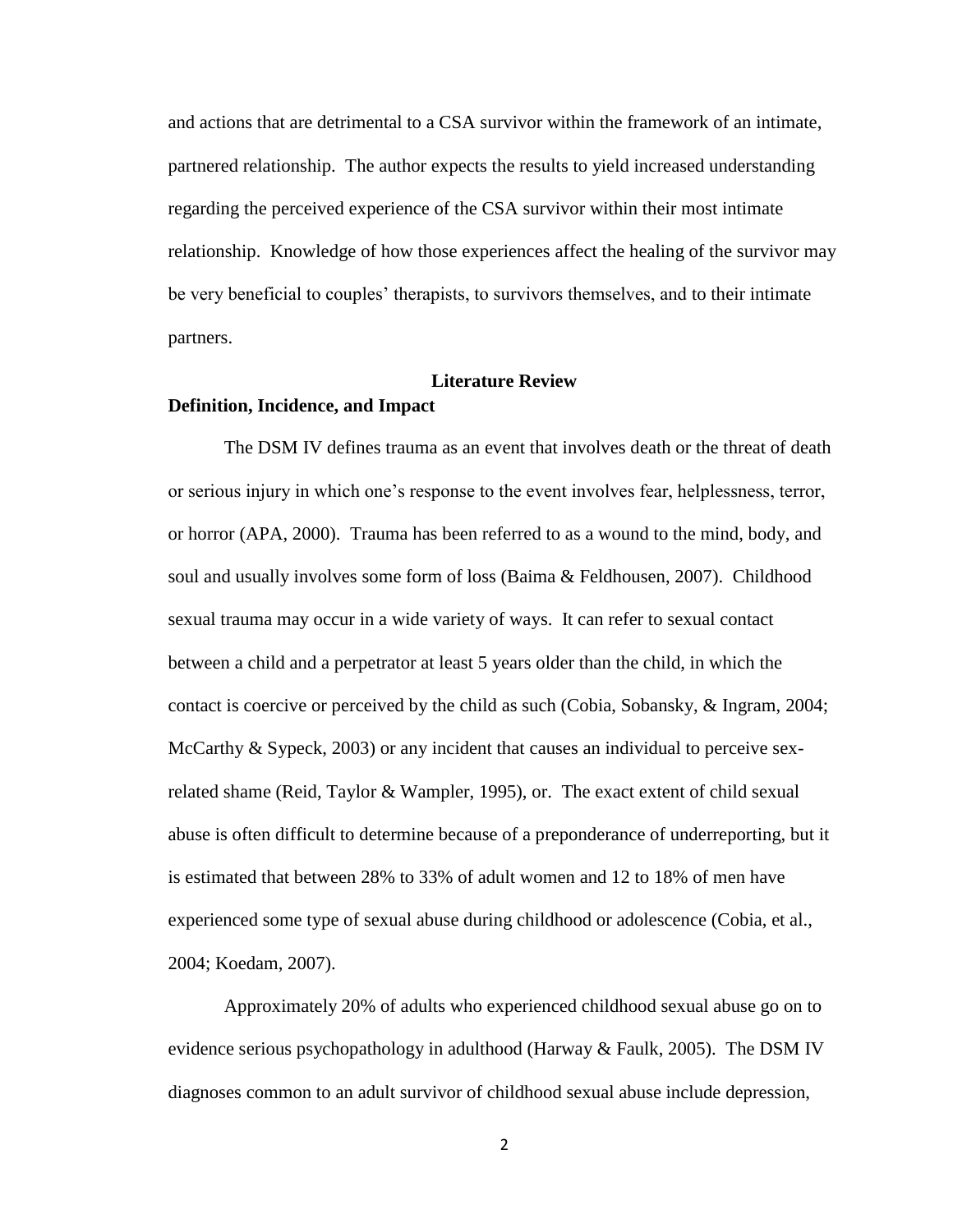post-traumatic stress disorder (PTSD), dissociative identity disorder (DID), personality disorders, somatization disorders, eating disorders and substance abuse disorders (APA, 2000; Harway & Faulk, 2005; Nadelson & Polonsky, 1991). When compared with control groups, CSA survivors evidenced 5 times higher rates of personality disorders and 3 times higher rates of anxiety disorders (MacIntosh & Johnson, 2008). The risk of depression and suicide increases 150% for CSA survivors among the general population (Chen & Carolan, 2010). Any or all of these psychological diagnoses significantly increase the strain upon the couple relationship, greatly compounding the difficulties of negotiating important relational constructs, such as intimacy and trust.

PTSD is one of the most common disorders seen in CSA survivors and includes such symptoms as hypervigilance, hostility, intrusive thoughts, flashbacks, social anxiety, sleep disturbances, irritability, sensory memories, nightmares and difficulties maintaining concentration and normal cognitive functioning (Baima & Feldhousen, 2007; Cobia, et al., 2004; Goff, Schwerdtfeger, Osby-Williams, Hoheisel, Nue, Reisbig, Archuieta, Henry, Bole, Hanes, Sanders-Hahs, Scheer & Smith, 2008; Harway & Faulk, 2005; Miller & Sutherland, 1999; Reid, et al., 1995). Feelings of worthlessness, low self-esteem, mistrust, guilt, shame, fear, anger, isolation, sexual confusion, feelings of stigmatization, self-destructive coping strategies and suicidality are also commonly associated with CSA survivors (Baima & Feldhousen, 2007; Cobia, et al., 2004; Goff, et al., 2008; Kochka & Carolan, 2002; MacIntosh & Johnson, 2008; Nadelson & Polonsky, 1991). Defensive strategies such as repression, can take the form of avoidance behaviors, physical or emotional numbing, depersonalization, dissociation, obsessions and compulsions, overwork, sexual promiscuity, and patterns of self-destructive relationships (Goff, et al.,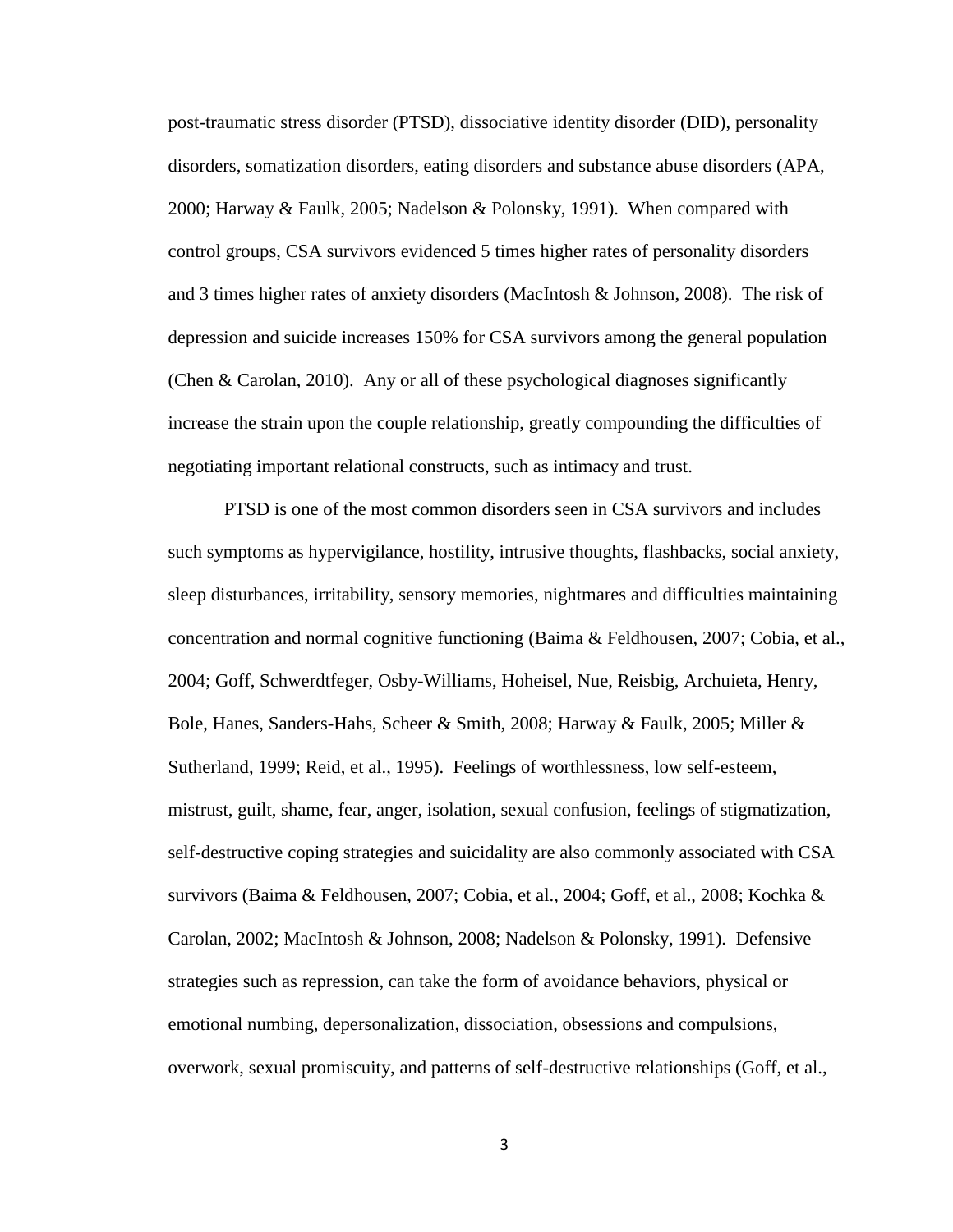2008; MacIntosh & Johnson, 2008; Cobia, et al., 2004; Miller & Sutherland, 1999; Harway & Faulk, 2005).

These individual disturbances naturally lead to a preponderance of relational difficulties for CSA survivors. These difficulties are usually most pronounced within the intimate partner relationship, as sexuality and healthy emotional attachments have been compromised by the invasive nature of the abuse (Hughes, 1994; Reid, et al., 1995). It is not uncommon for the abusive experience to be overgeneralized to include current partners, sex having been associated with pain, trauma and anxiety (Cobia, et al., 2004; Hughes, 1994). The intimate emotional and sexual proximity of the relationship may bring up flashbacks, body memories and dissociative experiences related to the original abuse, confusing current experiences and past trauma (Harway & Faulk, 2005; Hughes, 1994; Maltas, 1996; Miller & Sutherland, 1999). Survivors often have a lack of confidence that significant others can be counted on and have difficulties confiding in and discussing personal concerns with their partners. "No meaningful communication" was reported by 23% of CSA survivors, while non-abused men and women reported only 6% of the same (Cobia, et al., 2004).

Among couples where one partner is a survivor of CSA, relational issues surrounding emotional expression, sexual ambivalence and dysfunction, trust, boundaries, power and control, conflict negotiation, negativity, poor communication, emotional cutoff and commitment volatility are common (Goff, et al., 2008; Harway & Faulk, 2005; Kachka & Carolan, 2002; Koedam, 2007; Oz, 2001). CSA survivors among the general population report more marital disruption, less sexual satisfaction and higher incidence of divorce (Baima & Feldhousen, 2007; Hughes,1994; Koedam, 2007). They are more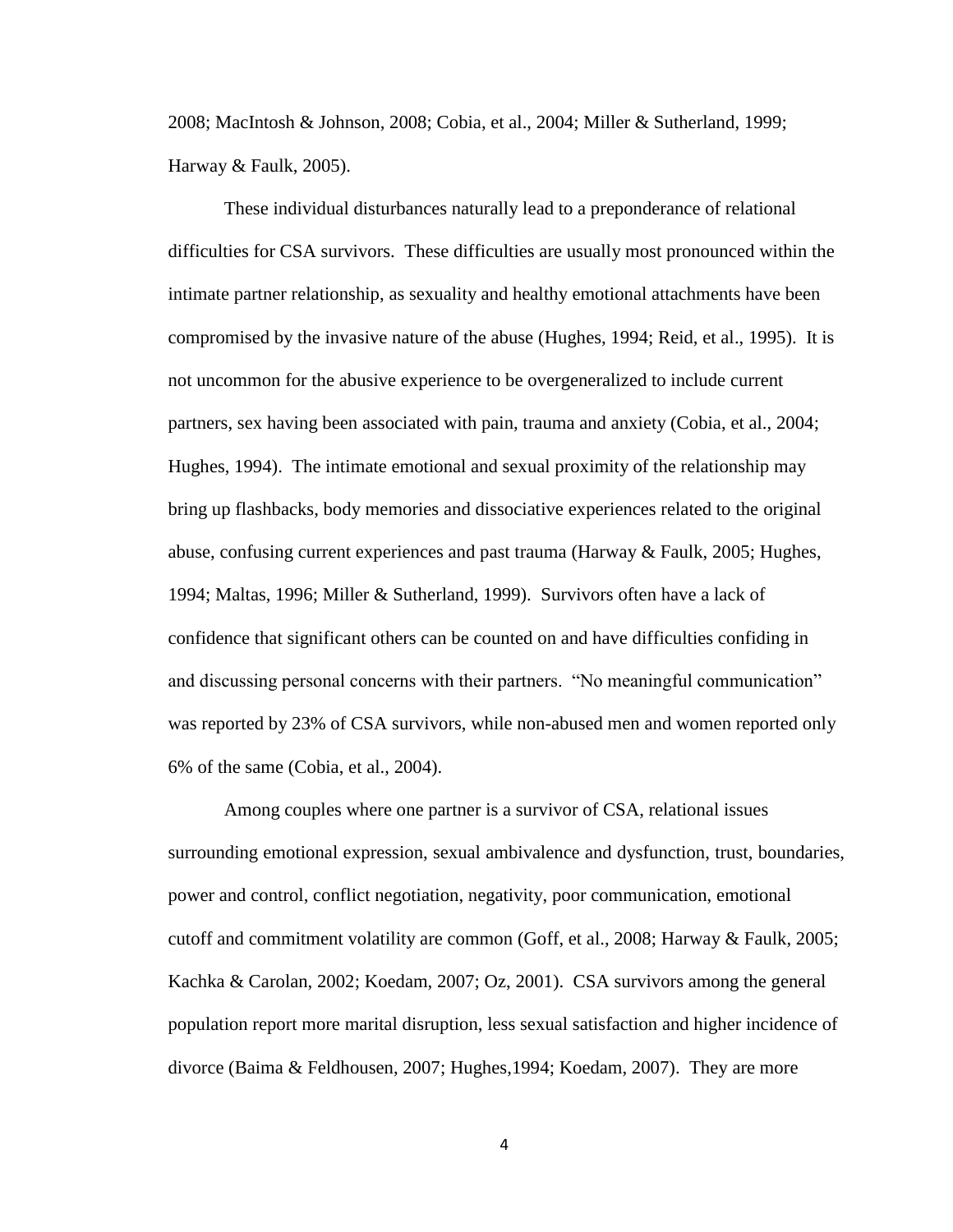likely to choose physically, emotionally, verbally or sexually abusive partners, and to be both a victim and a perpetrator of domestic violence (Baima & Feldhousen, 2007).

Sexual disorders figure prominently in CSA survivors' couple relationships. Over 50% of both men and women who have experienced CSA report some type of adult sexual difficulty (Cobia, et al., 2004; Hughes, 1994). Women often evidence deficits in integrating intimacy and eroticism, resulting in hypoactive sexual desire, non-orgasmic response, arousal disorder and vaginismus, especially if the abuse involved sexual penetration and force (Baima & Feldhousen, 2007; Brown, 1995; Cobia, et al., 2004; McCarthy & Sypek, 2003). Women's feelings toward their partner are a major determinant of sexual functioning, and women survivors show an increased tendency to evaluate their partner negatively (Dennerstein, Guthrie & Alford, 2004).

#### <span id="page-10-0"></span>**Etiology**

The severity of psychological damage and personal impairment realized in the victim of CSA depends in part on certain factors pertaining to the abuse (Harway  $\&$ Faulk, 2005); the age of the victim, whether there was a single or multiple perpetrators, the child's relationship to the perpetrator, the exact form and intensity of the abuse, its duration and frequency, and the circumstances surrounding the disclosure of the abuse and the subsequent response received by the victim (Cobia, et al., 2004; Harway & Faulk, 2005). Based upon their response to the trauma and subsequent interaction with the victim, a child's family and closest associates will serve to significantly influence the subjective severity of the trauma and the nature of the psychological and emotional sequelae (Cobia, et al., 2004; Harway & Faulk, 2005). Sexual penetration, the use of force or violence, the frequency and intensity of abuse, a younger age for the onset of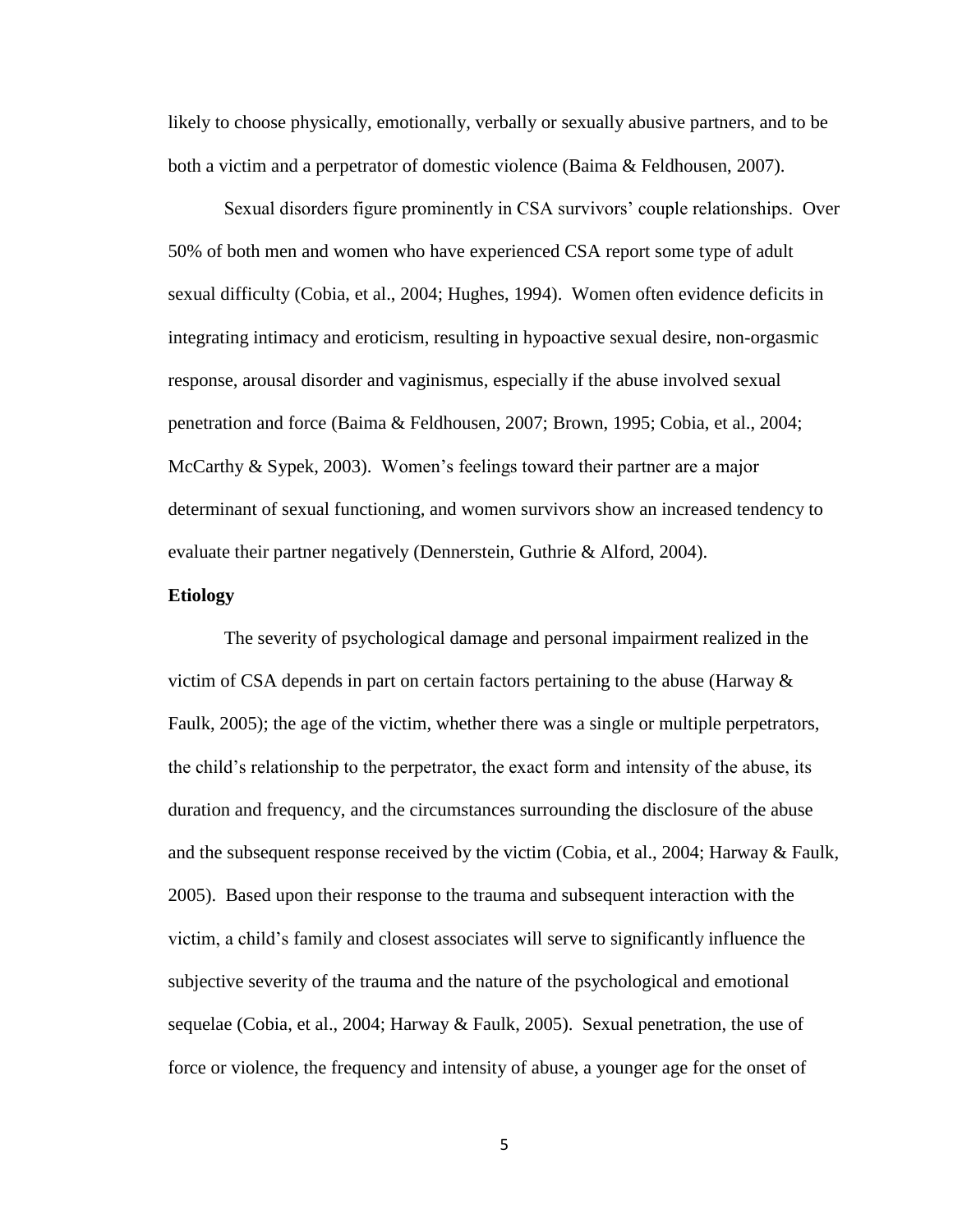victimization, a close family member as perpetrator(s) and an extended time period of abuse all serve to increase the degree of trauma to the survivor (Brown, 1995; Cobia, et al, 2004; Harway & Faulk, 2005) (Hughes, 1994; McCarthy & Sypeck, 2003). In one study of mid-life women in the community, those who experienced penetrative CSA had significantly shorter couple relationships than those who had not (Dennerstein, et al., 2004). A large survey of women in New Zealand revealed that if the childhood sexual abuse involved penetration; survivors were 7 times more likely to suffer from an eating disorder, 74 times more likely to have suicidal ideation or behaviors, 5 times more likely to have depressive or anxiety disorders, 3 times more likely to engage in substance abuse, and 16 times more likely to have been admitted to a psychiatric hospital (Miller  $\&$ Sutherland, 1999).

Those CSA survivors who were abused by a father figure evidence the most longlasting effects and the worst long-term adjustment outcomes (Harway & Faulk, 2005). The terror of victimization within the family creates a powerful regressive pull in subsequent relationships (Maltas, 1996). As personal identity is in part shaped by the emotions and cognitions surrounding one's life story, the survivor's emotions and cognitions surrounding the abuse heavily influence the psychological sequelae. Thus, extended abuse coupled with the secrecy, shame, and betrayal of incest, lead to a more negative, hopeless and powerless personal narrative (Anderson & Hiersteiner, 2008; McCarthy & Sypeck, 2003; Kochka & Carolan, 2002). This negative personal lens can be managed via coping strategies developed in adulthood. Some of these include verbalization, repression/avoidance, lowered expectations, severed relationships,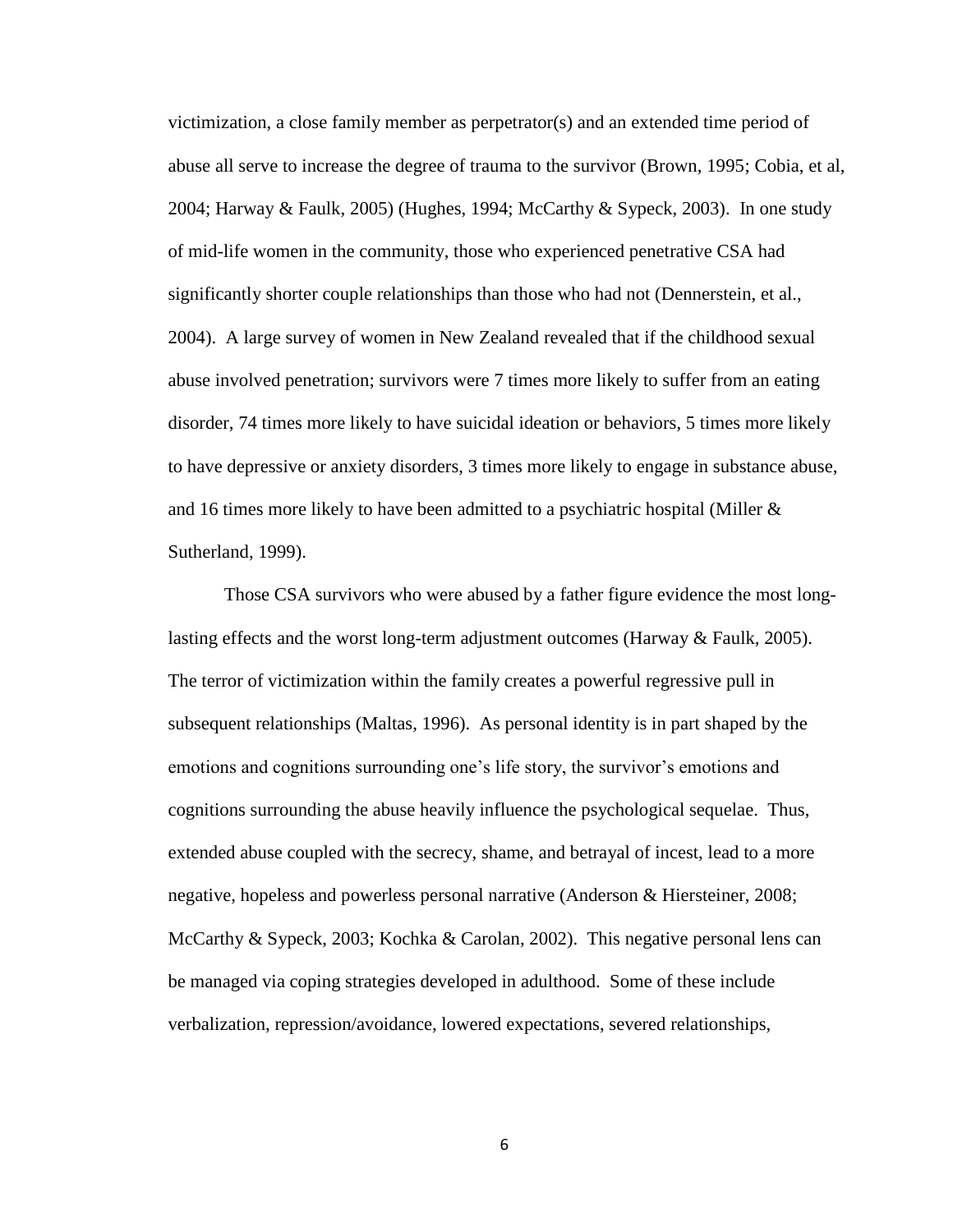emotional cut-off, and sleep. Interestingly, couple relationships can serve to increase effective coping strategies for the survivor (Goff, et al., 2008).

#### <span id="page-12-0"></span>**Relational Factors**

It is no easy thing to be intimately partnered with a CSA survivor. There has been an increasing amount of evidence supporting the idea that partners and families may suffer secondary trauma as a result of being exposed to the traumatic material and distressing symptoms associated with the survivor's trauma (Miller  $&$  Sutherland, 1999). When awareness or discovery of CSA and/or healing of a survivor begins during marriage, it often results in the systemic upheaval of the relationship. Healing from CSA often brings about a newly framed identity and alterations in the survivor's personality. Abuse survivors often enter into a marital contract that reflects the negative selfperceptions frequently seen among CSA victims. Survivors who engage in selfpathologizing attitudes and behaviors invite others, including their partners, to interact with them in a disqualifying manner (Adams-Wescott & Isenbart, 1996). Partners are accustomed to the current or previous systemic contract and the couple may have difficulty negotiating a new way of being in the marriage. As one partner put it, "I don't know who you are anymore, and it scares the hell out of me" (McCollum, 1993, p. 35).

Partners are faced with grieving a number of losses. Survivors may withdraw emotionally and/or physically during intense periods of healing, and partners may suffer negative and rejecting responses (Miller & Sutherland, 1999). They may end up taking over tasks and roles that previously belonged to their partner (Button & Dietz, 1995). They may feel overwhelmed, helpless, isolated and left out of the healing process going on between their spouse and his or her therapist (MacIntosh & Johnson, 2008). They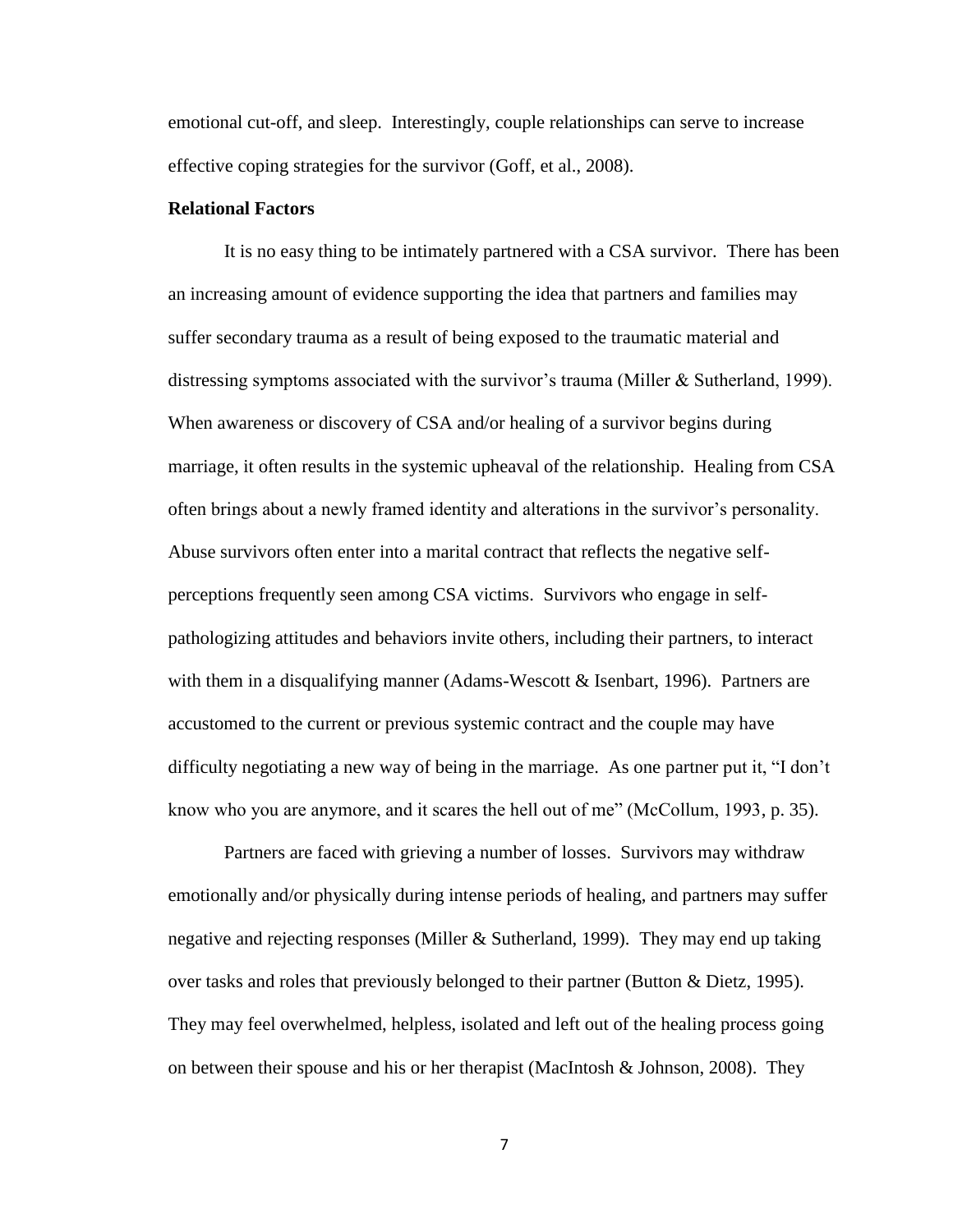may feel anger at the perpetrator and guilt at being unable to "fix it", or anger, frustration, pain and resentment at the injustice of having to expend the energy and resources to pick up the pieces and suffer the consequences of the crimes committed by someone else (MacIntosh & Johnson, 2008). They may wrestle with guilt over their partner's suffering and their own dissatisfaction at the loss of their personal needs being met. Acute distress may occur if terrible memories intrude on intimate moments with their spouse or if their spouse begins to treat them like the perpetrator (Button & Dietz, 1995; MacIntosh & Johnson, 2008.

Difficulties with sex are not confined to the CSA survivor. One study found that partners tried to avoid sexual behaviors that might cause flashbacks or implicit abuse memories for their spouse. They tended towards hypervigilance with regards to the possibility of their sexual expressions being experienced as coercive by their partner. Some men developed erectile dysfunctions and problems with premature ejaculation. Many partners of CSA survivors perceived their companions' emotional detachment during sex as uncomfortably alienating (Baima & Feldhousen, 2007).

As stress and pressure in the relationship increase, the partner may experience "trauma contagion" or "compassion fatigue", with symptoms similar to those of a survivor; including emotional, physical and spiritual fatigue, victimization, sleep disturbances, hypervigilance, nightmares, denial, emotional withdrawal, depression, low self-esteem and secondary shame (Goff, et al., 2008; Miller & Sutherland, 1999; Wiersma, 2003). Living with a survivor can trigger emotional and relational issues related to the partner's own developmental history. They may also develop difficulties with communication, emotional expression, intimacy, addictions, parenting or time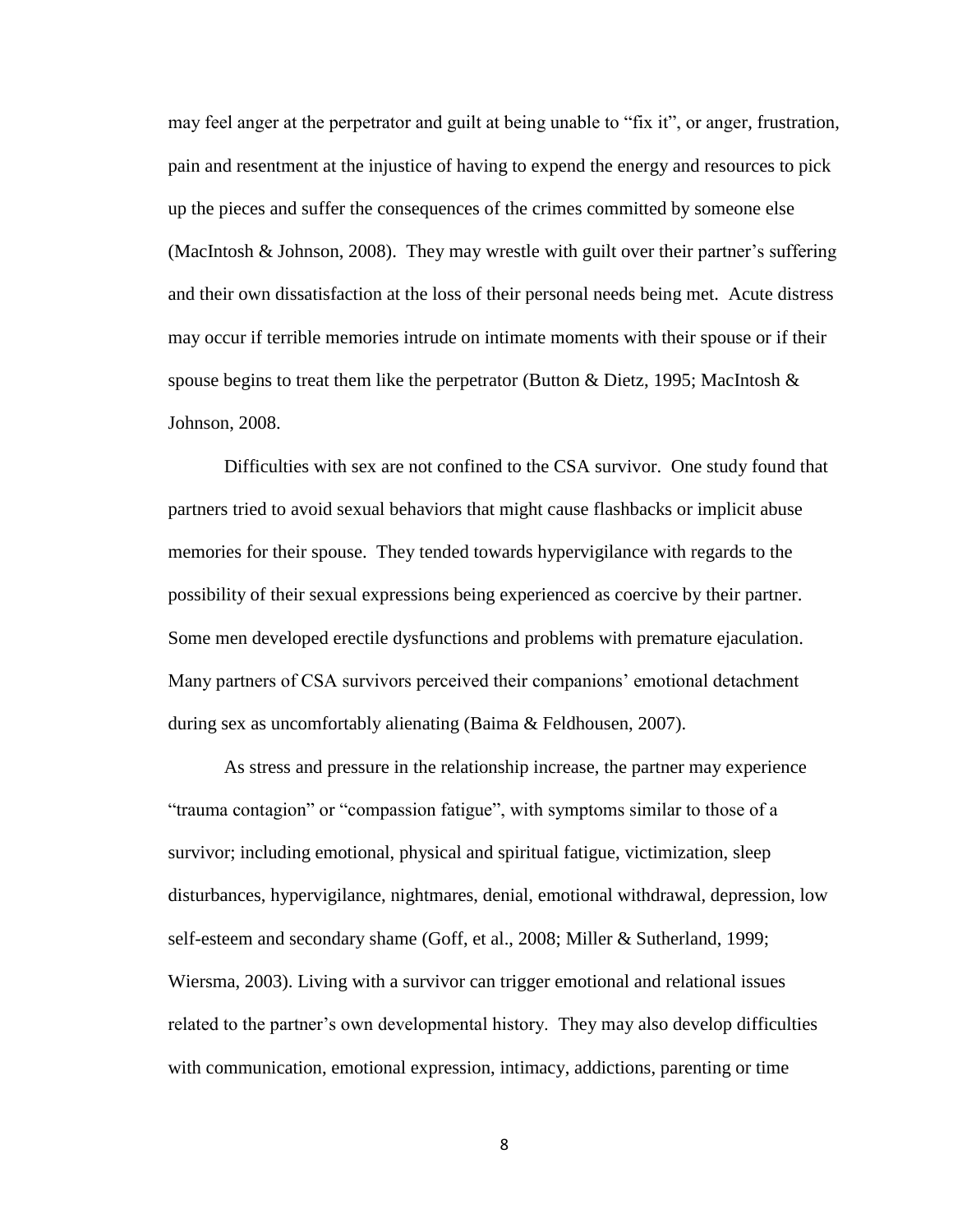management (Oz, 2001). They may question their ability or willingness to stay committed to the relationship (Button & Dietz, 1995).

Abuse victims may unconsciously seek out familiar relationships. This could lead them to enter relationships with aspects that reflect their earlier abuse (Nadelson  $\&$ Polonsky, 1991). Among intimate partners of abuse survivors, reenactments of abusive experiences or archetypal roles may be acted out. Common scenarios are the abuser and the abused, idealized savior and needy child, or seducer and seduced. If these reenactments are not recognized for what they are, they may be misinterpreted as present reality. These interactions can breed anxiety and conflict, undermining the couple relationship (Maltas, 1996).

Emotional process within the couple relationship affects heavily the process of "trauma contagion" experienced by survivors and their partners. Emotional dysregulation is common among survivors and their partners (MacIntosh & Johnson, 2008). Many CSA survivors demonstrate a fear/avoidant style of attachment. This can lead to dramatic swings of closeness, then avoidance, and a process of sharing high anxiety with and about their partner (MacIntosh & Johnson, 2008). High amounts of relational conflict are common to couples dealing with issues related to CSA (Cobia, et al., 2004; Hughes, 1994). The dyadic alliance of partners in healing may be threatened if stress and conflict spiral out of control. Chronic anxiety can create reactivity within the emotional dyad and erode the couples' ability to maintain or build trust (Kochka  $\&$ Carolan, 2002). From a feminist perspective, the person with the least power and the strongest needs are the most motivated to maintain the relationship (Kochka & Carolan, 2002). This puts the survivor at risk for subverting their individual needs in order to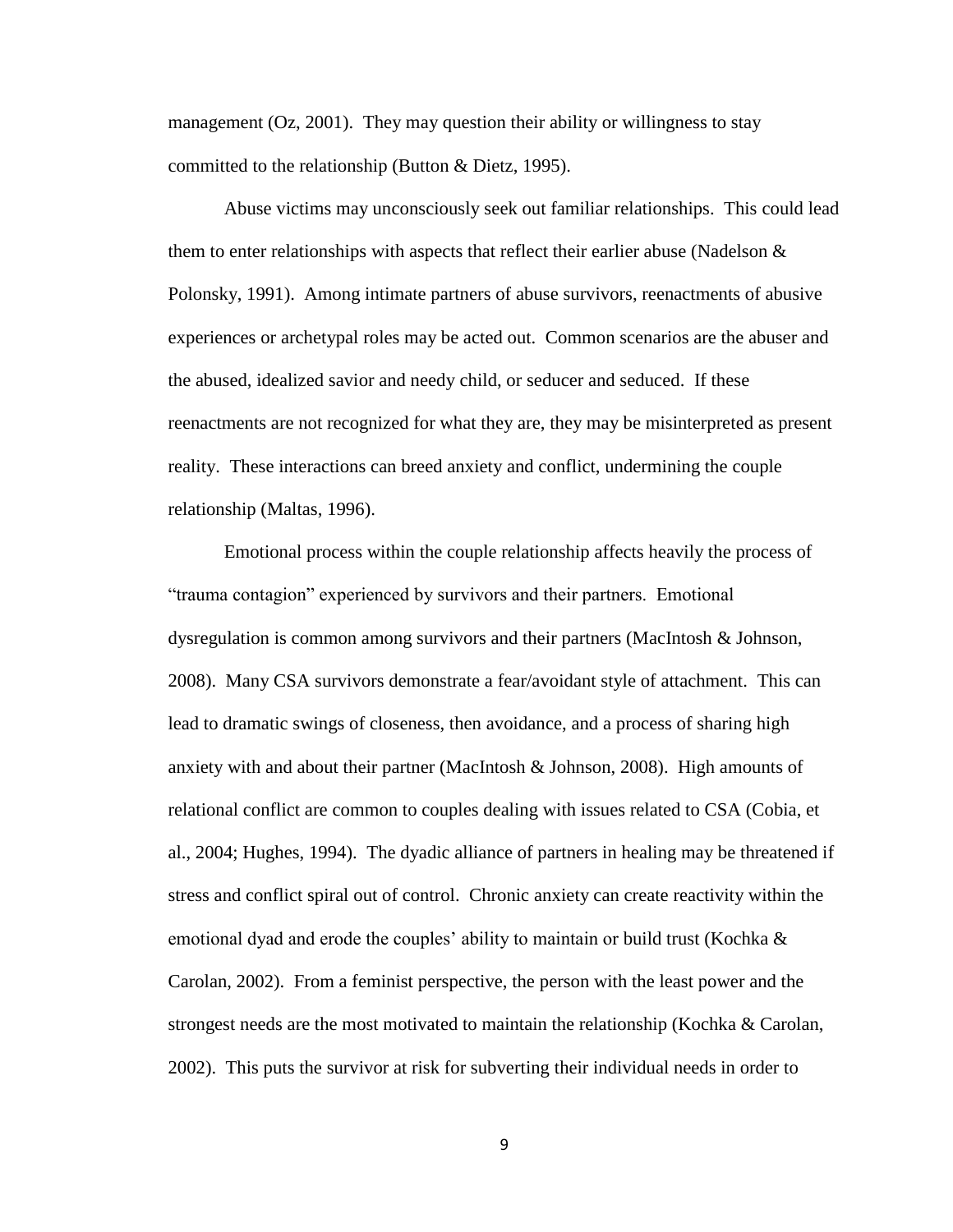maintain the relationship. Women survivors in one study chose to accept discomfort or abuse in order to decrease the level of relational stress, resulting in situations of revictimization (Kochka & Carolan, 2002).

Intergenerational patterns, cultural beliefs and societal practices strongly influence the way individuals interpret and respond to sexual victimization. Gender beliefs and practices play a significant role in the incidence of sexual abuse and society's and individuals' responses to it. Gender biased interpersonal expressive and receptive communication, motivations, and perceived abilities serve to inhibit open and accurate communication between men and women (Wiersma, 2003). Studies have found that CSA survivors and their partners often have similar developmental histories. Marriage partners tend to replicate the degree of fusion found in their family of origin, finding partners that validate their own attachment style (Chen & Carolan, 2010). Partners with comparative developmental experiences may contribute to couple conflict and may not be able to support their companions' recovery process. Conversely, they may be more empathic and understanding of a CSA survivor's experience because of their own developmental history (Chen & Carolan, 2010).

#### <span id="page-15-0"></span>**Ramifications for Couples in Treatment**

Historically, individual and group therapy has been the treatment of choice for adult survivors of CSA (Reid, et al., 1995). However, this approach has ignored the difficulties and needs inherent in an intimate couple relationship, and left the survivor's partner feeling isolated, frightened, and left out (MacIntosh & Johnson, 2008). Couples therapy has been shown to help the partner become more educated, understanding and involved in the survivor's healing process (McCarthy & Sypek, 2003; Reid, et al., 1995).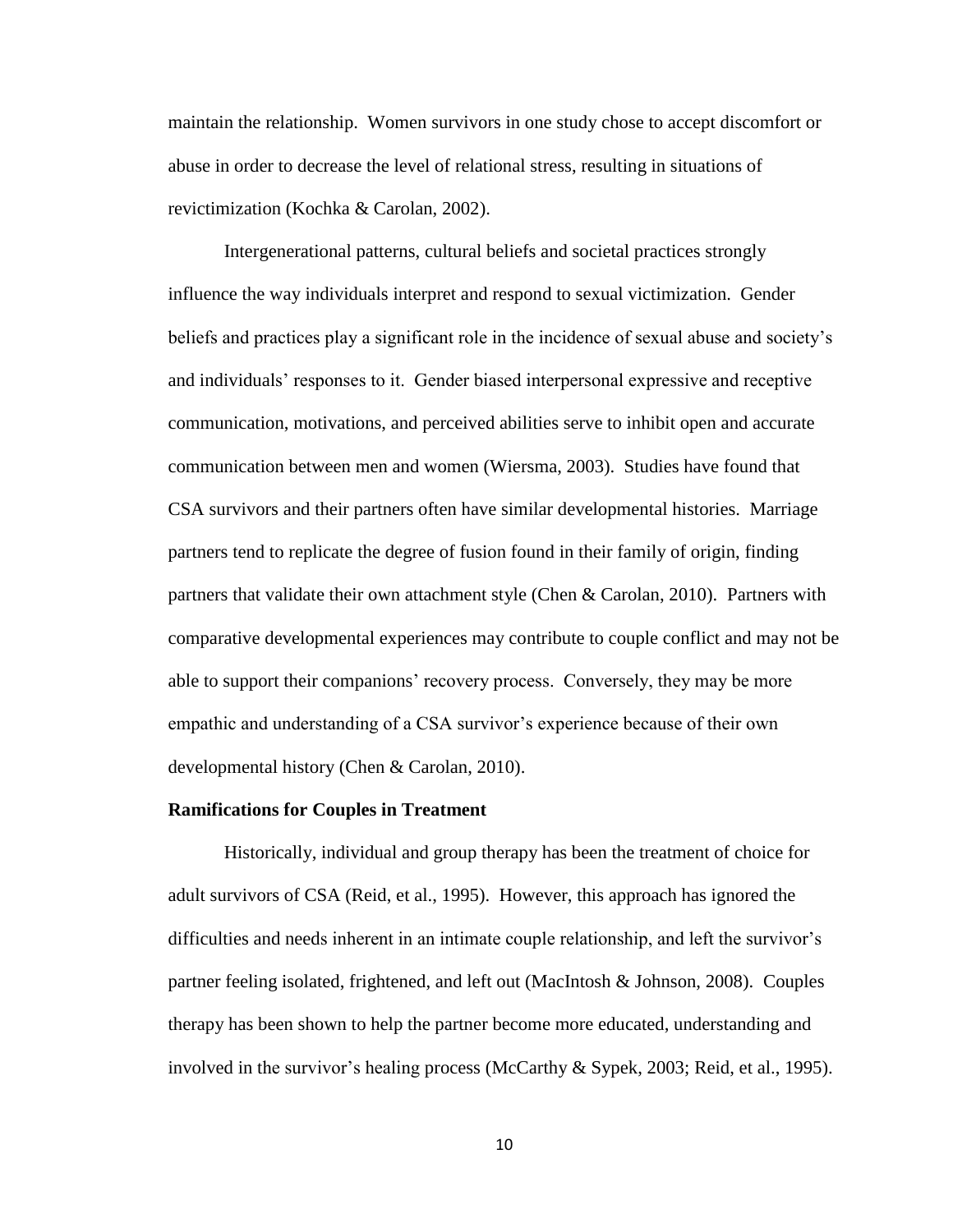For the survivor, positive partnerships can go a long way towards moderating and buffering a survivor's distressing symptoms (Chen & Carolan, 2010; MacIntosh & Johnson, 2008). Both survivors and partners have reported the marriage relationship to be a primary source of support during the process of healing from CSA (Goff, et al., 2008; McCollum, 1991).

It is not uncommon for couples to present in therapy with issues they perceive to be unrelated to CSA. Typical complaints include infidelity, problems with intimacy and attachment, issues surrounding numbing and distancing, sexual anxiety and sexual disorders, increased relational conflict, anger and rage, substance abuse, power and control issues, feeling of entrapment or betrayal, codependency, and low self-esteem (Hecker, 2007; Koedam, 2007). Ignoring sensitive relational issues, such as emotional and sexual intimacy, while focusing therapy on rape trauma, is a hazardous proposition for the marriage (McCarthy & Sypek, 2003). Neglect of sexual issues may foster resentment, blame and avoidance, resulting in dysfunctions becoming chronic and more severe (Brown, 1995). Often survivors require several years of therapy, and by then intractable relational patterns regarding sexuality may have taken hold. Integrating couples therapy into individual trauma therapy is usually more successful (McCarthy  $\&$ Sypek, 2003).

Couples generally express a preference to stay together and work out their problems in tandem (Kochka & Carolan, 2002; McCarthy & Sypek, 2003). In one study, healthier relationships were the ones in which the partner was engaged in their companion's healing process (Kochka & Carolan, 2002). By engaging in therapy together as a survivor heals, partners have a unique opportunity to evaluate what is truly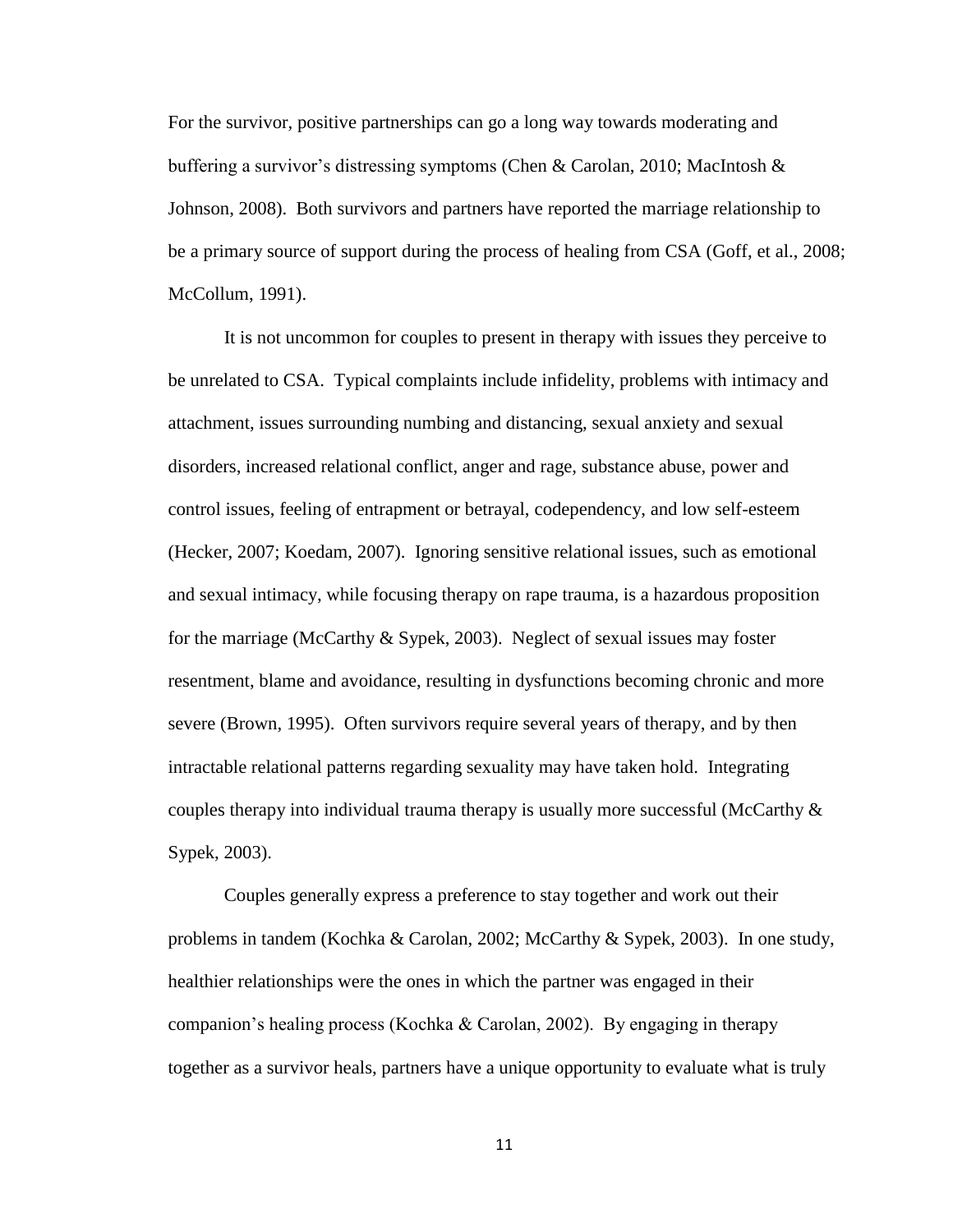important to them as couple, confront their own issues, develop new life skills, and deepen interpersonal bonds and commitments (McCollum, 1991). Intimacy affords the opportunity for couples to share and co-create meaning (Adams-Westcott and Isenbart, 1996; Kleinplatz, 2007). Couples who successfully negotiate the volatile conditions surrounding sexual abuse are rewarded with the establishment of a lasting trust and often enjoy a feeling of great accomplishment (Button & Dietz, 1995; Oz, 2001).

The emotional and psychological risks for both parties are substantial when undergoing treatment for CSA (Nadelson & Polonsky, 1991; Reid, et al., 1995). Emotional safety within the relationship is essential for healing to occur, and it can be helpful for partners to discuss and refine their definition of trust (Button & Dietz, 1995; Hecker, 2007; Kochka & Carolan, 2002). However, unstructured partner involvement can be perceived by the survivor as intrusive, disrespectful, and detrimental to recovery, and yet some significant issues are never addressed if recovery is treated separately from the couple relationship (Hecker, 2007; Reid, et al., 1995).

While the marriage relationship may be the arena in which the negative effects of sexual abuse are played out and intensified, it is also a powerful potential healing site (MacIntosh & Johnson, 2008; Maltas, 1991). Many CSA survivors may disclose their abuse for the very first time to their intimate partner, as nondisclosure is normative for child sexual abuse (Miller  $&$  Sutherland, 1999). Trauma theory points to the importance of having loved ones bear witness to human suffering, deeply acknowledging the experience of the other (Kleinplatz, 2007; McCarthy & Sypek, 2003; Miller & Sutherland, 1999). Survivors report the profound helpfulness of having their partner listen compassionately and express sorrow for their pain and suffering (Kleinplatz, 2007; Oz,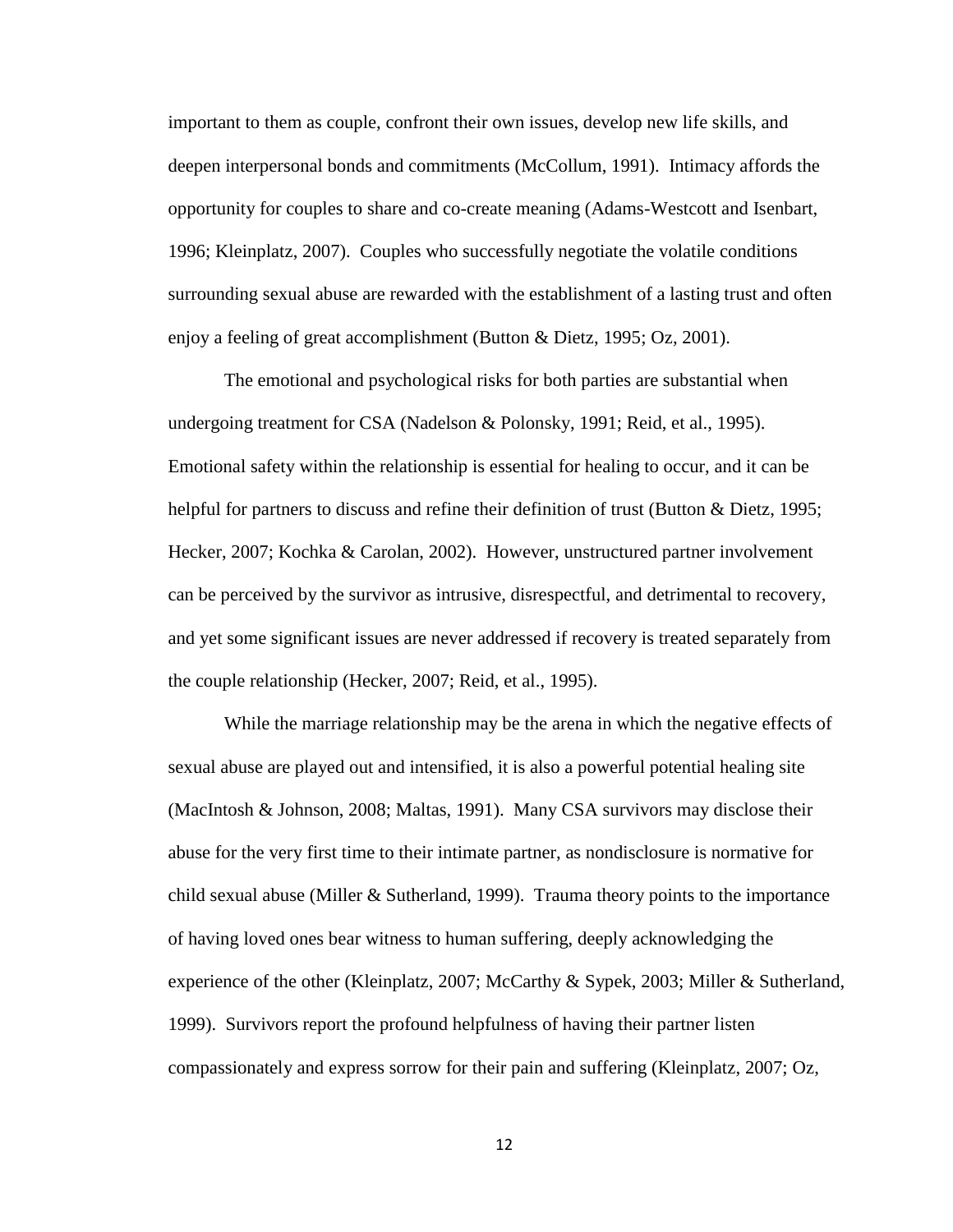2001). If the survivor is remembering or disclosing their abuse for the first time, it may unleash a maelstrom of emotions and needs in the couple relationship (Button & Dietz, 1995). It is imperative that survivors and partners be educated and prepared to deal with surprising occurrences in their relationship associated with the process of remembering and healing (Harway & Faulk, 2005).

Marital distress tends to maintain and exacerbate the symptoms associated with trauma (Cobia et al., 2004), so understanding the contributions and interactions of each partner can aid in the recovery process for the survivor and the marriage (Chen & Carolan, 2010). The recursive interactional process of the couple relationship is a place where both partner and survivor are affected by and influential in the healing process (Wiersma, 2003). Survivors' symptoms are often activated during sexual intimacy, which may bring about extreme fear, dissociation, flashbacks, rage, or repressed memories (Oz, 2001). Survivors may react to sexuality with depersonalization and emotional numbness, causing their partner to experience them as distant and cold. Survivors may regress to the age of onset of the abuse, resulting in a fear of abandonment and an abnormal amount of dependency on their partner (Harway & Faulk, 2005; Nadelson & Polonsky, 1991).

Early childhood sexual trauma can significantly alter an individual's ability to form intimate attachments, both in childhood and later in life (Wallin, 2007; Hecker, 2007). However, relationship attachments are often a central feature in healing from childhood trauma. As such, the couple relationship can be a great source of power when a survivor is healing from the effects of CSA (Conklin & Padykula, 2009; Hecker, 2007). According the attachment theory, attachment injuries are best healed in the context of a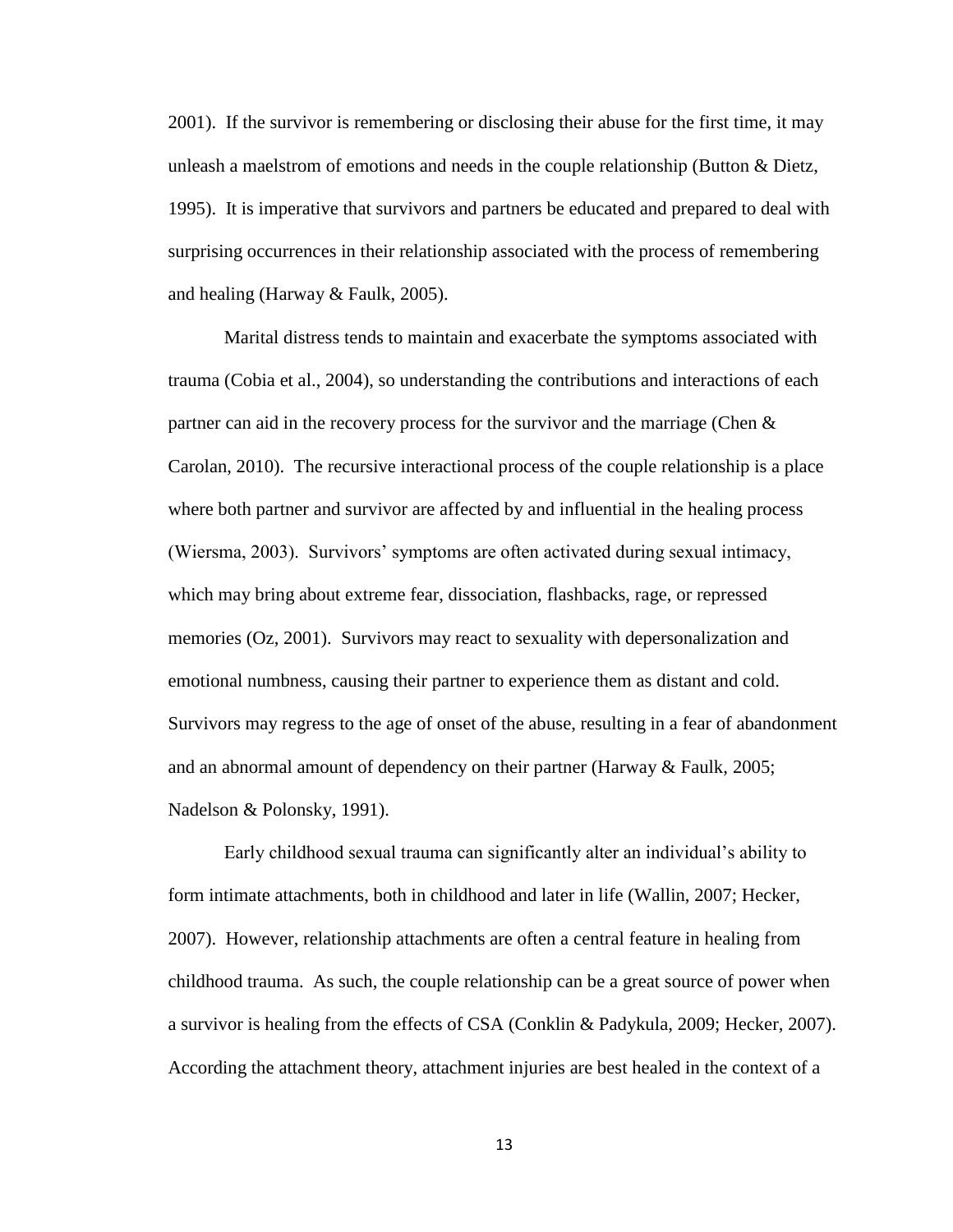healthy, intimate relationship (Hecker, 2007; Kochka & Carolan, 2002; MacIntosh & Johnson, 2008). This indicates that the care, nurturance and support of the couple relationship may be key in restoring the damage CSA does to trust, intimacy, self-esteem, and sexuality. Couples therapy, or a survivor working closely with their partner, can contribute to positive changes in a shorter amount of time than individual therapy alone (Hecker, 2007; McCollum, 1991; Miller & Sutherland, 1999). Conversely, the couple relationship may be a stumbling block and even an insurmountable obstacle to healing, if the partner obstructs or sabotages the process through blame, disbelief, minimizing the impact of the abuse, or ignorance (Hecker, 2007; Miller & Sutherland, 1999).

#### <span id="page-19-0"></span>**Purpose of Current Research Study**

This phenomenological inquiry into those words and actions that are healing and those words and actions that are detrimental to a CSA survivor within the framework of an intimate, partnered relationship is intended to yield increased understanding regarding the perceived experience of the CSA survivor within their most intimate relationship. Knowledge of how these intimate couple interactions affect the healing of the survivor may be very beneficial to couples' therapists, survivors, and their intimate partners. The purpose of this study is to investigate the efficacy and importance of the couple relationship during the healing process of a CSA survivor. This study seeks to answer that question via qualitative, phenomenological inquiry into what, in their own experience, survivors perceive as helpful and what they perceive as harmful when interacting with their intimate life partner.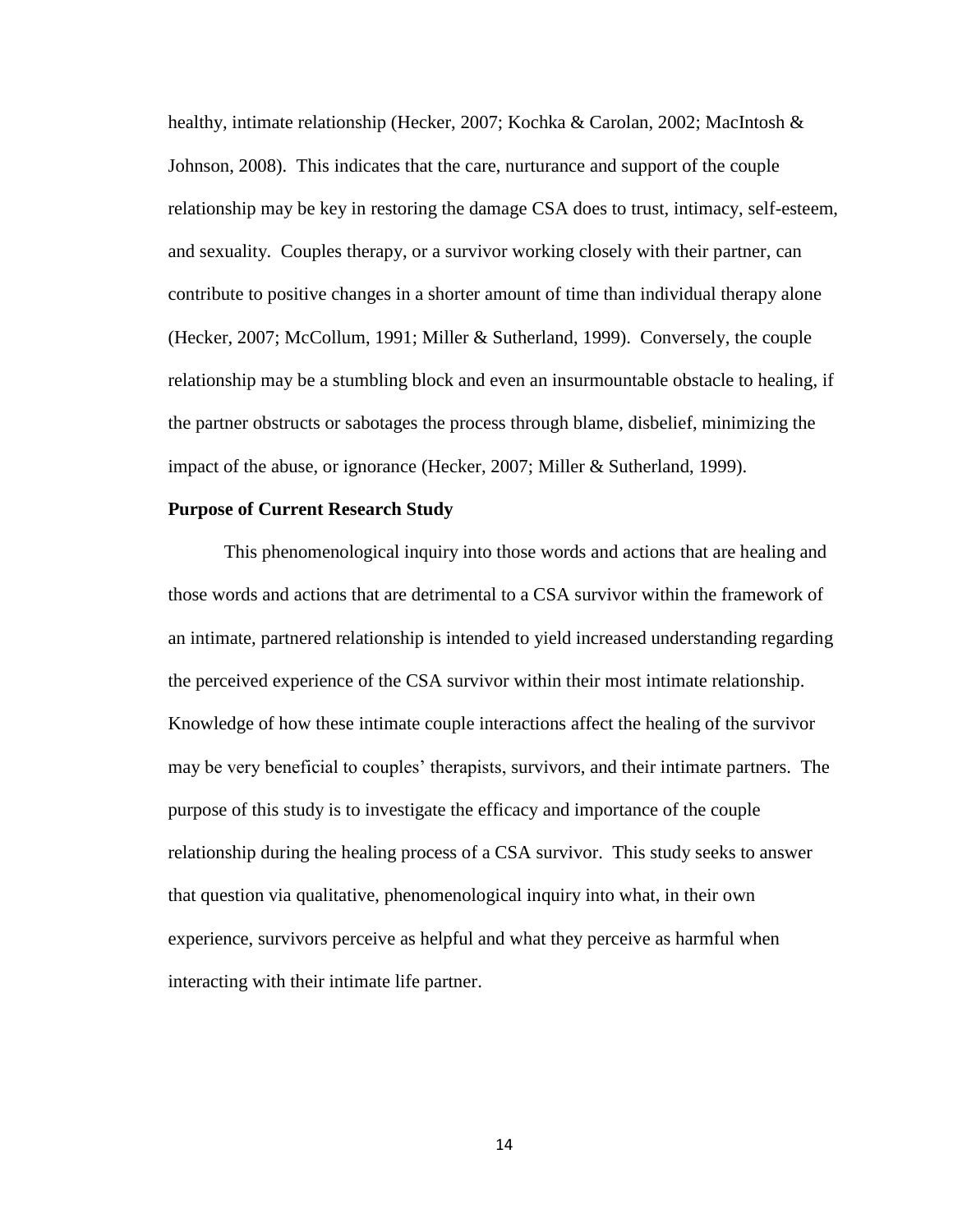#### <span id="page-20-0"></span>**Disclosure of Researcher's Philosophical Lens**

The researcher is currently a practicing student clinician seeking to specialize in the treatment of sexual trauma, especially that which occurs in the victim's childhood. Based on experience and research, the author's primary philosophical lens reflects attachment theory and trauma theory.

Attachment can be conceived of as an intense and enduring bond biologically based in the function of protection from danger. Attachment is a deeply rooted emotional bond that involves a tendency to seek and maintain proximity to a specific person, particularly when under stress (Potter-Efron, 2006). It functions as a regulatory system that provides safety, protection and a sense of security. Although it may have its roots in physical safety, the goal of the attachment bond is felt security, or psychologically experienced feelings of safety and security (Potter-Efron, 2006). Attachment theory postulates that relationships of attachment are a key context for development (Wallin, 2007). Interpersonal traumas that interrupt the development of the self and impair one's ability to securely attach to another person are referred to as attachment injuries (Wallin, 2007). Attachment theory holds that attachment injuries can be healed through a transformation of the self through a securely attached relationship (Hecker, 2007; Wallin, 2007).

Trauma theory defines trauma as an event that involves death or the threat of death or serious injury, wherein one's response to the event involves fear, helplessness, terror, or horror (APA, 2000). Trauma has also been referred to as a wound to the mind, body, and soul, resulting in the temporary disorganization or dismantling of a person's schema (Baima & Feldhousen, 2007). Healing from trauma involves a renewed sense of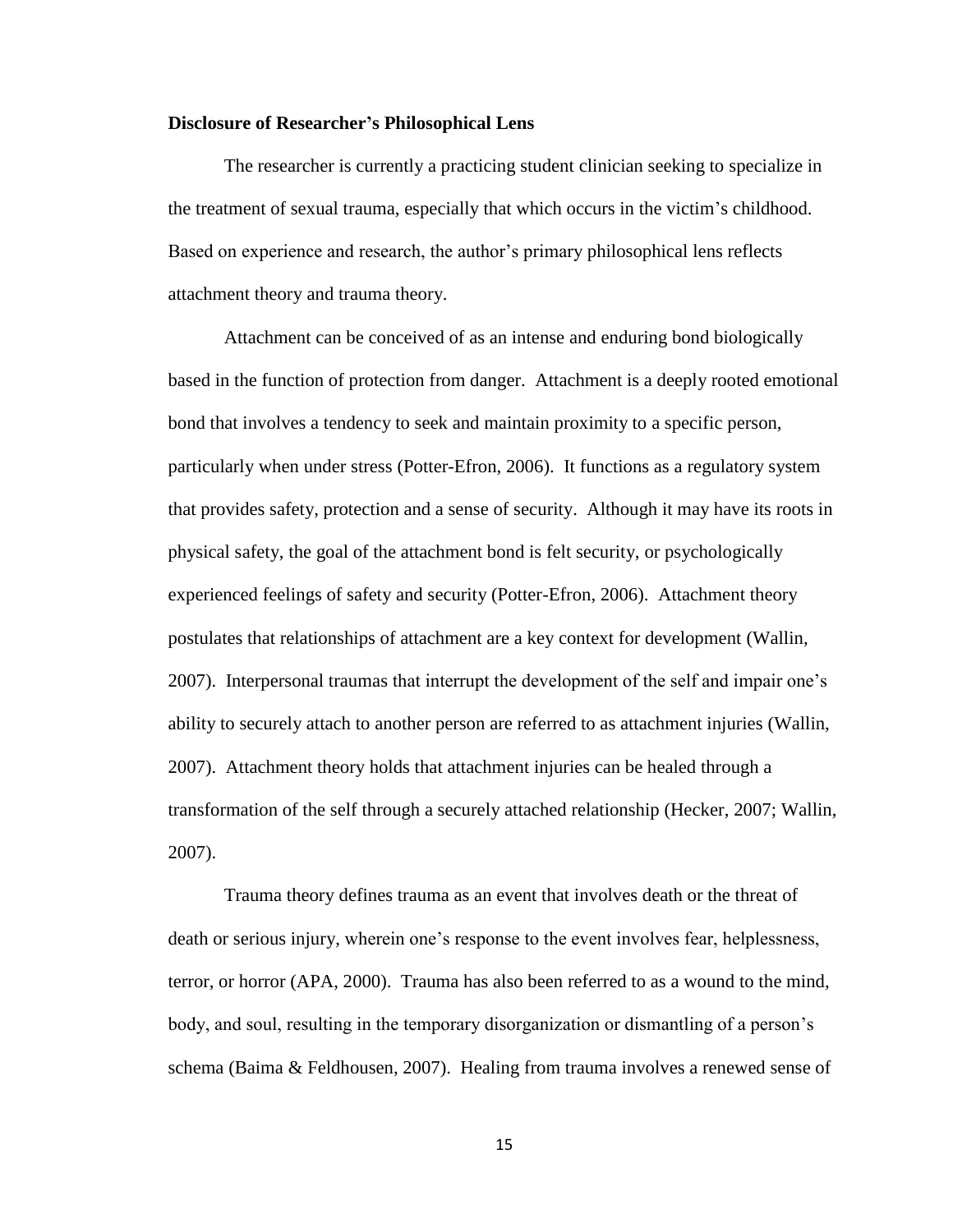safety and a validation of the traumatic event (Hecker, 2007; Kleinplatz, 2007). It is important to trauma survivors to have their experience compassionately witnessed and appreciated by the significant attachment figures in their lives (Kleinplatz, 2007; McCarthy & Sypek, 2003; Miller & Sutherland, 1999). Survivors report the profound helpfulness of having their partner listen compassionately and express sorrow for their pain and suffering (Kleinplatz, 2007).

Based on attachment theory and trauma theory, one might hypothesize that the intimacy of the couple relationship will have a profound impact on how the survivor feels about and experiences their healing from the trauma of childhood sexual abuse. The author acknowledges these potential theoretical biases in the analysis of this research. Specific methodological rigors to guard against researcher bias are listed and explained in the methods section.

#### **Method**

<span id="page-21-0"></span>A qualitative, phenomenological method of inquiry is appropriate for this study for a number of reasons. This study claims no specific hypothesis about its outcome, but rather seeks for an in depth look at themes and patterns of how CSA survivors heal from the effects of their trauma and how that healing is specifically influenced by their experience in a couple relationship. The exact nature of an individual's experience with sexual abuse is uniquely contextual. The personal sequelae of the survivor's sexually abusive experiences are also uniquely contextual. They cannot be quantifiably predicted as to their exact effect on a survivor. Additionally, the process of healing is wholly influenced by a variety of individual circumstances and relational and cultural contexts. Thus, when seeking themes and patterns that would be helpful to the clinician working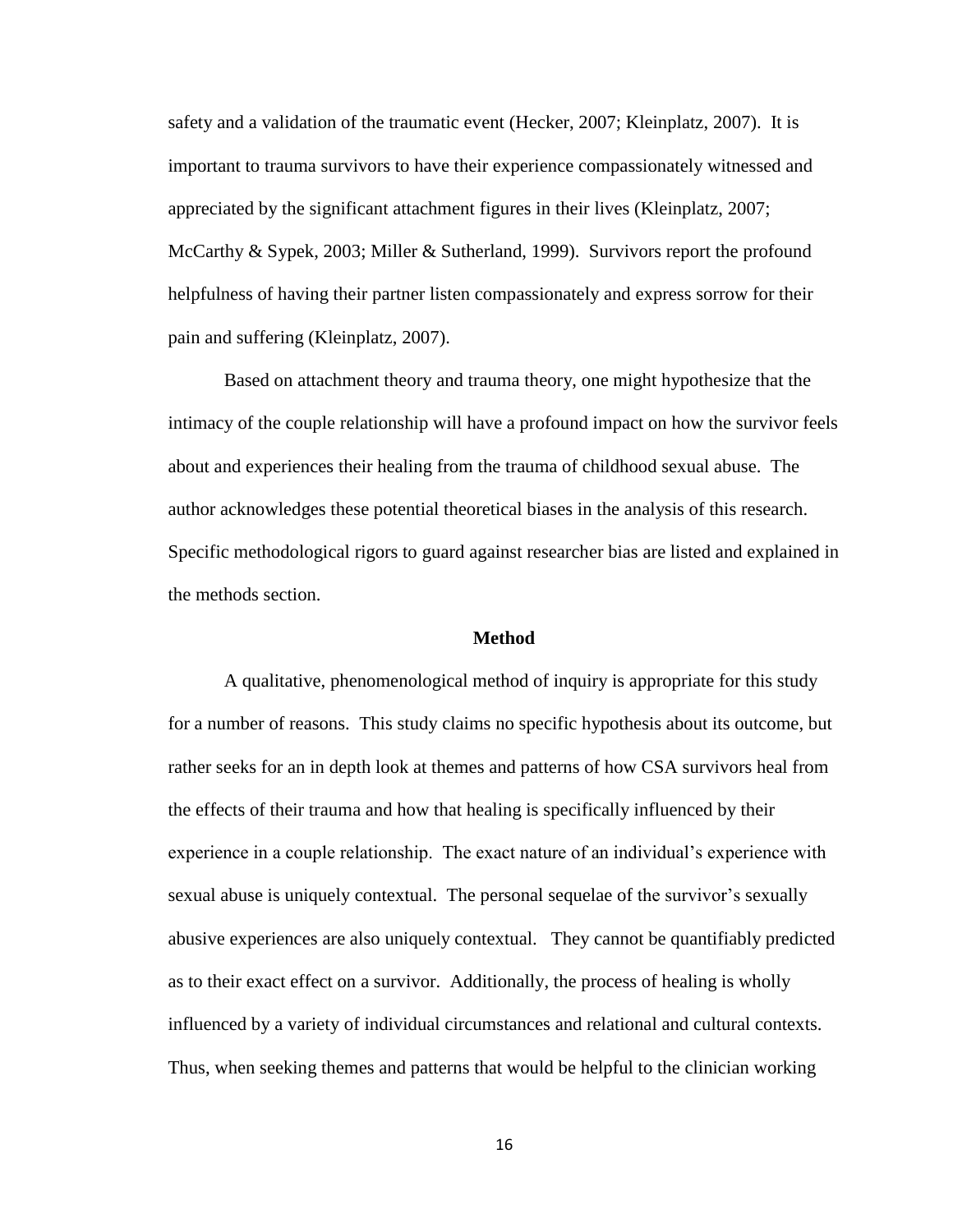with CSA survivors and their partners, it is necessary to understand the unique perspective of the survivor and the meanings and significance that they give to their experience. Therefore, a descriptive, phenomenological qualitative inquiry into such a uniquely contextual experience is appropriate for this study (Larossa, 2005).

These non predetermined findings may be valuable for future research, and to clinicians in the field, and to partners of CSA survivors. The semi-structured interview questions yielded information regarding the specific research question, while allowing for probing follow-up questions that helped reveal the unique perspective and experience of the individual participant. Thus the researcher ascertained the participants' subjective experience of how their couple relationship affected the personal sequelae of their abuse and their own personal journey of healing.

While the preponderance of reported CSA victims is women and girls, boys also encounter this bitter experience. This study aspired to be broadly inclusive of all genders and sexual orientations. Gender, marital status, and sexual orientation were not exclusionary factors in the selection of participants for this study.

#### <span id="page-22-0"></span>**Data Collection**

In order to increase overall understanding of a CSA survivor's experience of healing within the context of their couple relationship, semi-structured interviews were conducted with adult individuals who were CSA survivors and had been in a committed relationship for at least one year. A committed relationship was defined as married or living together. The partner did not need to be aware that their companion was a CSA survivor, as it was the subjective experience of the survivor that was sought. A minimum of 6 participants was required to complete this study, but the authors sought for and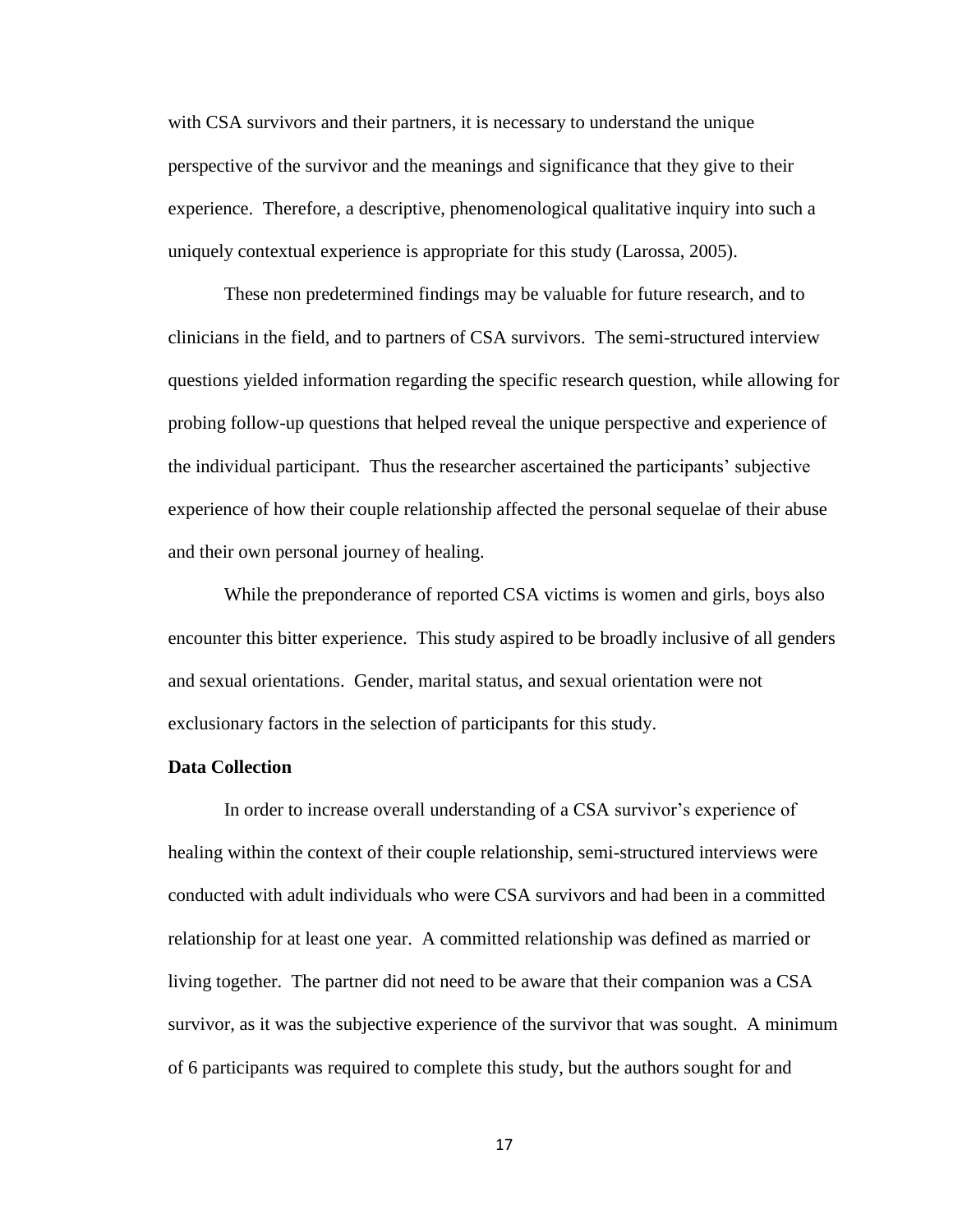allowed up to 20 participants to be included in the research. 8 qualified participants were successfully recruited and voluntarily participated in the research study. Research participants were recruited via local practicing marriage and family therapists as well as current marriage and family therapy students treating clients at the Center for Individual, Couple, and Family Counseling (CICFC) on the campus of UNLV.

Selecting local therapists began with referrals from the UNLV Marriage and Family Therapy (MFT) program faculty and adjunct instructors. Additional therapists were identified by snowball sampling through referrals from the MFT faculty. Therapists were contacted face-to-face, by telephone, and via email, informing them of the study's purpose and asking for their help identifying potential research participants using the "Therapist Recruitment Letter" (see Appendix A). For therapists referring clients to the study, they contacted prospective participants in person, by phone, or email, and described the purpose of the study and forwarded to them the "Research Participant Information Letter" (see Appendix B).

For student therapists, the author visited each MFT practicum and announced the study's purpose. Students were asked to refer clients who had previously been or currently were in treatment for CSA and met the study's criteria for inclusion. Student therapists were provided a printed "Research Participant Information Letter" to review and give to potential participants. Clients of local therapists and students electing to participate in the study were given the author's contact information (via the letter) and initiated scheduling for the interview. Participants selected the time and location of the interview or whether they wished to do it by phone.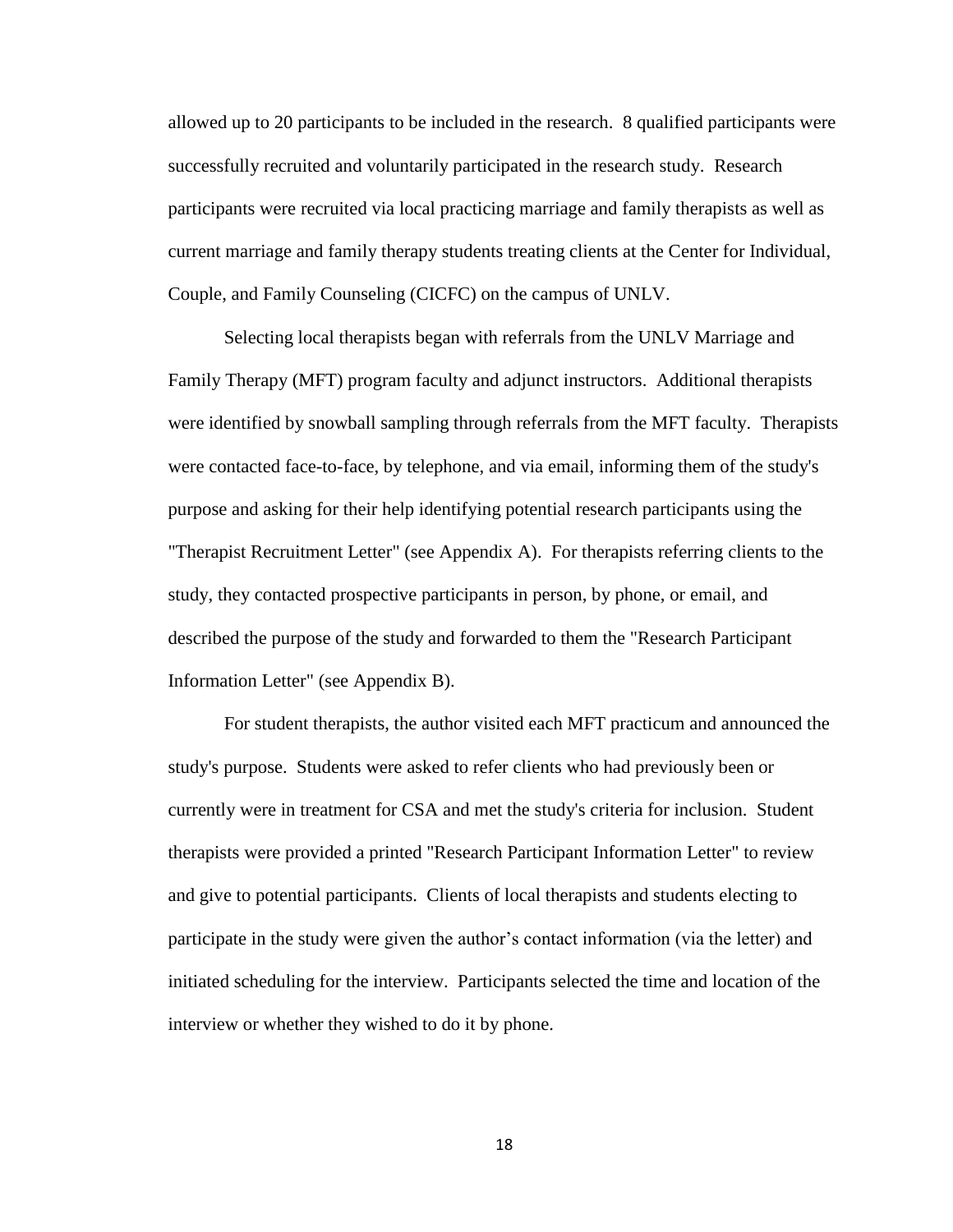It should be noted that two separate members of the research team performed the participant research interviews. The author conducted 5 of the interviews, and a graduate student research team member conducted the interviews of those 3 participants who happened to be clients of the author. These participants were not aware that their therapist had any personal investment or involvement in the study when they agreed to participate in an interview.

At the location of the face-to-face interviews, the researchers obtained informed consent and proceeded with the interview. At the time of the interview, participants were read the informed consent and were asked to give verbal consent as part of the audio recording. The recorded interviews were transcribed and then analyzed using qualitative analysis methods guided by phenomenological theory procedures (Harry, Sturges and Klingner, 2005).

The semi-structured interview guide contained the following questions: Demographic questions:

- 1. Age
- 2. Gender
- 3. Race/ethnicity
- 4. Sexual Orientation Type of relationship they're in
- 5. Length of time in current relationship or previous couple relationship
- 6. Religious affiliation

Semi-structured interview questions:

Lead in: Many survivors of childhood sexual abuse describe change and healing as a process or journey, and there are often specific things or events that occur in their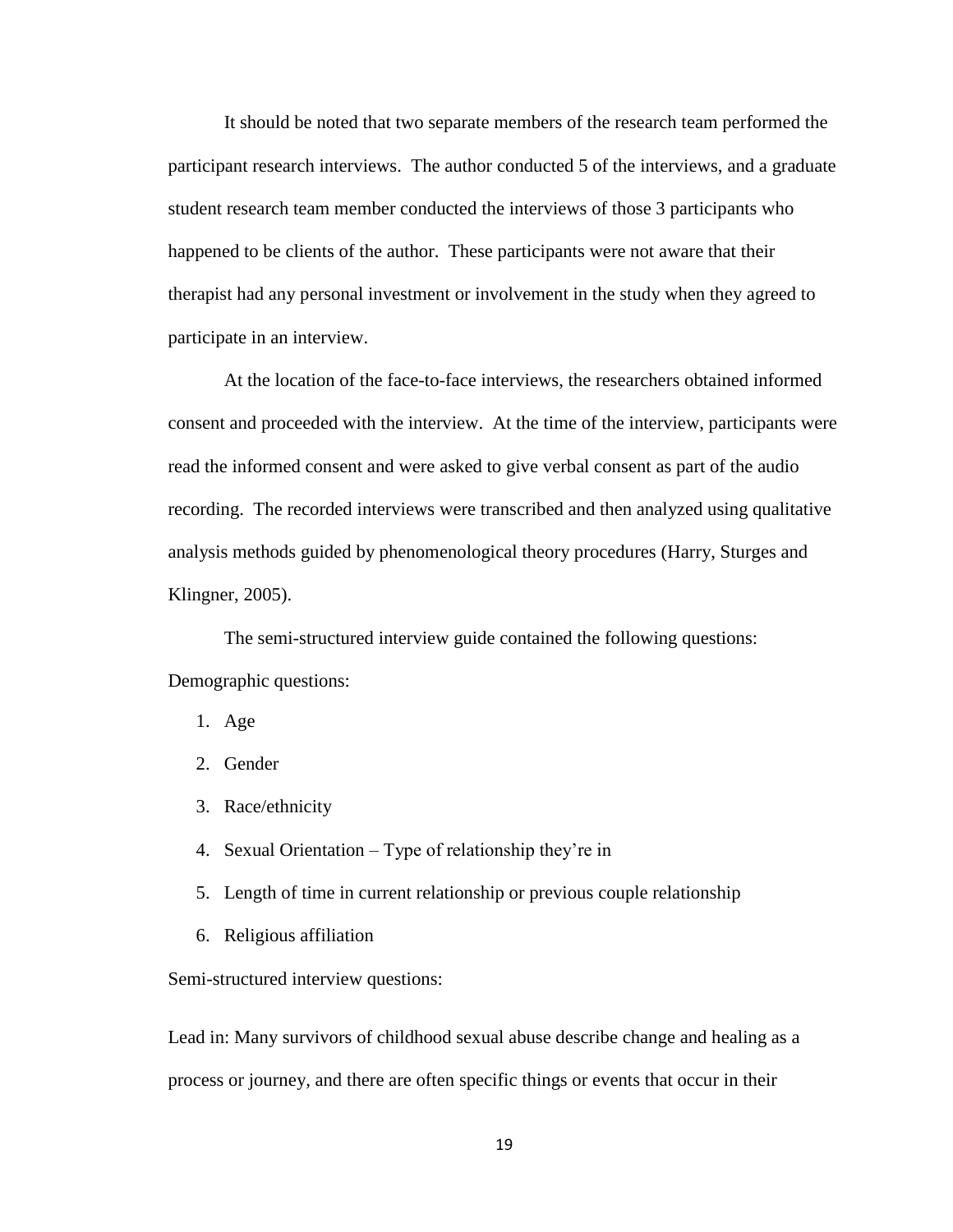relationship with their partner that help or hurt them with regards to their healing. We are interested in how your relationship with your partner has affected your healing.

- Does (did) your partner know about the abuse? At what point in your relationship did you decide to share? How did they find out? What went into your decision to tell? How much time did the two of you spend talking about it? What was your partner's response? How did you feel about that?
- Will you describe some of the significant relational moments, wherein your partner said or did something that helped you in your healing? How did your feelings change as a result of that?
- What events do you consider to be the most impactful with regards to your healing? What words or actions by your partner did you feel were the most significant for you? Why do you think your partner's actions made such a difference for you?
- What did your partner do to help build trust? Will you describe some of the moments wherein your ability to trust was strengthened by the words or actions of your partner? Why do you think these events were a game changer for you?
- Were there specific moments when your partner was able to help you handle difficult emotions, such as anger, fear or pain? Could you describe those situations where your partner helped you to release or let go of pain, fear or anger?
- How did you know that your partner was there for you?
- What else did your partner do that was supportive of your healing process?
- Was there anything your partner said or did that you felt hindered your healing process? Why do you think that those things felt harmful to you?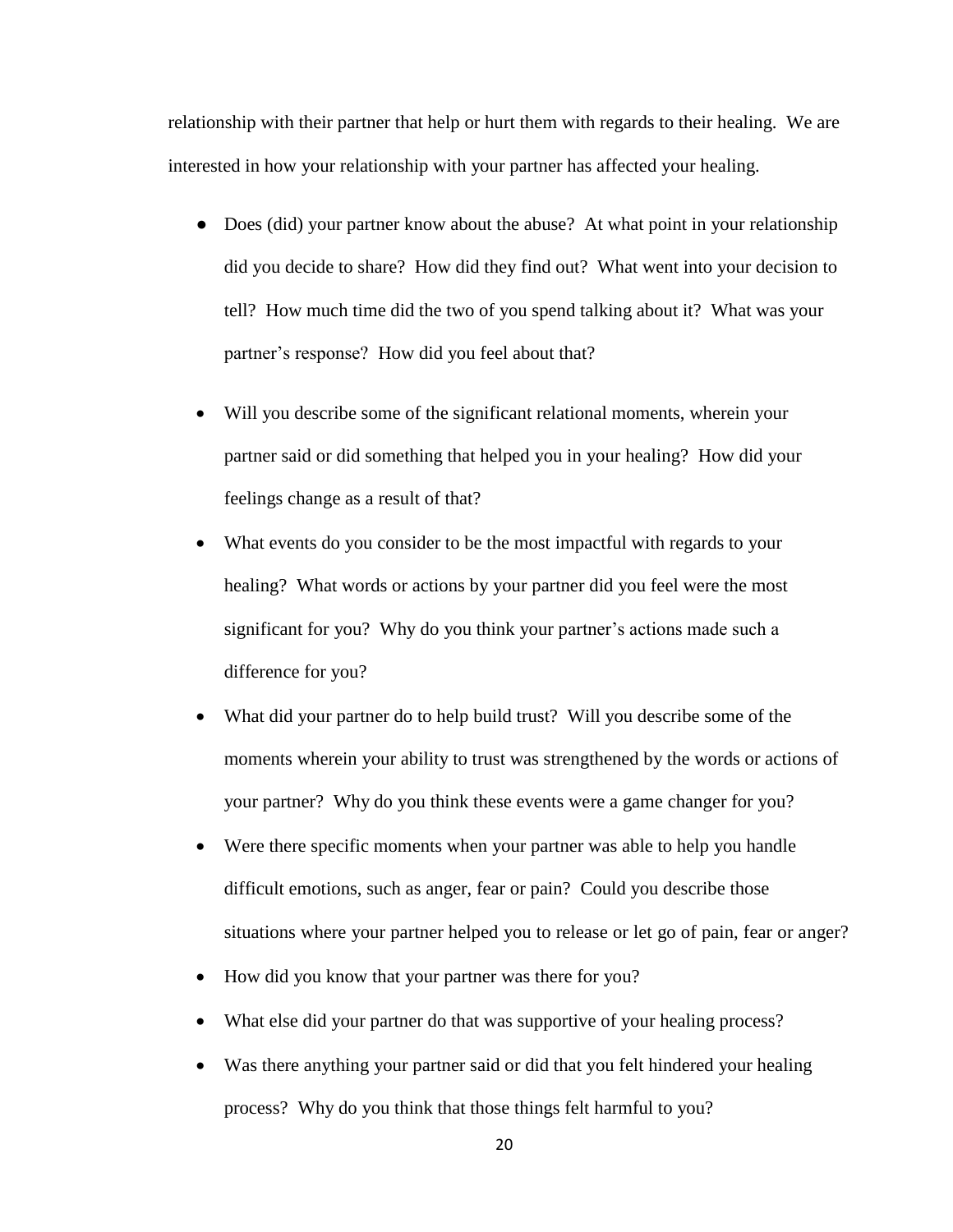- Was there anything your partner said or did that hindered your ability to trust him/her? Do you think this influenced the progress of your healing, or your perception of your childhood abuse experience?
- Will you describe any setbacks or negative experiences you experienced with your partner over the course of your healing? Why do you think those experiences set you back? How did you know your partner wasn't there for you?
- Which events do you think were most harmful to your healing? Why?
- How did being a CSA survivor affect your couple relationship (sex, roles, selfconcept, perception of love and intimacy…)?
- Is there anything else about your couple relationship that you feel was/is significant for your healing?
- Is there anything else you would like to tell me?

#### <span id="page-26-0"></span>**Data Analysis**

Methodological rigor is defined as the attempt to make data and explanatory schemes as public and replicable as possible (Anfara, Brown, & Magione, 2002). The credibility, dependability, and confirmability of this research were addressed in a variety of ways. Triangulation occurred through blind peer review and collegial oversight. The primary researcher disclosed her theoretical lens as being influenced by both attachment theory and trauma theory. The author, collegial advisor, and other research team members were alert for potential biases on the author's part during the analysis and interpretation of the data. Code mapping, which linked interview questions to specific participant responses, was employed to help ensure the dependability of the qualitative analysis (Anfara, Brown, & Magione, 2002).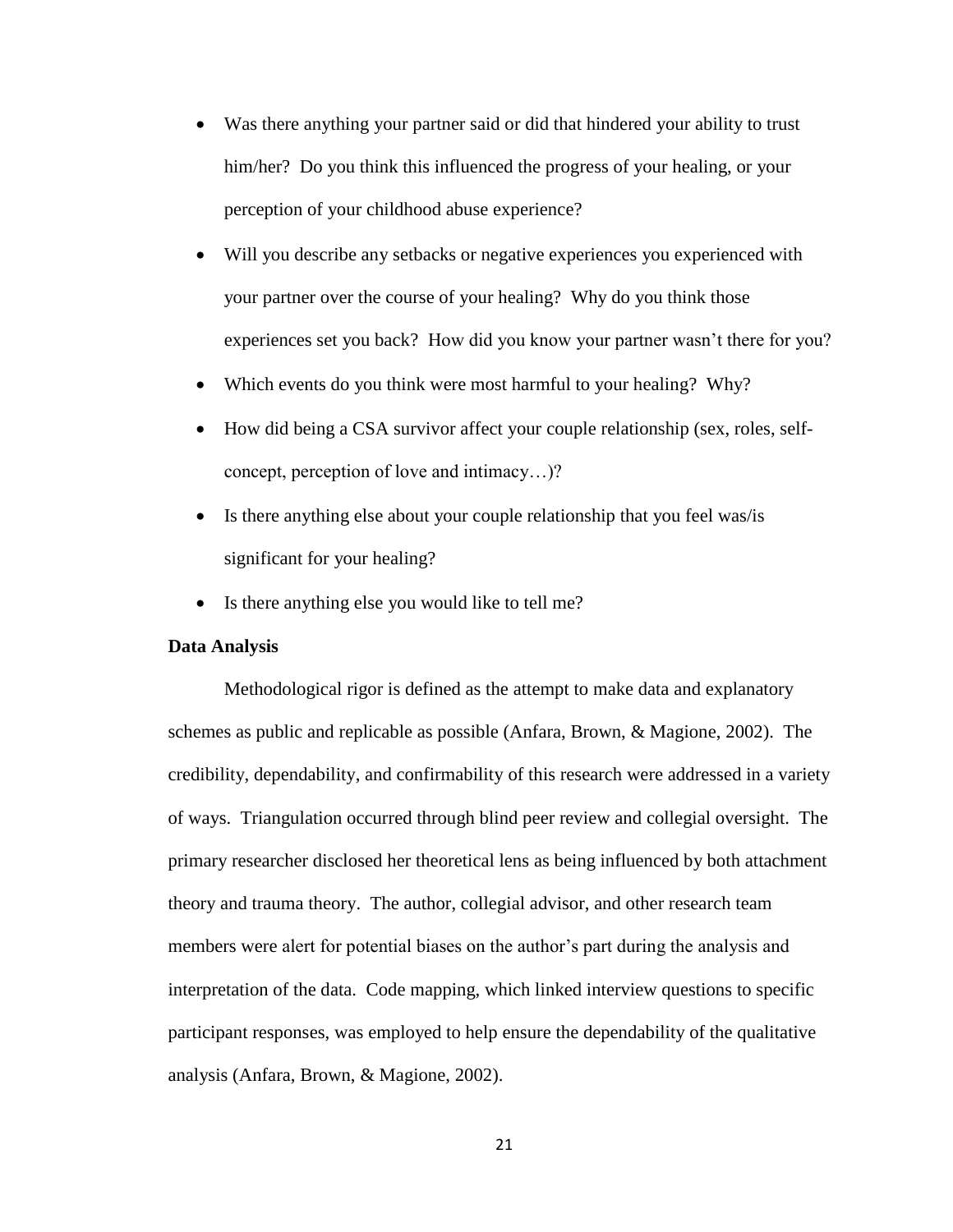The participant interviews were transcribed by research team members and analyzed according to qualitative analysis principles (Harry, Sturges and Klingner, 2005). The interviews were first read for overall content, without any attempt at analysis. During subsequent readings, participant answers to interview questions were coded with descriptive labels. Similar answers both within and across participant responses were identified and categorized. Themes and categories were emergent, rather than pre-set, according to the results of the participant responses. Themes that captured and unified the nature and basis of the participants' experiences were identified. The researchers accurately identified and correlated themes by looking for the five elements of a theme, as postulated by DeSantis and Ugarriza (Beck, 2003). These included the overall entity of the participant's experience; the structure or nature of the experience; the functional nature of the experience in its meaning to the participant; the forms, or various manifestations, of the thematic experience; and the mode, or recurrence, of the experience (Beck, 2003). Analysis was an iterative process, with attention given to the frequency of common responses, as well as to the overall significance or weight that each participant gave to the processes in their couple relationship that most affected their healing.

As codes, categories and themes were identified and refined, conceptualization and interpretation of the data was confirmed and triangulated through the use of three different researchers in the analysis process (Harry, Sturges and Klingner, 2005). Care was taken such that the themes were analyzed and reviewed independently, the author wielding no power or influence over her fellow researchers. The author took precautions to receive and review the results with colleagues who do not have a personal theoretical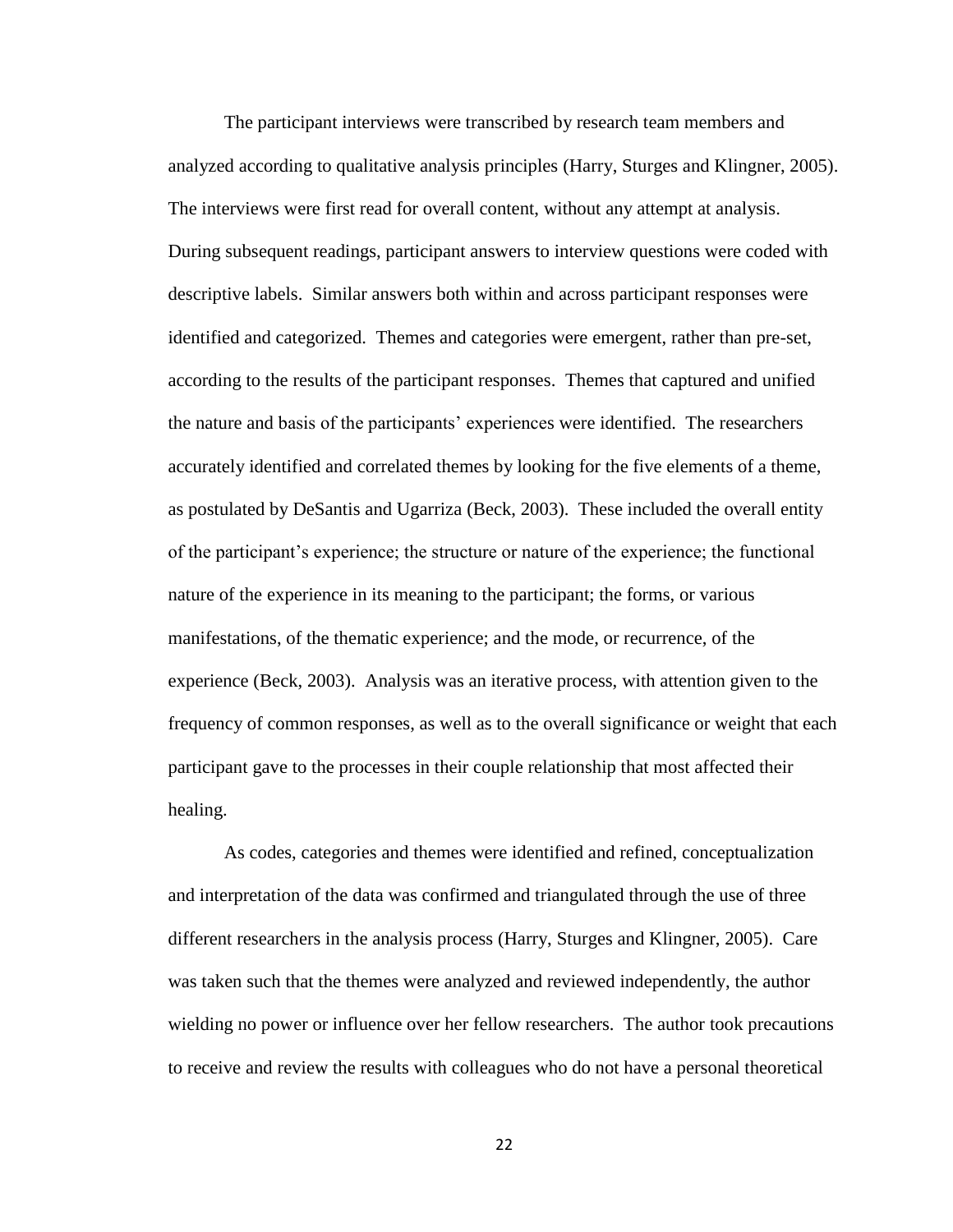bias concerning the results, nor an academic or professional stake in the results of the study. Results were correlated with existing CSA literature and through a separate, blind review performed by research team members.

The research team consisted of three members. Two interviews were analyzed independently by each member using open coding and then independent analyses were compared and contrasted in a research team meeting. An audio recording was made of the research team's discussion surrounding the results and analysis of the first two interviews. Initial themes and categories were identified, and the audio recording assisted the author in remembering certain points of discussion. It was noted that the interviewer received greater richness and detail when asking more individual process questions and less 'yes or no' questions. The interview guide was refined to reflect these observations.

A second team meeting convened to review two more independently analyzed interviews. Analysis discussion of this research meeting was also audio recorded for further review. It was noted during the second team meeting that participant responses to the primary research question were organized around the participants' response as to how they were personally affected by their experiences of childhood sexual abuse. It became apparent that how their partner interacted with them around those individual issues of CSA sequelae were the things that were most impactful to them with regards to their healing. The author had wanted the focus of this research study to be about how a survivor's partner affects them within the context of the couple relationship. The author had therefore shied away from questions focusing on the participants' personal sequelae of the abuse. As it became apparent that the survivors' partners' actions mattered most in areas where the participant perceived the most damage, questions regarding the personal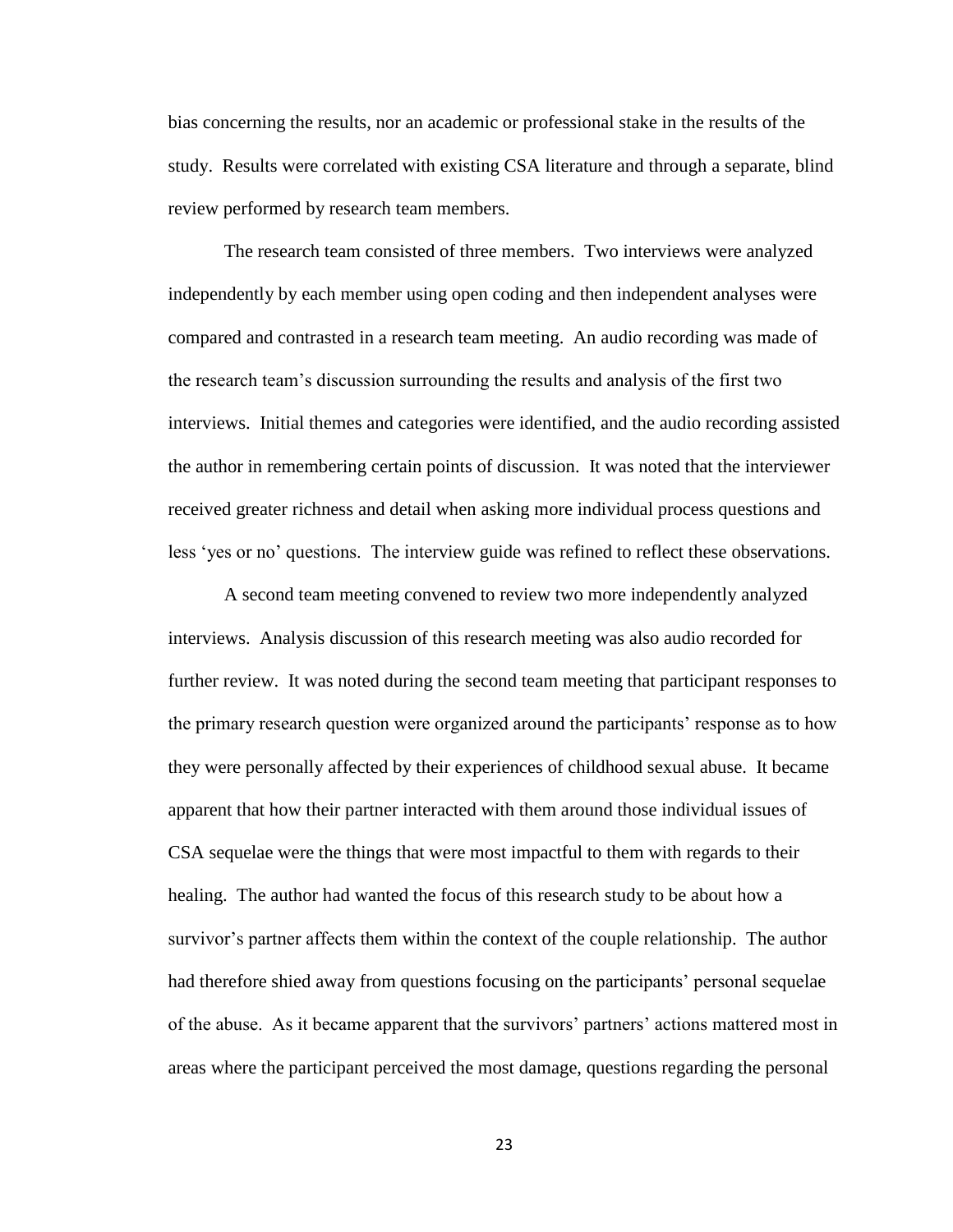effects of CSA were moved toward the beginning of the interview for the remaining participants. This allowed for follow up questions about the couple relationship to be framed around those issues that were most personal and pertinent to the participant.

A third research team meeting was held in which themes and categories were further analyzed and defined. Notes with regards to ideas and thought processes were taken. The author then conducted the remainder of the analysis by coding the final two interviews and then conducting an in-depth comparative analysis of the data and preliminary themes and categories. All eight interviews were reviewed to ensure that no significant theme, category or response was overlooked. Themes and categories were further refined by either combining or expanding the themes to ensure that they were inclusive and representational of all significant participant responses. Attention was paid to both the incidence of common responses across participant interviews and the importance or weight given by the participants to those things that were most impactful to them in their healing.

#### <span id="page-29-0"></span>**Participants**

We were able to recruit and interview eight participants for this study, four women and four men. It has been historically difficult to find male participants for CSA studies. This may be due to the fact that the greatest percentage of reported CSA survivors is women rather than men and also to cultural mores and perceived social stigma regarding men as sexual victims. The author was pleased to achieve equal representation of gender in this study.

Participants ranged in age from 28 years to 67 years. The average age was 43. The length of the participants' primary couple relationships ranged from 3 years to 21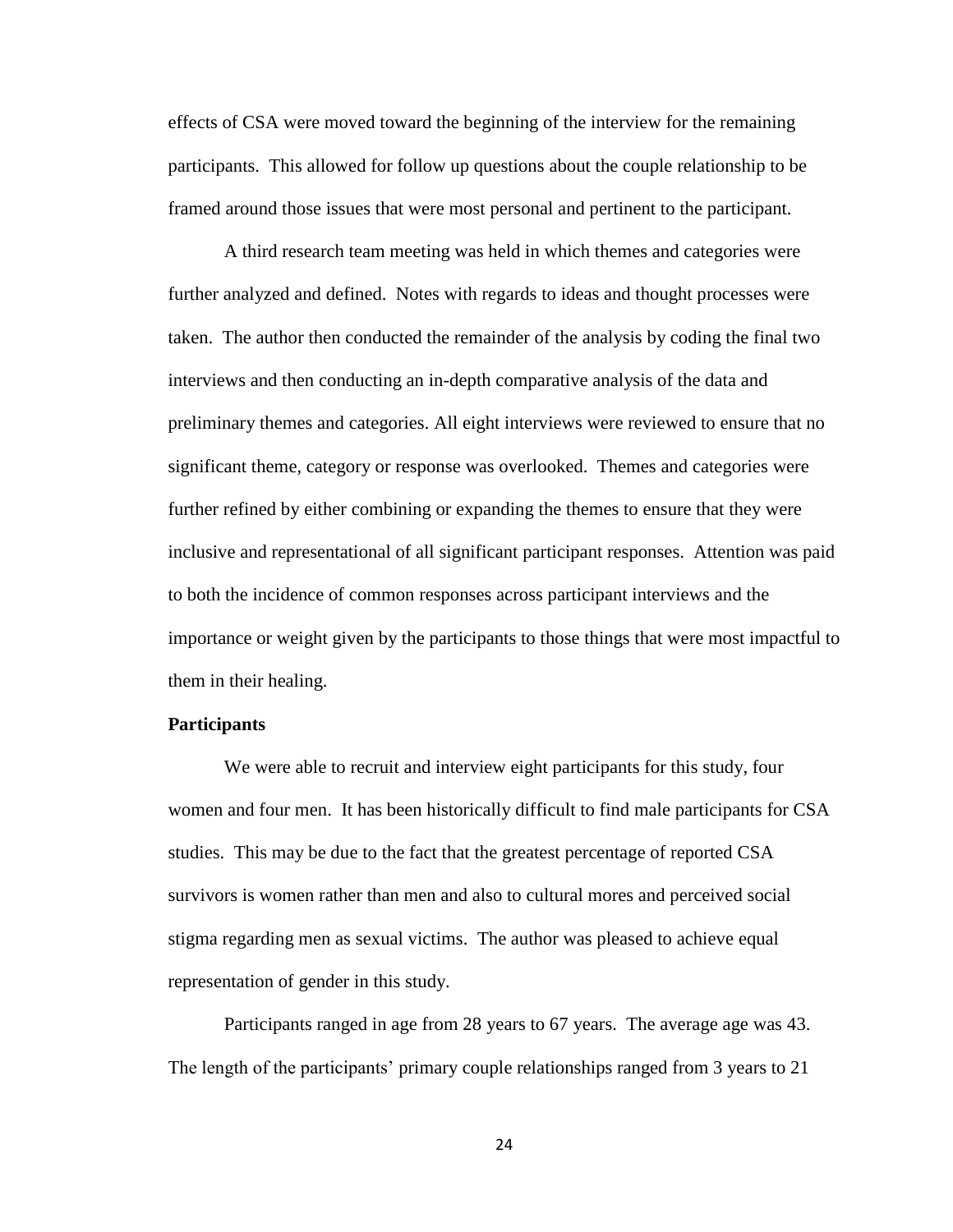years, with the average length being 10 years. Five of the participants were currently married and living with their primary partner. Two of these participants had been married previously. Three of the participants had separated from their partners and were currently living singly. One participant had never married their partner. Two of the participants had been married and were now divorced.

Racial or ethnic representation was not quite as diverse as hoped for. One participant identified as African-American, two as Hispanic, four as Caucasian and one as Western European specifically.

Sexual orientation was fairly well represented. Two participants identified as bisexual, two as homosexual, and four as heterosexual. One bisexual participant was in a homosexual relationship, the other bisexual participant had been predominantly in a heterosexual relationship. One homosexual participant was in a homosexual relationship, the other homosexual participant was in a heterosexual relationship. The four participants who identified as heterosexual were all currently in, or had been in, heterosexual relationships.

All of the participants seemed to have a Judeo/Christian background. When asked about religious affiliation, three of the participants identified as Christian, three participants identified as belonging to the Church of Jesus Christ of Latter-day Saints, one as belonging to the First Assembly of God, and one as simply "spiritual".

It should be noted that the participants varied in terms of their stages of healing. Two felt that they had mostly dealt with their abuse and moved past it. The other six expressed being in various stages of healing and growth with regards to their abuse. Two participants repressed the memories and awareness of their abuse and didn't begin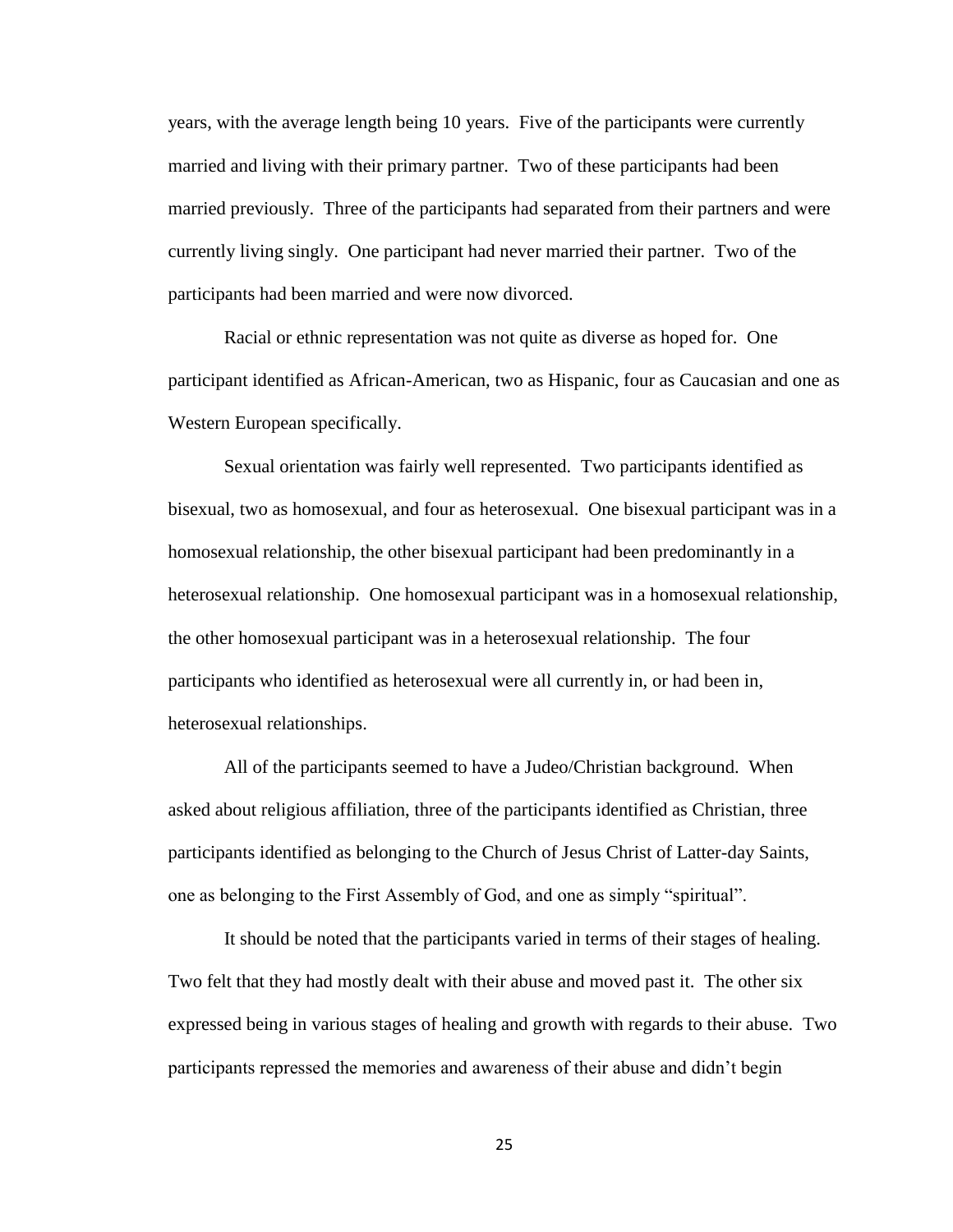remembering until well into adulthood. Both of these participants were in a second marriage that they perceived as healthy and trustworthy at the time the memories began to surface. One participant was still in an active phase of memory recovery at the time of the interview.

#### **Results**

<span id="page-31-0"></span>The purpose of this study was to explore the effect that the intimacy and proximity of the couple relationship has on a survivor of childhood sexual abuse. We were specifically interested in what the partners of the participants said or did that was perceived as being either helpful or harmful to their healing from CSA. Data analysis of participant interviews resulted in the development of several themes related to those things which participants' partners did that they found helpful to their healing. These were 1) a sense of safety and trust, 2) acceptance and validation, 3) open communication, 4) emotional intimacy and the perception of being truly loved by their partner, 5) support, 6) empathy, 7) freedom of choice, and 8) positive growth with their partner. Those things in the couple relationship that were found to be hindering to healing were in near opposition to those things that were healing. Those themes include 1) criticism and rejection, 2) betrayal, 3) disrespect of personhood, 4) lack of choice, 5) lack of communication, 6) partner mistrust, and 7) lack of growth.

Although not directly answering the research question, it became apparent in the interviews and analysis that the participants' decision to disclose the abuse to their partner and the personal effects that the abuse had upon their lives were essential aspects of the survivors' couple relationship and healing experience. Therefore, we will begin the results by presenting the themes of the participants' decision to tell about their abuse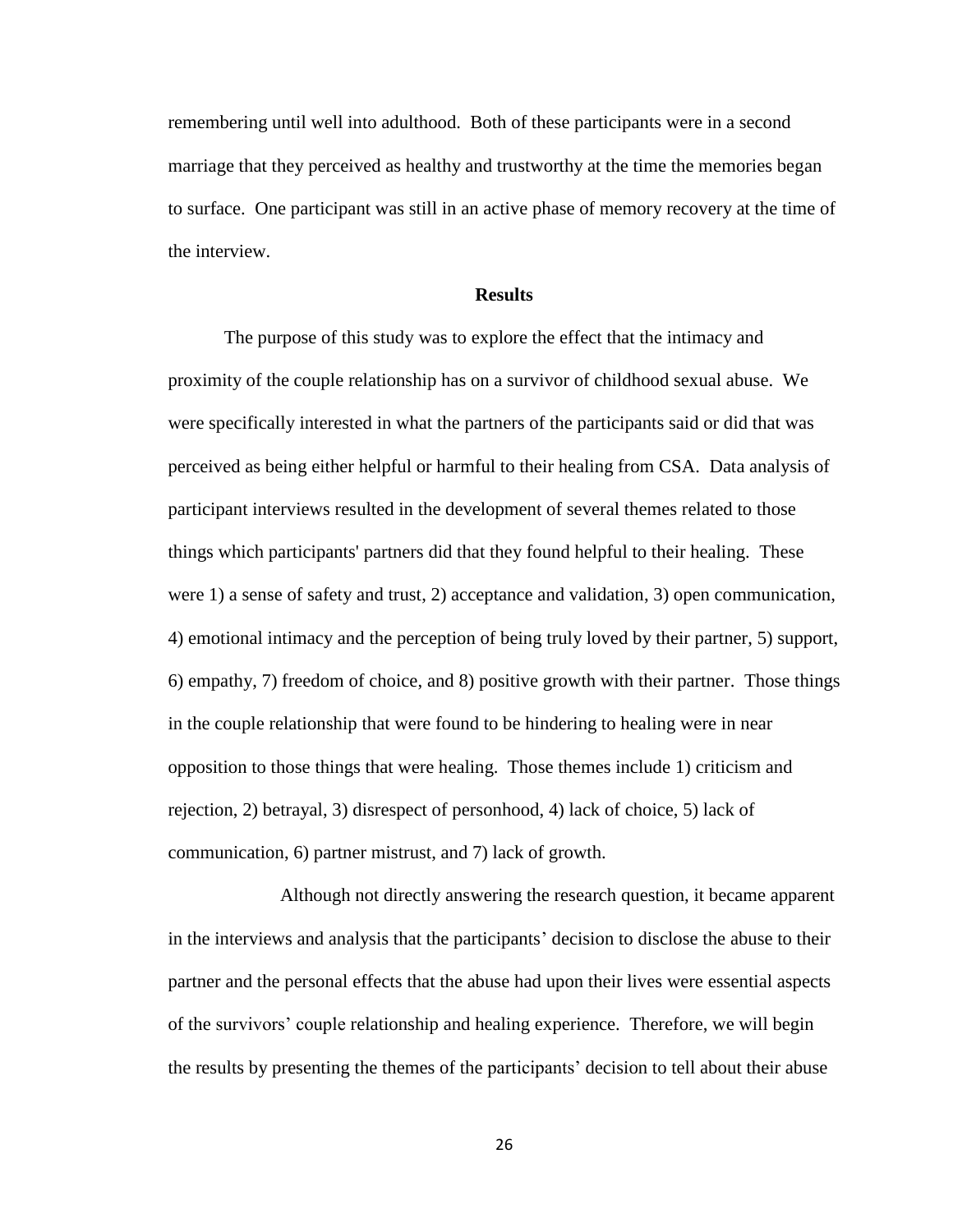and the results that childhood sexual abuse had on them individually. A summary of the themes and categories found in the results is listed in Appendix C.

#### <span id="page-32-0"></span>**Decision to Tell**

All of the participants were asked if they had disclosed their abuse to their partner and what prompted their decision to tell. While two of the participants listed a night of heavy drinking as being the main reason for disclosure ("Two drunk Mexicans on tequila, sharing every secret of their lives." (P 3)), most participants disclosed their abuse to their partner as a result of being emotionally or sexually triggered within the context of the relationship. For example, Participant 8 said, "It was impossible to have a real relationship or co-exist with a man and do what you are supposed to do as husband and wife [sexual relations] without explaining to him why I had certain behavior and respond to certain things during that time." Another indicated that he decided to disclose the abuse "because she knew there was something wrong. She could tell that, you know I was out of it or feeling stressed, or whatever. Somehow she knew when the memories started coming." (P 6). Participant 5 had a similar sense that he needed to tell his wife: "I was studying to be an actual counselor too. It triggered me emotionally. It triggered me to the point where I kind of sat down and I made it clear that my wife at least was aware of what had gone on in the past, and why this was a difficult job." All of the participants discussed their abuse with their partner at some point, most at the beginning of the relationship. Two disclosed approximately 4 or 5 years into the relationship. Two participants disclosed when they remembered the abuse.

The participants all indicated that the level of trust and safety that they felt with their partner influenced the degree of comfort or anxiety that came with their decision to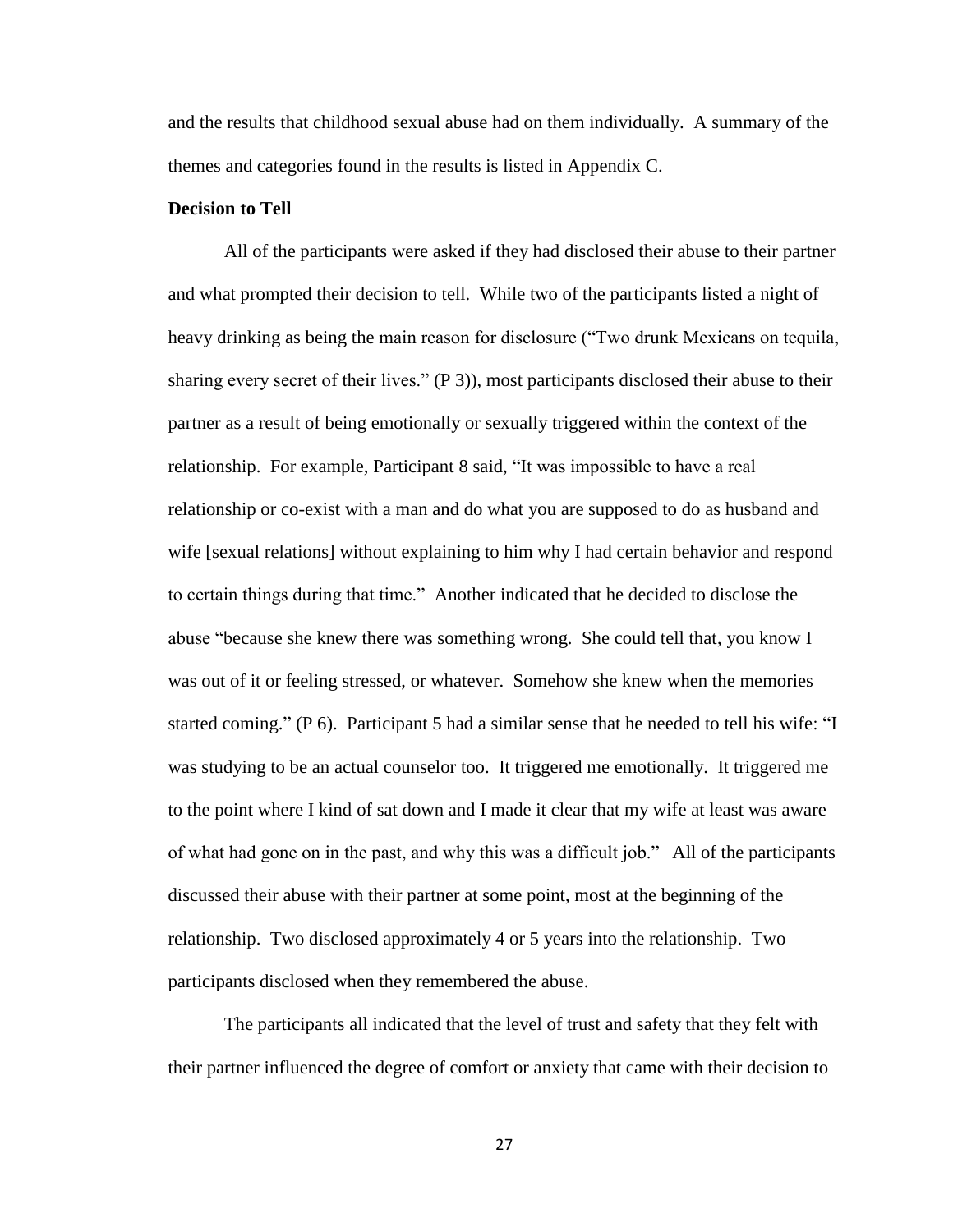disclose their abuse. "Before we ever got completely committed, I was very hesitant to be in a committed relationship, and I told her this was why. I didn't want to become emotionally attached to her, more than I already was, if she was going to run when she found out how screwed up I was" (P 2). Participant 5 noted, "I was very guarded, yet I do think she needed to know some things. And I was starting to work with it, and it was getting harder and harder. So I told her bits and pieces throughout the whole…marriage." In contrast, another participant said that the decision to disclose was relatively easy, given the level safety he already felt in the relationship. "We have a really good relationship. We talk about literally everything, and it really wasn't a decision. It was just 'Guess what I remembered today,' kind of thing. Quite frankly, if I hadn't have had some pre-contemplation about her response, I probably wouldn't have said anything" (P 7).

## <span id="page-33-0"></span>Results of Abuse

All of the participants were asked how they felt that the abuse had affected their perception of roles and processes within the couple relationship. They were also asked how the abuse had affected them personally. 100% of participants expressed that their childhood abuse had affected them in a profoundly negative way. These affects tended to cluster around four themes; self-concept, emotional distress, sexual identity confusion, and interpersonal relational problems.

#### **Self-Concept.**

<span id="page-33-1"></span>All of the participants discussed low self-esteem, worthlessness, or a perception of being dirty, bad, broken, flawed, or disgusting as a result of experiencing CSA. This commonly resulted in a feeling of unlovability or a fear of being unlovable. Many confused sexual relations and body perception as somehow being tied up in their self-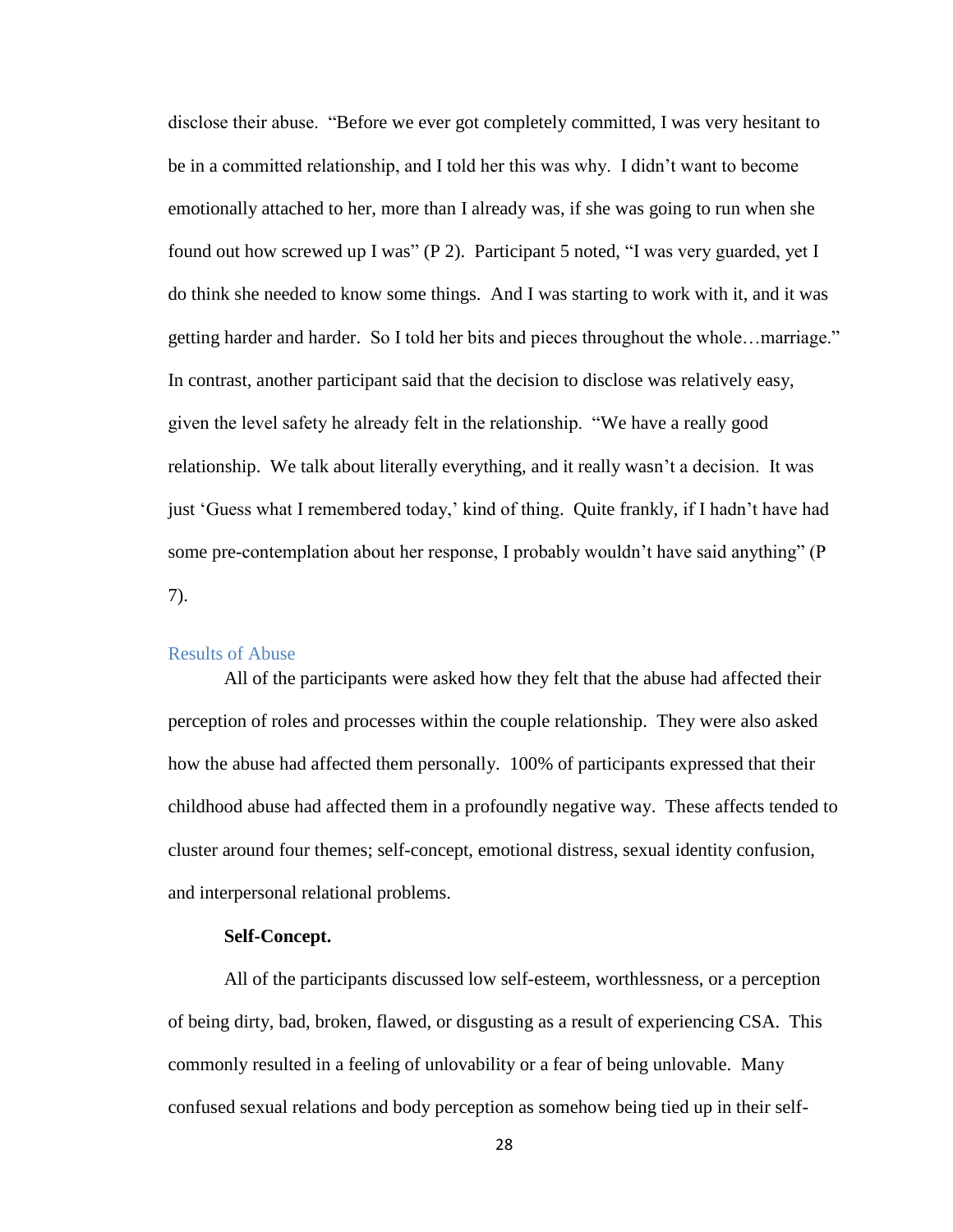worth. Participant 3 explained, "I get into a place, or I used to get into a place of low self-worth. I would use sex as a conquest kind of thing to make me feel better about myself. You feel that your worth is in . . . has to do with your sexuality". Participant 2 expressed a similar sentiment: "At times it felt like the only way I felt worthwhile was having sexual conquests. When I would feel that people were sexually attracted to me, I would feel… that was somehow validating." Several participants said that it was difficult to separate themselves from their body. "That's a big impact on people that have been sexually abused. In my opinion, people make you feel like your body is it" (P 1).

Nearly all of the participants felt a pervasive and profound sense of worthlessness or "badness" associated with the abuse. "I think it affected it in a very worthless way. I felt worthless" (P 8). The concept of low self-esteem was not something that just surfaced on occasion. Several participants indicated that it was a pervasive, continual battle. Participant 6 expressed it this way: "I saw myself as probably the lowest thing on the face of the earth. There was something wrong with me. I wasn't worth anything.… Funny, I can never think of a word bad enough for what I thought of myself. Closest thing I can come to is a snake's belly on the bottom of the Marianus Trench, which is the lowest spot in the entire world, in the ocean, the Marianus Trench... It's been a constant battle. It's something I deal with every day." Participant 5 described himself thus: "I was two people. I was a professional, pretty decent guy who got up in front of congregations who said some wonderful things one minute, and the next minute, I'd go into a closet and shut the door and just say 'I hope they don't see me right now because I feel so bad.' Yeah. I really wasn't lovable. And I can scream from the housetop, my talent, my abilities, but it really deep down doesn't matter. I can give a speech in front of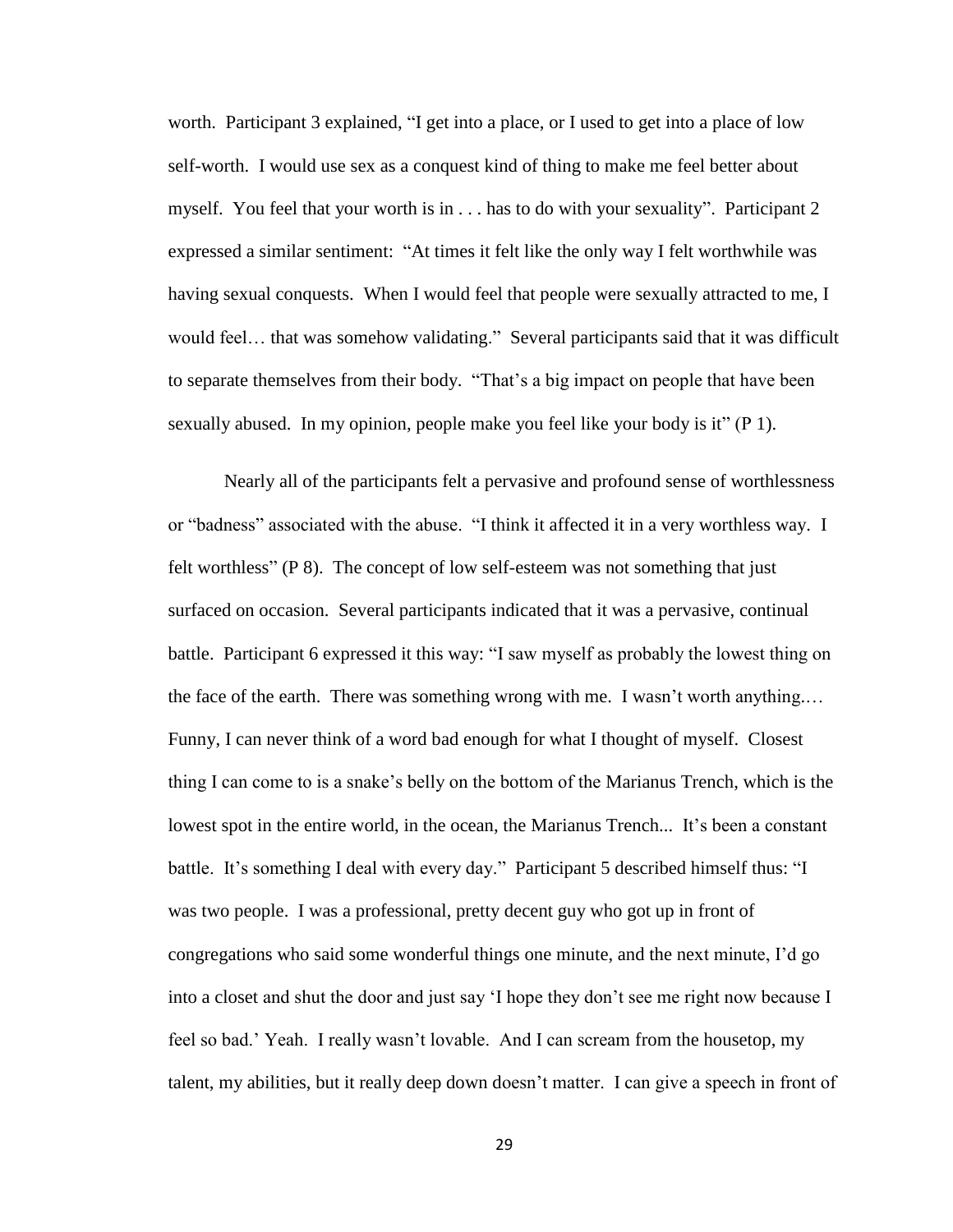thousands and make them roll in the aisles, and in the end, it doesn't really matter. It's hard to have self-esteem."

Another aspect of self-concept that came up frequently was the idea of self-blame, that the survivor was not only at fault for the abuse, but also for most any problem in a relationship. This was often a result of specific messages incurred during their abuse, as in Participant 4's experience. "I was told that I was a slut, and it was my fault that everything had happened. I very much blamed myself for what had happened" (P 4). Participant 6 described, "It's tough not to look at yourself in the mirror and be disgusted with yourself. Actually one of the hardest things I had to deal with, was I always tended to blame myself for everything that happened. Not just the abuse but everything else too. So I always felt it was my fault somehow."

#### **Emotional Distress.**

<span id="page-35-0"></span>All of the participants emphasized an overwhelming degree of emotional fallout from the abuse. The most common emotions mentioned were anger, rage, guilt, shame, fear and anxiety, and a general psychic pain. Several participants struggled to describe the severity of their overwhelming and confusing emotions. Participant 4 stated, "I was raw and bitter and angry. It hurt me so deeply. At times I would come home angry or frustrated, in an overwhelming emotional state where I didn't know what I felt. I just felt everything at once, and it was just overwhelming for me." Participant 8 explained, "My emotions were all messed up. I didn't know how to read my emotions. Now I can articulate what was happening, but then it was just a whirlwind of shit in my head. I had some really bad anger issues." Participant 6 described what it was like for him. "Getting these memories back.… You know when they hit it's like an earthquake and a tsunami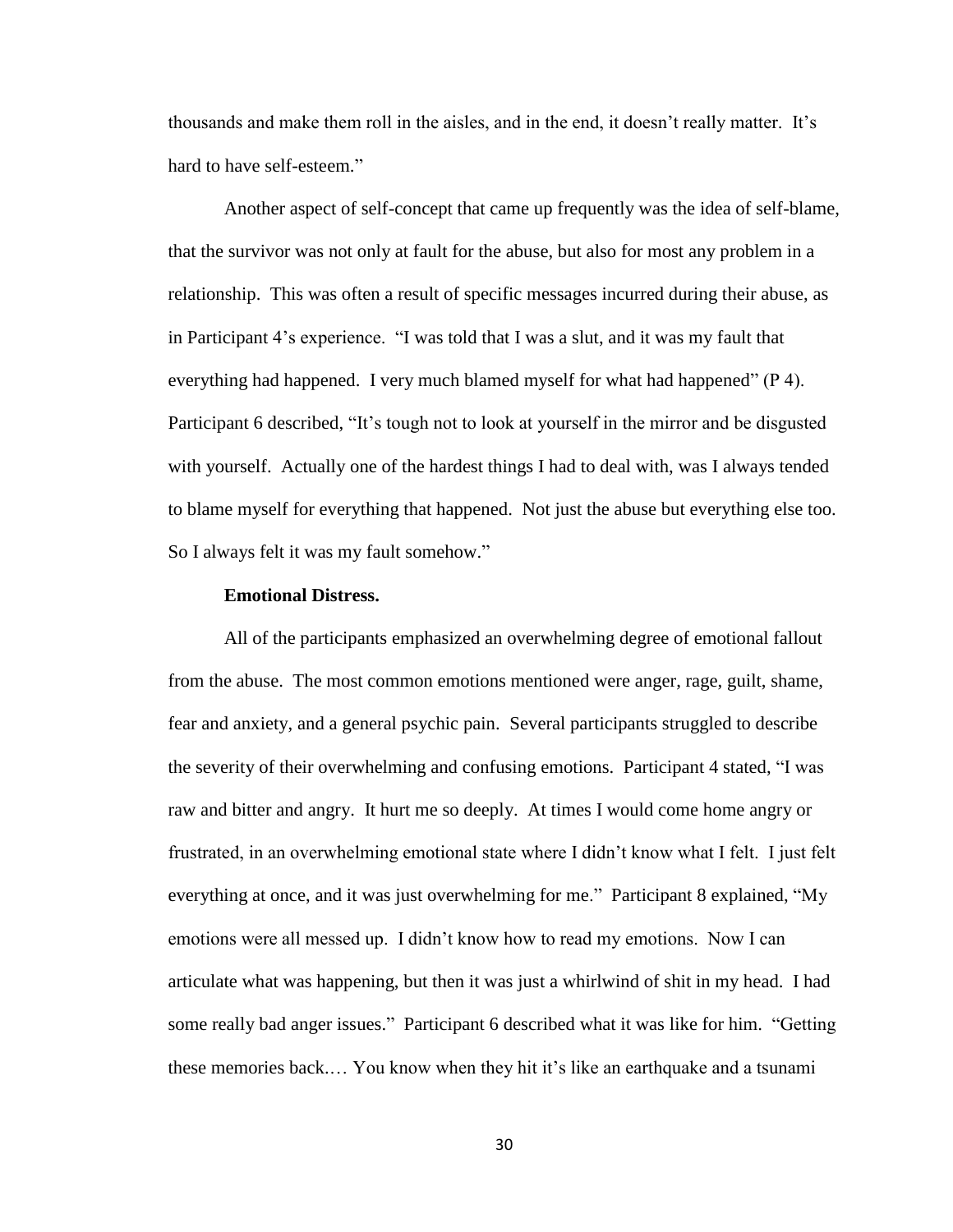hitting at the same time sometimes. It's just so unbelievably disturbing and upsetting. The main perpetrators are dead, there's nothing I can do about it. And that in itself, kind of makes me angrier, because there's really no way to give any of this back to somebody else."

One participant mentioned the shock of remembering his abuse. "There was a lot of anger over it. Mostly shock, like 'Holy hell! That happened to me!' And shame, to an extent" (P 7). Participant 3explained the weight of guilt she felt: "It caused a lot of guilt because the act happened, because abusers like to put seeds of guilt into you as well. 'If you tell on me your family won't love you because that means you're dirty' and so the abusers help with that. And also acting out and that was extra guilt because I should have known better. It was a lot to carry."

Other frequent emotions were hopelessness, powerlessness, blame, emotional numbing, and depression. The process of emotional numbing was described by one participant. "I had to go through what I went through alone. There was nobody there for me, so I learned how to be strong, and in being strong, I push away all emotion. So at times I've been very blank. I have had periods of time, long periods of time, where I'm just numb, and I go through life on autopilot. It is so painful to me that I can't do it, so I shut down" (P 4). Participant 6 explained his depressive response like this: "I didn't have an effective means of dealing with it. It just kind of took me over to where I was almost like a zombie. I did what I had to do and that was all I could do."

Several participants expressed progress and improvement in dealing with their emotions, but there was often a perception of hopelessness regarding their ultimate healing. For example, Participant 3 said, "I was very blameful. You know my Mom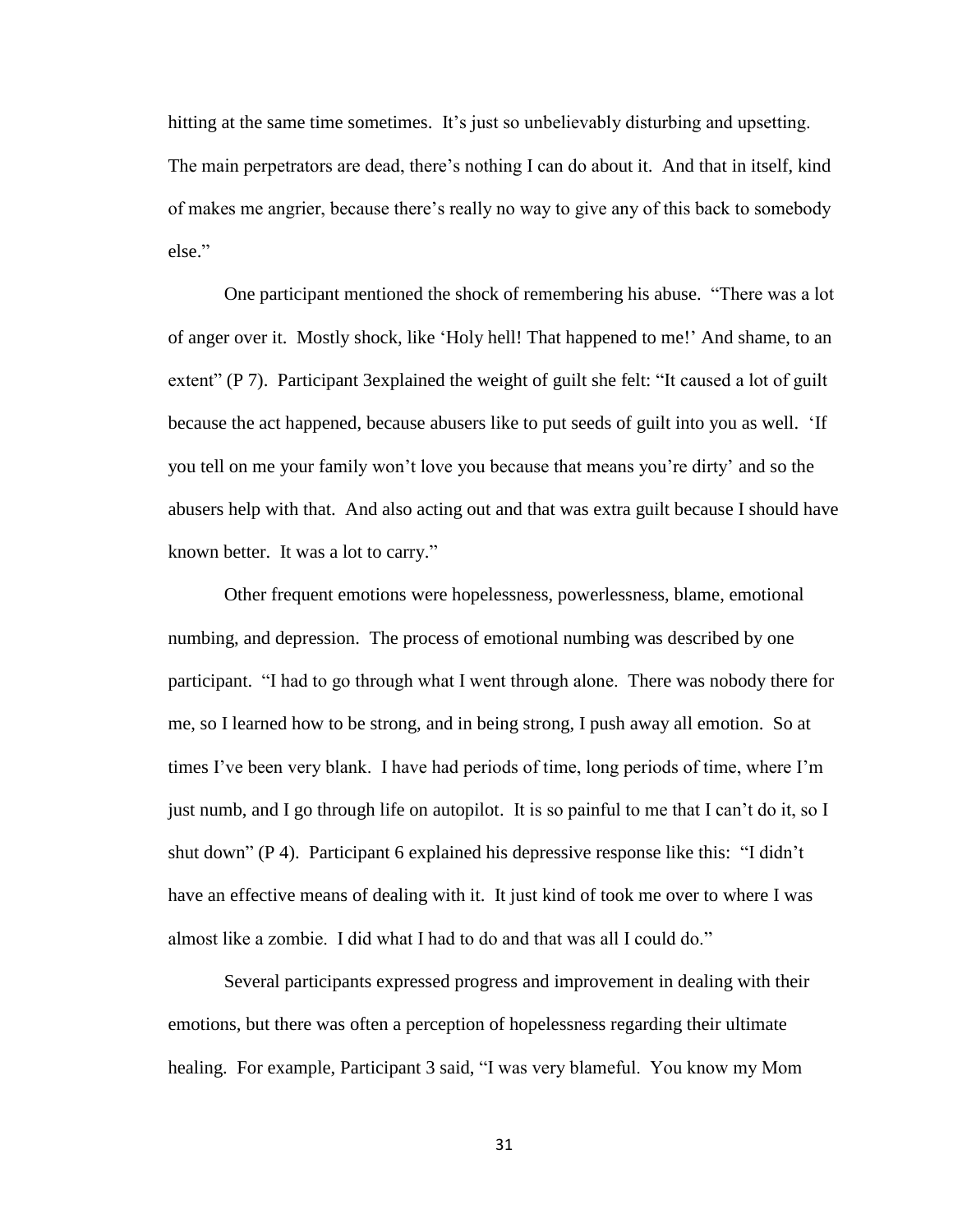wasn't there, watching me. It's better now, but nobody ever goes through complete healing."

#### **Sexual and Identity Confusion.**

Confusion around one's identity was very common among the participants. All but one survivor expressed difficulties around who they were and who they were supposed to be. This was especially true in the arena of sexual identity, sexual orientation, and what sexuality was. All participants, to varying degrees, saw sex as love, sex as power, sex as bad, or sex as completely separate from emotions, as described by Participants 8 and 3. "Sex is a numb place" (P 8). "I can say it's definitely shaped the way I feel about sex, the act of sex is . . . an act of sexual intercourse. It has absolutely nothing to do with emotions for me" (P 3). Participant 8 noted her complete confusion, "Intimacy was….I didn't know what sexual intimacy was".

Several viewed sex with fear, pain, victimization, or an inevitable obligation to anyone and everyone. Several could not keep feelings from the abuse from bleeding into the sexual intimacy they experienced with their partner. Participant 6 explained, "I associated sex with pain. And it was like, if I was the aggressor I was trying to hurt my partner." Participant 5 stated, "It affected me drastically; sexual orientation, the ability to be self-loving and trust the love and sexual relationship with anybody." Participant 2 confessed, "Sometimes it's challenging for me to be intimate, sexually. It makes me feel like a bad husband." Participant 8 described her struggle with sexual intimacy: "I would put a pillow over my head or I would put my face on a pillow. Anything, as long as I didn't have to look at him. Again it just freaked me out. I didn't know how to control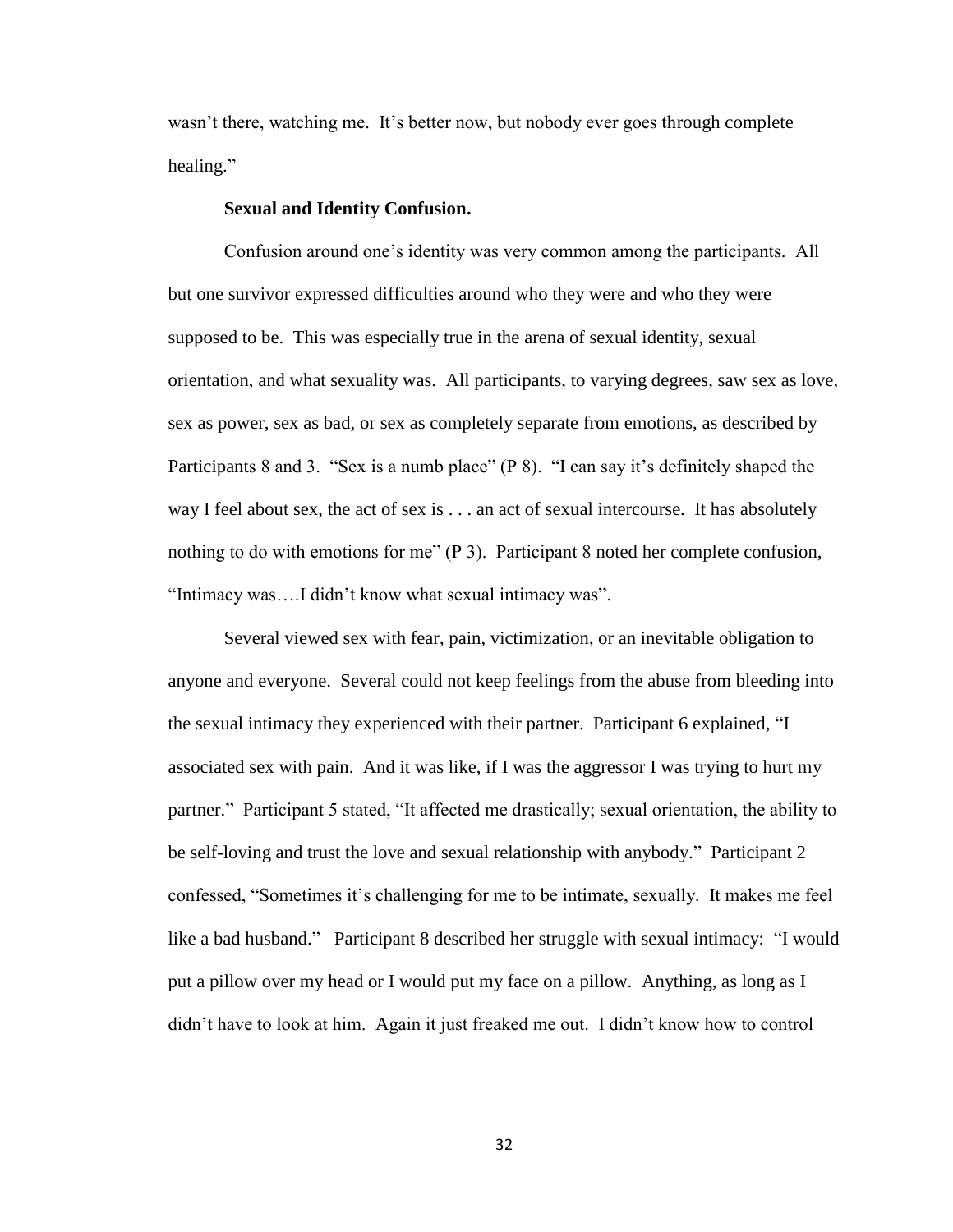the images in my head or how I felt… it's supposed to be this amazing thing and I was terrified of it."

The idea that personal value and power came from sexuality was common. Several struggled to separate their sense of personhood from being only about their body and their sexuality. All but one expressed periods of sexual promiscuity that they thought exceeded what would have been normal for them. Participant 3's response was typical: "Some of us end up on the prudish sexual side and some of us are on the other side, and are promiscuous and multiple partners, and I am definitely, was on that side of things for a long time." Participant 4 stated, "Me trying to get that attention from other people in a sexual manner was part of my abuse. I'm looking for validation in a sexual relationship."

Participants' feelings regarding sexuality often swung wildly in different directions. "I had had issues with sexuality, issues with feeling loved, issues with using sex as love.… Sometimes I feel like I'm all over the map" (P 5). Participant 8 explained, "I didn't feel like I even deserved him. So, I tried to do other things to try to keep him in love with me, sexual things. It hurts me to think that I couldn't... like once we actually had sex after we were married... it changed. I think the act of sex [intercourse] really... I hate it."

#### **Interpersonal Relations.**

Childhood sexual abuse affected the participants in many areas of interpersonal relationships. This was true of all types of relationships, but it was especially intense and poignant in romantic relationships. Throughout all of the interviews, trust was the most common and constant theme with regards to the negative effects of CSA. This included a fear of abandonment, fear of being trapped, fear of rejection, a need for control and an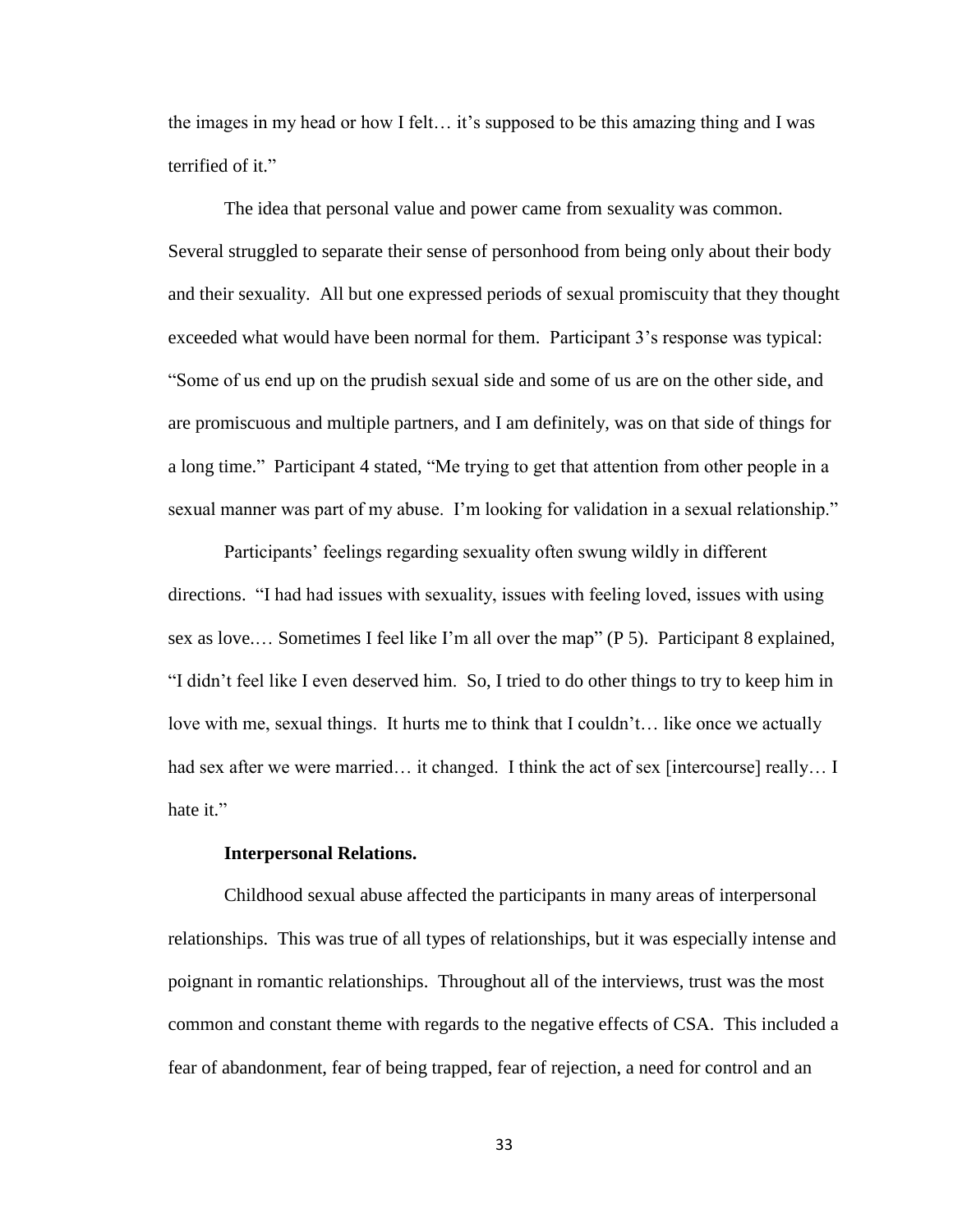overall sense of interpersonal insecurity. A decreased ability to both love and trust was noted among almost all participant relationships, along with an increased need for love and security.

Decreased ability to trust one's intimate partner was manifest in nearly all the participant interviews. Problems with trust in couple relationships usually centered around sexual intimacy and the ability of the participant to trust their partner's love for them. For example, one participant described their feelings about trust in this way: "My abuse affected more than anything my ability to trust people. It makes me feel like I have to be able to depend on myself. You can't trust them. And the one thing that I said when I was younger, was that I'm never going to have to depend on a man" (P 1). Another said, "It hinders my ability to trust everything, even God in Heaven kind of thing" (P 5).

Decreased trust was often coupled with a fear of rejection, as with Participant 2: "I feel the abuse has influenced me to be wary of trusting people. I am hesitant to open to people, to trust them. I am scared of how people would view me." Participant 6 explained, "I always just expect everyone to run away as fast as they can. I thought they'd look at me like there's something wrong with me or whatever." Trust issues commonly affected the couple relationship, as noted by Participant 6. "I can see instances where it hurt my first marriage; areas where I didn't trust her, and I had a lot of abandonment issues, and I was always worried about her leaving me.… And just the way I trusted her and how I treated her."

A sense of emotional/relational disconnect was not uncommon in all the participants' relationships, but it came out more noticeably in romantic relationships. For the participants' couple relationships, it tended to center especially around the arena of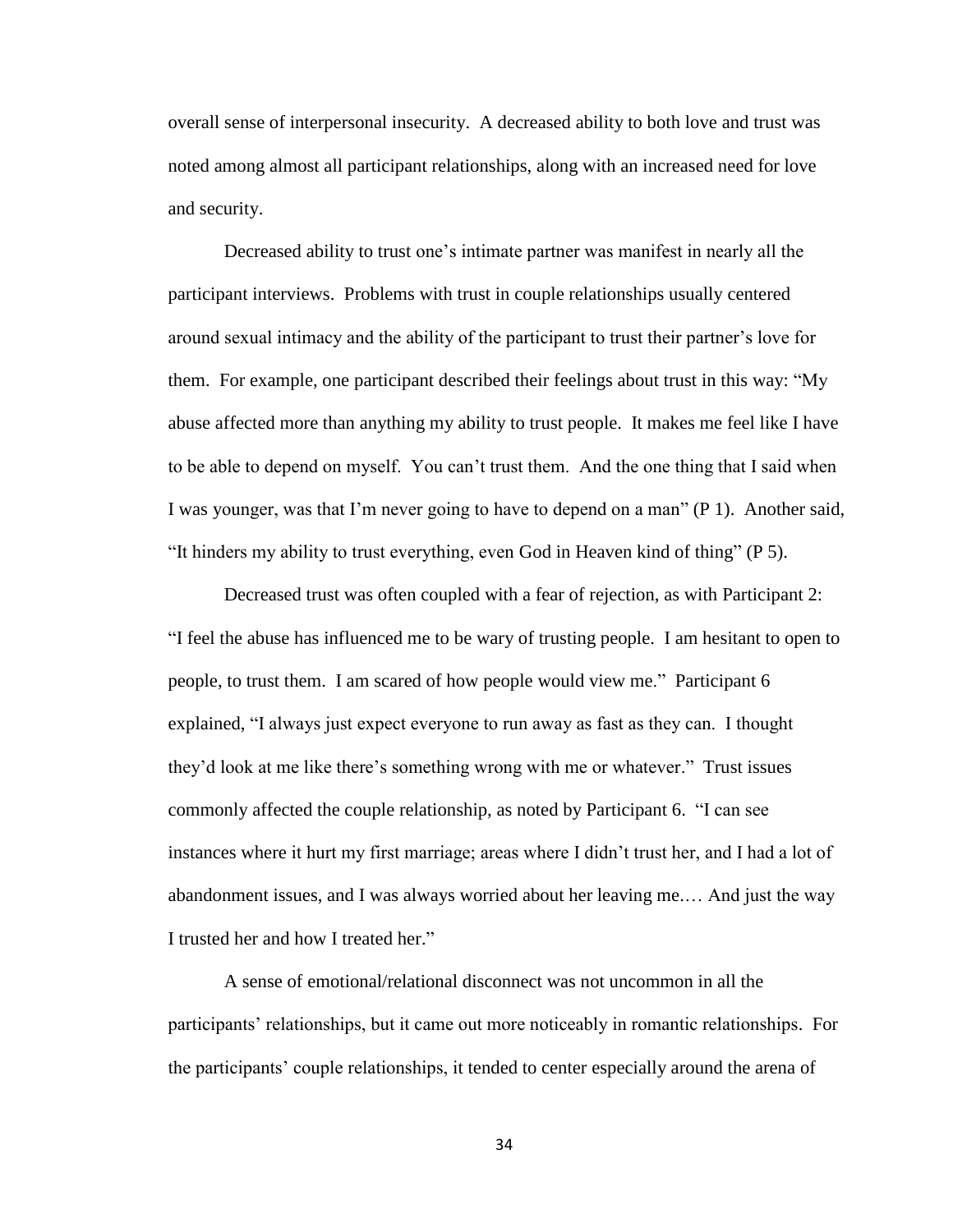sexual relations. Participant 7 stated, "There certainly was an [sexually] intimate dysfunction, an emotional dysfunction that didn't allow me to get close." Participant 8 explained, "Like when he wanted to be all cuddly at times afterwards [sex], it was weird for me. I would just get up and it was over. I didn't know any… that's what was comfortable you know? After something like that, I did my duties and then I was done."

Several participants indicated that sex was easy if they were not in a committed relationship. However, if they were in a relationship in which they felt emotionally vulnerable, sexual intimacy involved more anxiety and difficulty for them. Participant 3 described it thus: "If I meet somebody and I know that there is never going to be any way that I would have a relationship with this person, sex is really easy. I don't care. I don't even know your last name, don't exchange your phone number . . . very easy because it is the act of. But however, if I meet somebody and I feel an emotional, or there could be a relationship with an emotional attachment, then you have to wait for sex and be cautious. And it won't be at least a few months before there is any sexual . . ." Participant 4 stated, "I can't see love as sex, so it makes it very hard for us to have a physically intimate relationship." "It's [sex] been difficult in my marriage, which is difficult" (P 2).

Some participants noted tendencies to be either sexually submissive, repressed or aggressive, or that sex was an inevitable obligation they owed to anyone and everyone. These issues often created problems in their couple relationships. "I would be friends with somebody and feel that they needed the same thing [sex]" (P 8). "I found out it's because of what happened to me, that I am not the aggressor. I'm not the one who's pushing having sex" (P 6).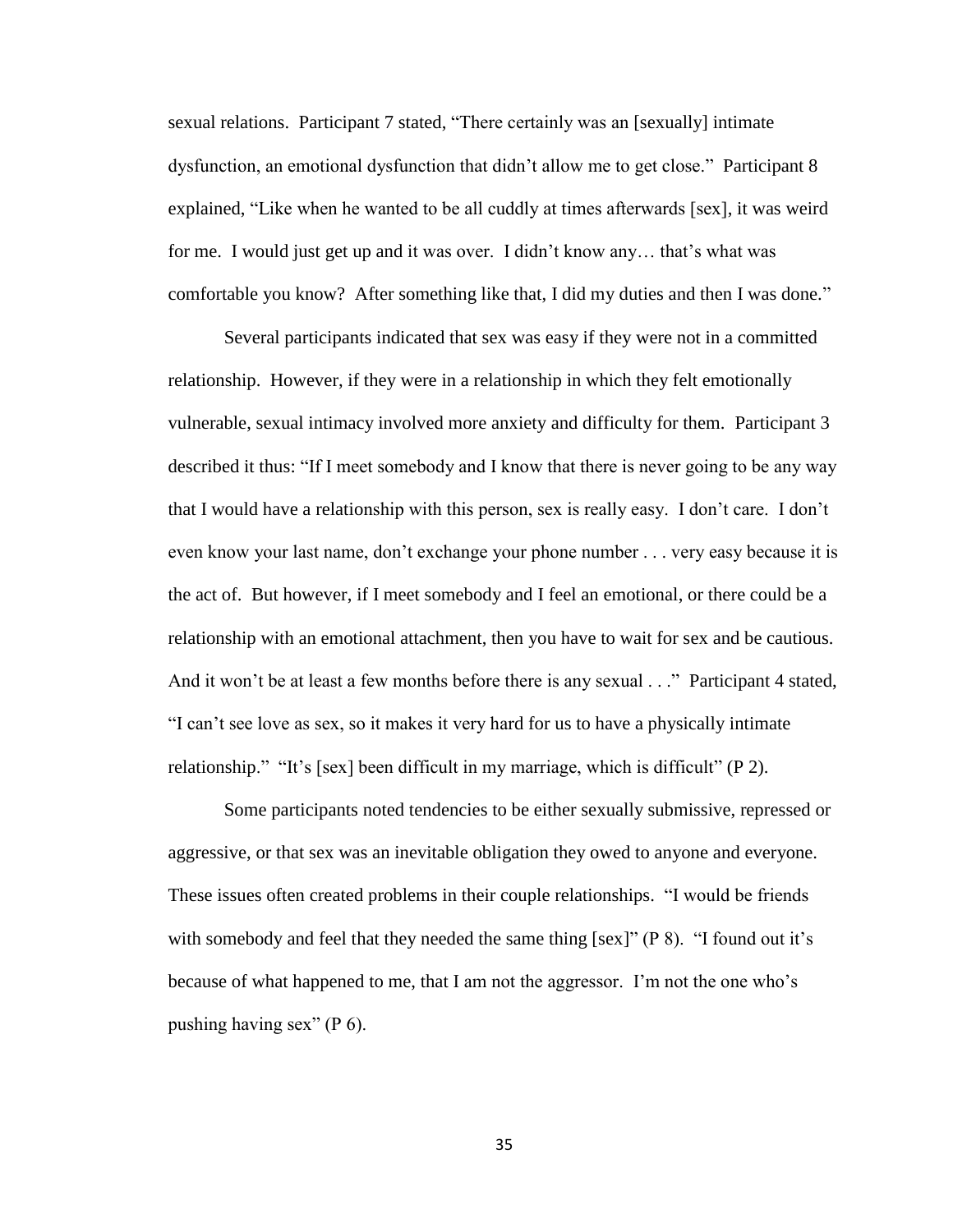Several had a perception that they didn't know how to be a competent partner in a committed relationship. This often led to insecurity and frustration in committed relationships. Participant 8 described it thusly, "And I had so much love inside to give, and I felt like a) I didn't know how to give it and b) no one really wanted it. So it's kind of like being alone in the world behind glass, watching everyone else live and you're not." Participant 7 explained, "I had to learn, I had to learn that sense of emotional and intimate connectedness with a female over and above or in addition to just the physical aspect. I think I pretty much objectified women, certainly in my first marriage, and did not have a sense of what it was that she might need."

A few participants noted a propensity to choose poor life partners, as explained by Participant 5; "I believe strongly that when we believe we are worthless and hopeless and nothings that we usually get involved in relationships that either tell us that, or are the same level themselves. She wasn't healthy. I picked her at an emotionally unhealthy time."

# **What Partners Do to Help Healing**

As described above, each of the interviews included questions about what intimate partners do that helps facilitate healing for the CSA survivor. The results of the participants' responses are reported here in order of incidence and significance. Those themes and categories that appeared most frequently and were described as being the most important to the participants are listed first, with subsequent themes and categories presented in order of incidence and impact on the participants.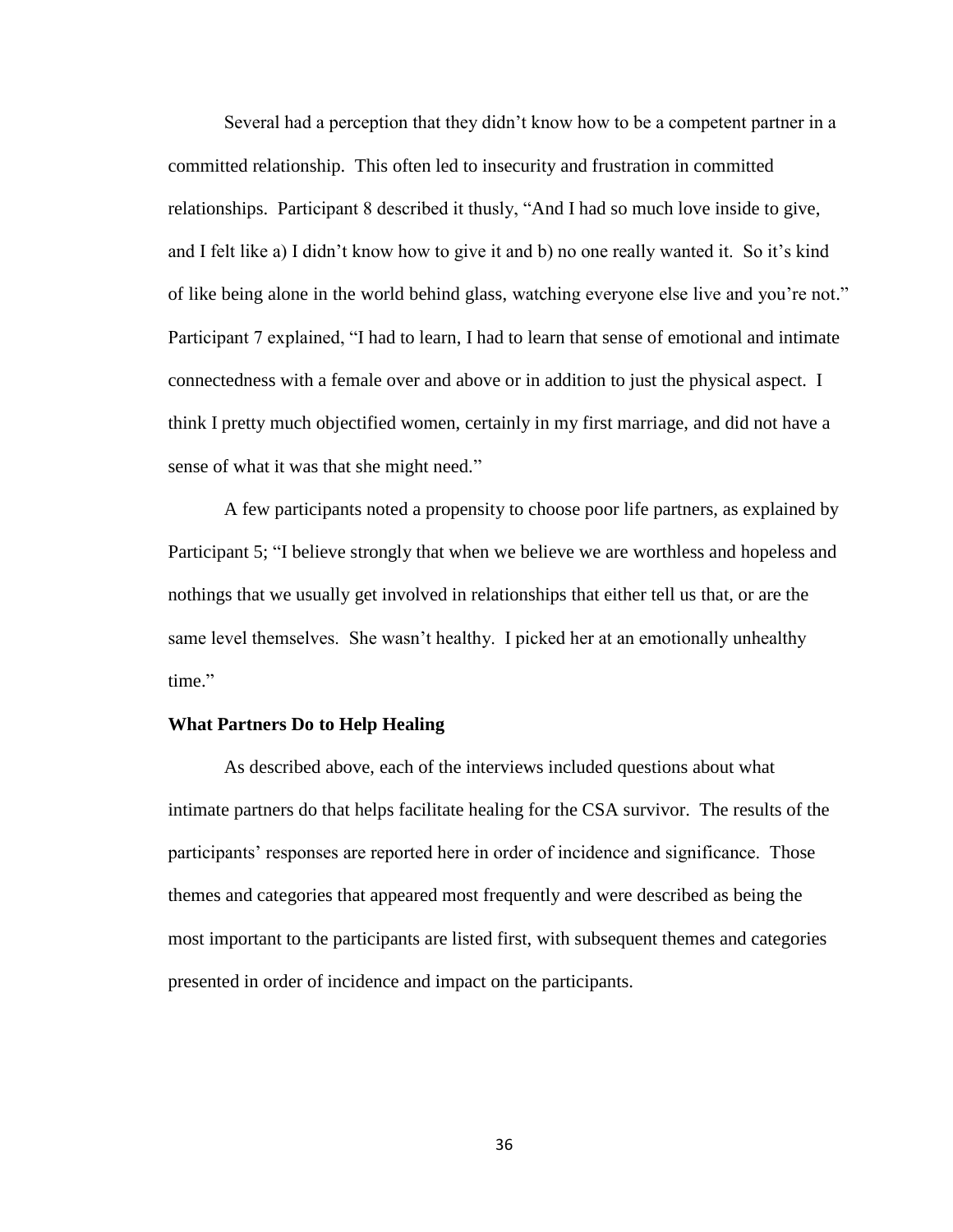# **Safety and Trust.**

The concept of safety and trust within the couple relationship was primary to participants feeling like the couple relationship was a place wherein they could find the space and opportunity to heal from the effects of CSA. All of the participants emphasized safety and trust as being imperative to healing. For example, Participant 1 stated,

"What he brought to me was that I could be safe with him, that I didn't feel like he was going to take something from me that I didn't want to give. For me, not pushing me and allowing me to build that trust was something that allowed me to heal because it made me feel as if for myself, as if my body was mine. I've always been very aware of my body, due to the sexual abuse. And, those kinds of things allowed me to feel that my body was mine and if I wanted to share, I did. And if I didn't… you know. So getting me to the point where I feel that it's not about my body, that it's about me and I'm a person, I'm valuable. I'm more than just the physical female thing. That allows me to heal. That allows me to be safe in who I am, be me with you."

Several concepts figured into the perception of safety and trust within the couple relationship. The sense of safety that appeared most important to the survivors centered around a sense of emotional safety and trust. These included things like honesty, loyalty, open communication, and a feeling of commitment to the survivor and the relationship. Participant 4 explained how she knew that she could trust her partner: "By her commitment to not leave my side. She let me talk it out until I was done talking. She let me cry it out until I was done crying. So she really showed that she was paying attention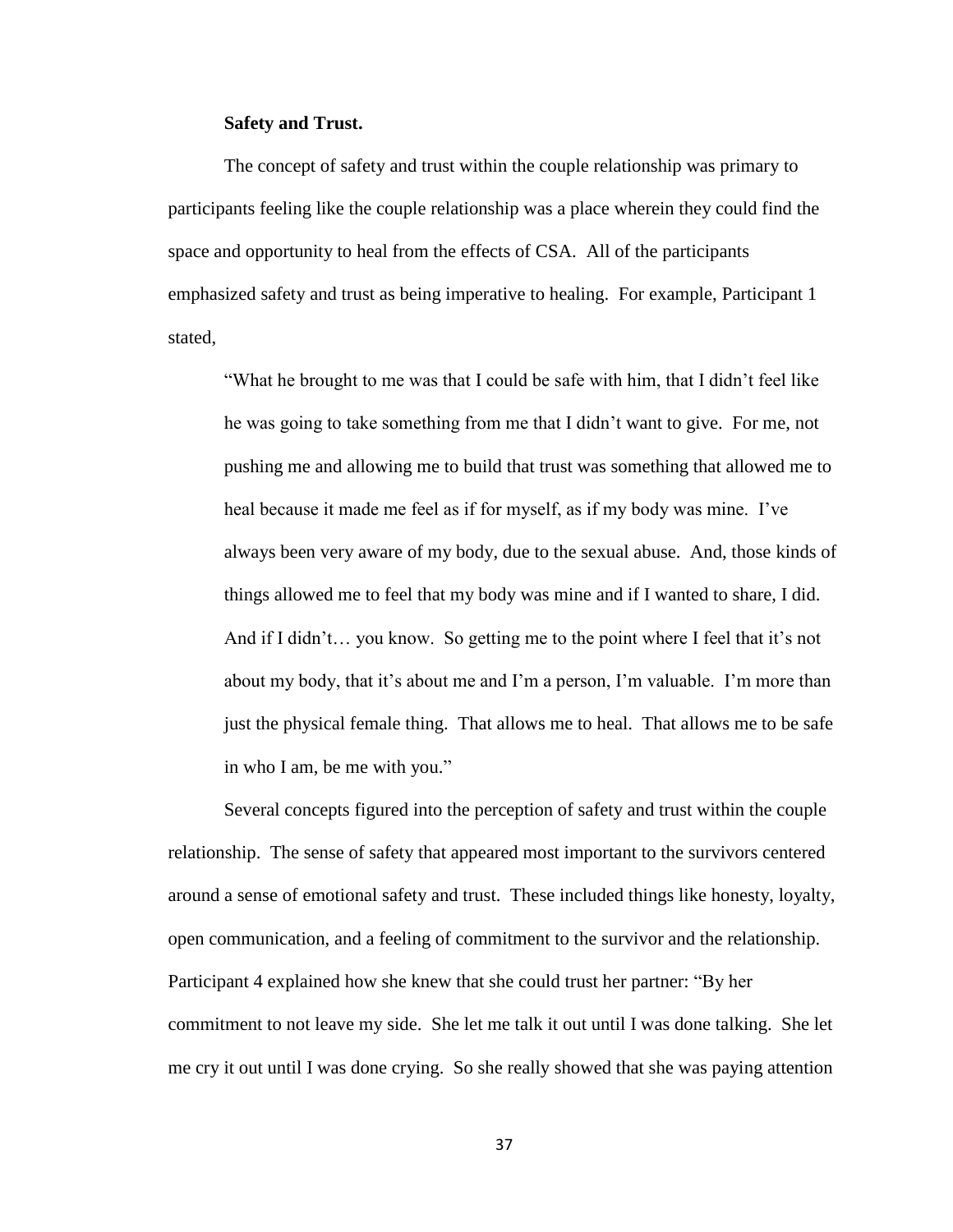to me, that she really cared, that she was really there." Participant 8 noted, "He was on my side. It made me feel completely safe, like he was my safe place you know. I felt heard. I felt loved. I felt cared about. You know like, my feelings actually mattered, you know. I as a person matter to him, and that, nothing can replace that in someone's life." Participant 7 described how his partner engendered safety for him:

"She's exceedingly open. Not in the sense of telling all, but she's open to any discussion. She is extremely kind. She's very, very generous with her time. She is probably one of the most forgiving women I've ever had the pleasure to be with. She's much more understanding and forgiving than I am. It's just a real safe place to be. It's a real safe place for me to bloom."

Respect for one's personhood was part of that sense of safety. This included an absence of shaming, blaming or criticism, and a respect for the survivor's wishes, that their needs were more important, or just as important, as their partner's needs. Also key was the idea that the participant could be sexually safe with their partner. Participant 2 expounded, "By having boundaries, even with my wife, and her respecting them, it allows me to become more, well, more intimate but more, kind of, some of the boundaries come down by her respecting them. I feel more free because I don't need the boundaries to feel safe." Participant 1 described her sense of safety with her partner:

"Well, one thing is he was a person I could trust and he did that by showing me one; that I was number one in his life. He was not only concerned about his self. He was always there for me. Um, he was like, kind of protective of me. Being present and being protective of and being concerned about what was going on with me. And not so much about me being concerned so much about what was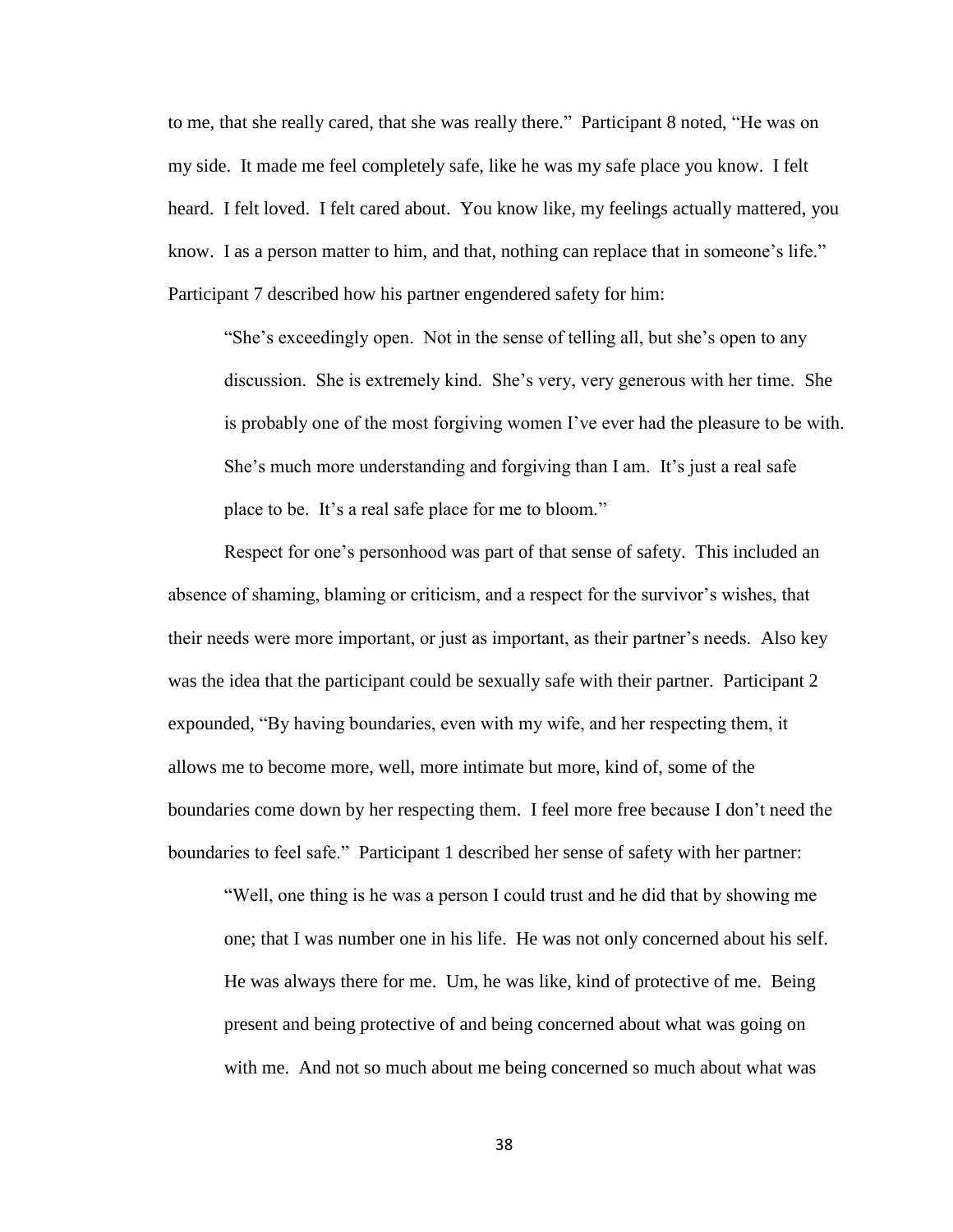going on with him. He would always make sure that I was on the inside and he was on the outside by the street. And this is just something that he did. If somebody was coming towards us or whatever, he would grab my hand. Especially if it seemed, I mean, we grew up in Chicago, in inner city. So it felt like if this person might be you know... He was just protective. I just didn't feel like anyone would do anything to me. I felt like probably our strength, that he could depend on me and I could depend on him. So it was kind of like, from his point, I got somebody that can be there for me and I can be there for them."

Besides a need for emotional safety, those things that brought a sense of physical safety also emerged in the participants' responses. This included their partner providing a sense of protection, and just the mere physical proximity of the partner engendered a feeling of safety. "We want to be together, just to be together. Even if I'm writing a paper and she's watching TV, being in proximity is much more comforting than being separated" (P 2). Another participant also described the sense of physical safety that came from her partner:

"Just his existence and having like, like having him close or watching TV, like sitting together. I loved that. He was my safe place. I felt safe with him going places. I felt safe with him when he would, he would sing to me a lot. Play the guitar and sing to me, and it was just a fairytale, you know every time I turned around he was making me feel safe. Um, I felt very secure and very safe with him. If I was going to be sexual with anyone, I would have chosen him" (P 8).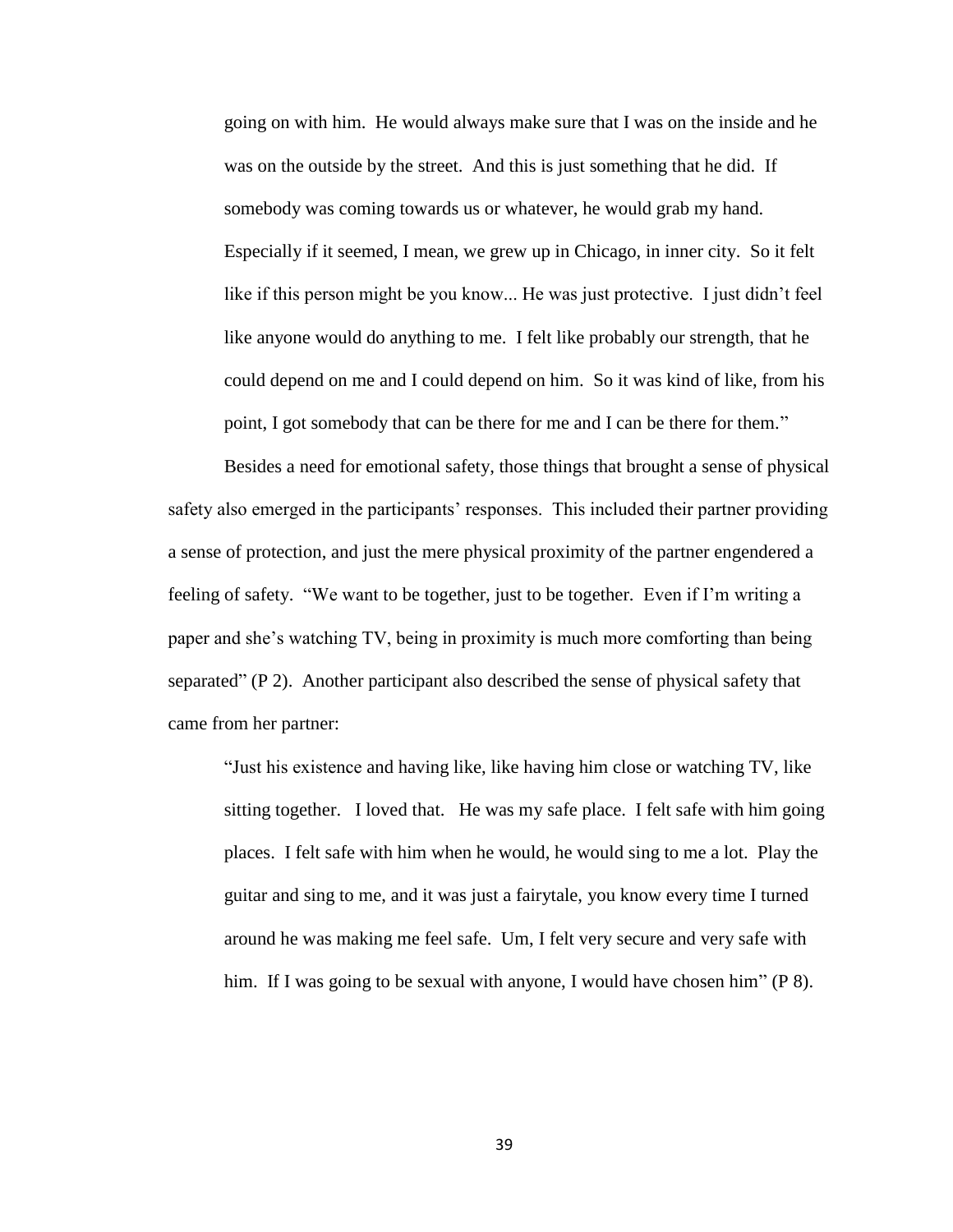#### **Acceptance and Validation.**

The concepts of acceptance and validation were important to nearly all of the participants. These concepts are related to, but slightly different from, the perception of safety and trust. Often acceptance and validation had to do with the abuse story itself, and it's reflection upon the survivor. The partners' ability to validate the survivors' abuse experience and accept them in spite of it was crucial for all of the participants. Acceptance and validation were shown through belief in the abuse story without blaming, shaming or judgment. Partner interest, responsiveness and a sense of understanding and acceptance of both the abuse experience and the survivor as a person independent of the abuse were also seen as acceptance and validation.

Here are several examples given by the participants when asked how their partners responded to their disclosure of abuse. These messages of acceptance counter the shame and low self-esteem associated with the abuse: "She let me know that that [the abuse] didn't affect how she felt about me. I didn't expect that sort of reaction. I expected her to push me away. So I was very happy. I felt accepted" (P 2). "She listened. She cared. She believed me. She was very kind and very understanding about everything" (P 4). "Well, mostly he listened and then he understood, like… With him it just felt like it was okay that I had this event occur and that it was okay that he knew about it and that he was going to support me" (P 1). "I thought at first she'd be disgusted by it and would, might even just run away from me, but she didn't. When I finally felt comfortable enough to start sharing some of the, shall we say 'gory details,' the fact that she just took it in stride. You know, she didn't recoil and run away "  $(P_0)$ . Respect for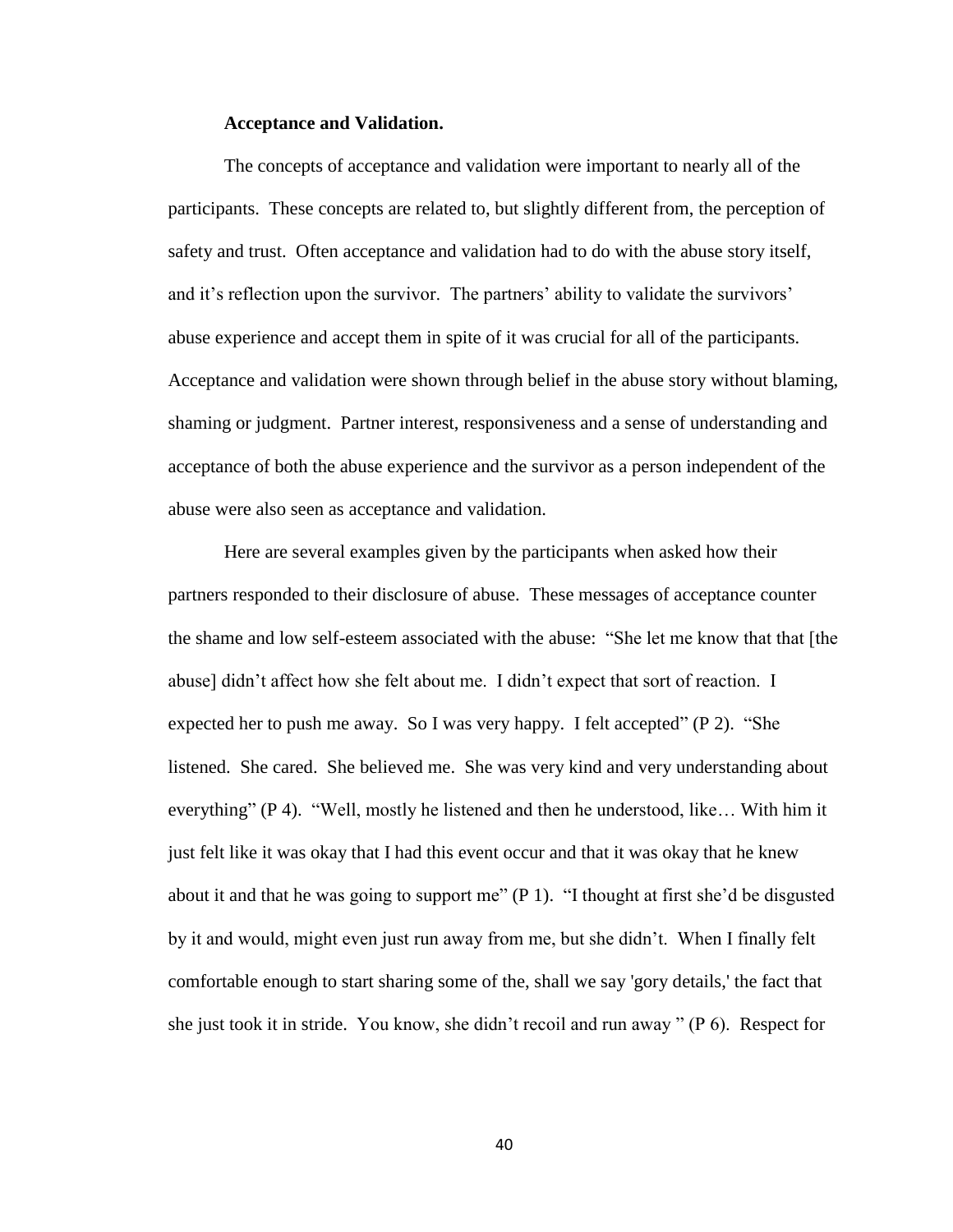the survivors' feelings, verbal affirmations of self, and a general attitude of forgiveness contributed to acceptance and validation.

"I mean the fact that she listened to me about my anger and didn't cajole me, shame me, 'Oh you shouldn't feel that way.' I felt heard. I felt validated. I got comfort in her validation, you know, that there was no shaming involved. There was no, 'well why didn't you tell sooner' or 'why didn't you remember sooner' or 'how come you're remembering now' or, there was just this very forgiving, openness to it"  $(P 7)$ .

Participant 3 expressed, "Her being able to understand those feelings that happen when you suffer from sexual abuse, she was very understanding, as understanding as she could be. It was non-judgmental." Participant 8 noted, "He didn't care if I cooked, and I brought home random animals all the time, like a bunny and two dogs… and he never yelled at me." Participant 2 explained, "If I'm able to express my feeling, and when she acknowledges it, respects it, and then returns to me and says, 'I love you, and when you are ready, I'm here for you.' That is very healing."

# **Open Communication.**

100% of participants in the study talked about open, safe communication as being critically important to their healing, and to their being able to safely address topics surrounding their abuse within the context of the couple relationship. Participant 3 emphasized,

"Like I said, open communication. I mean there's really not... But really there is just open communication. 'Just FYI, I'm having some self-esteem issues so, I'm having some issues with the sexuality thing. I know it has something to do with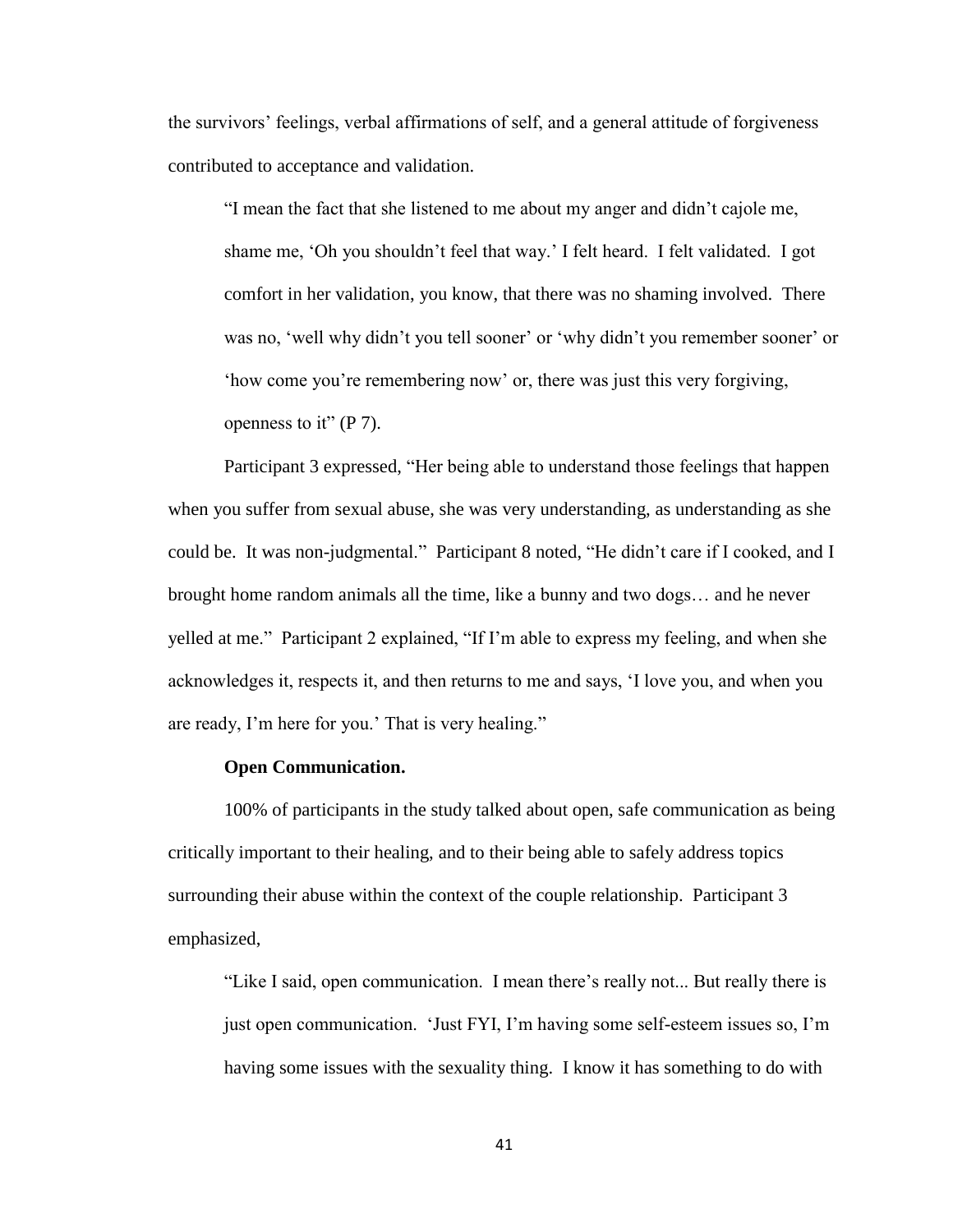this and that but I'm making you aware of it.' And she's very good at going, 'okay let's deal and talk about it.' Just being able to share that with somebody, full disclosure on everything was the biggest key. Informing the relationship and being able to nurse along what happened. Just speaking about, having open communication about the sexual abuse that happened in my life and hers has built that trust and I know there is nothing I can't tell her about my sexual abuse."

Open communication played a key role in establishing safety and trust, and yet safety and trust were necessary in order to have open communication, so they usually went hand in hand. Open communication rests on the idea that any topic is open and available for discussion. The safety necessary for open communication includes no shaming, blaming or harsh criticism, and a sense of understanding and acceptance. Participant 1 described how important open communication was for her: "Well, his response at the time, he was just very supportive. I think it was probably because we were friends and we talked about just about everything. He had had neglect and some things that I kind of helped him get through and so with that relationship I think it builds a cocoon for us to be open and talk about it. We had a lot of dialogue all the time." Participant 7 described the communication with his partner: "Open. Talks about, she'll be open to almost any discussion. Really helpful in creating emotional intimacy and trust." Participant 8 clarified how open communication helped her: "Yeah, he's helped me manage difficult emotions forever. Like, I would tell him stuff like, 'I'm attracted to girls' you know, and we'd talk about it. I would tell him, you know, like we could tell each other anything."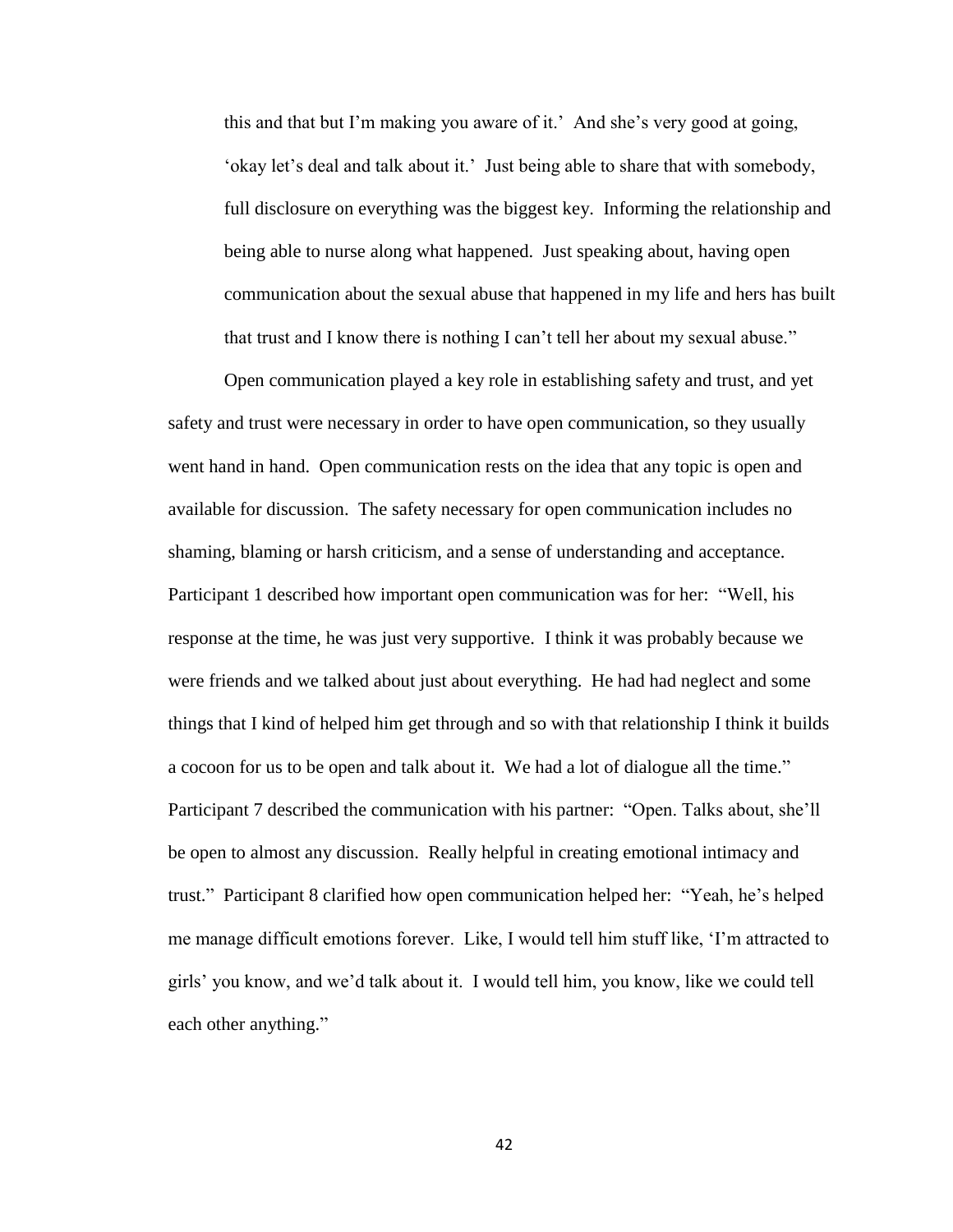Aspects of open communication involve full disclosure, mutual disclosure, listening, negotiation of needs, and a significant amount of time and priority given to talking within the couple relationship. "We just did a lot of talking, and it was like, the trust was just there. You know, we'd talk about it [the abuse]. Actually, early in my relationship with her, we spent a lot of time talking about it" (P 6). Participant 2 explained the significance of open communication in his relationship:

"However with my wife, I've previously described opening up to her, and her responding and encouraging me to open up to her. Trust in our relationship is not an issue. It's taken a lot of conversation and me telling her that I am not comfortable with it [various aspects of sexuality]. It's very difficult, but she is very respectful of it. So, honest conversation has been very helpful to establishing boundaries and developing trust and a sense of safety."

#### **Emotional Intimacy – Perception of Being Loved.**

Perceiving a real and legitimate emotional connection contributed to all of the participants' healing. If they felt such a connection was not there, or couldn't be trusted, it was very detrimental to healing. "I think I got, I'm sure I got comfort in connection" (P 7). These connections were often said to be felt and they necessitated a feeling of mutuality, but participants listed ways that their partners reinforced a perception of emotional intimacy and authentic love for them as a person. Stated Participant 3, "I could truly connect with her. If I need to be held, she holds me. Or if I need to hold her, I do."

Emotional intimacy was felt when partners were emotionally responsive and aware, as expressed by Participant 1: "I never met anyone else that was that supportive,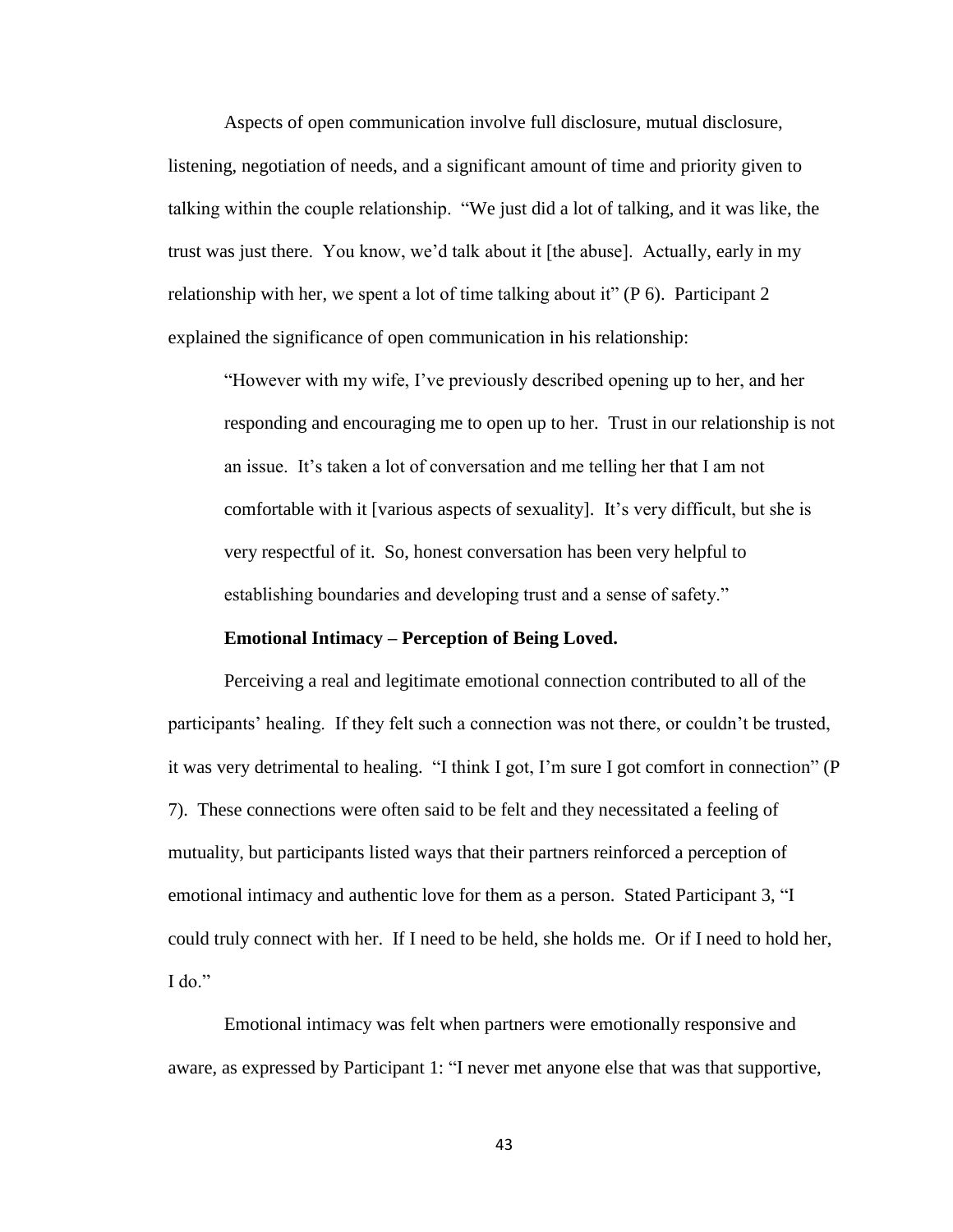that friend that everything and had that same level of you know, love, respect and concern for the other person, which is me. He was aware. He was generous. He knew if there were something, like if I liked to go somewhere or do whatever. He was giving." It was reinforced through verbal expressions of love and closeness, thoughtful service, kindness, non-sexual physical touch, and a mutual perception of solid friendship. "He'd always bring me home flowers, he'd do the dishes. He was very considerate of me. It made me feel loved. Like real love, you know?" (P 8). Participant 5 relayed the affect that his partner's thoughtful expression of love had on him:

"She wrote me 72 individual enveloped letters for the 72 days that I was gone, back before the days of cell phones and stuff. So she had somehow sneaked away and wrote 72 pretty extensive letters about what I might be doing that day on the tour and what she might be doing that day getting ready for the marriage, and she gave it to me, surprise, that day I got on the bus to go back on the tour. I had 72 letters, one for every single day of that tour. A very act like that of love, that made me feel like I was worth something."

Sexual intimacy could also serve to support emotional intimacy and "true love", but only when there was a sense of freedom of choice, openness, and real emotional connection associated with sexual intimacy. Participant 2 explained the affect that real intimacy had on him:

"Which, being able to be intimate with my wife, and her being accepting, has really been healing to me, sexual intimacy. And I mean sexual intimacy as in actually being sexually intimate, with emotional closeness, because it's possible to be sexual and not be intimate, and that is not healing. I like to say my favorite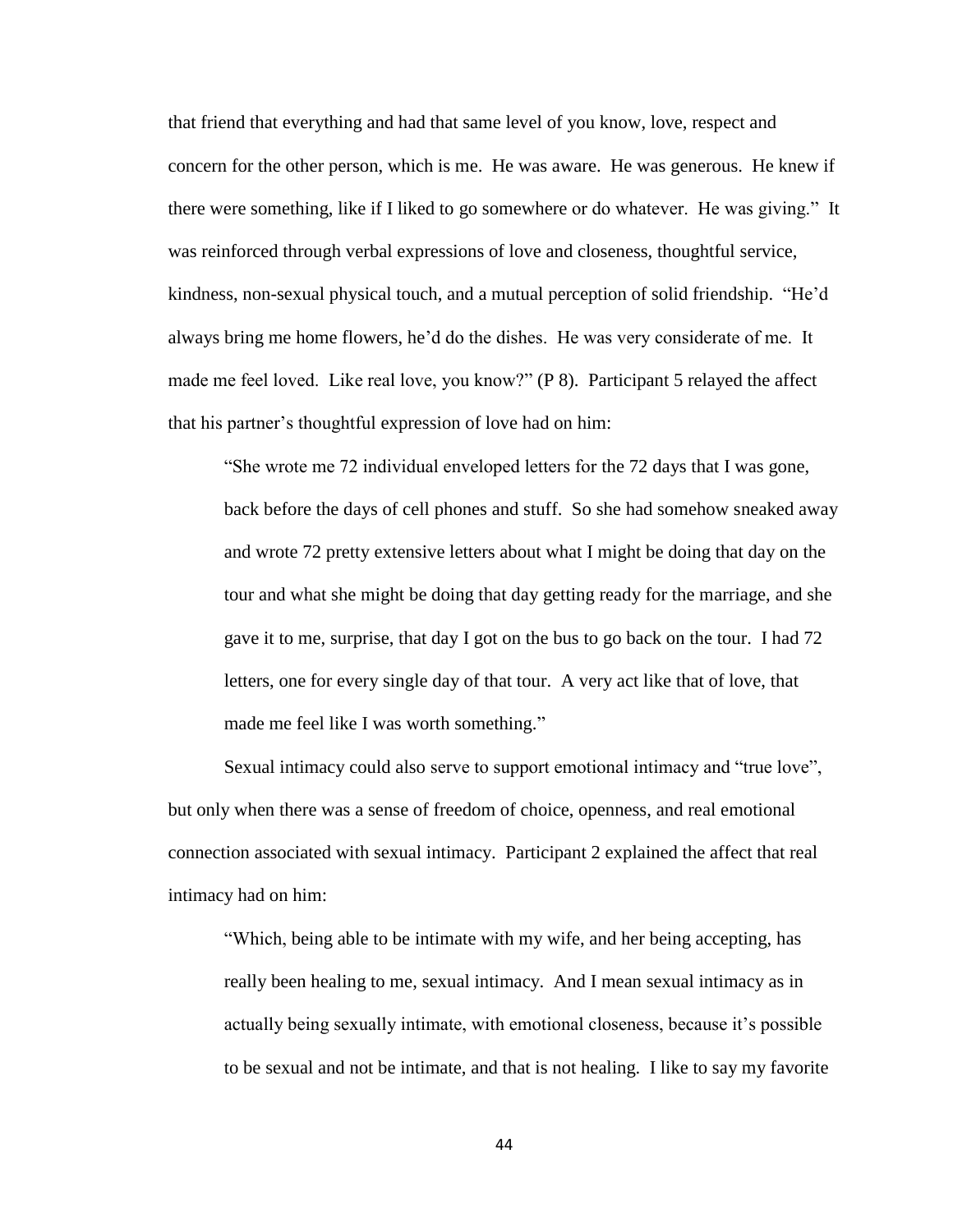part of sex is the cuddling afterwards, and that is very healing to me. Enjoying sex with my wife and not being ashamed of it and not feeling guilty about it. Not feeling like someone did something they didn't want to, but feeling like we both love each other and care for each other and want each other to be happy and want to please each other… That has been very healing."

Participant 1 explained what made a difference for her: "Well, one we were friends for about six to eight months before we even got to be at a different level and he was comfortable with that like, 'This is fine. I just want to be around you.' He helped me feel like it [sex] was about me." Participant 7 talked about how the sexual relationship influenced his ability to emotionally connect: "My partner is very open to the process of sexual behavior. Accepting, not rejecting, and that was refreshing. Her openness and healthy attitude toward the sexual relationship helped increase the intimacy a lot, the emotional connectedness."

### **Support.**

Support is a concept that nearly all participants mentioned frequently as being very helpful to their healing. It overlaps somewhat with the perception of being loved and acceptance and validation, but it has attributes that are unique to the idea of the participant being both emotionally and physically supported during a difficult time. Actions by partners that contributed to a feeling of emotional support included listening, encouragement, understanding, reassurance, verbal affirmations of support and commitment, and quality time with their partner.

Participant 6 responded to what was helpful to him: "At first she was supportive. She said 'Okay, let's work with it. What happened? What do you want to do about it?'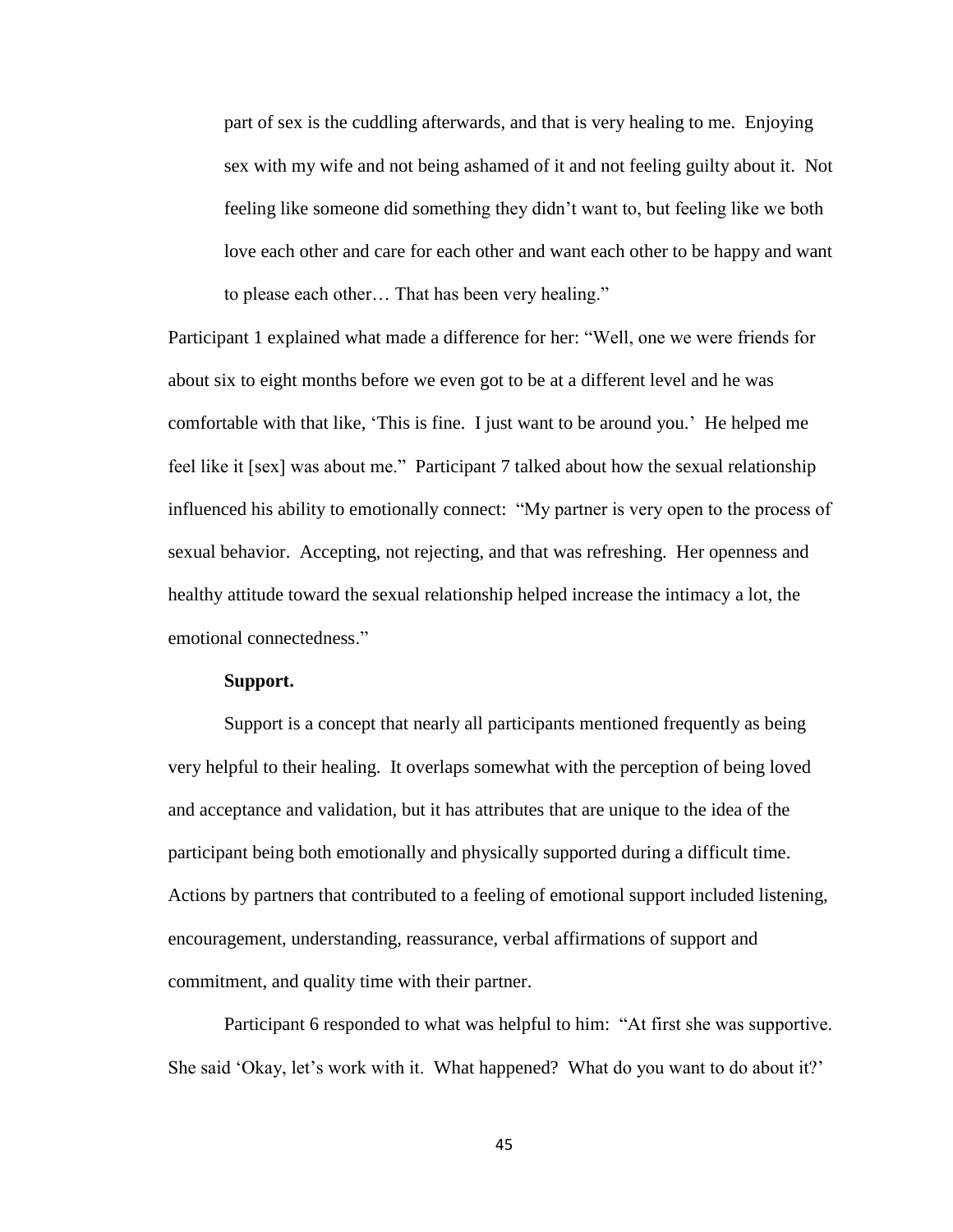Just the fact that she was willing to talk about it and she was willing to try and understand what happened to me and 'what affect this is having now?'" Participant 4 described her partner's support: "Just how supportive she was over everything. She understood that I was still very hurt and that I was still in a very bad spot. She was very good at calming me. She would just help relax me and calm me and tell me that it was ok. It made me feel soothed." Another example is from Participant 2: "Well, she tells me, literally, that she's there for me. She tells me she will go with me wherever I go and follow me wherever I take her, which lets me know that whatever path my career brings, she's there for me"

Physical support involved service, offers of financial support, non-sexual physical touch, and a perception of generosity and concern on the part of the partner. Participant 7 talked about his partner's response to his disclosure of abuse: "She was interested in was there anything I needed from her. You know, she said 'what do you need? If you need to go to therapy, we have the money, go. If you need this, do it. If you need that, go.' I mean, she's very compassionate, very understanding, just very supportive. I felt understood. It was nice to get that support." Participant 8 described the unique way that her partner was able to support her: "I had some really bad anger issues. He came home and I was throwing the "precious moments" he had given me, and they were shattering. And I was punching a mirror so hard, like I fractured my pinky. He would hold me from behind until… Like, there's only so much energy you can exert before you just crash. I felt he was supportive, because he would just hold me until I stopped." Participant 4 explained,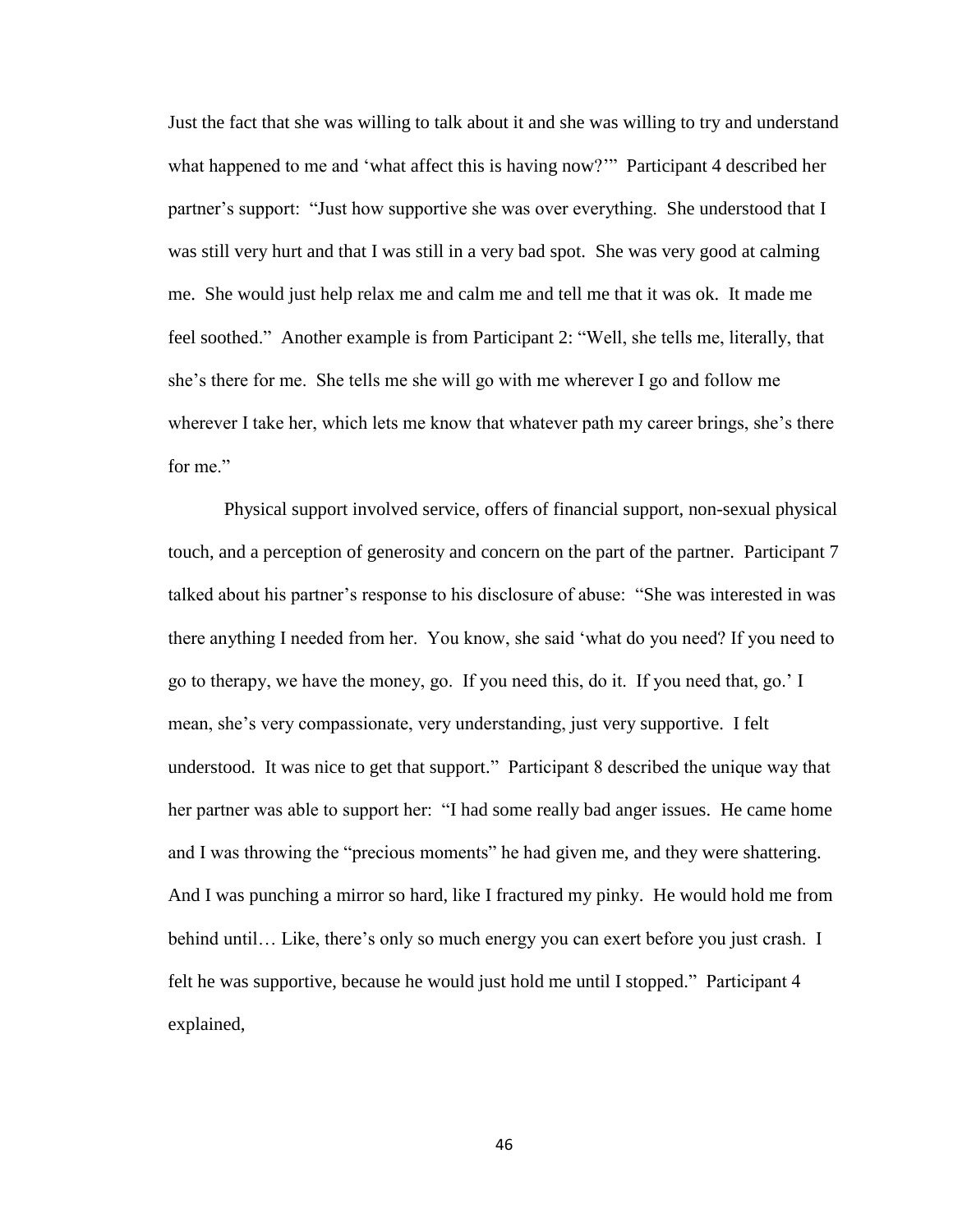"She was just really there for me, and it really helped to have somebody listen, and help me find the solution. She would go with me to bookstores and I would start looking for stuff, and she would notice that I was looking for books on selfhealing and self-help, and she would stand there with me and read through the backs of the covers and pick books out that she thought would help me or that I would like. I've had a lot of growth in the last few years, and it's really with her support and her insistence on not leaving my side. She has really not given up on me, and has continued to be there for me."

# **Empathy.**

Empathy was found to be a significant emotional expression given by one's partner that helped participants to heal from the abuse. This was especially true when participants were queried as to their partners' response to disclosure and how their response affected them. Participant 2 gives a good example of the effect of his wife's empathy:

"She cried, and said 'I'm so sorry that happened to you.' I started to cry. I felt very… I didn't expect that sort of reaction. I expected her to push me away. So I was very happy. I felt accepted. It was, it was very healing. She has several times since then, cried just because of the… when she thinks about poor little 8 year-old me and what happened and how unfair it was. She's very empathetic… It makes me feel loved. Because I don't think it's a painful crying, it feels like she's sorrowful that bad things happened. And not mad at me, not sad at me, but crying because she's feeling pain because she cares for me, which I think bonds us."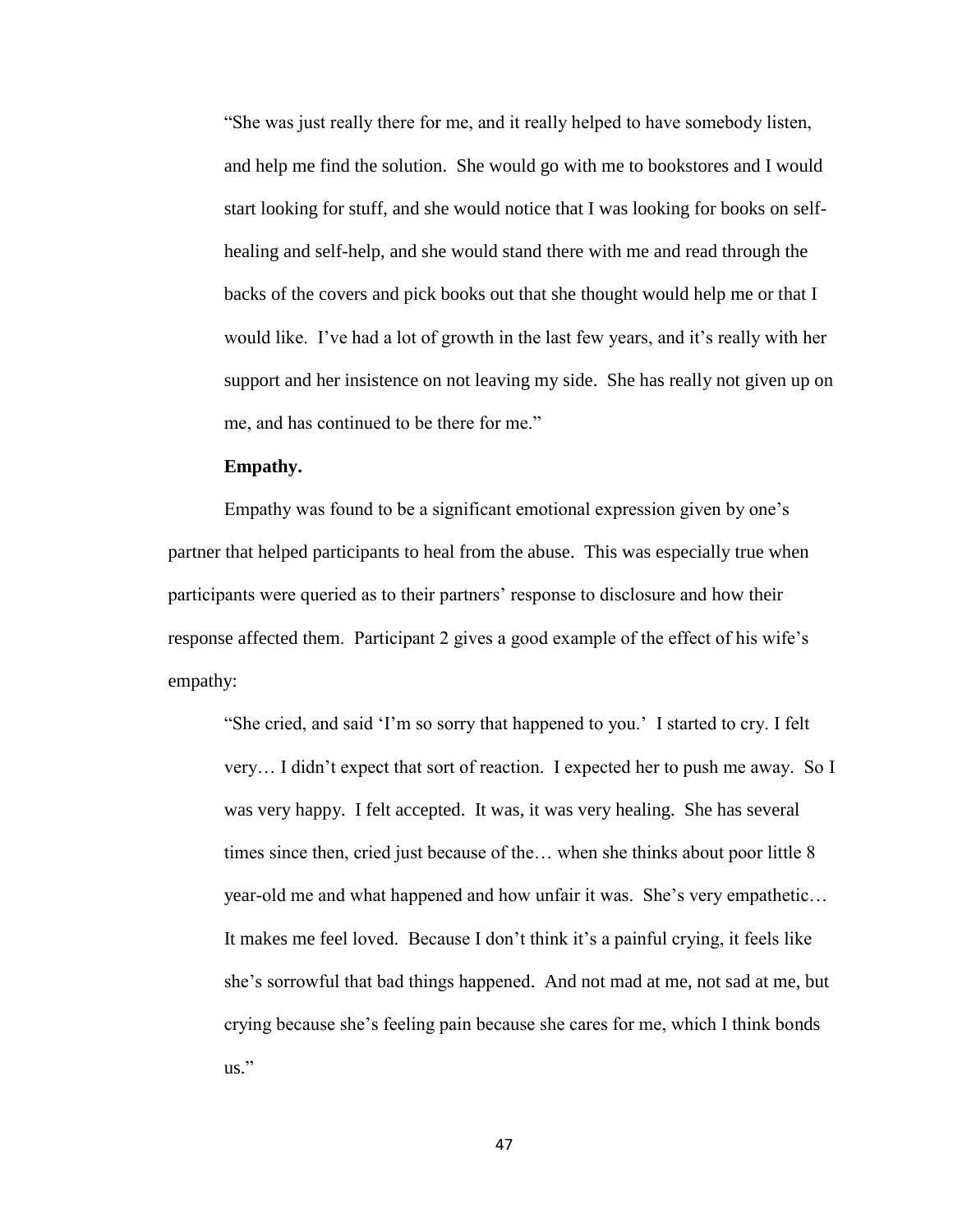Empathy included such things as expressions of sorrow, care and concern, sadness, tears and compassion. "She cried with me" (P 3). "He was very sorry and very sad that I'd gone through that" (P 8). "He hugged me afterwards and said I'm sorry, I wish I was there" (P 1). Empathy also included matching emotions, such as anger, indignation or outrage. "It was nice to hear that it hurt her and that it bothered her that it [the abuse] happened to me. She understood why the wounding was there" (P 5).

#### **Freedom of Choice.**

Having a sense that they have the freedom to have opinions and make choices that will be honored was very important for most of the participants. Having their thoughts, feelings and wishes recognized and honored was important in all areas of life within the couple relationship, but it was mostly keenly felt and needed within the context of sexual intimacy. It was of primary importance to most of the participants that they not be pressured for sex. Participant 1 stated, "When I was telling him 'Okay, well this isn't going to work for me, as far as you trying to push me too far when I'm not in the mood.' He understood it because he didn't push like that. If I said, I can't, or something like that then he knew that it was okay. He respected my boundaries. I met some people who didn't, but he did."

It was also uncomfortable for several of the participants to be pressured to think or feel differently on most any topic. Several said that they needed to have a sense of control, and it was helpful when their partners' respected their feelings, opinions, and personal boundaries. Patience on the part of the partner was often rewarded with increased trust and intimacy. An example of this is described by Participant 2: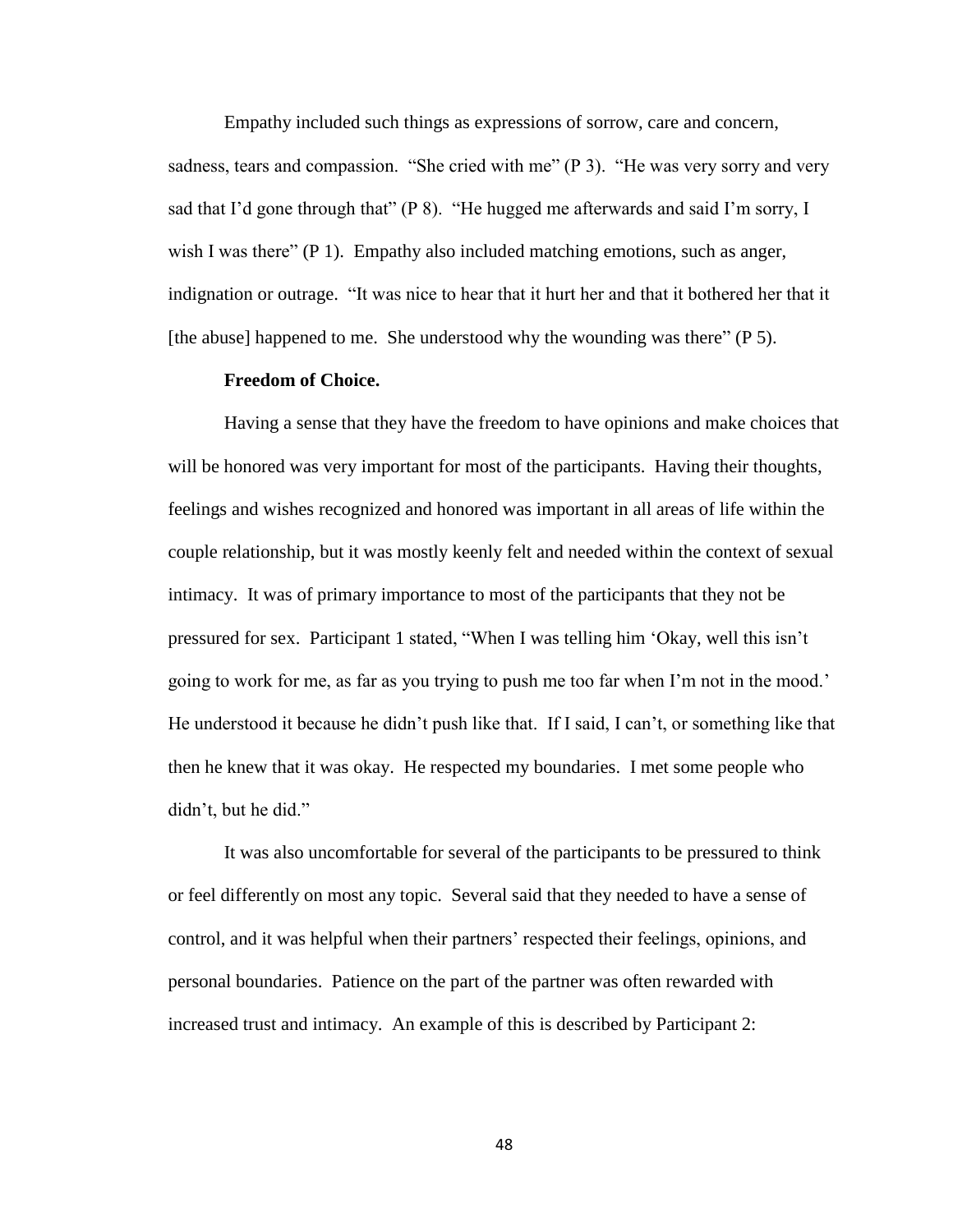"Sometimes it's challenging for me to be intimate, sexually, with her, and she will just hug me. She makes it acceptable for me to have a boundary. At times when she just hugs me, I feel totally acceptable and I feel good. It feels healing. It makes me feel safe that I can have a boundary when I feel I need it. If I have a choice, I'm much more likely to be sexual, because I have a choice. When I'm trapped, I feel very… I get defensive and shut down. I feel like I need to be able to stop if that's what I feel, to stop or say no. Or also, to say, in any way of our relationship really, 'I like this, I don't like that.' To be able to express my likes and dislikes… It could be with what we eat, but also sexually, and that helps me feel like I haven't lost control."

#### **Positive Growth.**

A few participants referenced how helpful it was to have their partner grow and change with them. Their partner was interested in growing with them, and would model or inspire their own growth. For example, Participant 4 noted, "I think that she showed a different level of care that I had never before learned. I didn't know that people could be so caring, so nurturing, so loving. It made a big difference to have that kind of role model, almost, to be able to really enjoy life with." Participant 7 explained what his partner's example and encouragement meant to him:

"I wasn't even sure I knew how to be with a woman. And then in the success, based on the continued happiness in my second marriage, I really thought, 'Hey maybe I can do this.' I mean, I once heard in a movie or a book or somewhere, 'you make me want to be a better person,' and I ALWAYS feel that way about my wife. There are sometimes where I will sort of say, 'Why would we want to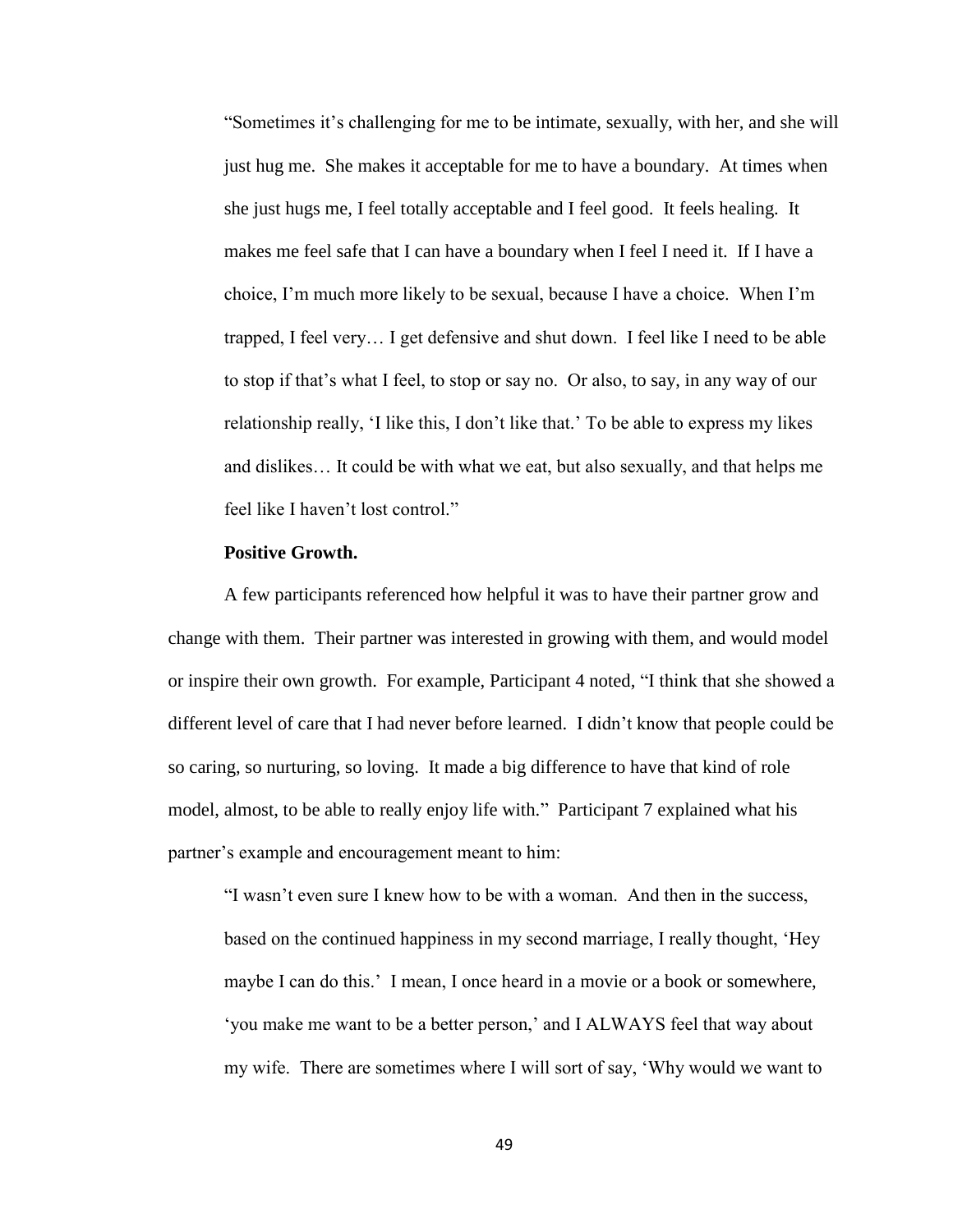do that?' and her response will be 'Why not?' and so she sort of encourages me sometimes just to leap out there and do it. Take healthy risks..."

# **What Partners Do to Hinder Healing**

# **Criticism and Rejection.**

Criticism and a perception of personal rejection were extremely damaging to the participants' effort to heal. As all of the participants identified low self-worth, shame and guilt as being key results of childhood sexual abuse, criticism and rejection served to confirm those painful ideas and emotions, rather than alleviate them. This was sometimes first felt upon disclosure of the abuse. Any indication of blame, shame, judgment or a lack of empathy or responsiveness was often perceived as criticism and rejection. Participant 8 reported how her partner first responded to her disclosure: "He said 'why didn't you tell me sooner?' I felt like screwed up, and I always felt like that." Participant 4 explained how a lack of empathy and responsiveness affected her:

"I thought she would respond more in a nurturing kind of way, perhaps maybe anger or frustration or, I think I was looking for a strong emotional response of any kind, and I didn't get it. I was looking for someone to say 'Let's go kill him,' or 'Let's go beat him up,' or "Let's do something about this situation.' I kind of felt like I was entitled to more of a response. I couldn't understand how somebody could take it so lightly, and I really wanted to be acknowledged that I was still traumatized. I felt very much that she wasn't there for me because I didn't get that strong emotional response I wanted, and because I didn't get the fight out of her, I thought that she didn't care."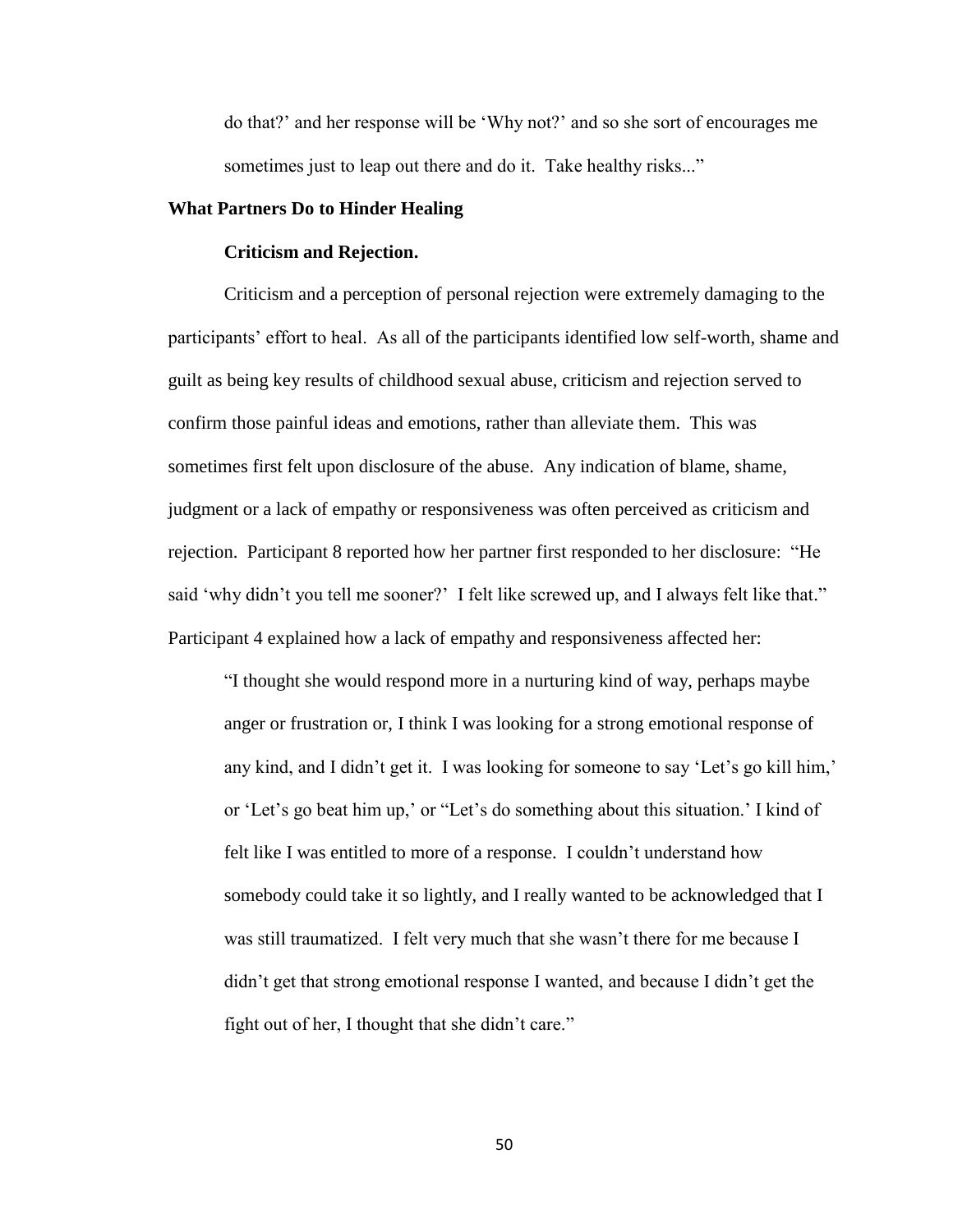It wasn't just what the partner said or did that was damaging. An absence of love and support was often seen as judgment and condemnation by the participants. A lack of understanding, or support, or affirmation of care or comfort through physical touch was seen as rejection. Participant 5 described his wife's response to disclosure: "My wife was not very understanding. She was very um …she didn't give you hugs about it. It was about you know, it was a very dangerous place to be in that place with her because if you weren't... It was just a dangerous place to be if there was something wrong or could be something wrong." Participant 3 described her first husband's reaction to her abuse: "He did not understand. He understood the part of me being sexually abused. He could not understand acting it out as an adolescent. As a matter of fact, in an argument he would use it against me. So, not a lot of healing there."

Outright criticism was very hard on some of the participants. So also was any implied message that they were somehow "not good enough," as that would compound the message of "badness" that they received during their abuse. Participant 5 explained,

"It was always a set up to never be exactly perfect like she wanted me to be. I couldn't please her physically, sexually, financially, emotionally. I wasn't a good husband. I wasn't romantic enough. I didn't make enough money. I wasn't home enough. I worked two jobs so I could make more money. I wasn't a good father because I yell at the kids too much. I wasn't a good enough church person. I did things I shouldn't do. I shouldn't have been drinking. That list went on and on. It made it really hard to heal because that's what I needed; acceptance, approval. Because that's what they [the abusers] taught me, that I wasn't good enough. 'Your mom didn't care that you were here.' things like that."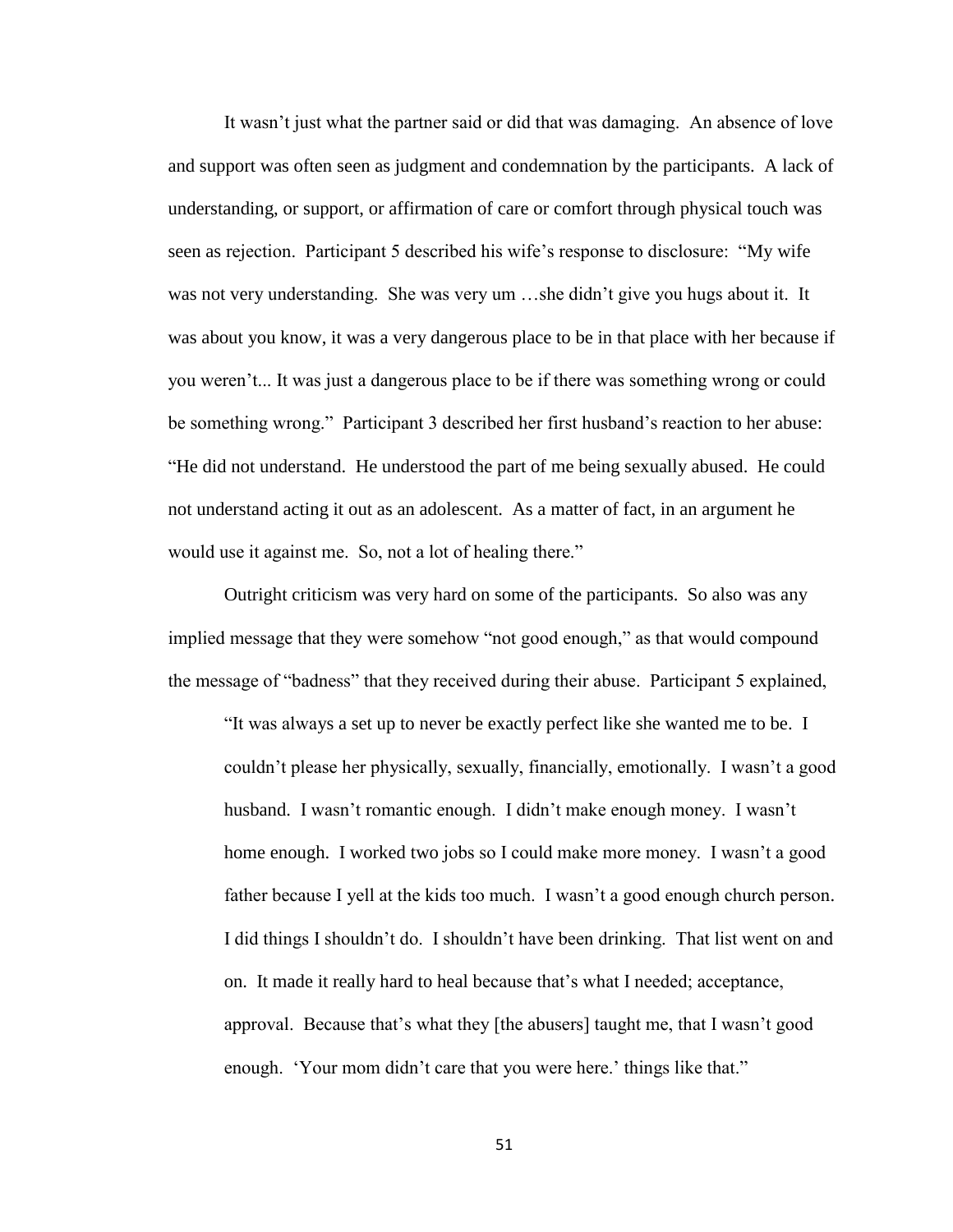Participant 8 noted, "I felt guilty if I didn't satisfy him [sexually]... like no 'that was wonderful I love you.' Like sometimes he would get up and be like 'wow, it's been the same for a couple of months now,' so I would feel worthless, you know. I wasn't up to par."

It was hard on the participants if their partner didn't take personal responsibility for problems in the marriage. An attitude of blame confirmed the idea that everything was their fault. For example, "I wasn't ever good enough for her. When we would have a problem and I'd say there's something wrong and she'd say, 'you know, I'm sorry you feel that way,' but she would never say 'I'm sorry'. It's just like there was always something wrong with me. Always my problem. I didn't do enough of this or that. Constant criticism. Hard on my healing process? Absolutely" (P 5). Participant 8 described,

"We were really promiscuous before we got married and he has always put that on me. Like when we talk about it he is like 'I don't understand why you don't like sex now, like you were all over me before' and that kind of makes me sick because I was just trying to make him happy, and I wasn't the only one doing it, I wasn't the only one… What messes with me is the fact that there is no responsibility on his part for messing around."

Withholding of love and attention included sexual intimacy, when the survivor perceived sexual intimacy as a sign of love and acceptance. Participant 4 explained, "Right now we are currently experiencing problems with sex because I'm looking for that [validation]. I'm having difficulty waiting for the relationship to turn to a place of not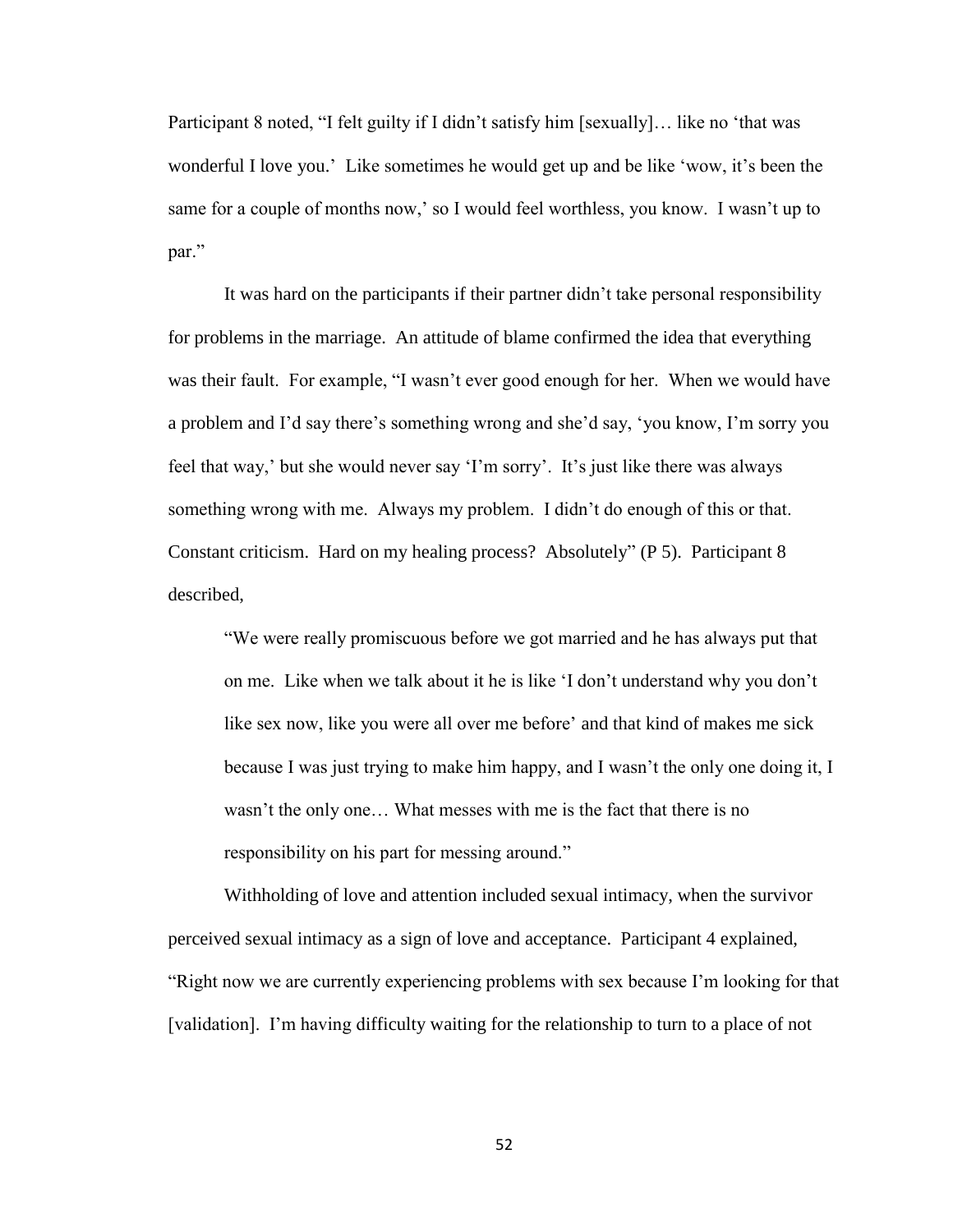just emotional intimacy, but physical [sexual] intimacy. I think by physical [sexual] intimacy, I will become whole again." Participant 5 clarified,

"We couldn't have sex because sex to her was not about joining in intimacy. Sex was beneath her. Couldn't be there romantically…she couldn't be that. Couldn't get what I needed so it affected it [healing] drastically. It made me feel worthless. It made me feel unloved. It made me feel uncared for. It made that it was something that I needed, and she didn't, so again you know, sex is then something dirty and something wrong. And there's something dirty and wrong with me because I want it. Most people who are sexually abused feel worthless, they feel they're bad, they feel they're not good enough. They just want to be loved, and I wasn't getting that at home… in a physical way, in a sexual way, in an emotional way."

# **Betrayal.**

Betrayal involved various forms of disloyalty that caused a breach of confidence and trust in the relationship. They involved a breach of confidential communication, emotional or physical infidelities, disloyalty before friends or family, disingenuiness, pretense, or outright lies. It was severely negatively impactful on all the participants that experienced any form of betrayal. For instance, Participant 1 stated, "So once he did violate that trust eventually, I couldn't go back. It was shattered. For me when you violate my trust in you, you break it, so strongly. I feel like I have to back up off you and that means to separate myself and I, usually there's no way to repair it."

Acts of disloyalty, like putting friends or family before one's partner, was considered a breach of trust. Participant 8 gave an example: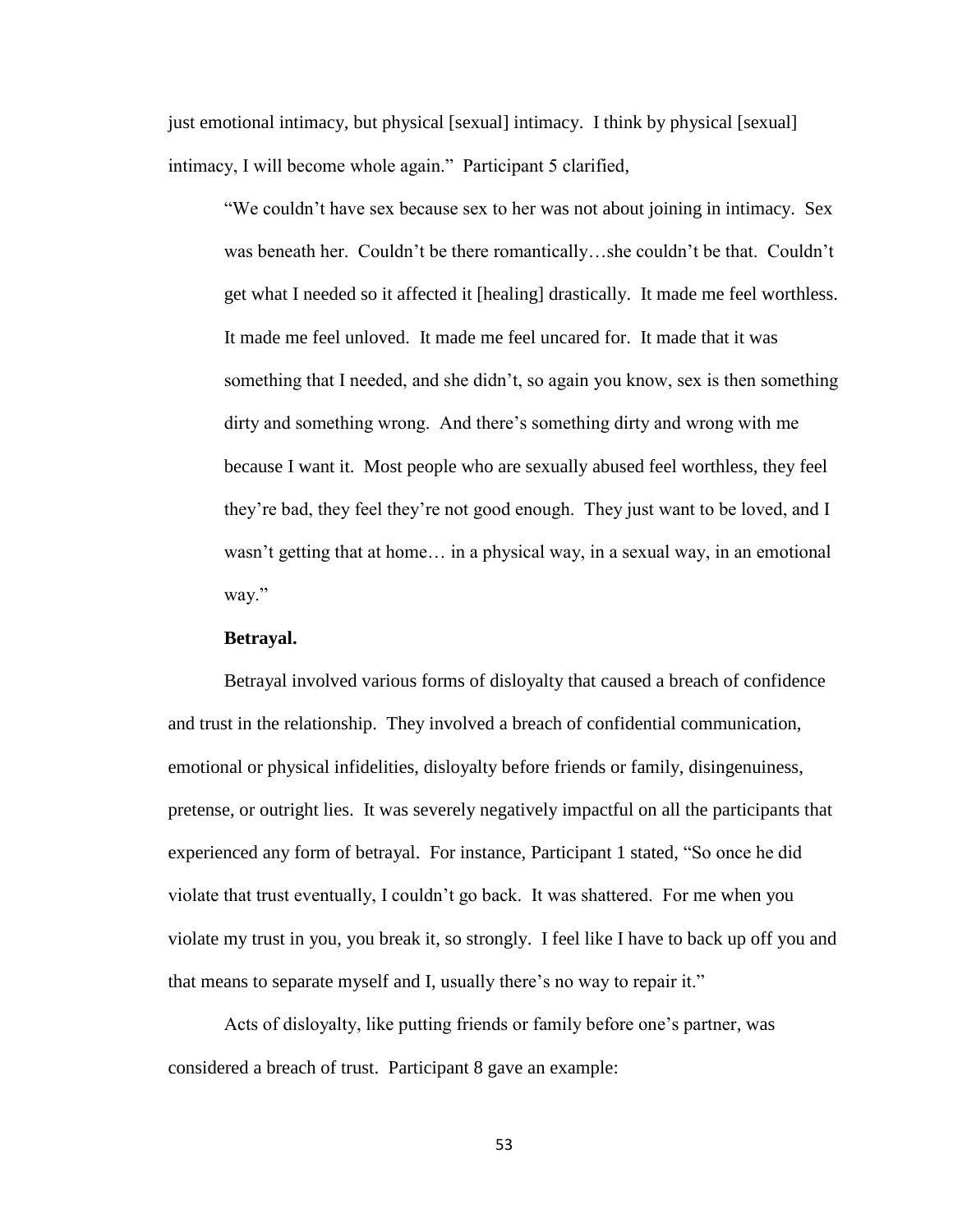"There were times when he would talk to his family behind my back when he told me he wasn't. He would act like he was so upset that they treated me the way they did, and he would say 'we're not going to talk to them anymore'. But then I found out he was calling them when I wasn't around, and these small windows of inconsistency would make me just flip! Anger, that was the big one. I couldn't control myself. I would throw stuff, break stuff, and I think it's because I was breaking down inside."

Participant 3 confirmed the difficulty of a broken trust: "Emotional infidelities are the worst part of that healing because it's somebody that I shared completely everything with. Because the trust is, you have complete trust in somebody. You shared everything, even the deepest secrets that you're not so happy about. And when you can have that trust and share it with somebody, and they betray your trust, not in that way, but in any way, it becomes very hard to rebuild trust again."

Infidelity coupled with lies was especially harmful. Participant 8 described its effects:

"I was snooping around the phone bill one time, you know because I was paranoid because I didn't want my perfect husband with anyone else. And I did, in fact find out that he was speaking to another girl for hours every day except weekends. And he met her on a trip and so, the lies, the inconsistency. The lies, because what I mean by inconsistencies are little lies that have led up to huge lies. It affected me horribly. My whole world has come crashing down again, like I don't trust men. I thought, I thought he was perfect and it turns out he's pretty much just like my abusers, just with a prettier face and kinder tone. Like no one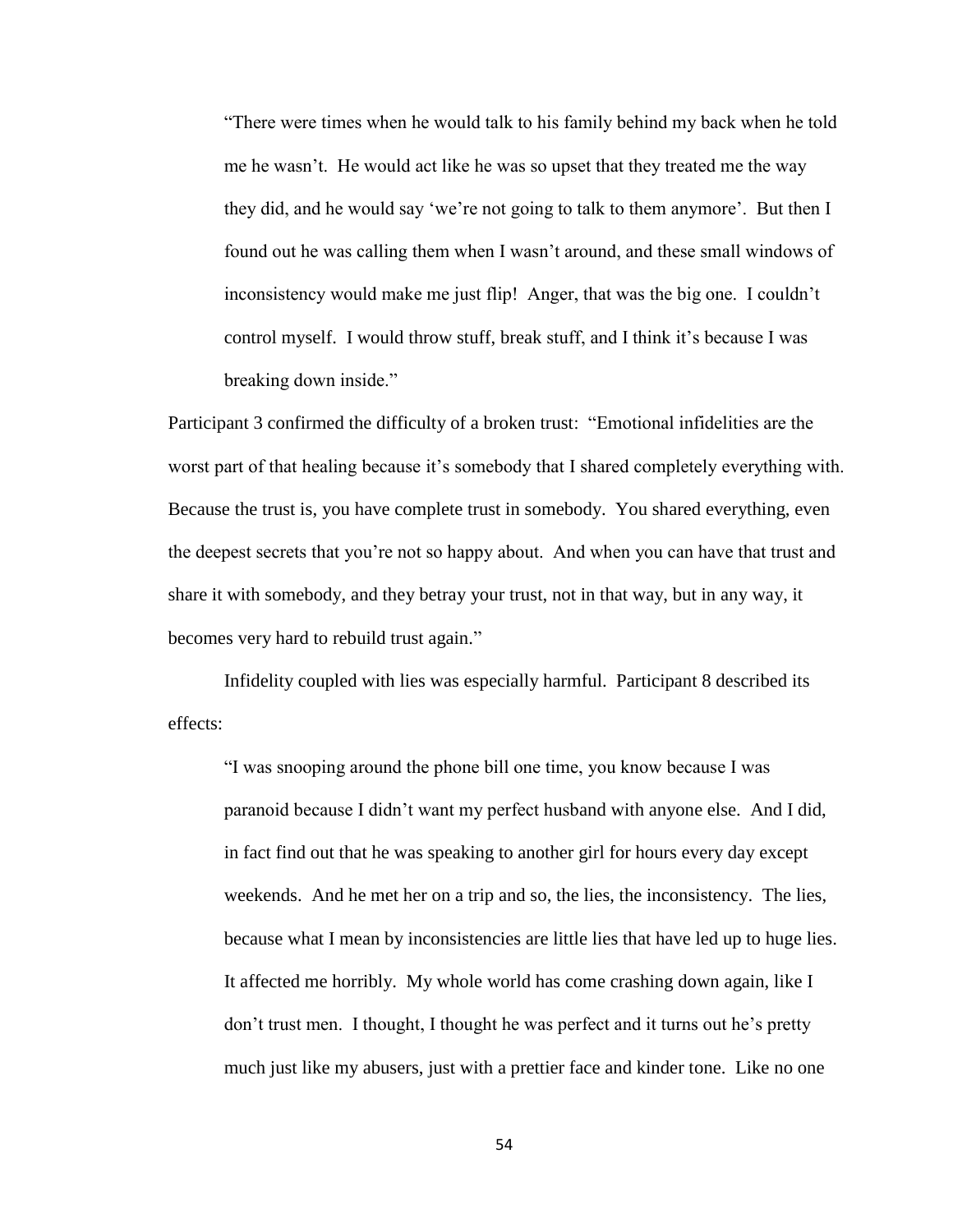will ever, no one will ever love me. I, that's all I would think is that it's impossible for anyone to love me, unless I'm giving them something, and then it's not even love, it's just, 'thank you'. Because it's impossible to love me. I mean, he told me every day how much he loved me. He was my safe place. And then one day I find out that none of that was even true. And I find out all these lies; more and more and more, constantly. And, here I was being played a fool, that he could actually love me. It's like 'I am unlovable.'"

It wasn't just infidelities that hurt. A lack of trust in their partner's commitment to them was harmful to the participants' healing, as was any feeling of pretense or disengenuiness in the relationship. Participant 5 stated, "I couldn't trust her to be there to love me. I couldn't trust her to be there romantic with. I couldn't trust her to be there sexually. I couldn't trust her. I felt like I was begging for love, begging for attention, begging for relevance. I couldn't trust that I could get those things." Participant 8 explained,

"He was considerate to keep me happy, only because he wanted to keep me pacified… He never wanted me to get upset or anything, and he'd just tell me what I wanted to hear, a lot. And the disingenuiness of that messed with me. Because then I, again, no one will ever just love me for me. Everyone's just gonna, you know, pacify me and use me. Like no one's actually going to look at me and care what I think or who I am…"

Participant 6 described the effects of a breach of confidential communication: "Instead of keeping my confidence she told her daughter, which meant I couldn't trust her any more. It tended to destroy what little self-esteem I had at the time. It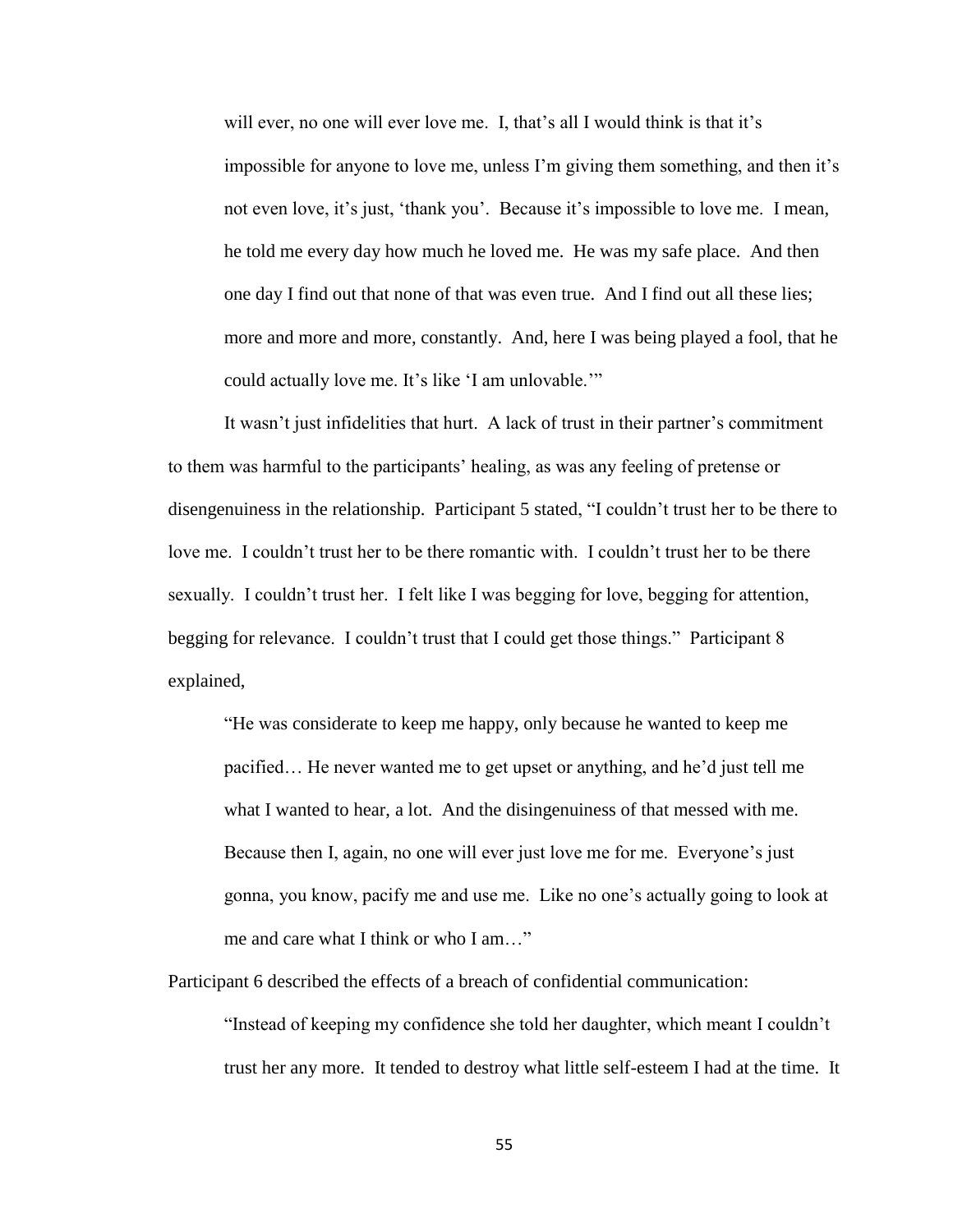made me almost completely unable to trust any woman ever again, to say anything… I don't know if I ever got into a relationship again if I would even tell them. So basically she pretty much destroyed my ability to trust anybody ever again."

## **Disrespect of Personhood.**

Disrespect of personhood is a category that exists in opposition to validation. It involves words or actions by the survivors' partners that made them feel as if they didn't matter, or mattered less than other things, or that minimized their thoughts, feelings or experiences.

"The [social, religious] expectations were all my partner cared about. Those expectations, that's what mattered. It made me feel that I must be bad and evil because I deep down don't really think I'm capable of doing those things. It just validated what the perpetrators taught me. That it's my fault, that something is wrong with me. It just validated what they said. It kept me in victim mode. Feeling like I had to live a life of pretense with my wife was very hard on my healing because if you're living in a lie, how can you be real with yourself? Let me say what I feel, free from the restraints of having to live, be, and say those things instead of saying what I am" (P 5).

Participant 4 sometimes felt her partner minimized her experience: "When she would say 'It's ok. You need to move on,' I would take 'you need to move on' as 'you need to forget it and just go on with life.'"

When partners put their needs and feelings before the survivors', it was perceived as harmful to healing. Participant 5 explained, "I had told her I was raped and then how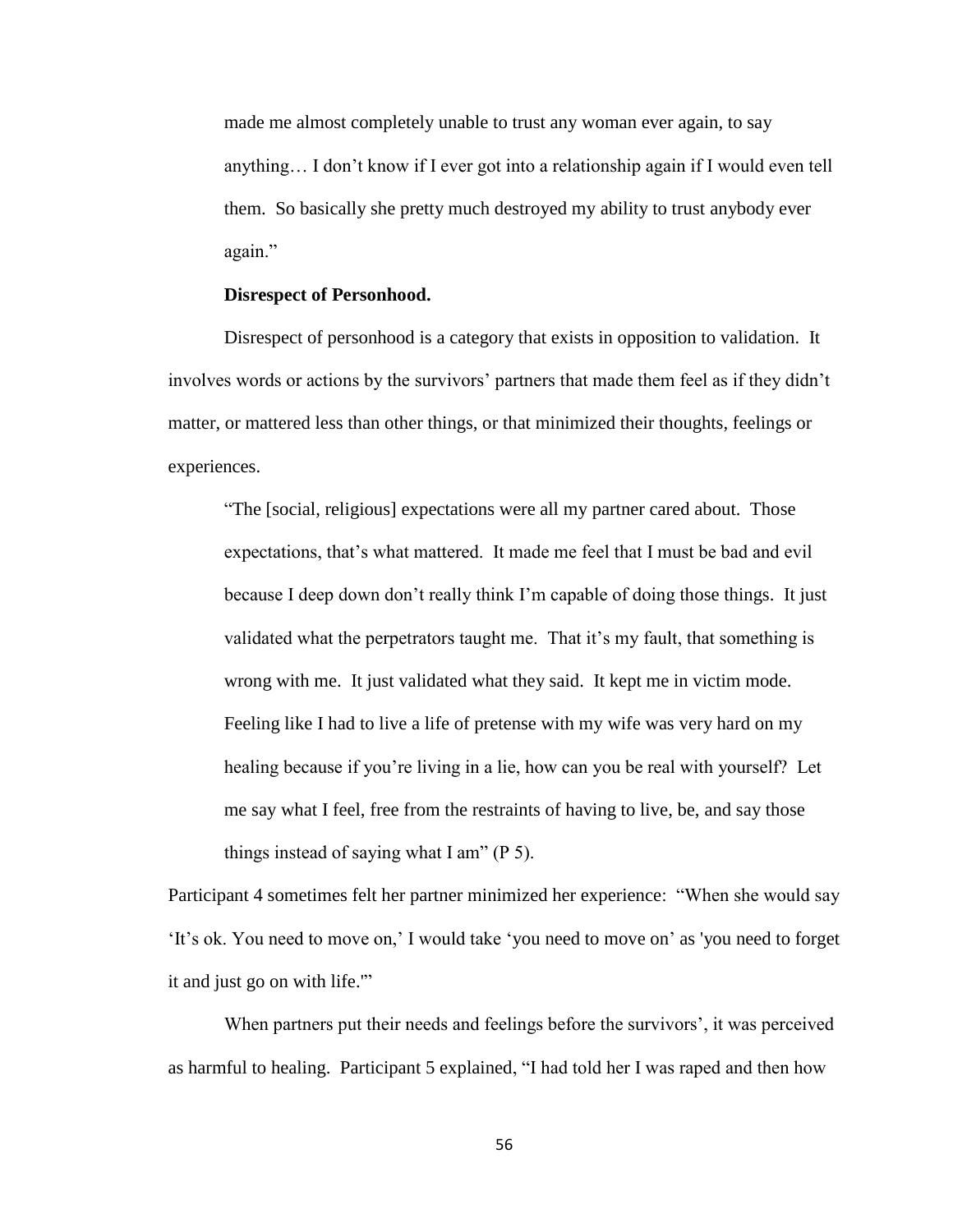she said 'I felt so bad for you and that's all I could think about for nights is how you were raped.' I had no clue she was even going there in her head. She wasn't supporting me. It was all about taking healing herself that I told her a story about how I'd been raped that she would um...she had to deal with it." Participant 2 gave another example, "In some of our sexual encounters, experiences, I sometimes felt that she was selfish. It was very upsetting to me, because I felt like I was being used, just as a tool to please her, which kind of made me feel victimized." Participant 8 also described the harm of a partner's sexual insensitivity:

"Second day into the honeymoon all the lights were out and we were having sex, and he could tell my body was all tense, and he was like 'What's wrong? Do you want me to stop?' and then I just said 'no, no, no go ahead finish' and he did and then we turned the light on and my face was swollen from tears and stuff. His feelings always meant more because I told him 'I'll never tell you to stop, because if you want to keep going, keep going.' and I guess in doing that I was always just waiting for him just to stop because he knew I wasn't comfortable. I really didn't know how to feel or process that. Because you know, part of me was 'you selfish ass-hole.' And then part of me was like, 'no, he wouldn't do that, he's not like them [the abusers]. He really loves me so it's my fault.' It made me wonder if he really wasn't who he was putting on that he was, because it felt like I was back, with the abusers. And so it was a big conflict in my head and in my heart."

It was noted that it was also harmful to have a partner take a survivor's boundaries personally.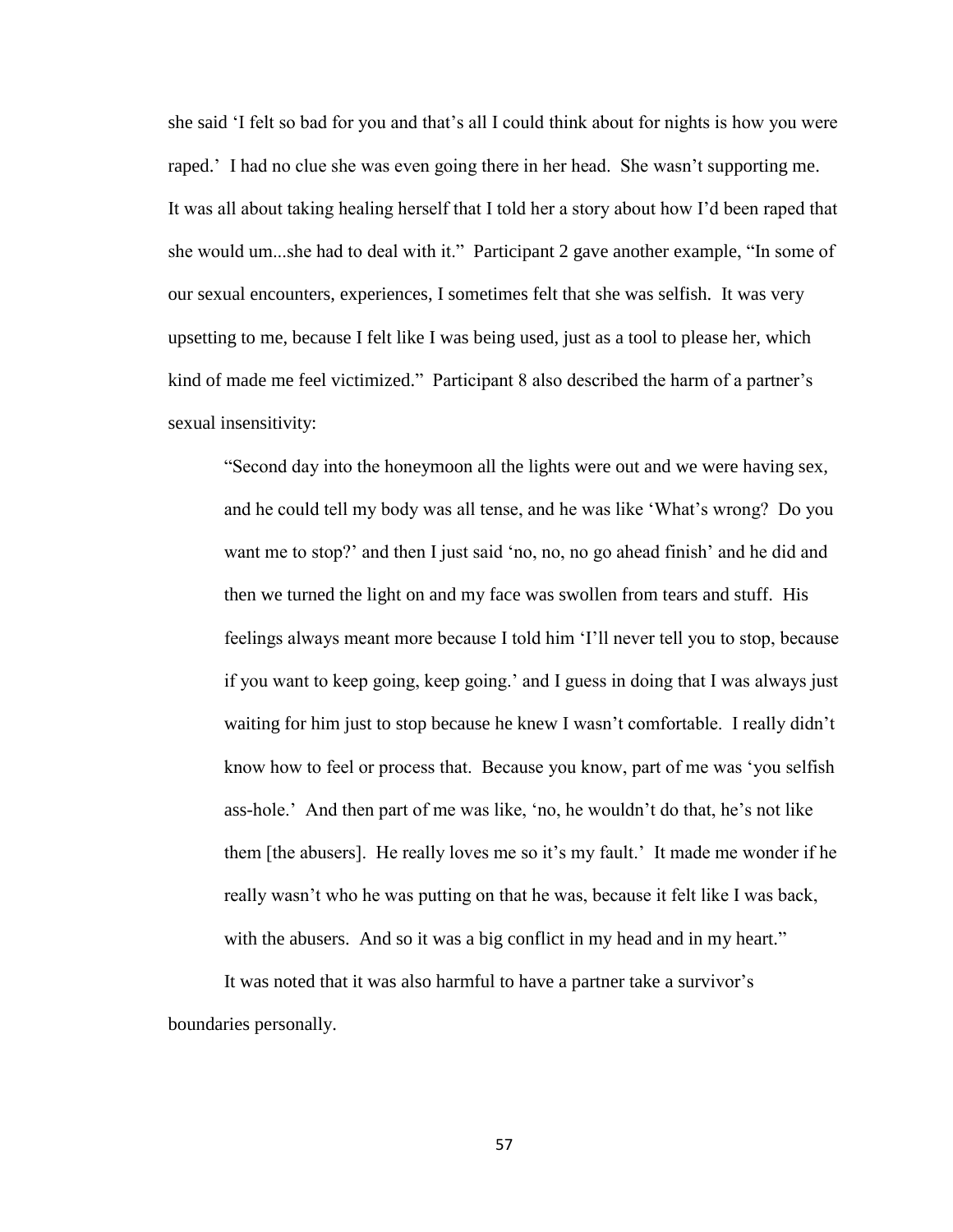"Well if she says… If she rolls her eyes when I resist or put up a boundary, or if she says 'you never want to have sex with me' or… She doesn't say 'you don't care about me,' but that's what I interpret. I can't remember the words that she says, but my interpretation of them is 'you don't care about me' or 'you're not physically attracted to me.' I feel she's hurt by my boundary. The effect is close to devastating. When she doesn't respond well to a boundary, then I feel like a bad husband. But it makes me even less... It reinforces that boundary even more" (P 2).

## **Lack of Choice.**

Several participants indicated that situations in which they felt that they didn't really have a choice were quite distressing, often triggering feelings of victimization. The partners didn't need to force the participants in order for this to occur. Things like being pressured for sex, or pressured to change their thoughts, feelings or behaviors, or simply ignoring the participants' feelings or opinions, all contributed to the participant feeling unsafe with regards to the acceptability of them making their own decisions. Participant 1 explained, "I need to feel like I'm in control of myself. I don't want them trying to control me, 'cause number one, I've been controlled. Being pushed for sex, it makes me feel uncomfortable, especially when I'm not there. It makes me feel like you are trying to take something from me that I don't want to give and since I don't want to feel that anymore, I feel very unsafe." Participant 2 described what it's like for him to feel as if he doesn't have a choice:

"It's very difficult for me to not be in control. I think it goes to, if I'm not in control I feel trapped, which is very much how I felt when I was a victim, when I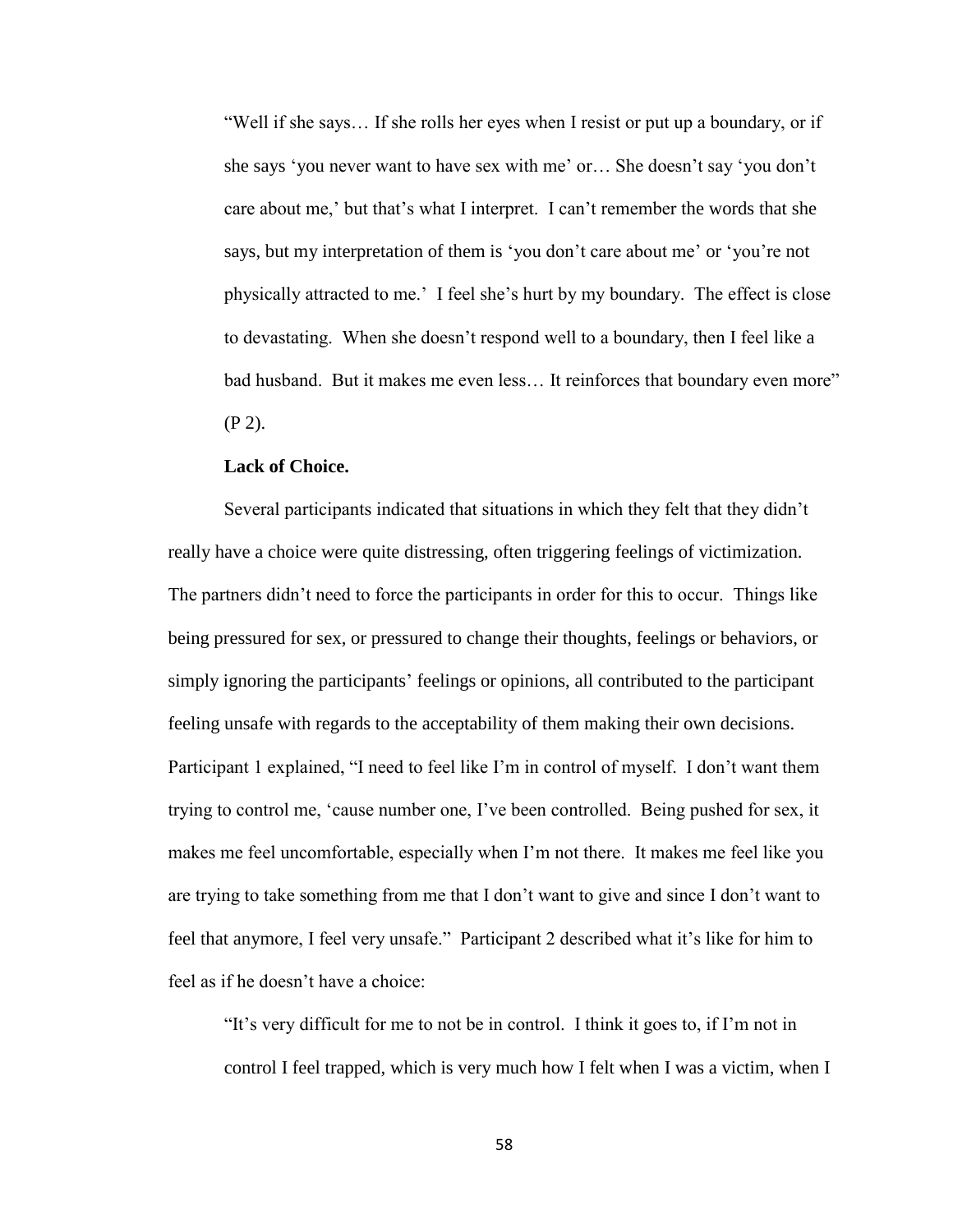was being abused. I felt trapped and felt like I needed to do, please, these people. And while I do want to please my wife, very much, I don't feel good when I feel trapped, or when I feel like the only acceptable choice is to, to be with her, to please her."

Guilt tripping by the partner, as well as being generally controlling, put the participant in an emotional quandary of not being able to say no and feeling like they didn't have control, which reminded them of their previous abuse. Participant 5 stated, "She would be overly concerned with her own needs and issues, would control the relationship, would control the money, would control everything." Participant 8 described the result that being pressed for sex had on her:

"And in our later years, I've told him that I didn't want to and then he has proceeded to convince me of it [sex]. Not necessarily in a bad way, but he didn't let it go and then we'd do it and then I'm back in that mindset. Depressed… really sad like I wanted to cry and nightmares for days after, sometimes weeks. He knew something went on. I usually wouldn't talk for a couple of days after but… so I think he just, he'd come home and give me a hug like 'how are you? Are you okay?' and I'd say 'yeah' and he's like 'good, give me a kiss and let's watch football'. But that's not what I needed or wanted. Like, I wanted for him to care enough to pull my head out of the pillow and say 'hey, check it out. You don't have to do this.'

#### **Lack of Communication.**

Lack of communication occurred when the partner was unwilling to discuss issues surrounding the abuse, or when the participant didn't feel safe enough in the relationship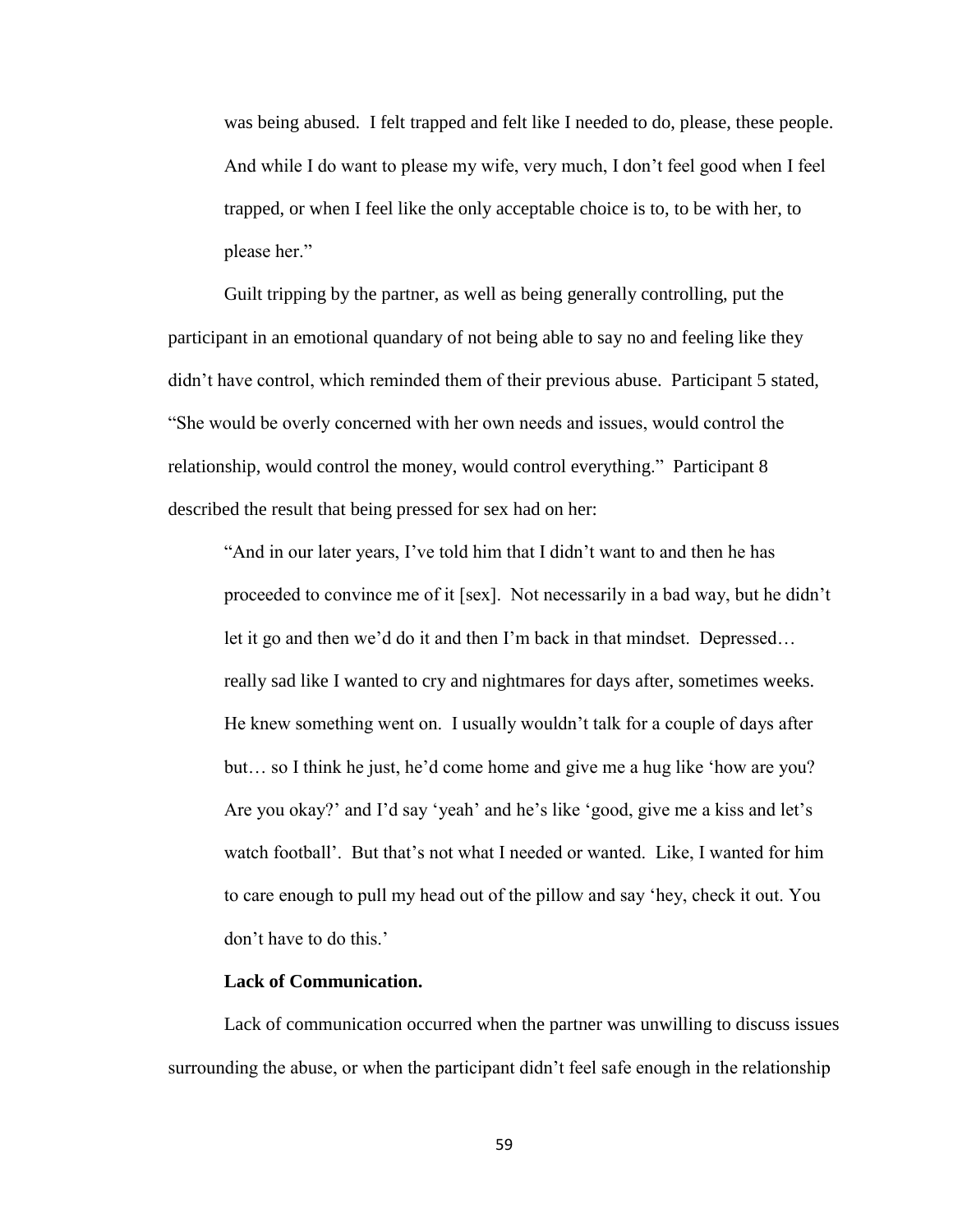to talk about it. Participant 8 didn't trust that her partner would keep her confidence. "So when I told him I was more in a state of 'Oh my gosh, I don't care' and after I told him I had really bad anxiety, because I was like…you can't…. this isn't something that can just come out, you know" (P 8).

Lack of communication was driven by a decreased responsiveness on the part of the partner and an active desire to avoid the subject. Participant 5 stated that he and his partner were unable to have open conversation about the abuse and its effects. "No. She didn't want to go there, she didn't want to hear that. She tried to avoid that so she didn't have to deal with it. When I told her about a hostile rape situation that happened to me later in life, she didn't react much at all. I saw no evidence of reaction… evidence of 'just don't talk about it'."

A lack of open communication within the relationship hindered the ability of the participant to be real with themselves. For example, "A couple times I just had to get in that mindset for him, you know. The mindset where I sexually satisfied him. Okay? And in return, pretended like I liked it. One time he asked me if I pretended, and I told him no. I did lie to him, that one time and it made me sick!" (P 8).

#### **Partner Mistrust.**

Though almost all the participants wrestled with feelings of mistrust, a few mentioned that it was difficult for them when they were not trusted. This was especially true when their partner was jealous or suspicious of them. Participant 1 stated, "One, I can't trust you if you feel like you can't trust me." Participant 2 explained, "I felt she didn't trust me. She was always grabbing my phone to check my text messages and see who I was texting and who I was calling and where I was going… And it was harmful to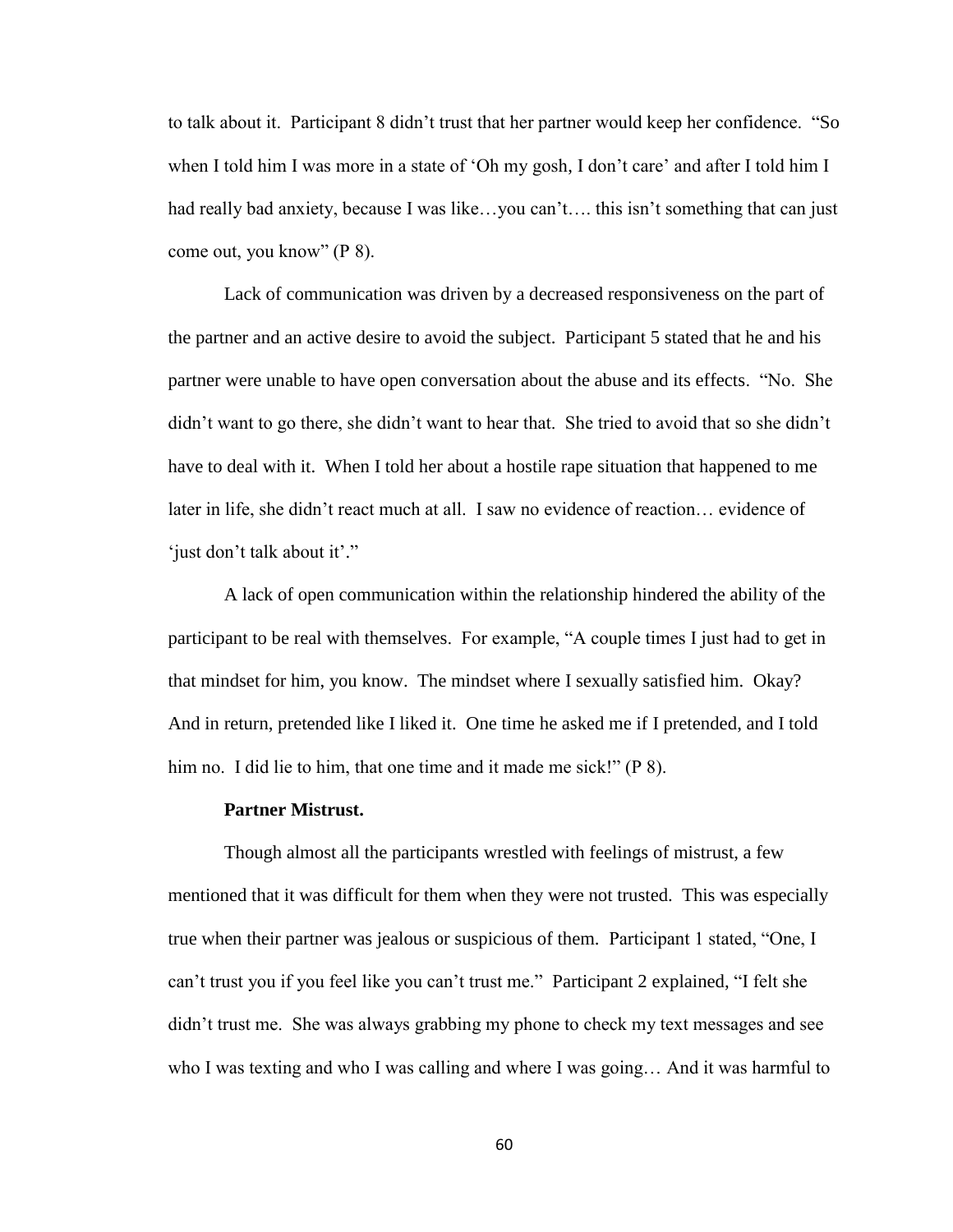our relationship and to developing an intimacy between us. And I also believe to my healing process, because I was not developing intimacy." Participant 6 described, "She told her daughter about what she knew, and that aroused a lot of suspicion… like most people, "Oh my God, you were molested so you're going to be a molester!" Well, guess what, that's not true. But that's what everybody thinks."

# **Lack of Growth.**

Several of the participants indicated that it was problematic for them if their partner wasn't open to their change and growth, or didn't change and grow with them. Participant 1 explained,

"I want someone of course who is smart, and that can teach me some things, but not try and change me. I wanted to be out, grow as a professional and he just wanted me to be his wife. And for me that wasn't enough for me, and that caused a problem. And it made me feel like 'you don't want me to grow. You just want me to depend on you.' If I'm with him, it's because I want him, not because I need him, because I don't want to be trapped."

Participant 5 noted, "If our partners don't change and grow with us, we will outgrow them. I would never go back in that situation."

Some of the participants noticed that their therapeutic change and healing caused a rift and separation between them and their partner. Participant 3 described, "If you are still holding on and you can't let go and you're not healing, you can't move forward. It is very frustrating to see somebody [her partner] that is still suffering who refuses to deal with it and to see how much that affects our current relationship because of the healing that I've gone through that she still hasn't." Participant 8 noted, "Up until a couple of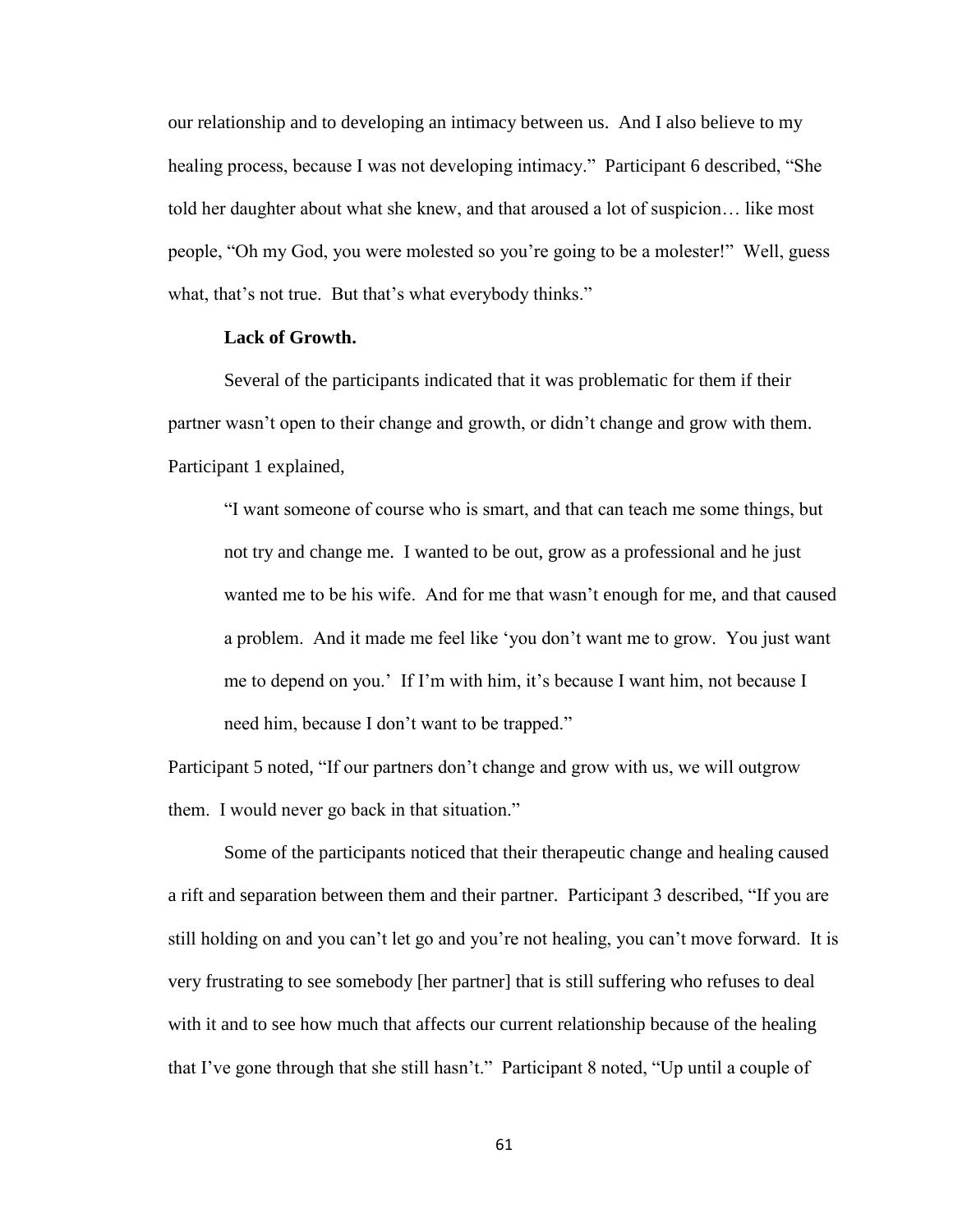months ago I always felt like I had the perfect husband, you know. I think when I started therapy that was when, the first time that I realized that um, it was different."

# **Discussion**

This study examined the experience of childhood abuse survivors (CSA) within the context of their couple relationship. They were asked specifically what their partners said or did that was helpful to their healing, and what their partners said or did that was a hindrance to their recovery from the effects of CSA. This made it necessary to understand if the participant had disclosed their abuse to their partner, and the amount and level of communication that was devoted to the abuse within the couple relationship. It was found that the decision to disclose the abuse to their partner was a significant one. While the decision to disclose was influenced by the participants' perceived level of safety within the relationship, it also affected the survivors' perceptions of safety in the relationship going forward, and whether they could enlist their partner as an ally when they were dealing with issues surrounding being a survivor of sexual abuse. It was also found that we could not pursue the question of what their partner did that was helpful or harmful without also understanding how the experience of childhood sexual abuse had uniquely affected the participant.

#### **Participant Sequelae of Childhood Sexual Abuse**

The analysis of participant data yielded themes previously identified in CSA literature as being frequent sequelae of childhood sexual abuse (Baima & Feldhousen, 2007; Cobia, et al., 2004; Goff, et al., 2008; Kochka & Carolan, 2002; MacIntosh & Johnson, 2008; Nadelson & Polonsky, 1991). There were four main themes of CSA sequelae given by the participants. The first was a very low and skewed self-concept. It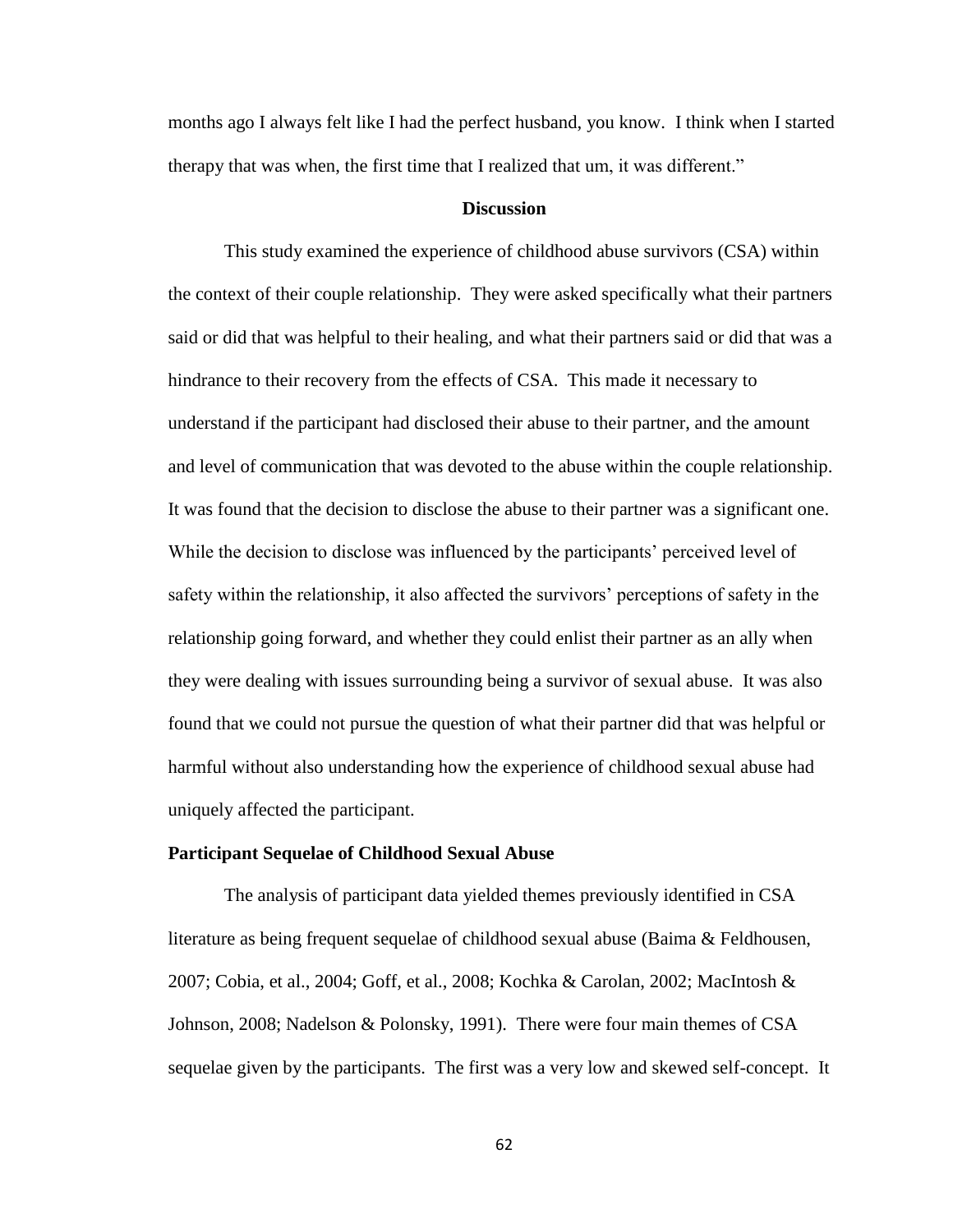involved a relentlessly low self-esteem, with perceptions of worthlessness, unlovability, and self-blame. Concepts of "I am bad, flawed, broken, dirty, and/or disgusting" were common.

The second theme was that of severe emotional distress. Common emotions were anger, pain, shame, guilt, anxiety, fear, depression and general overwhelming emotional confusion. Emotional numbing and/or increased emotional reactivity were experienced by nearly all of the participants. Other emotions mentioned by the participants included hopelessness, powerlessness, shock, blame and rage. These themes are similar to those identified by previous researchers, particularly the themes of anger, shame, anxiety and guilt (Baima & Feldhousen, 2007; Cobia, et al., 2004; Goff, et al., 2008; Kochka & Carolan, 2002; MacIntosh & Johnson, 2008; Nadelson & Polonsky, 1991).

The third theme was confusion surrounding sexual identity, general individual identity, personal boundaries and body image. Overall sexual/emotional confusion was common for all participants. It involved ideas such as sex  $=$  pain, sex  $=$  badness, sex  $=$ victimization,  $sex = love$ ,  $sex = power$ ,  $sex = personal value/validation$ , "everyone wants" sex from me", "I am my body", fear of sexuality, sexual and emotional disconnect, and even wholly repressed memories and emotions. Nearly all participants mentioned sexual promiscuity as a result of their abuse. These ideas and behaviors are also frequently found in CSA literature (Goff, et al., 2008; MacIntosh & Johnson, 2008; Cobia, et al., 2004; Miller & Sutherland, 1999; Harway & Faulk, 2005).

The fourth theme of CSA sequelae involved difficulties in interpersonal relationships. This extended to all relationships, not just romantic or sexual relationships. 100% of participants said that they felt they had a decreased ability to love and trust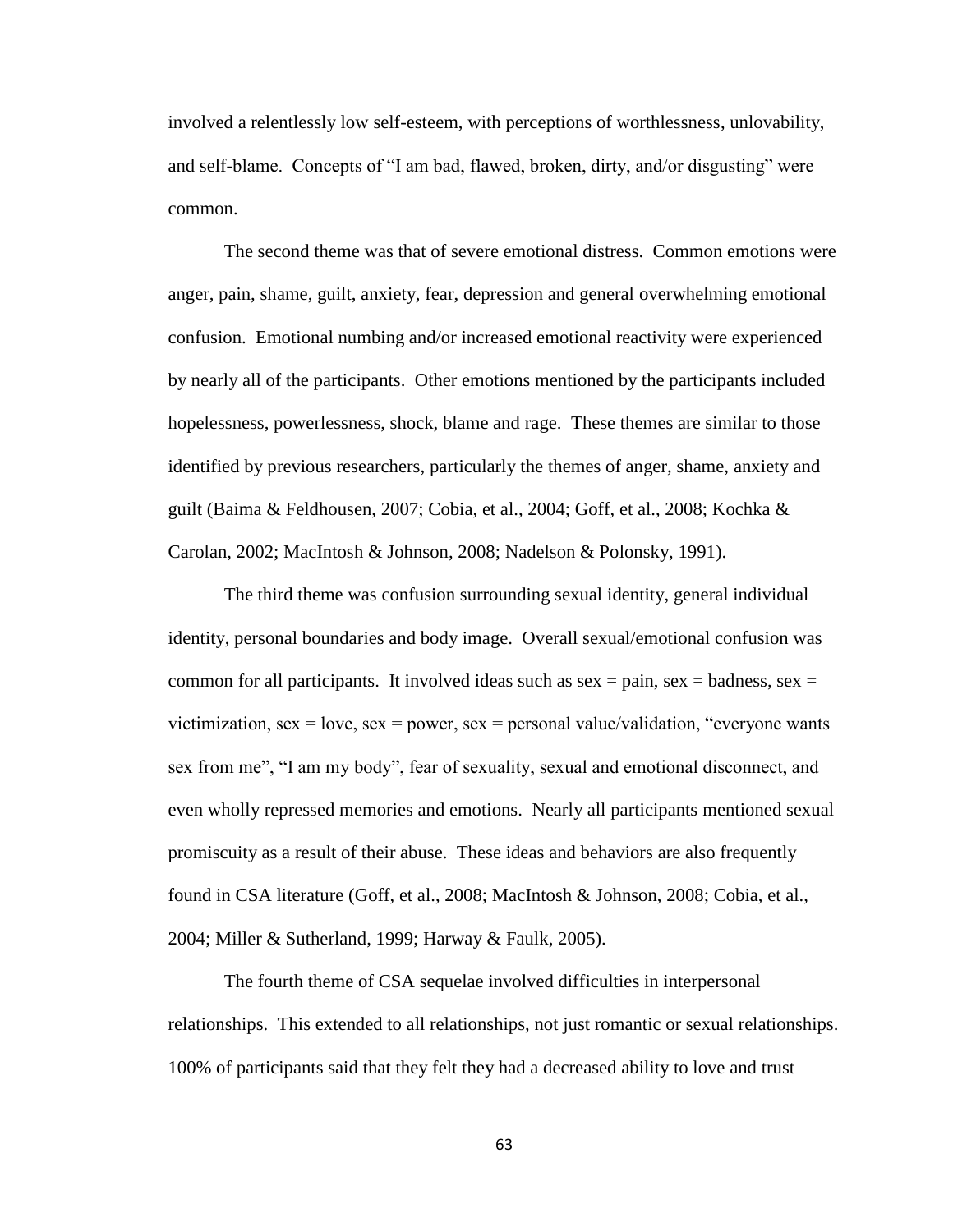others as a result of the abuse. Nearly all also identified a fear to love or trust others. Most admitted a fear of abandonment, fear of rejection, and an increased need for love and approval. Several mentioned a need for control within the relationship, and a fear of being trapped. Several also identified the feeling of fear that they didn't know how to be a good husband, wife, or partner. A few thought that they had made poor choices in life partners as a result of their abuse. Some participants also believed that they were more sexually submissive or aggressive than they otherwise might have been had they not been abused. These interpersonal difficulties have also been found in CSA literature (Baima  $\&$ Feldhousen, 2007; Goff, et al., 2008; Harway & Faulk, 2005; Hughes,1994; Kachka & Carolan, 2002; Koedam, 2007; Oz, 2001).

These four themes of CSA sequelae became central as the participants discussed what was healing and what was hurtful within their couple relationships. What was helpful was organized around how they felt they had been hurt and what their partner did to soothe that hurt and meet their needs. For instance, a decreased ability to trust and low self-worth were two of the CSA sequelae that were identified as affecting the survivors the most deeply and profoundly. Therefore, words and actions that helped ensure a feeling of safety and trust within the relationship were deemed as being very helpful. By contrast, a breach of trust, in any form, was perceived as extremely damaging to both the relationship and the survivor. Because of the difficulties the participants experienced with self-esteem; acceptance, validation, and a perception of being truly loved for themselves (not for their body) were extremely helpful for the participants in their healing process. The corollary to this is that words and actions by partners that were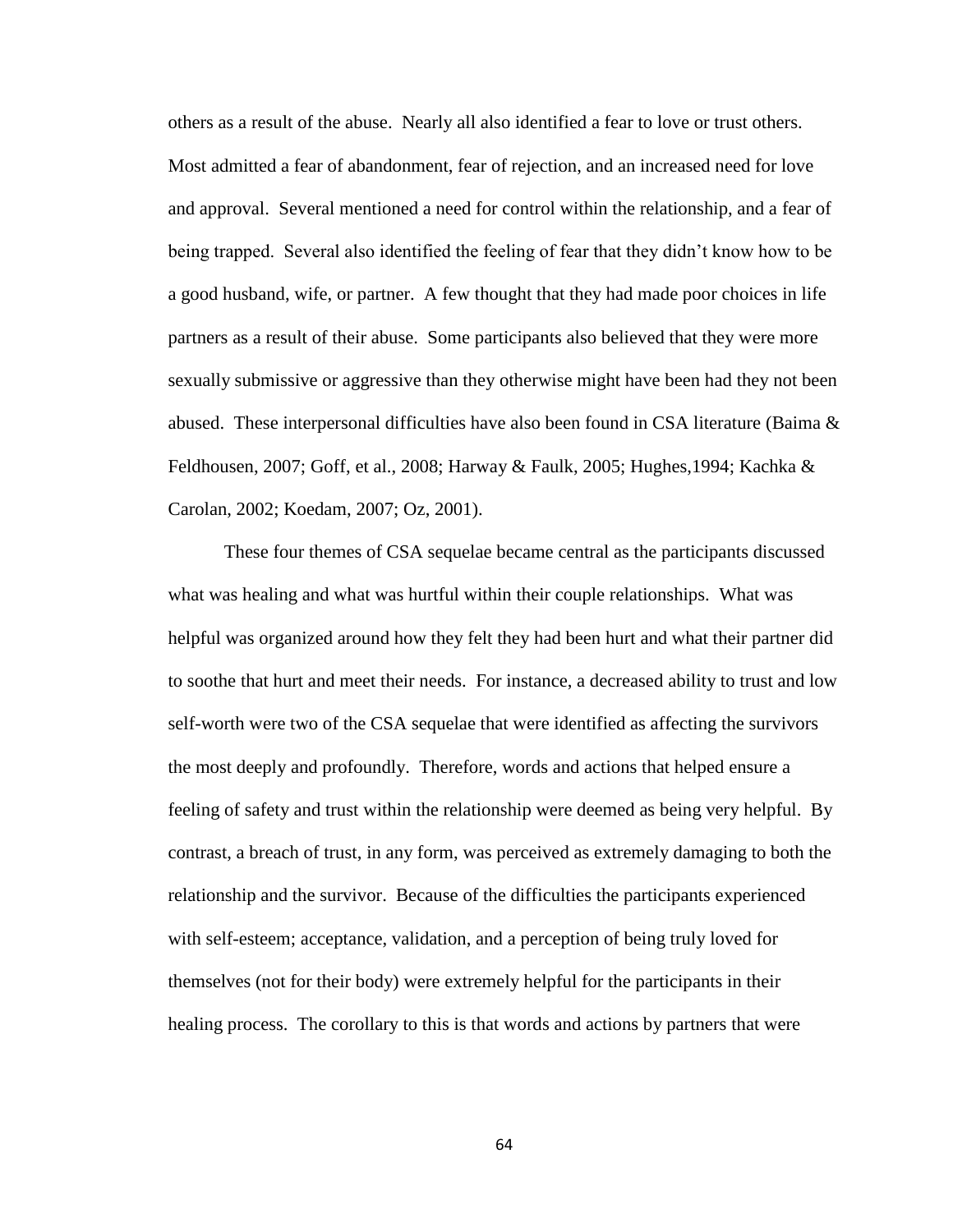rejecting, de-valuing, judgmental or blameful were severely harmful to their ability to heal.

# **What Partners Do to Help Healing**

A primary purpose of the study was to better understand what partners do that helps facilitate healing from CSA. Participants identified safety and trust within the couple relationship as the most significant thing that contributed to their being able to heal from the effects of CSA. Safety and trust included concepts such as open communication, honesty, loyalty, commitment, an absence of shaming or criticism, respect for participants' feelings and wishes, a sense of protection, physical proximity, and a sense that the survivor was valued as a person.

Acceptance and validation was related to a perception of safety and was also seen as very important for healing. Acceptance meant an absence of blaming, shaming, or judgment. It involved a sense of responsiveness and interest by the partner, belief in the abuse story, and verbal affirmations of validation and acceptance. Included in this category were participant perceptions of understanding and forgiveness on the part of the partner.

Open communication was noted by all participants as integral to their being able to trust their partner enough to disclose their abuse to them. It meant that participants felt that any topic was open for discussion, and that they would be safe talking about anything with their partner. Priority within the couple relationship was given to time spent talking, with the partner actively listening. It involved mutual disclosure and a negotiation of needs being met for the participant.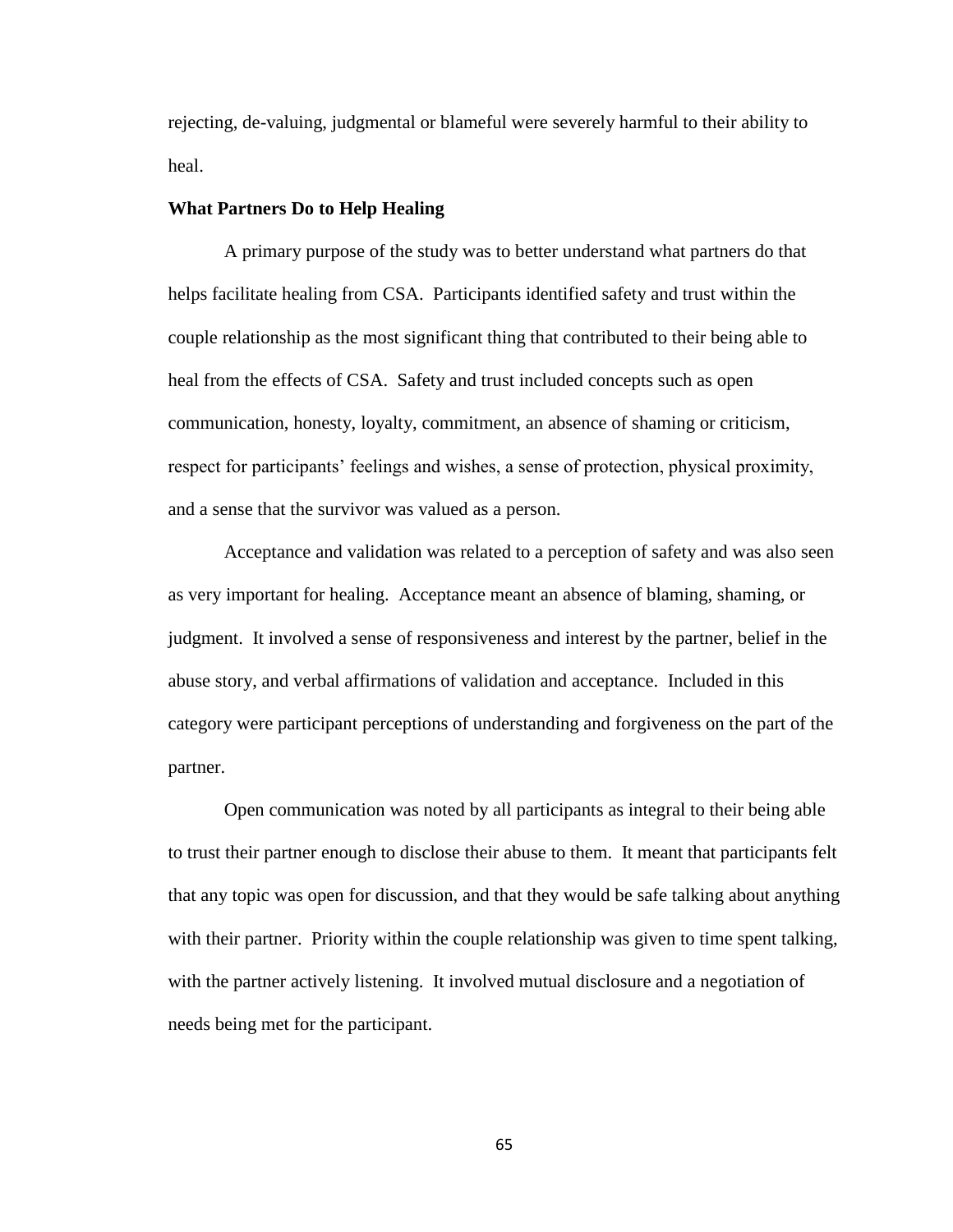A perception of being loved by one's partner, along with a sense of emotional intimacy or emotional connection between the couple, constituted the third theme of helpfulness for the participants. It is a concept that the participants described as a feeling of mutuality, but it was supported by a sense of attentiveness by their partner. This meant that they were emotionally responsive and aware of the survivor, gave verbal and nonsexual physical expressions of love, thoughtful service, and kindness. They were perceived as being the participant's true friend.

Support followed close on the heels of emotional intimacy. It was a category specific to the participant feeling actively supported by their partner during times of difficulty or stress surrounding the sequelae of their sexual abuse. Emotional support was shown by listening, understanding, and spending quality time with the participant. Verbal affirmations of support and commitment were important, as was giving encouragement or reassurance. Physical support included service, generosity, non-sexual physical touch, and offers of financial support.

Empathy was especially significant when the participant first disclosed the abuse, or when the participant was experiencing emotional distress. Partners expressed sorrow, sadness, care or concern for their companion. It sometimes involved tears, but it always involved a sense of compassion for the survivor.

Freedom of choice was a concept that was extremely important to three or four of the participants. Feeling trapped or controlled put them back into an emotional place of victimhood, and it was of utmost importance that they have a sense of freedom within the relationship. Freedom of choice meant that their partner was patient, honored their boundaries and respected their opinions. They supported their sense of personal control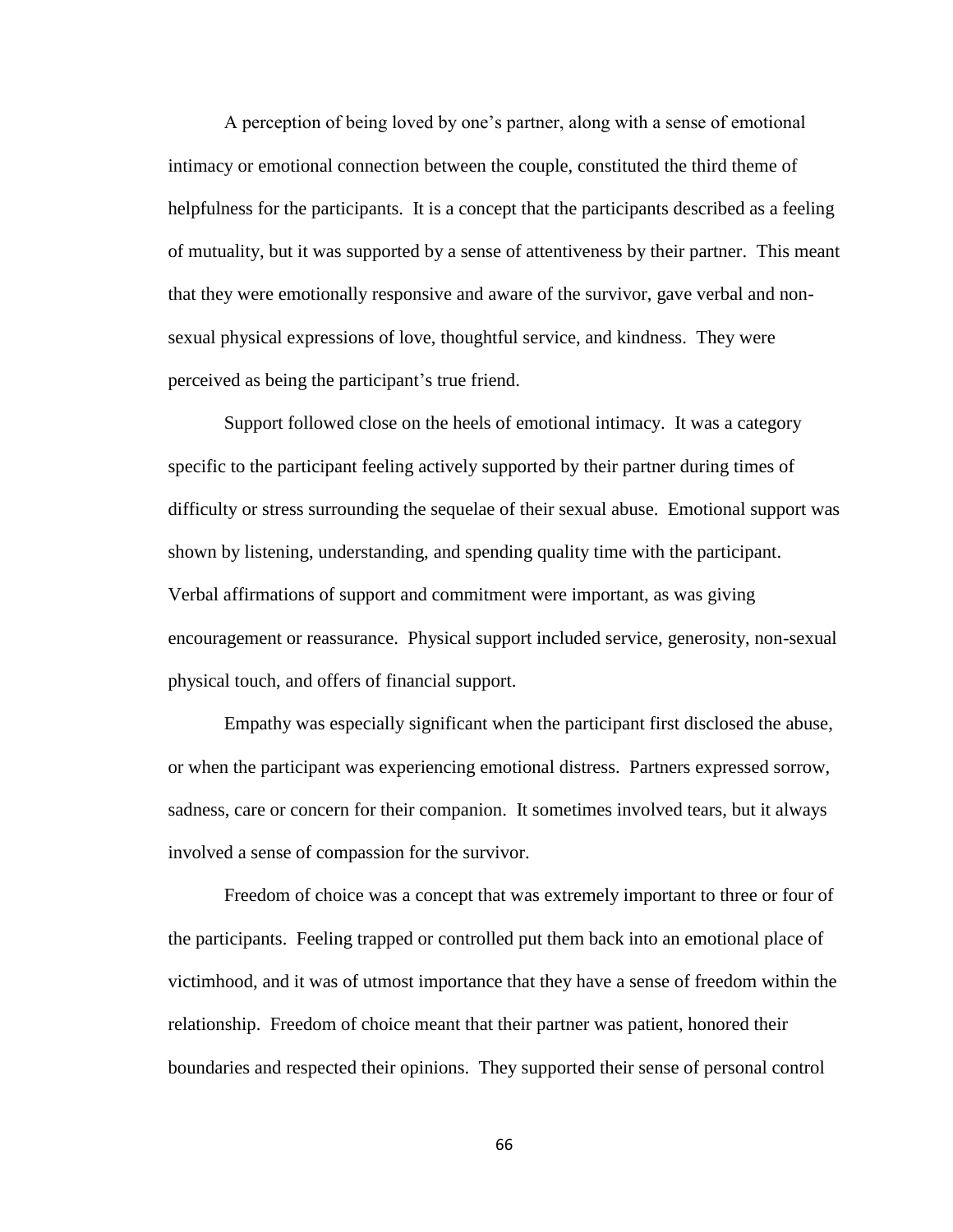by never pushing them for sex, and refraining from pressuring them to change their feelings or behaviors in general.

Positive growth was mentioned by a few of the participants as being instrumental in their healing. It was helpful to both themselves and the couple relationship if their partners modeled and encouraged positive growth. The perception of being an equal participant in a successful intimate relationship was also helpful to the healing and growth of the survivor.

#### **What Partners Do to Hinder Healing**

What participants' perceived as being hindering to their healing existed in near opposition to that which they perceived as healing. One of the most significant hindrances to healing caused by their partners, was that of criticism and rejection of the survivor. It served to reinforce the negative self-concept inflicted by the childhood sexual abuse. This involved any perceived message of blame, shame, judgment, or not being "good enough." It also meant an absence of things ordinarily expected from an intimate partner, such as withholding love or attention, and a lack of emotional responsiveness, affirmation, understanding, support, touch, or empathy. Decreased personal responsibility by the partner, as well as unrealistic expectations, were seen as creating negative emotional environments in which it was difficult for the survivor to feel safe and accepted. For those participants who perceived sexual relations as a message of love and acceptance, sexual rejection was also perceived as very harmful to their healing.

Betrayal was equal to criticism and rejection in terms of its hindrance to the participants' process of healing. As the ability to trust was seen as one of the most deeply damaging results of CSA, a sense of betrayal by one's partner severely impacted the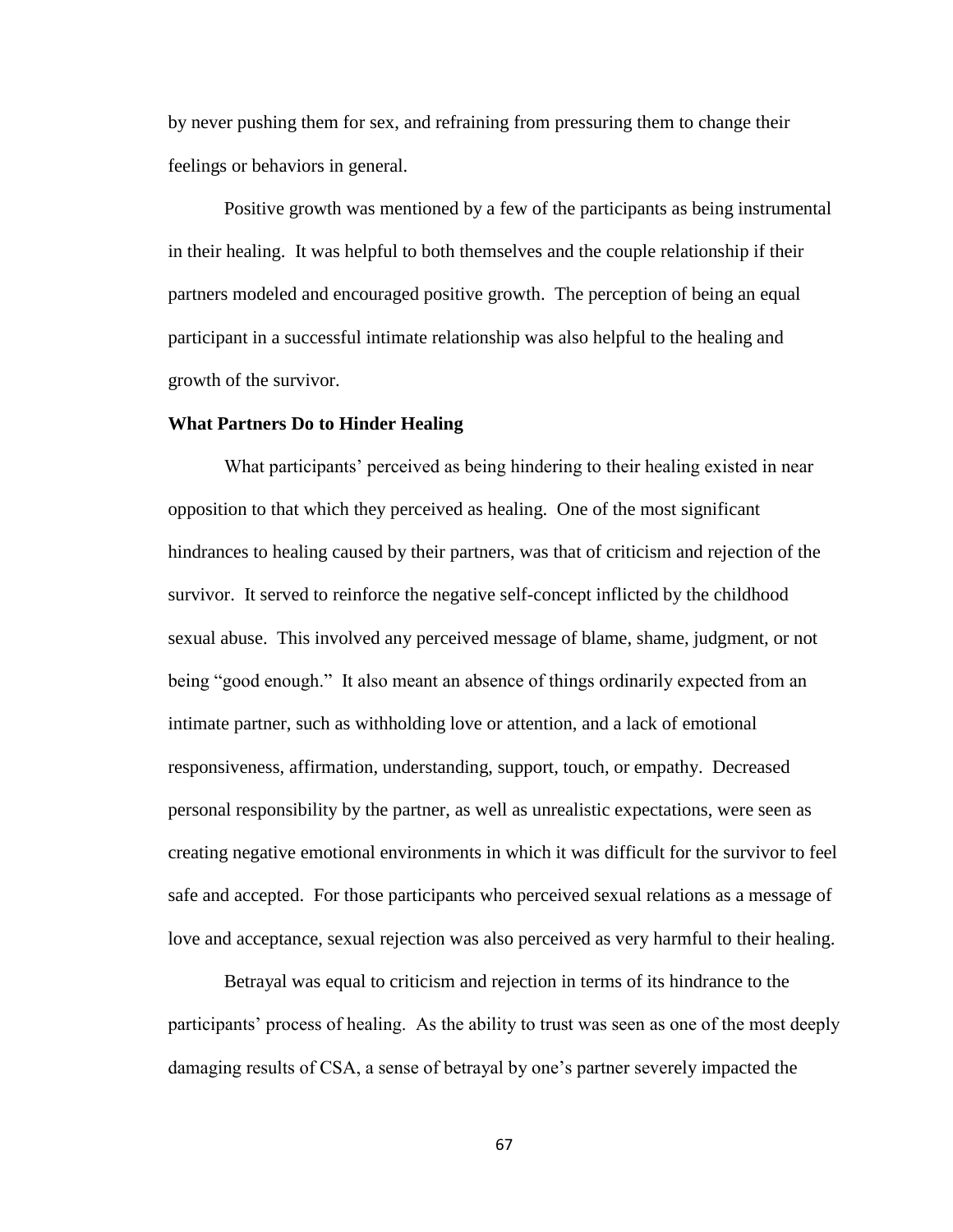participants in a profoundly negative way. Betrayal could involve an emotional or physical affair, a perception of general disloyalty, lies, pretense, disingenuiness, or a breach of confidence or trust on the part of the partner.

Disrespect of personhood stood in opposition to validation and acceptance. It included minimizing the impact of the abuse, disrespecting or taking participant boundaries as a personal offense, and conveying the general idea that other things matter more to the partner than the survivor. This might include an emphasis on outward appearances, or the partner putting their needs before the participants' needs. Engaging in sexual relations when the participant was anxious or distraught was seen as particularly harmful.

Lack of choice was the perception that it was not acceptable for the participant to maintain their own views, or make their own choices. It involved the partner ignoring their opinions, pressuring the participant to change their thoughts, feelings, or behaviors, guilt-tripping the survivor regarding any issue, and being generally controlling in the relationship. Pressure for sexual relations was perceived as particularly noxious to healing.

While open communication was seen as being very important to healing, and establishing trust within the couple relationship. Lack of communication was not seen as being as severely harmful as other things. Perhaps this exists because a reduction in communication kept the survivor safe from criticism or rejection. Participants listed decreased responsiveness and avoidance of certain topics by their partner as reasons for a lack of communication.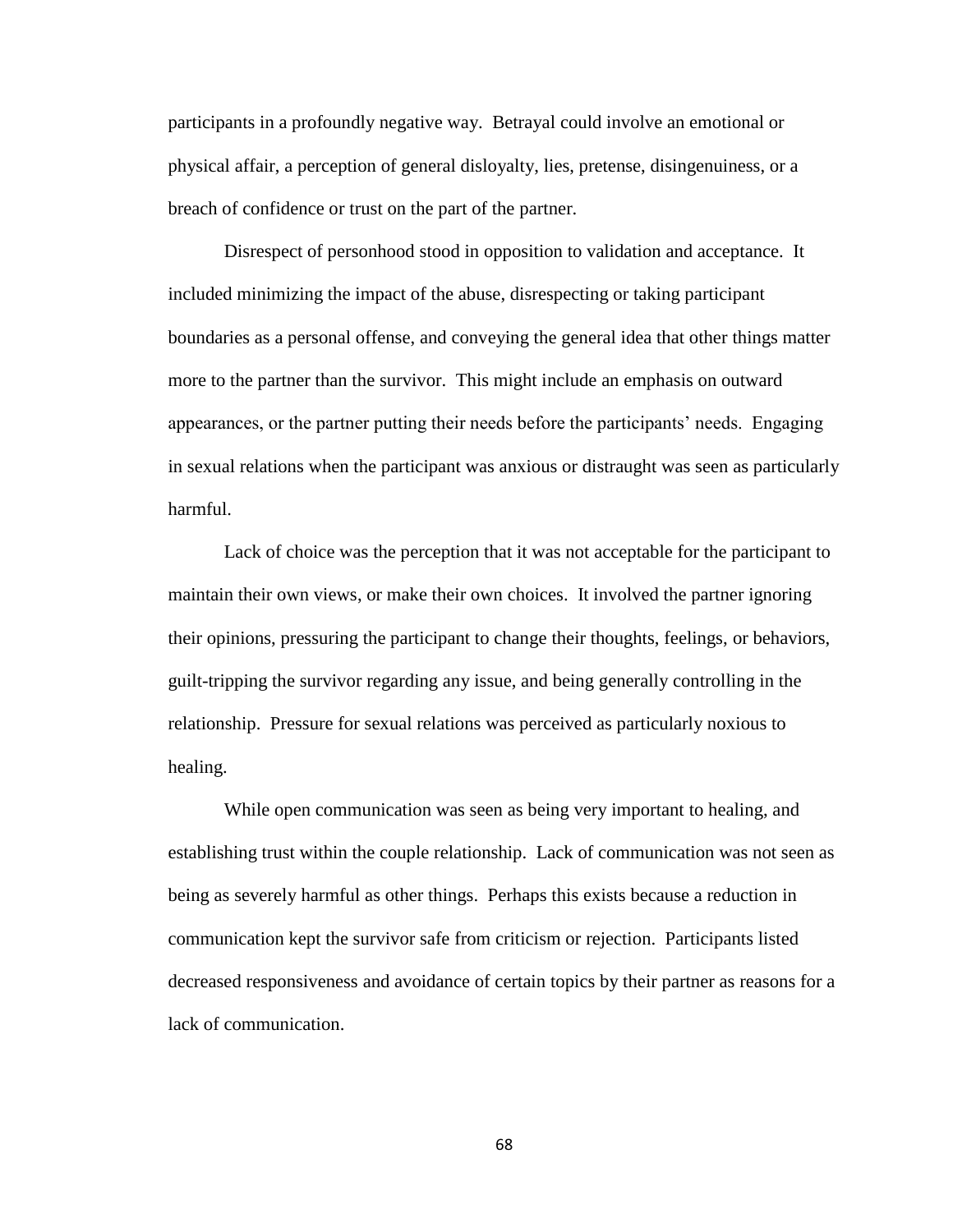Partner mistrust was noted by a few of the clients as being harmful to their healing. This seemed to be for two reasons: One, mistrust by the participants' partners made it difficult to build real emotional intimacy within the relationship. The second reason was that it made it difficult for the participant to trust their partner.

Surprisingly, a lack of growth by the survivor's partner was seen by four of the participants as being hindering to their healing. It seemed that this was so because it caused friction within the coupleship, and led to their growing apart. Lack of growth included resistance to the participant's growth and change, and an unwillingness on the part of the partner to grow and change with them.

### **Limitations of the Study**

The primary limitation of this study rests in its necessarily small and restricted sample size. Although there was a good representation of age, gender and sexual orientation among participants, racial and religious diversity was limited. The results will not necessarily be generalizable to all populations of survivors and their partners. Nevertheless, several of the participants provided rich detail as to their abuse sequelae and how their relationship with their partner influenced their perception of healing and growth with regards to being a CSA survivor. However, it became clear, even among only these 8 survivors, that it is difficult to generalize the experience of childhood sexual abuse and how any given person might be affected by it. Though participant responses to the results of childhood sexual abuse were reflective of what has been previously reported in the literature, how the participants experienced and dealt with these issues varied for each survivor.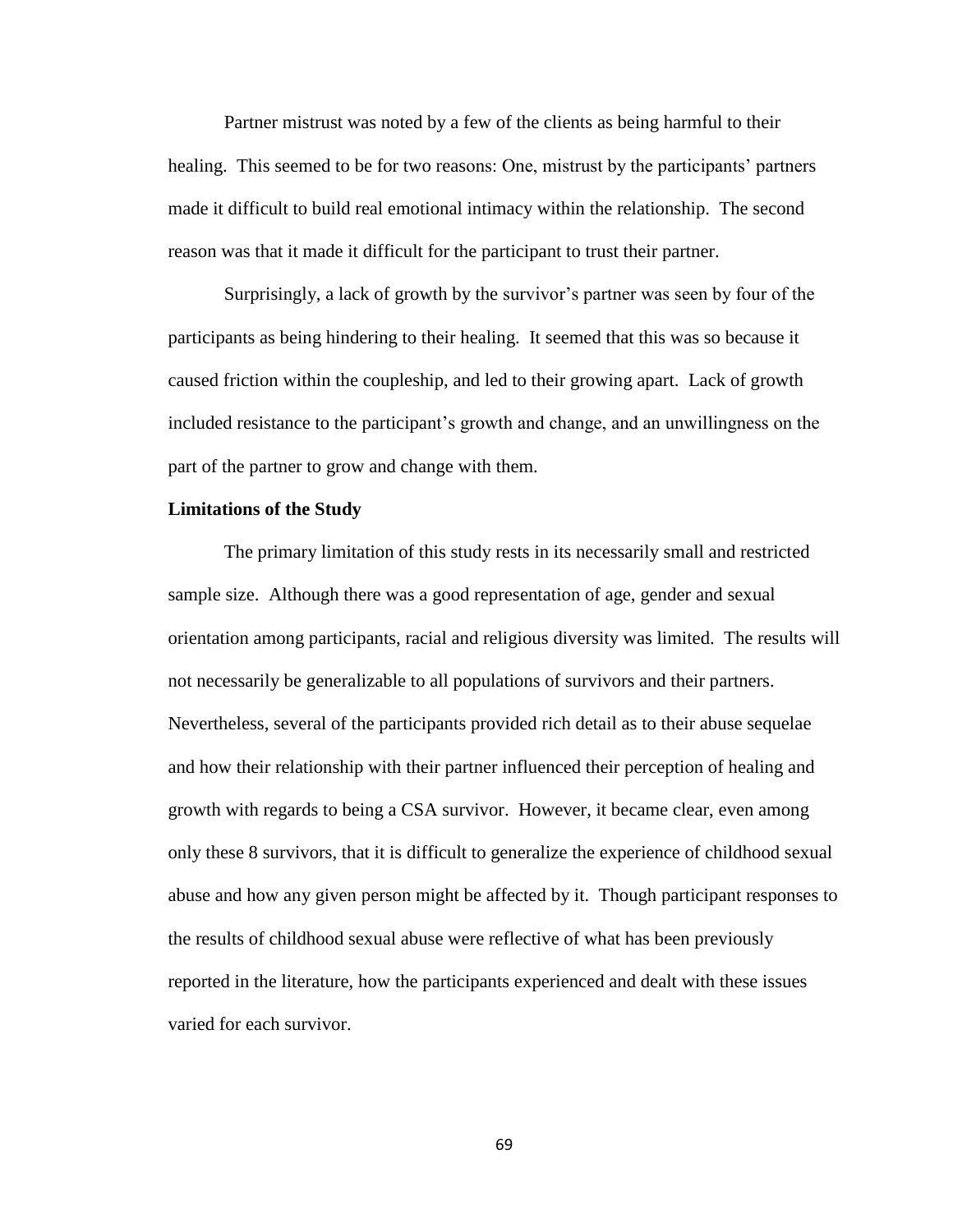The exact nature of each participant's CSA experience was neither explored nor controlled for in this study. An individual's sequelae is sharply influenced by their age at the time of the abuse, the exact nature and circumstances surrounding the abuse, it's severity and duration, who the perpetrators were, and what kind of response they received (or didn't receive) from their primary caregivers (Cobia, et al., 2004; Harway & Faulk, 2005). Participant responses were likely influenced by the unique circumstances of their abuse. The limited scope of this study didn't allow for these various influences to be taken into account. Whatever the participants' abuse experiences were, this study took at face value the participants' reports of the affects that CSA had on them and how those affects played out in their relationships with their partners.

The partners of the participants made a unique and palpable contribution to the survivors' experience of healing within the context of a couple relationship. If these participants had been partnered with someone else, it would have changed the emphasis and nature of some of their responses. It was noted that participant responses were likely influenced by the health, or lack thereof, of their current or most recent couple relationship.

It was also evident that participant responses were significantly influenced by where they were at in their own personal journey of healing. Some felt that they had dealt with their abuse and moved on, while some were still deeply affected by the pain and damage related to their abuse experiences. An example of this is seen in a comparison of two of the participants. Two of the participants were college educated white males in their 60's, both identifying as heterosexual. One was happily married and felt he had long ago healed from his abuse. One was divorced, living alone, and still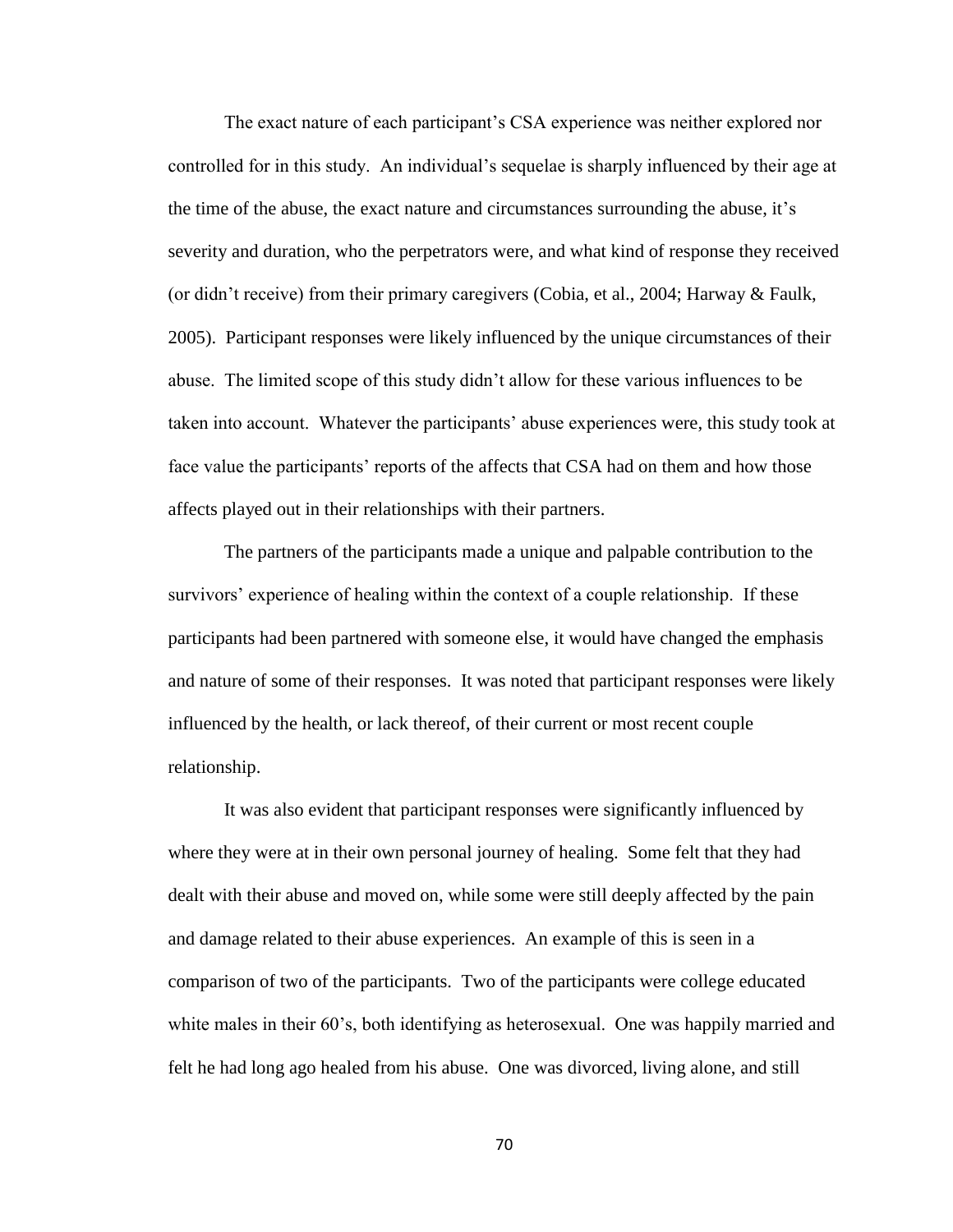experiencing the return of new memories of childhood sexual abuse. Though they were demographically similar, their current life circumstances and stages of healing colored the emotional lens of their healing experience within the couple relationship. Though there were some similarities, these differing circumstances resulted in very different responses to the interview questions.

It should be noted that one member of the research team conducted five of the research interviews, while another member of the research team conducted the other three interviews. Although both interviewers used the same semi-structured interview guide, the interviewers had slightly differently interview styles, which likely affected the depth and breadth of participant responses. It is not thought that the interviewers affected the overall main content of participant responses.

During analysis of participant interviews, the team noted that it may be difficult to distinguish between what contributes to the healing of the CSA survivor and what generally helps intimacy develop in a couple relationship. Issues of trust, open communication and emotional connection could all be seen as merely elements of a successful couple relationship. It appears that there is quite a bit of overlap as to what constitutes a healthy couple relationship and what a CSA survivor finds particularly healing for them. The researchers made every effort to pay attention to and include only those elements of their couple relationship that the participants found healing or that addressed the sequelae of their sexual abuse. While the researchers suspect that there is a distinction between what makes for a happy intimate partnership and what is specifically healing to a CSA survivor, it is beyond the scope of this study to definitively make that determination.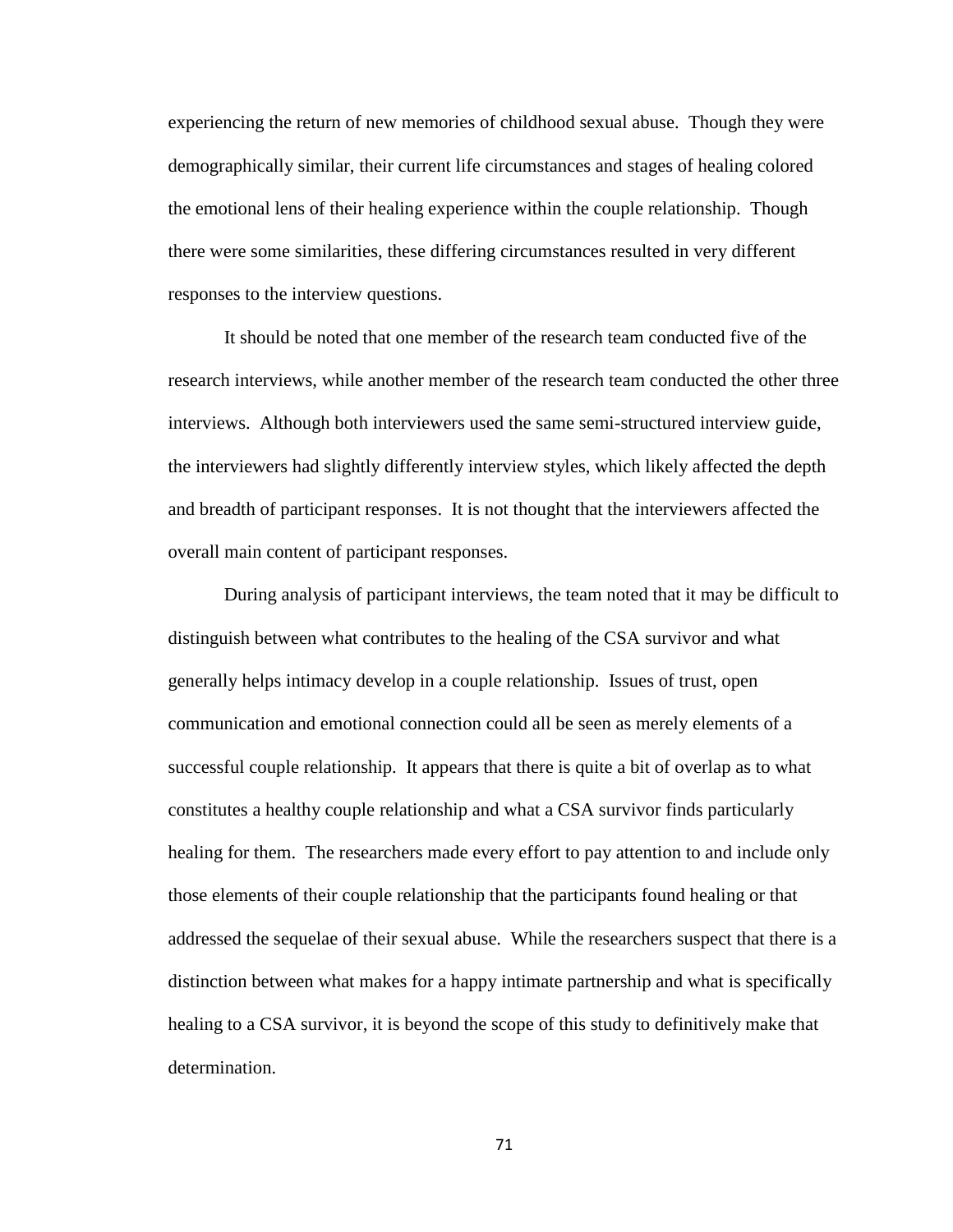### **Results as Compared to Existing Literature**

The results of this study confirm and support existing literature with regards to the individual sequelae of childhood sexual abuse, its impact on a couple relationship, and the potential impact of the intimate partner on the healing process of the survivor (Baima & Feldhousen, 2007; Cobia, et al., 2004; Goff, et al., 2008; Kochka & Carolan, 2002; MacIntosh & Johnson, 2008; Nadelson & Polonsky, 1991). All of the survivors, save one, felt that their couple relationship had had a very significant impact on their healing process (Hecker, 2007; Kleinplatz, 2007). One participant felt that while he handled much of the healing process himself, the safety he felt with his wife allowed him the support and freedom to grow, change, address it, and talk about it.

From an attachment theory perspective, the results of the study confirm the interpersonal injury of childhood sexual abuse, and the resulting difficulty survivors have with the trust and intimacy necessary to form healthy, intimate attachments in adulthood (Conklin & Padykula, 2009; Hecker, 2007; Wallin, 2007). It is postulated that the safety and security of a secure attachment is a significantly helpful, if not necessary environment for a survivor to heal from an attachment injury (Potter-Efron, 2006; Wallin, 2007). This study provides significant support for the couple relationship as a context where healing from such an injury can take place (Chen & Carolan, 2010; Goff, et al., 2008; MacIntosh & Johnson, 2008; McCollum, 1991). In the words of participant 2: "Emotional closeness. Um, enjoying sex with my wife and not being ashamed of it and not feeling guilty about it, not feeling like someone did something they didn't want to, but feeling like we both love each other and care for each other and want each other to be happy and want to please each other... that has been very healing."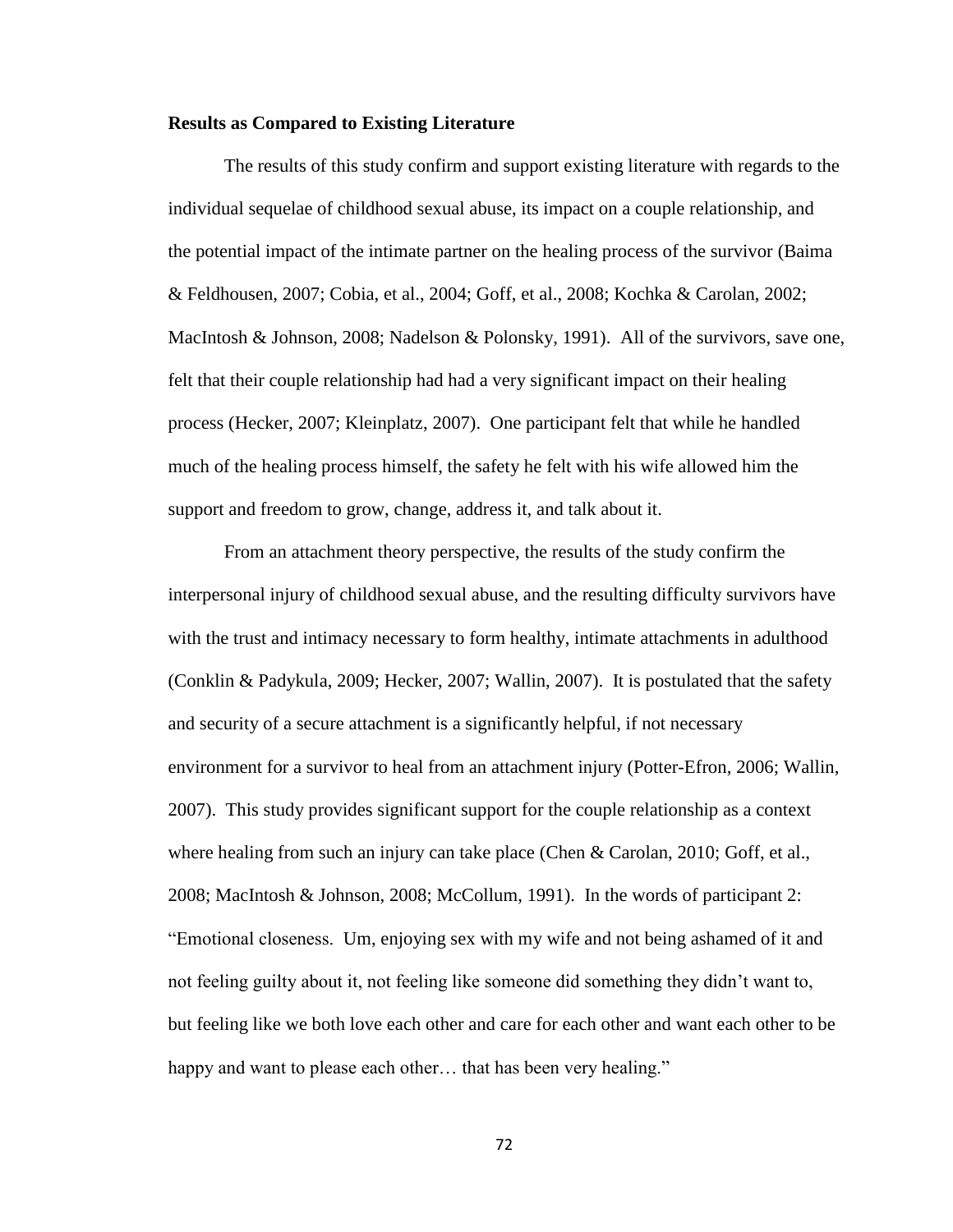Trauma theory points to the need for survivors of trauma to share their

experiences of the trauma and to feel like they've been heard, understood, believed and that the trauma experiences matter, and that they are still loved and accepted despite the trauma (Kleinplatz, 2007; McCarthy & Sypek, 2003; Miller & Sutherland, 1999). The participants confirmed the extreme helpfulness of being able to disclose their traumatic abuse to a significant attachment figure, and have them respond with empathy, understanding and acceptance. As relayed by participant 6:

"I thought at first she'd be disgusted by it and would, might even just run away from me, but she didn't. When I finally felt comfortable enough to start sharing some of the, shall we say "gory details," the fact that she just took it in stride. I didn't, I thought there'd be at least a little subconscious (intake of breath, surprise or disgust). Like 'wow, I've never heard of that.' But, she did a good job. You know she didn't recoil and run away. That's probably the biggest thing that she did".

The results of this study brought out the helpfulness of mutuality within the relationship. It wasn't just about the partners making the survivors feel safe and loved within the relationship, although that was important. The concept of mutuality, that the survivor could also be a trusted place of love, support and intimacy for their partner, was found to be a significant contributor to the participants' perception of safety and intimacy within the relationship. Six of the eight participants talked about this concept of mutuality as being important to the trust and intimacy necessary for their healing.

A similar concept brought out by the participants, was the significance of mutual positive growth, both individually and as a partnership, within the couple relationship.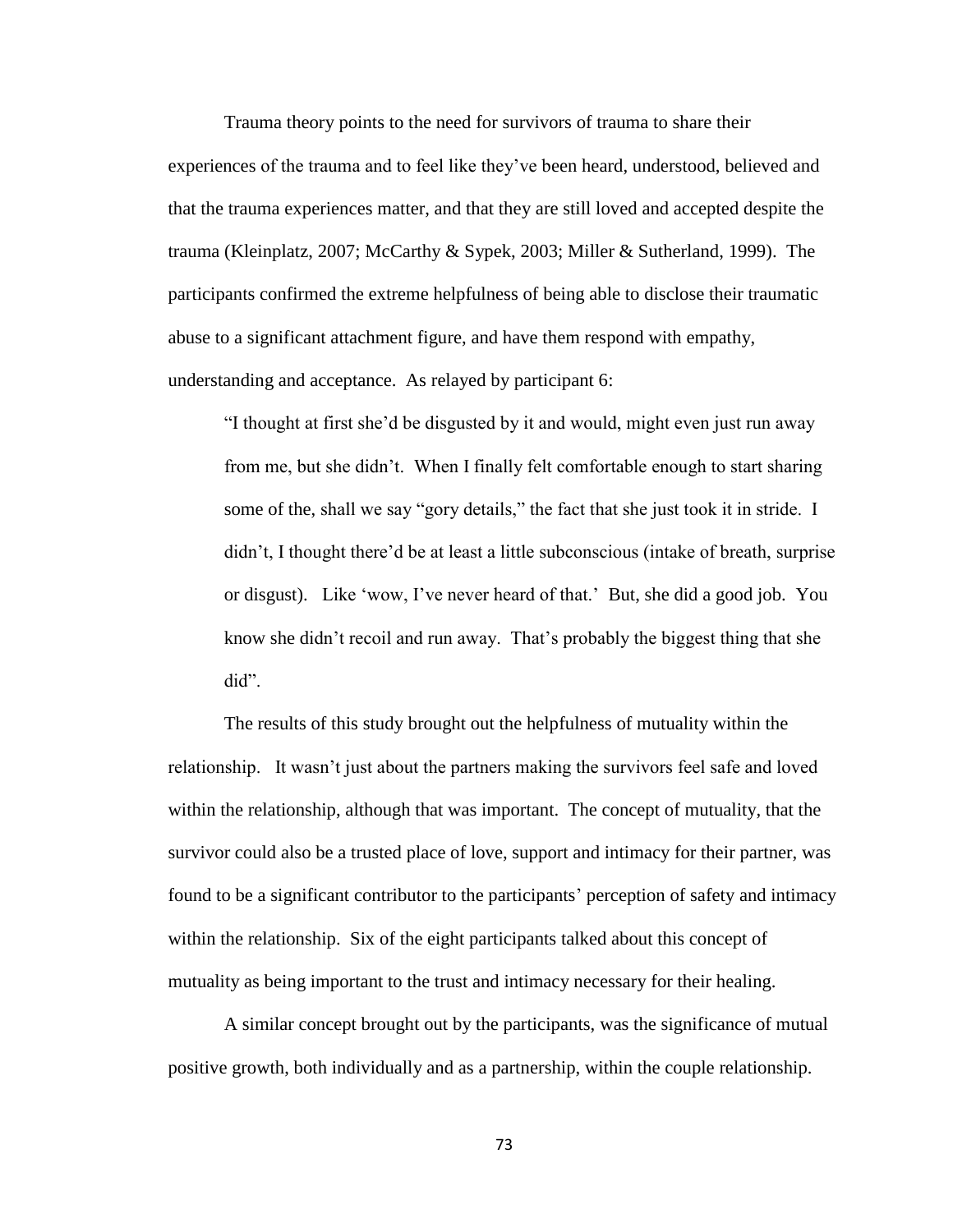Four participants indicated frustration and difficulty when their partner did not grow and change with them on their path to healing. Two others commented on the extreme helpfulness of having their partner lead out, and grow with them.

### **Implications**

The results of this study confirm and expand on previous literature that supports the concept of involving a CSA survivor's partner in the healing process. A successful intimate attachment, in and of itself, was confirmed by most of the participants as being very significant to their healing. Emphasis by the therapist on the couple relationship would be helpful when working with a CSA survivor. As mutuality and concurrent growth was found to be a significant issue in the participants' healing, focusing time and energy on the partners' needs and growth, and on the couple relationship itself, would be seen as time well spent in therapy. Couples and therapists could focus on strengthening those themes identified in this study; namely safety and trust, acceptance and validation, open communication, emotional intimacy and connectedness, empathy, support, freedom of choice, and unified positive growth.

Much of the most significant CSA sequelae were played out in the difficulties the participants experienced with sexual intimacy. Open communication within the couple relationship was very important in negotiating those difficulties. Several participants indicated that establishing boundaries and mutual expectations around sexual intimacy was one of the more challenging aspects of their relationship. It is evident that therapists could facilitate open dialogue for couples with regards to the CSA survivor's particular needs and difficulties with sexual intimacy.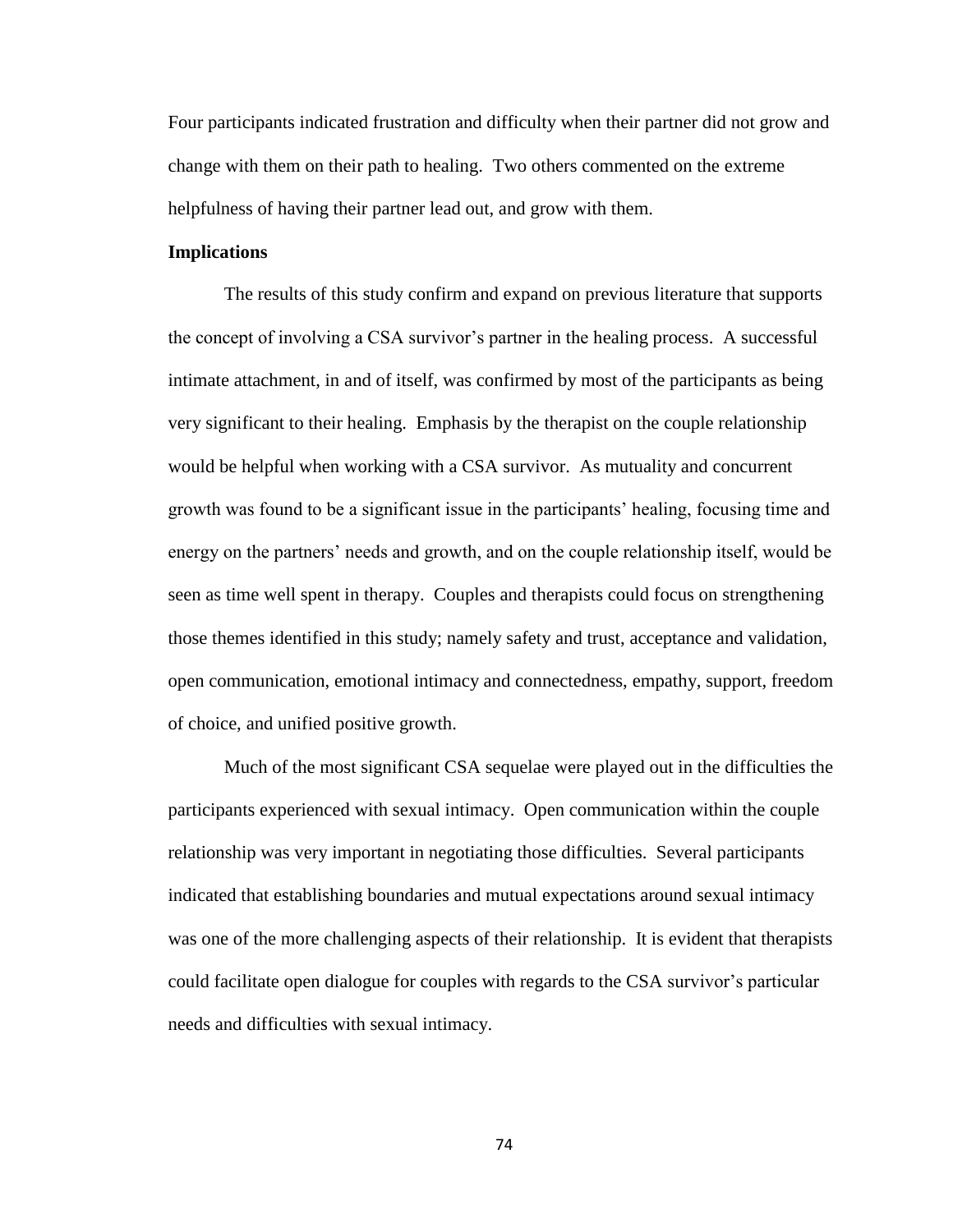One result that the author found particularly striking about this study, and yet obviously makes sense when given consideration, was the unique nature of each individual's CSA sequelae. How the participants' CSA experiences impacted them personally had the greatest influence on what it was that they exactly needed from their partner, and which words and actions either helped them the most, or hurt them the most. For example, for those participants who viewed low self-esteem as the most significant injury sustained as a result of their abuse, having their partner affirm their worth, competence, value and importance was the thing that was most impactful to their healing. For those participants whose abuse injury centered around the fear of being controlled or violated sexually, having their partners honor and respect their personal boundaries was what was most needful and healing for them. Those survivors whose greatest injury resulted in a decreased ability to trust could ask for increased reassurance and accountability from their partner until their ability to trust had strengthened. Other participants simply needed their sense of anger and outrage over such a profound injury validated as being legitimate. It mattered.

It seems to the author, that the one thing that would be most helpful for CSA therapists and their clients, is to help the survivor examine how their abuse has impacted them specifically. Analyzing that, accepting it, and sharing it with their partner (if the relationship is emotionally safe), would be profoundly helpful for both survivors and partners when negotiating how to be supportive and helpful in a CSA survivor's healing process. Knowing how one has been hurt will help inform the coupleship as to where the greatest needs are, and where sensitivities and hiccups in the relationship are likely to happen. Although informed couples could work this out themselves, the assistance of a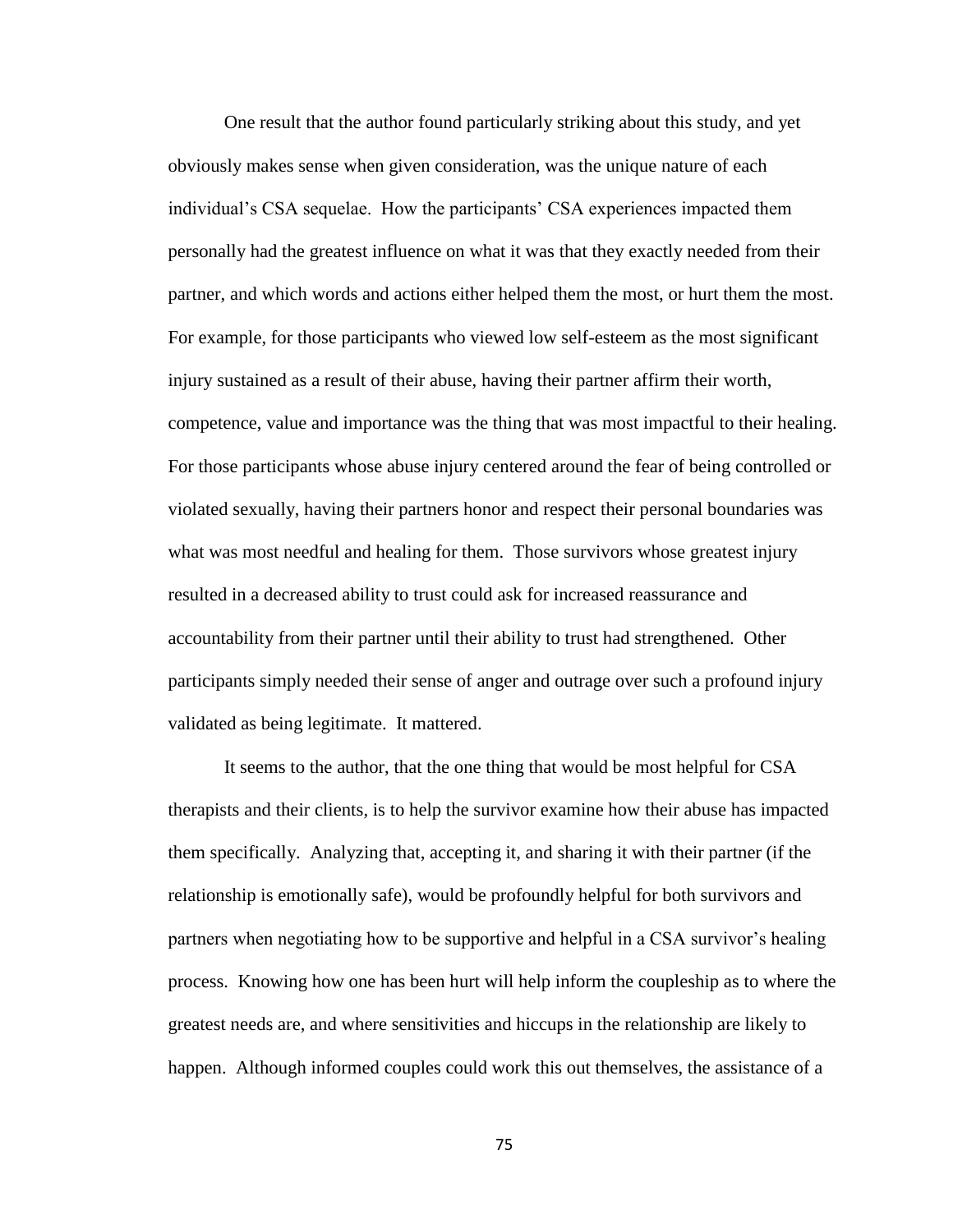therapist may be very helpful in establishing a safe environment for this to occur. As noted in the study, the emotional fallout from childhood sexual abuse can be intense and overwhelming for both the survivor and the partner. Understanding how the survivor experiences that sequelae, and having an anticipatory plan in place for how the couple might be able to successfully negotiate that sequelae, could go a long way to preserving many marriages and helping a lot of survivors to fully heal in the process.

The author noted that the interview process had a significant emotional impact on several of the participants. At least six of the participants interviewed had a significant emotional response to the process of talking about their CSA sequelae and how that had influenced and been influenced by their couple relationship. Four people were moved to tears by the interview. Emotions observed by the interviewers included anger, frustration, shame, hurt and sadness. Perhaps in the future, the informed consent should be modified to read "possible moderate to high distress" rather than "mild distress" as one of the risks of participating in a study such as this. If the researcher or participant feels that significant distress is likely, they could arrange for some debriefing time with the participant or arrange to have their therapist available to them after the interview.

Despite this heightened emotional response, several of the participants indicated that they enjoyed talking about their experience. They were grateful for a venue in which they could tell their story and glad for the opportunity to possibly help other survivors of CSA. Several indicated pride in their struggle thus far, and hope in their continued growth. Four of the interviewees that were either coworkers or clients of the author, approached the author at a later date and indicated that their participation in the interview had opened up new insights and understanding in their marriage and in the systemic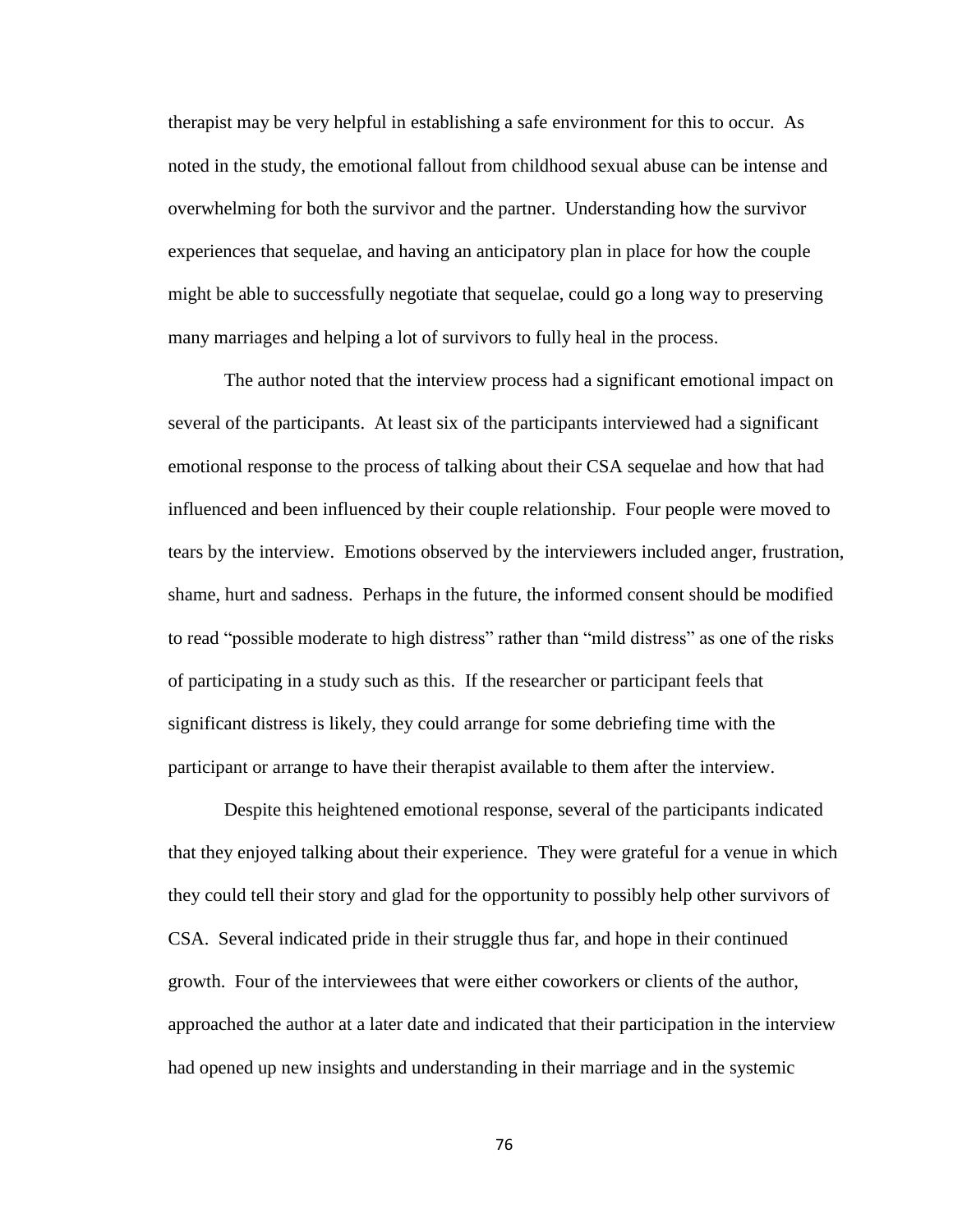process surrounding their abuse sequelae. Three said that they had been moved to have honest conversations with their partners that brought about increased understanding, sharing of emotions, and negotiation of needs. This caused the author to wonder if having the opportunity to examine their CSA issues within the context of their coupleship was therapeutic for the participants in and of itself. It may be that therapists could facilitate progress toward healing simply by conducting a thorough, open-ended exploratory interview with regards to a client's CSA sequelae and how it plays out in their relationship(s). This is an area that deserves further study. It may be that an interview guide could be standardized and generalized as an effective tool for therapists.

At the end of the first two interviews, both participants asked if they could say something else. The author agreed, and both participants talked more about their feelings about being a CSA survivor, what had personally helped them, and what they would want to say to any other survivors out there. One talked about how having the courage to talk about her abuse to family and friends had really helped her. The other talked about how his relationship with God, and his personal efforts to forgive his abusers, had been key elements in his healing journey. Based on these two early responses, the author added the question "Is there anything else you'd like to tell me?" to the end of the interview guide. All but one of the subsequent participants had some heartfelt comment or opinion to add at the end of the interview.

This is yet another area for possible therapeutic intervention for CSA survivors. Trauma theory postulates the need for trauma survivors to have a witness to their experience, and how being able to talk about what happened, and their experience of it, and what they learned from it, is extremely helpful in normalizing and integrating the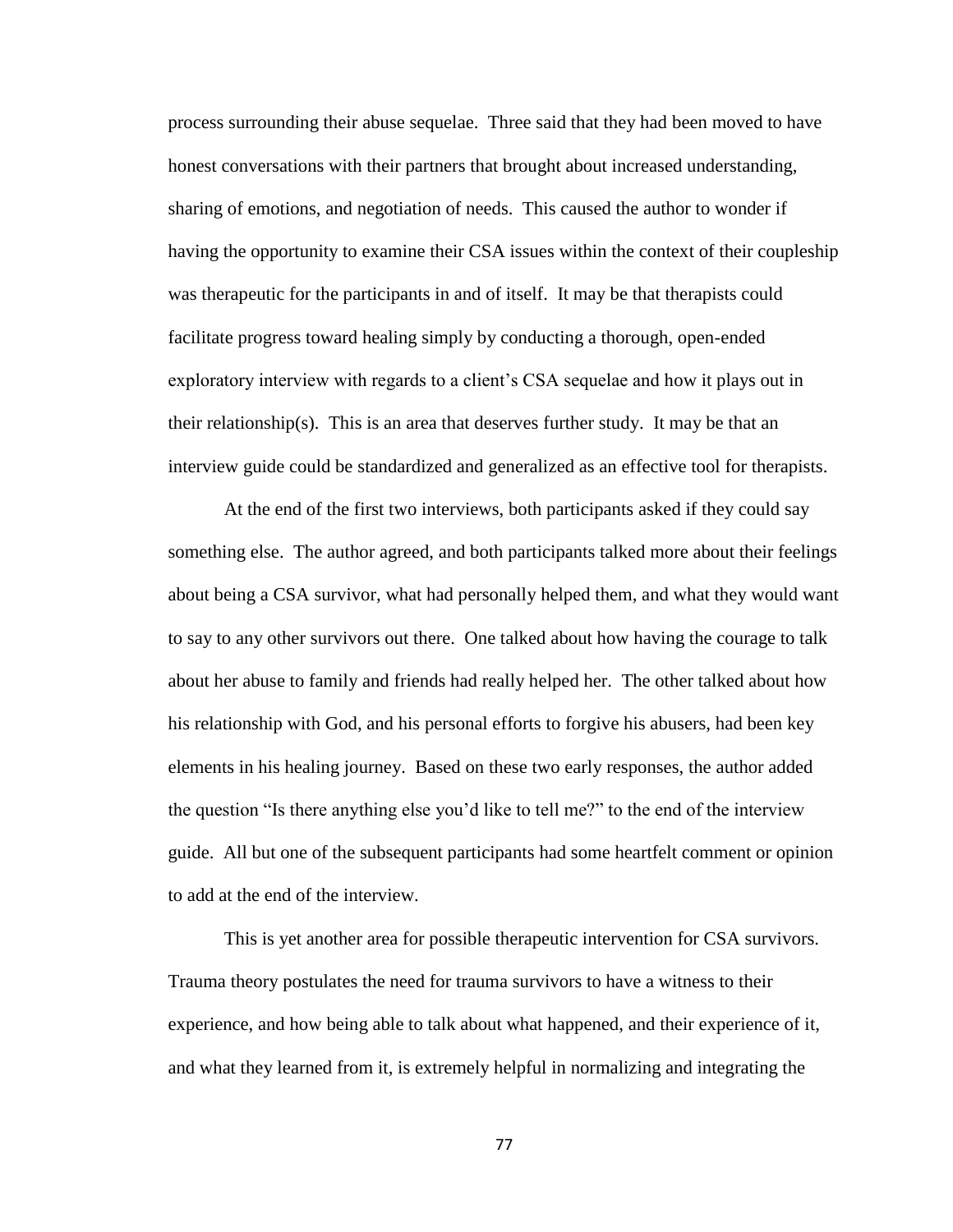traumatic experience into their personal schema of themselves and the world around them. The participants took a risk and made a personal sacrifice to participate in this study. The interviewers could tell that in sharing their story, and the idea that their story mattered and might be the means of helping others survivors, the participants were significantly impacted. Most were uplifted. Their experience mattered. They mattered. Maybe the simple question, "If you could tell other CSA survivors one thing, what would it be?" would be a helpful intervention for therapists and their clients. Again, this idea deserves further study. It may be that having a researcher interview them, someone with potentially broader influence, is not the same as talking to their personal therapist.

### **Future Directions/Research**

While much research has been done on the topic of childhood sexual abuse, it remains a significant problem in our society and in our health care system. Pursuing research that explores the use of secure attachments to facilitate healing is worthy of further research. Other topics to be explored include the use of the attachment relationship of the therapist with the survivor as a vehicle for healing, either with an individual survivor, in tandem with the couple, or as a secure figure when working with families and sexual abuse. Other research avenues would include qualitative studies that explore the experience of both the survivor and the partner together, looking at the impact of CSA on the survivor, the partner, and the relationship. Groups are also often used to facilitate the healing of CSA survivors. It would be helpful for future research to explore the question of whether groups function as an effective and safe attachment environment for healing to occur. The prospect of couple groups might also be explored as a possible safe environment for learning and support for both partners and survivors. While sexual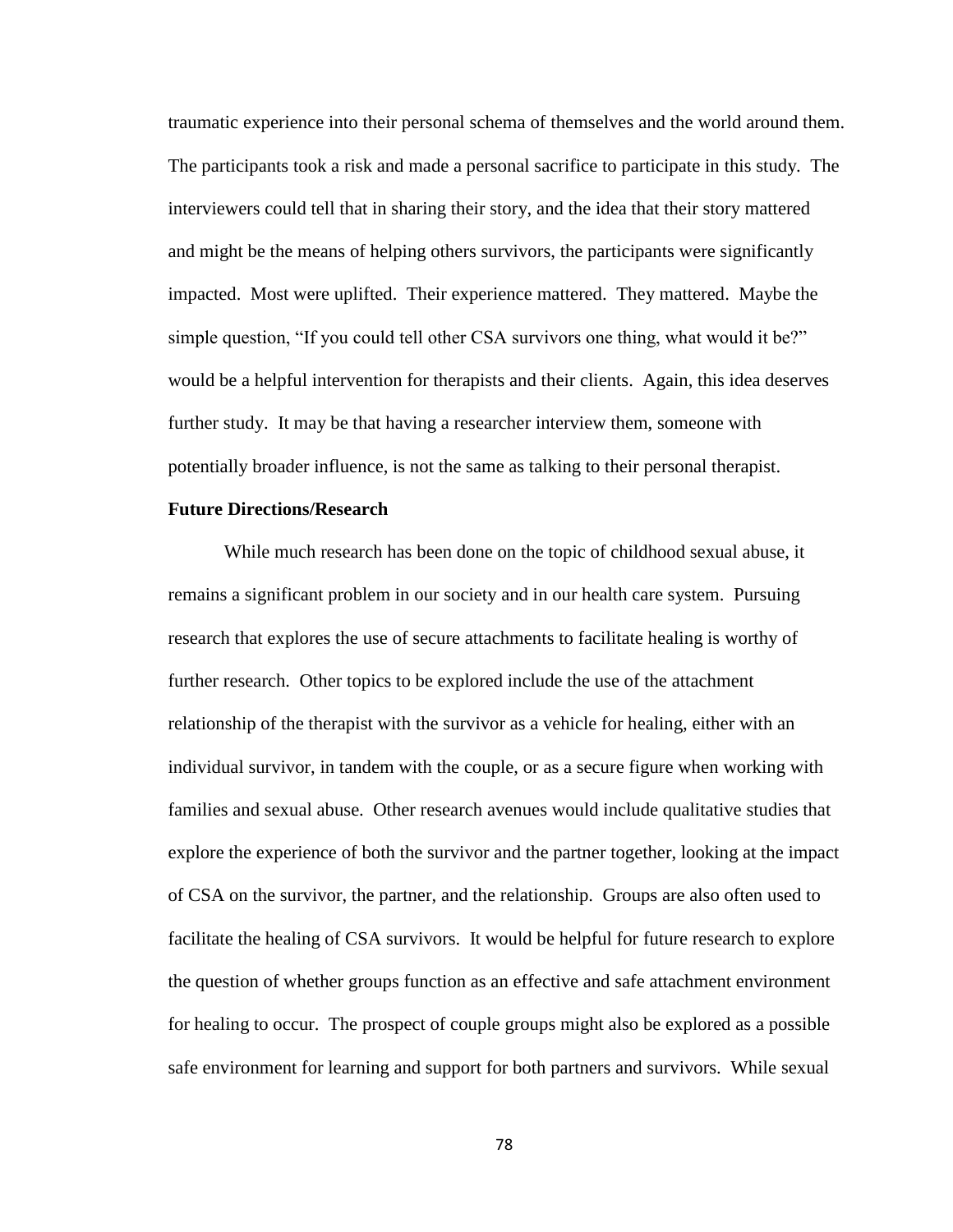trauma remains a stigmatized and isolating issue within our society, it remains the moral obligation of concerned helping professionals to do more to bring this problem to light, and provide effective vehicles for those persons and families suffering from the effects of such a deep and violent personal injury.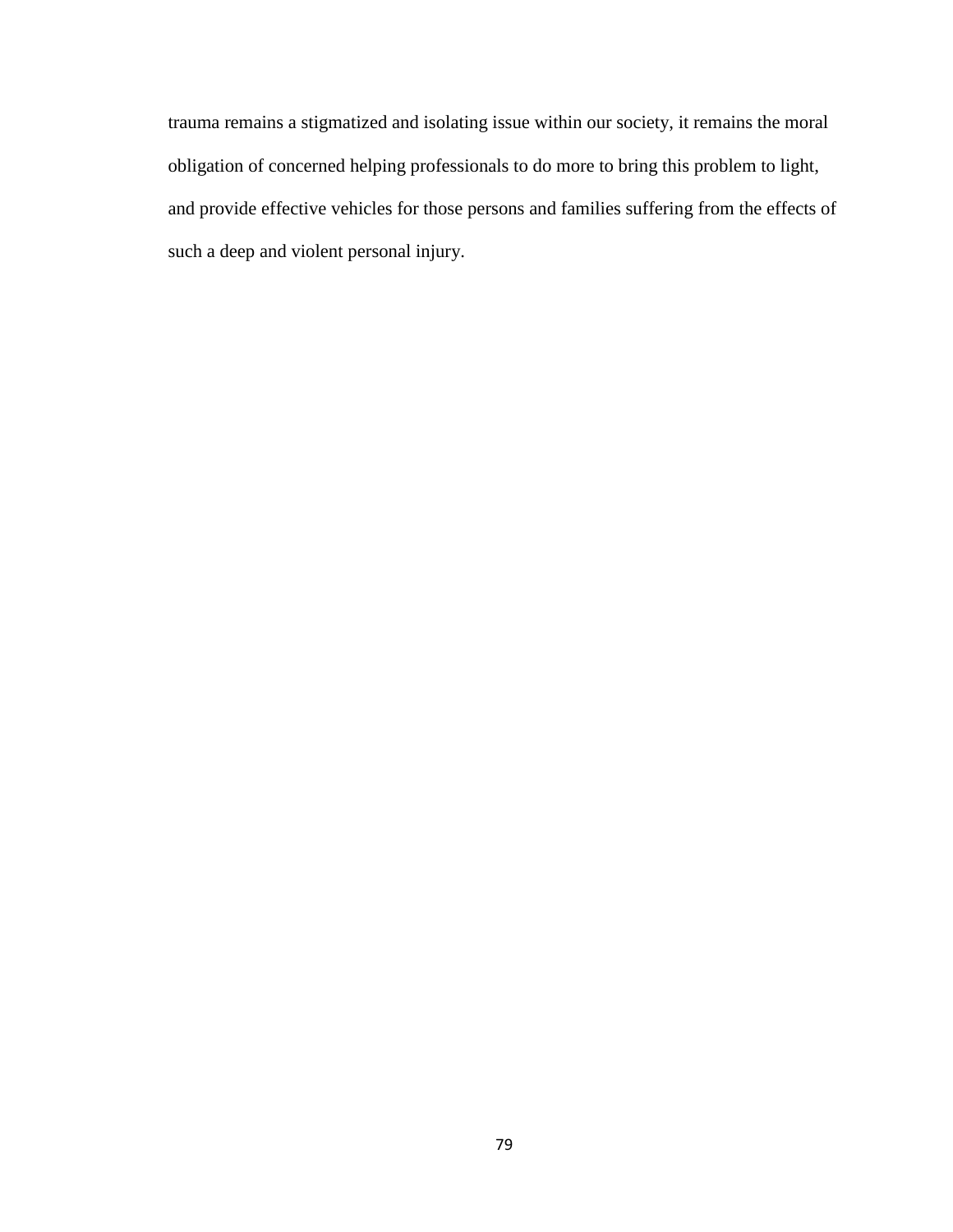## **Appendix A: Therapist Recruitment Letter**

To Whom It May Concern:

As you know, childhood sexual abuse (CSA) is a traumatic experience that impacts people socially, emotionally and psychologically. Often these individuals present for psychotherapy as adults. As marriage and family therapists, we are interested what impact a couple relationship has on a survivor. We are specifically interested in what the survivor perceives as being healing within the context of the couple relationship. We are conducting a study that seeks to understand the individual's experience of their partner's influence on their healing process.

We are searching for individuals who are CSA survivors and have been in a committed relationship for at least one year. The study consists of a semi-structured interview with the participant at a location most convenient to them (i.e. their home, therapist's office, UNLV campus). Interview questions will focus on the participant's experience with how their partner's words and actions have helped or hindered their healing process. The study has been reviewed and approved by the University of Nevada, Las Vegas Institutional Review Board (see attached IRB letter). The research protocol includes steps to maintain confidentiality of research participants. No reference will be made in written materials that could link participants to this study, and all identifying information will be removed from the data.

Our ability to identify potential participants is dependent upon psychotherapists, such as you, in the Las Vegas area. We would be grateful if you would consider referring former and current clients for participation in this study. For current clients, please discuss their participation in this study in person if possible and provide them with the "Participant Information Letter" which explains the details and purpose of the research and how they can contact us if they desire to participate. For former clients, a phone call and email with the attached information letter may be the best option for recruiting. Please refrain from answering questions about the study past the information available in your Research Participant Information Letter.

Thank you for your consideration of our request, and thank you in advance for your time and effort helping recruit participants for our study. Our desire is that the outcome of this research will enhance our understanding of how the couple relationship affects healing for CSA survivors. We believe it will provide useful information for both therapists and their clients. If you have any questions or concerns about the study, you may contact Dr. Stephen Fife at 702-895-3117.

### Respectfully,

Laura Smedley Master's student of Marriage and Family Therapy University of Nevada, Las Vegas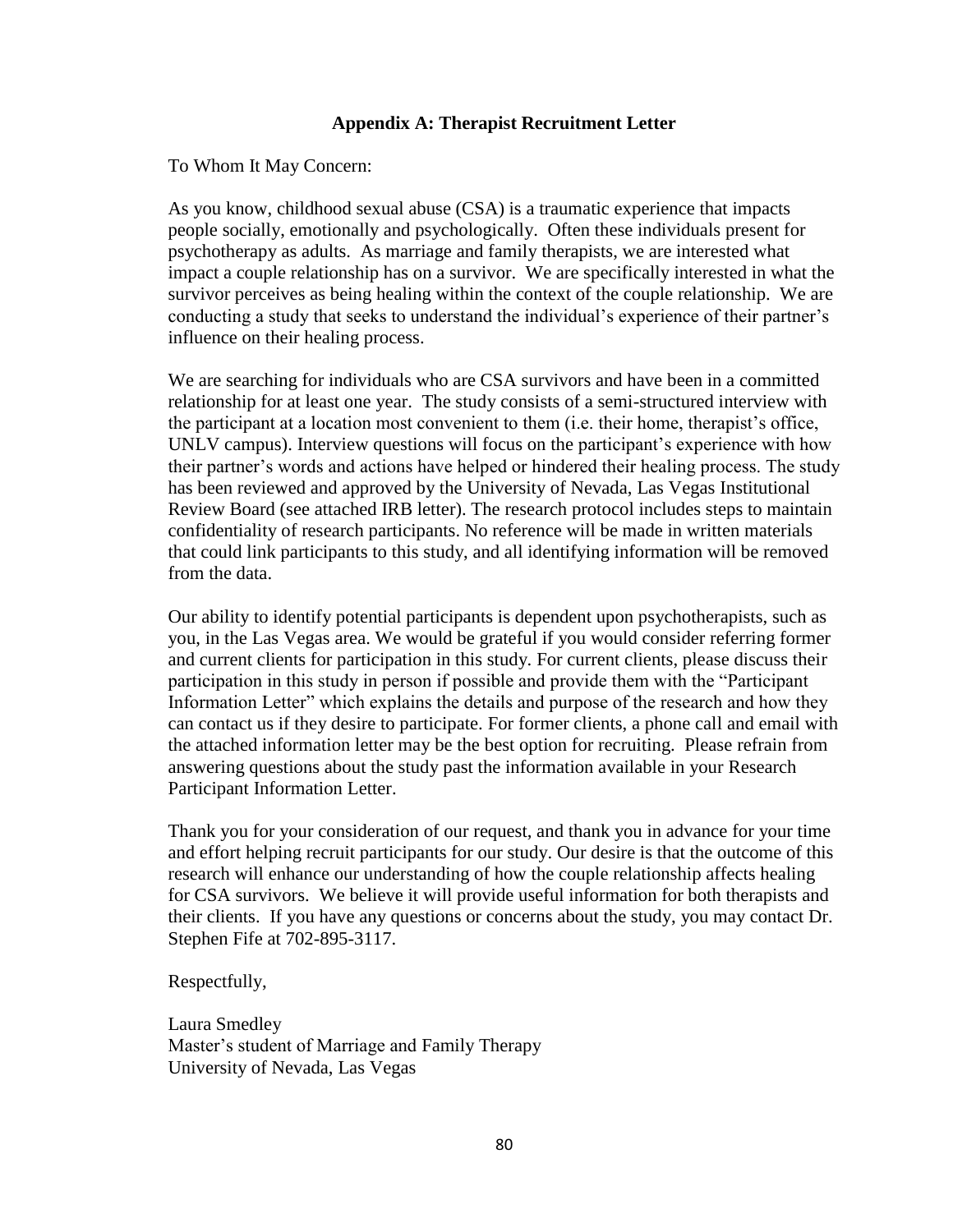Stephen T. Fife, Ph.D. Associate Professor and Graduate Coordinator Marriage and Family Therapy Program University of Nevada, Las Vegas (702) 413-2465 stephen.fife@unlv.edu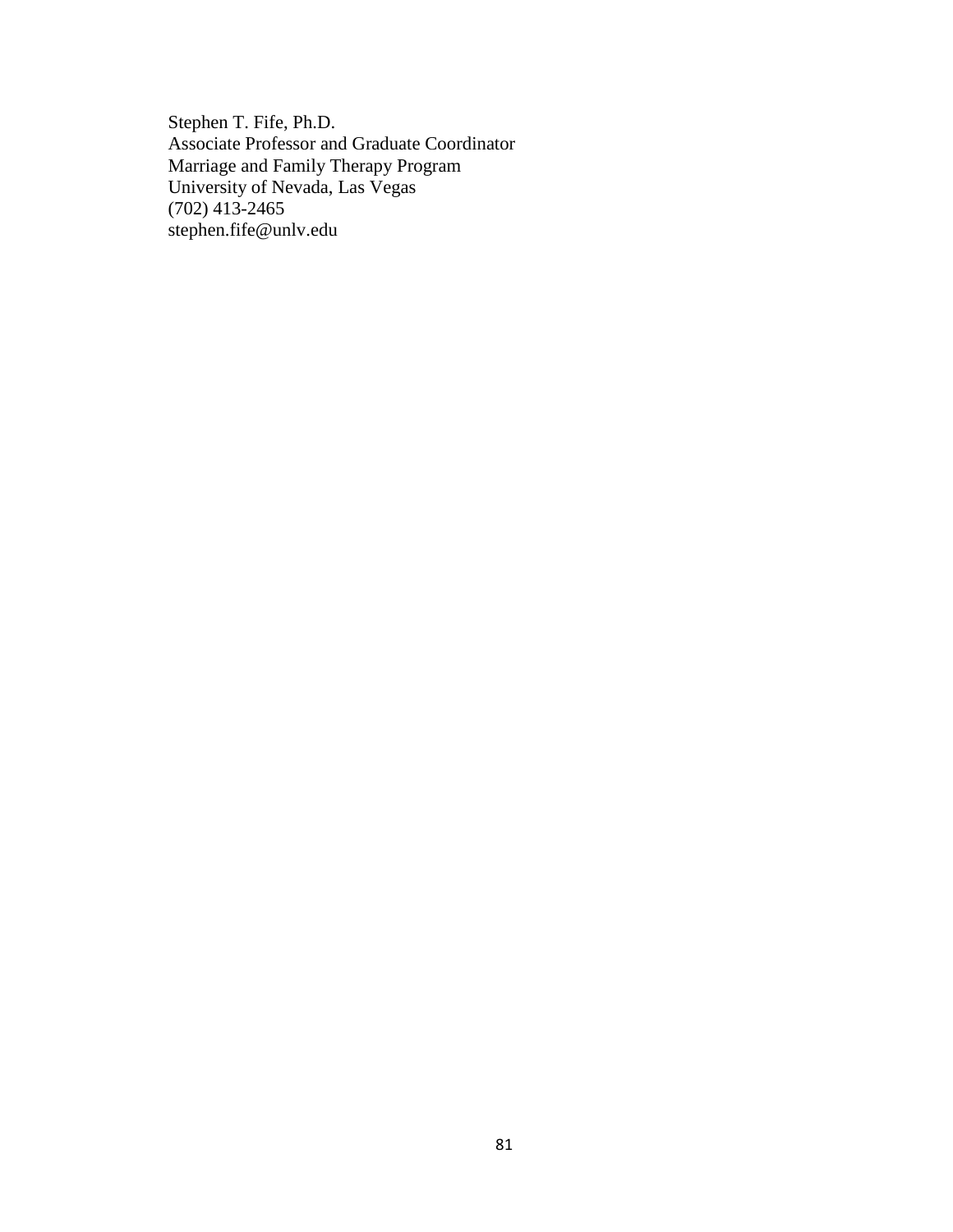# **Appendix B: Research Participant Information Letter**

To Whom It May Concern:

Thank you for your consideration as a participant in this study. I am a graduate student in the Marriage and Family Therapy program at UNLV. I have been practicing therapy as a student intern for over a year, and have over 450 hours of therapy experience. I have noticed that childhood trauma, especially sexual trauma, has a profound effect on family relationships in the future. Childhood sexual abuse (CSA) is a traumatic experience that impacts people socially, emotionally and psychologically. Often these individuals present for psychotherapy as adults. As marriage and family therapists, we are interested in what impact the couple relationship has on a survivor. We are specifically interested in what the survivor perceives as being healing within the context of the couple relationship.

We are conducting a study that seeks to understand the survivor's experience of how their partner's words and actions have affected their healing process. We are interviewing individuals who are CSA survivors and have been in a committed relationship for at least one year. Our primary concern is confidentiality and to create an interview environment that is safe for all involved.

If you elect to participate in this study, you may choose the location of the interview. In the past, participants in similar studies have elected to be interviewed in their home or in the office of their therapist, with the therapist being present. You also have the option of being interviewed on UNLV campus or by telephone. The interview will take 30-60 minutes, and our conversation will be recorded with a digital recording device for later transcription.

Once the interview is complete, the interviews will be transcribed using aliases rather than your name to protect your identity, and all identifying information will be removed from the data. Then we'll analyze and compare your comments with those of other participants in order to identify common themes and processes regarding survivors' partner's influence on their healing.

Your personal experience may be a valuable resource for psychotherapists, other survivors and their partners in knowing how to help and support other CSA survivors.

TO PARTICIPATE: Please contact Laura Smedley via phone or email (702) 480-8814 SmedleyL@unlv.nevada.edu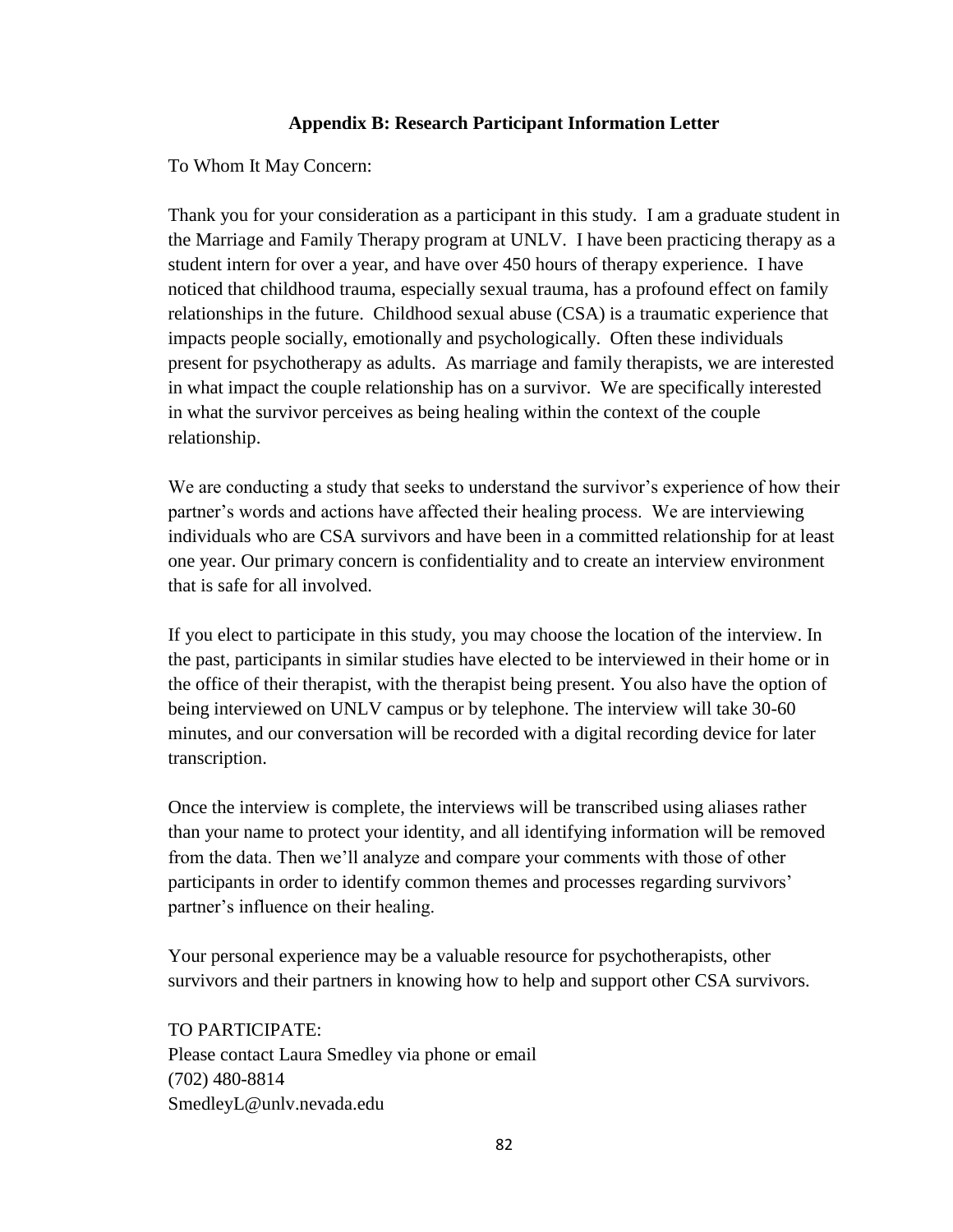We greatly appreciate your consideration. If you have any questions or concerns about the study, you may contact Dr. Stephen Fife at 702-895-3117.

Sincerely,

Laura Smedley Student of Marriage and Family Therapy University of Nevada, Las Vegas

Stephen T. Fife, Ph.D.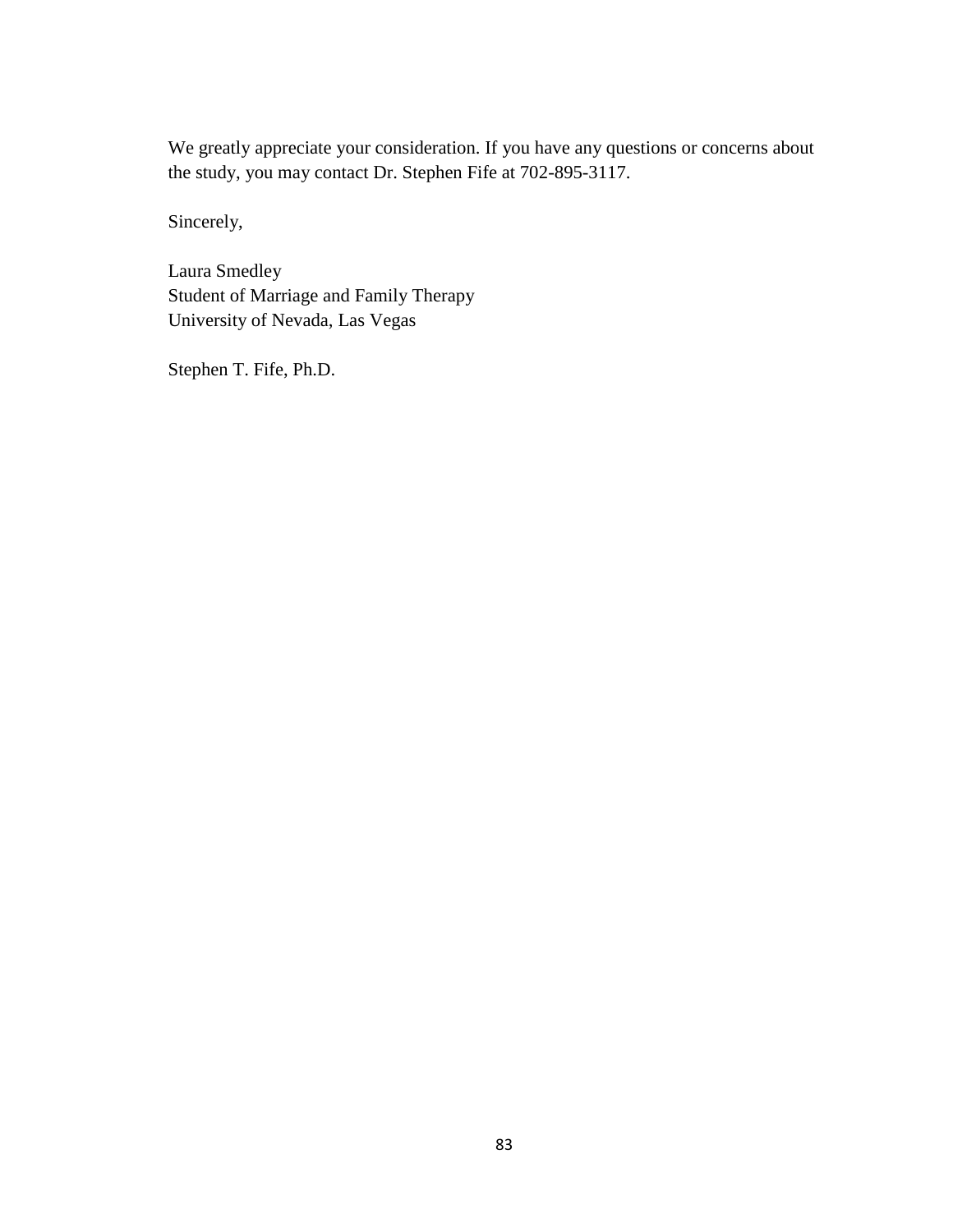| <b>RESULTS OF ABUSE</b>    | <b>WHAT PARTNERS DO TO</b><br><b>HELP HEALING</b> | WHAT PARTNERS DO TO<br><b>HINDER HEALING</b> |
|----------------------------|---------------------------------------------------|----------------------------------------------|
| <b>Self-Concept</b>        | <b>Safety and Trust</b>                           | <b>Criticism and Rejection</b>               |
| - Skewed self-concept      | - Open communication                              | - Blame                                      |
| - Low self-esteem          | - Honesty                                         | - Shame                                      |
| - Worthlessness            | - Loyalty                                         | - Judgment                                   |
| - Unlovable                | - Commitment                                      | - "not good enough"                          |
| - Self-blame               | - No shaming                                      | - Withholding                                |
| - "I am bad"               | No criticism                                      | love/attention                               |
| - Broken                   | Respect for feelings                              | - Lack of responsiveness                     |
| - Dirty                    | Respect of wishes                                 | - Lack of affirmation                        |
| - Disgusting               | - Sense of protection                             | - Lack of understanding                      |
| <b>Emotional Distress</b>  | - Physical proximity                              | - Lack of support                            |
| - Anger                    | - Value personhood                                | - Lack of touch                              |
| - Pain                     | - My needs before their                           | - Lack of empathy                            |
| Shame                      | needs                                             | - Decreased personal                         |
| - Guilt                    | <b>Acceptance and Validation</b>                  | responsibility                               |
| - Fear                     | - No blaming                                      | - Unrealistic expectations                   |
| - Depression               | - No shaming                                      | - Sexual rejection                           |
| - Emotional confusion      | - No judgment                                     | <b>Betrayal</b>                              |
| - Emotional numbing        | - Responsiveness                                  | - Physical or emotional                      |
| - Emotional reactivity     | - Interest                                        | affairs                                      |
| - Overwhelming emotions    | - Belief in abuse story                           | - Disloyalty                                 |
| - Anxiety                  | - Verbal affirmations of                          | - Lies                                       |
| - Hopelessness             | acceptance/validation                             | - Pretense                                   |
| - Powerlessness            | - Understanding                                   | - Disingenuiness                             |
| - Shock                    | - Forgiveness                                     | - Breach of confidence/trust                 |
| - Blame                    | - Respect for feelings                            | <b>Disrespect of Personhood</b>              |
| - Rage                     | <b>Open Communication</b>                         | - Minimizing impact of                       |
| <b>Sexual and Identity</b> | - Open discussion on any                          | abuse                                        |
| <b>Confusion</b>           | topic                                             | - Disrespecting boundaries                   |
| - Sexual confusion         | - Sense of safety and trust                       | - Taking boundaries as a                     |
| - $Sex = pain$             | - Lots of time spent talking                      | personal offense                             |
| - $Sex = badness$          | - Listening                                       | - Other things matter more                   |
| - $Sex = victimization$    | - Full disclosure                                 | than me                                      |
| - $Sex = love$             | - Mutual disclosure                               | - Greater concern for                        |
| $Sex = power$              | - Negotiation of needs                            | outward appearances                          |
| - $Sex = personal value$ , | <b>Emotional</b>                                  | - Their needs take                           |
| validation                 | Connectedness/Intimacy-                           | precedence                                   |
| - "everyone wants sex from | <b>Perception of Being Loved</b>                  | - Sex when anxious or                        |
| me"                        | - Mutuality                                       | distraught                                   |
| - "I am my body"           | - Emotionally responsive                          | <b>Lack of Choice</b>                        |
| - Fear of sexuality        | and aware                                         | - Opinions ignored                           |
| - Sexual and emotional     | - Verbal expressions of love                      | - Pressure to change                         |
| disconnect                 | - Non-sexual physical touch                       | thoughts/feelings/behavio                    |
| - Repressed memories and   | Thoughtful service                                | rs                                           |
| emotions                   | - Kindness                                        | - Guilt-tripping                             |
| - Sexual promiscuity       | - Friendship                                      | - Controlling in the                         |

# **Appendix C: Summary of Results**

a l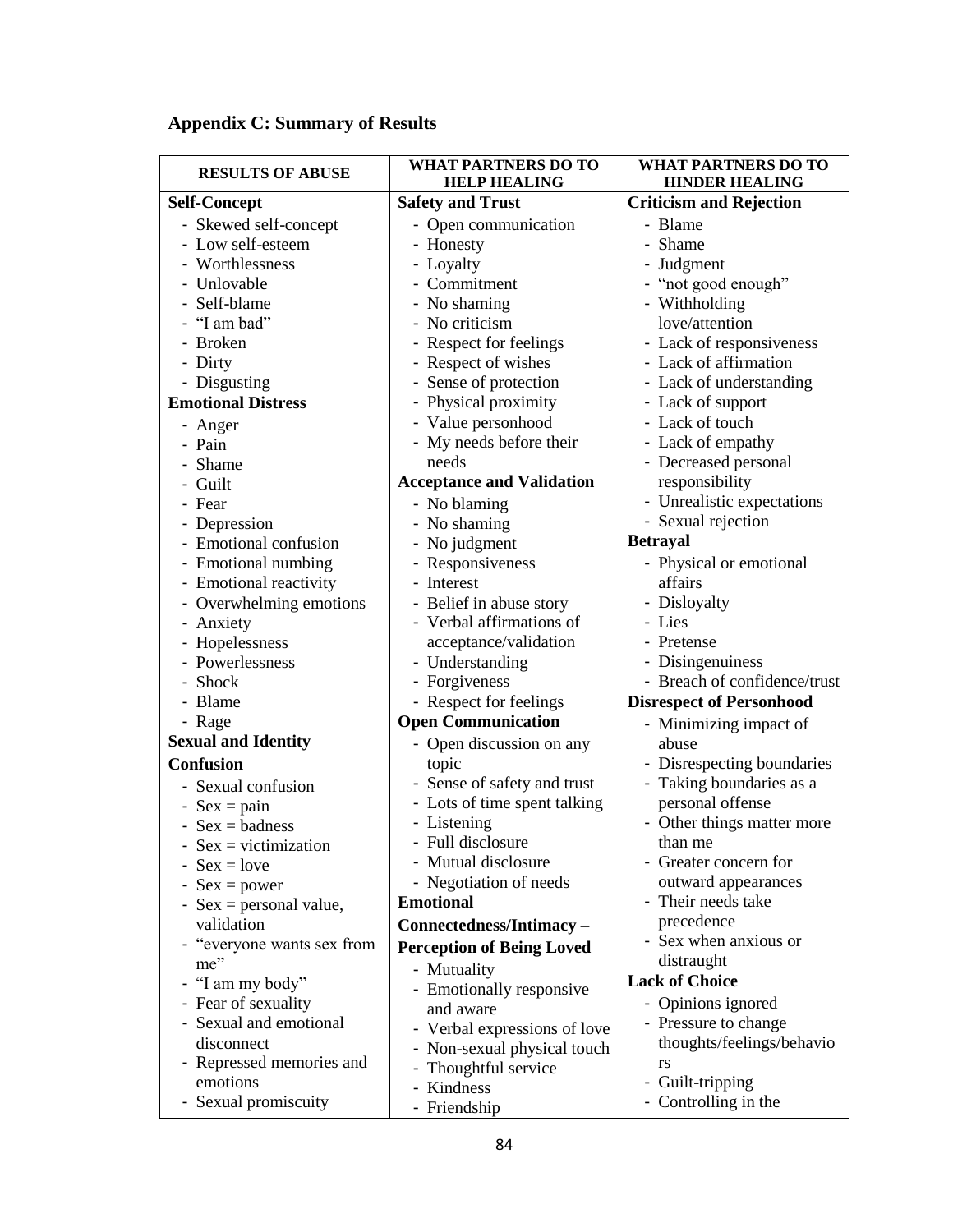| <b>Interpersonal Relations</b> | - Sexual intimacy with       | relationship                 |
|--------------------------------|------------------------------|------------------------------|
| - Decreased ability to love    | emotional connectedness      | - Pressure for sex           |
| - Decreased ability to trust   | and perception of freedom    | <b>Lack of Communication</b> |
| - Fear to love                 | <b>Support</b>               | - Decreased responsiveness   |
| - Fear to trust                | - Listening                  | - Avoiding subjects          |
| - Fear of abandonment          | - Understanding              | - Lack of safety in the RxS  |
| - Fear of rejection            | - Quality time               | <b>Partner Mistrust</b>      |
| - Increased need for love      | - Verbal affirmations of     | - Jealousy                   |
| and approval                   | support                      | - Suspicion                  |
| - Need for control             | - Commitment                 | <b>Lack of Growth</b>        |
| - Fear of being trapped        | - Encouragement              | - Resistance to partner's    |
| - Bad wife/husband/partner     | - Reassurance                | growth and change            |
| - Poor partner choices         | - Service                    | - Unwillingness to           |
| - Sexually submissive          | - Generosity                 | change/grow with             |
| - Sexually aggressive          | - Non-sexual physical touch  | survivor                     |
|                                | - Financial support          |                              |
|                                | <b>Empathy</b>               |                              |
|                                | - Expressions of sorrow,     |                              |
|                                | sadness                      |                              |
|                                | - Expressions of care and    |                              |
|                                | concern for partner          |                              |
|                                | - Tears                      |                              |
|                                | - Compassion                 |                              |
|                                | - Indignation                |                              |
|                                | <b>Freedom of Choice</b>     |                              |
|                                | - Patience                   |                              |
|                                | - Personal boundaries        |                              |
|                                | honored                      |                              |
|                                | - Respect opinions/voice     |                              |
|                                | - Support sense of personal  |                              |
|                                | control                      |                              |
|                                | - No pressure for sex        |                              |
|                                | - No pressure for change of  |                              |
|                                | feelings/behaviors           |                              |
|                                | <b>Positive Growth</b>       |                              |
|                                | - Modeling                   |                              |
|                                | - Encouragement              |                              |
|                                | - Perception of a successful |                              |
|                                | relationship                 |                              |
|                                |                              |                              |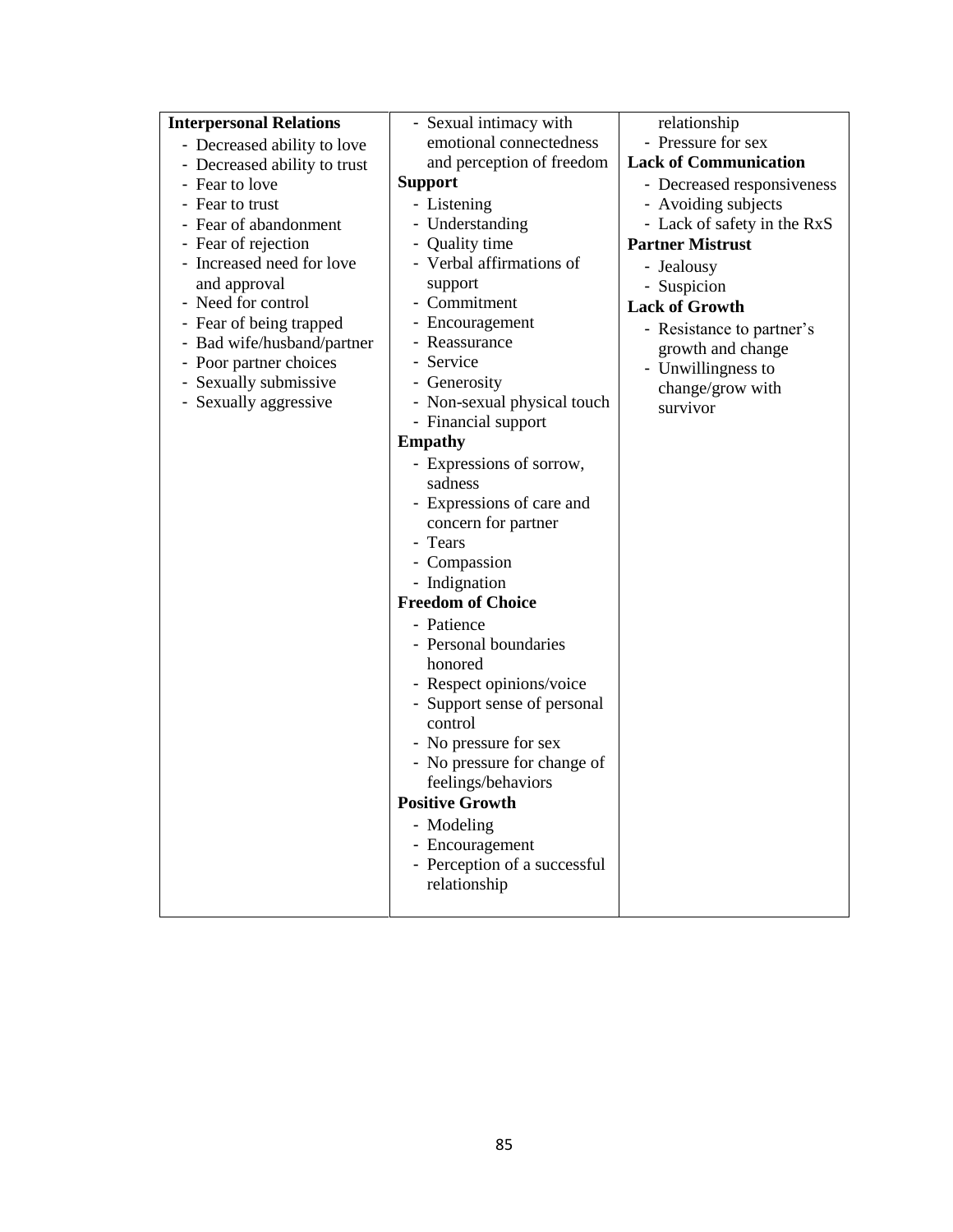#### **References**

- Adams-Westcott, J., & Isenbart, D. (1996). Creating preferred relationships: The politics of recovery from child sexual abuse. *Journal of Systemic Therapies, 15*(1), 13-30.
- Anderson, K.M., & Hiersteiner, C. (2008). Recovering from childhood sexual abuse: Is a "storybook ending" possible?. *The American Journal of Family Therapy, 36*, 413- 424.
- Anfara, V. A., Jr., Brown, K. M., & Mangione, T. L. (2002). Qualitative analysis on stage: Making the research process more public. *Educational Researcher, 31*(7), 28-36.
- Beck, C. T. (2003). Initiation into qualitative data analysis. *Journal of Nursing Educators, 42*(5).
- Baima, T. R., & Feldhousen, E. B. (2007). The heart of sexual trauma: patriarchy as a centrally organizing principle for couple therapy. *Journal of Feminist Family Therapy*, *19*(3), 13-36.
- Brown, J. (1995). Treating Sexual Dysfunction in Survivors of Sexual Abuse and Assault. In M. Hunter (Ed.), *Adult survivors of sexual abuse* (21-41). Thousand Oaks, CA.: Sage Publications, Inc.
- Button, B., & Dietz, A. (1995). Strengthening the heartline: Working with adult survivors of childhood sexual abuse. In M. Hunter (Ed.), *Adult survivors of sexual abuse* (136-153). Thousand Oaks, CA.: Sage Publications, Inc.
- Chen, C. G., & Carolan, M. T. (2010). The phenomenon of comparative development between female survivors and their partners: Implications for couples therapy. *Contemporary Family Therapy, 32,* 396-411.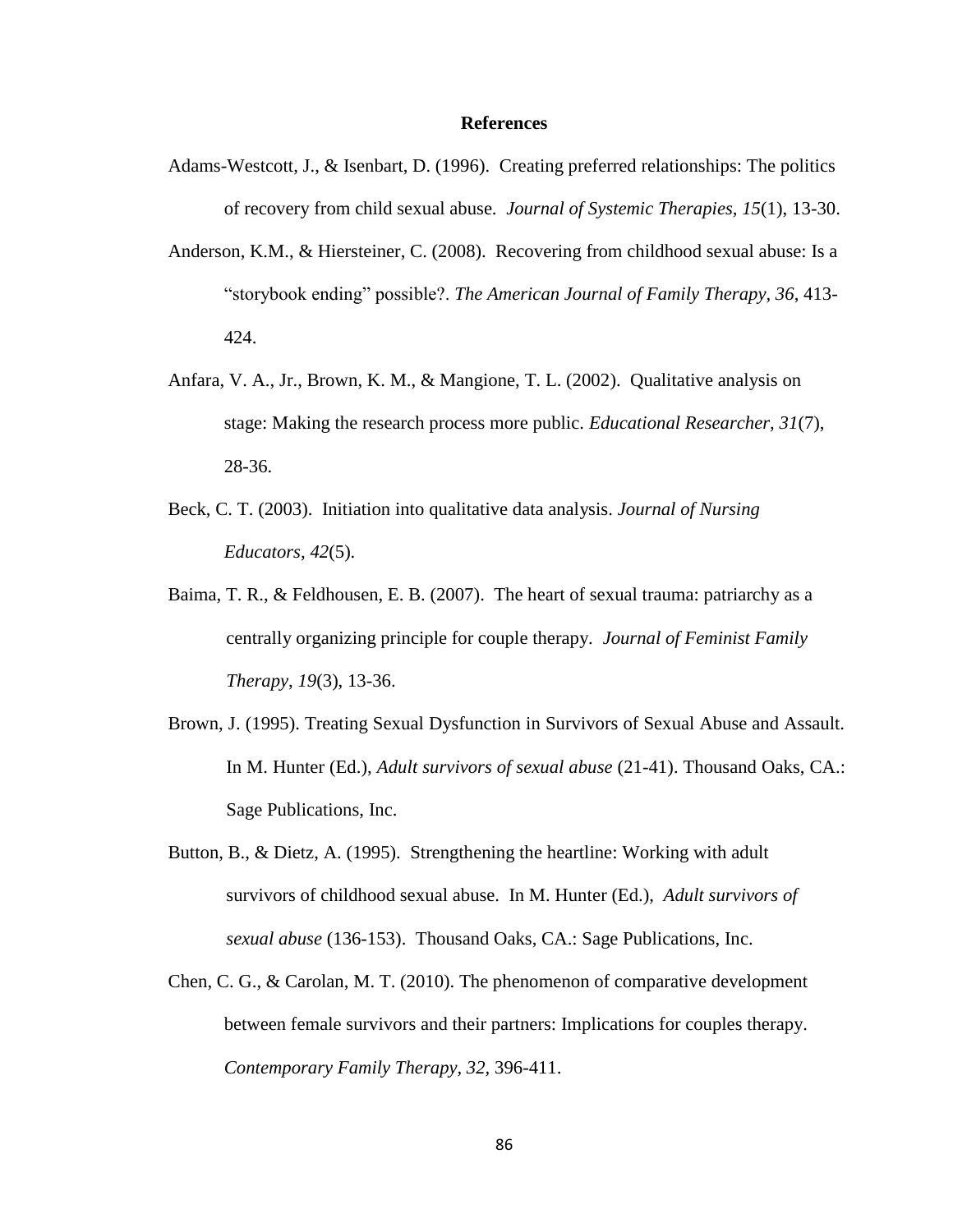- Cobia, D. C., Sobansky, R. R., & Ingram, M., (2004). Female survivors of childhood sexual abuse: Implications for couples' therapists. *The Family Journal, 12*(3), 312-318.
- Conklin, P., & Padykula, N. L. (2009). The self-regulation model of attachment trauma and addiction. *Clinical Social Work Journal*, *38*, 351-360.
- Dennerstein, L., Guthrie, J. R., & Alford, S. (2004). Childhood abuse and its association with mid-aged women's sexual functioning. *Journal of Sex & Marital Therapy, 30,* 225-234.
- Goff, B. S. N., Schwerdtfeger, K. L., Osby-Williams, J., Hoheisel, C. B., Nue, B., Reisbig, A. M. J., Archuieta, K., Henry, S. B., Bole, A., Hanes, E., Sanders-Hahs, E., Scheer, T., & Smith, D. B. (2008). Individual symptoms and coping resources reported by trauma survivors and their partners: A qualitative research study with clinical couples. *Journal of Couple & Relationship Therapy, 7*(3), 187-207.
- Harry, B., Sturges, K. M., & Klingner, J. K. (2005). Mapping the process: An exemplar of process and challenge in grounded theory analysis. *Educational Researcher 34*(2), 3-13.
- Harway, M., & Faulk, E. (2005). Treating couples with sexual abuse issues. In M. Harvey (Ed.), *Handbook of couples therapy* (272-288). Hoboken, NJ: John Wiley & Sons, Inc.
- Hecker, L., (2007). Trauma and couple therapy. *Journal of Couple & Relationship Therapy, 6*(1/2), 83-93.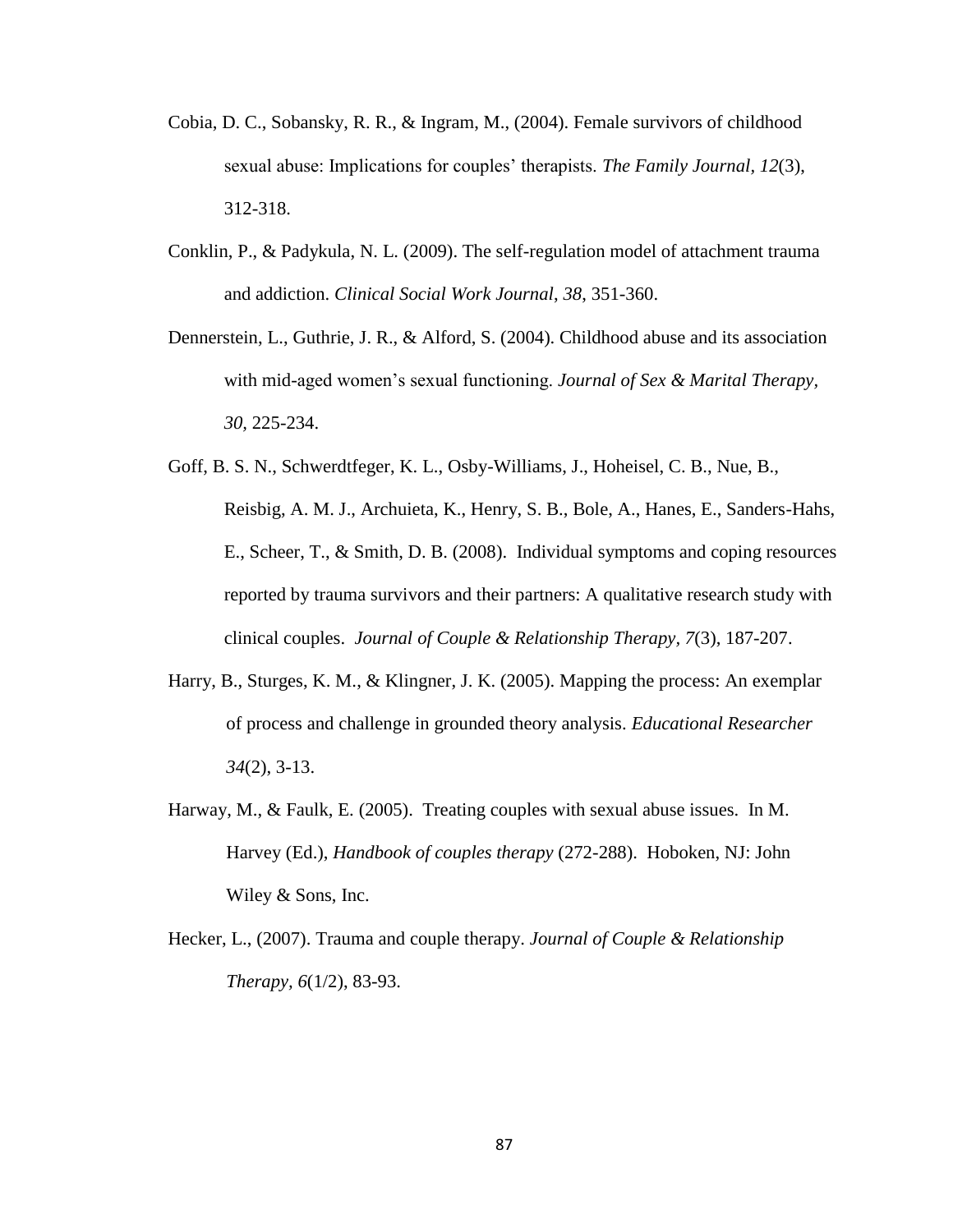- Kleinplatz, P. J., (2007). Coming out of the sex therapy closet: Using experiential psychotherapy with sexual problems and concerns. *American Journal of Psychotherapy, 61*(3), 333-348.
- Kochka, P., & Carolan, M. (2002). Alliance protection: The influence of childhood sexual abuse memories on couple dynamics. *Journal of Couple & Relationship Therapy*, *1*(4), 59-71.
- Koedam, W. S. (2007). Sexual trauma in dysfunctional marriages: Integrating structural therapy and EMDR. In F. Shapiro, F. W. Kaslow & L. Maxfield (Eds.), *Handbook of EMDR and family therapy processes* (223-242). Hoboken, NJ: John Wiley & Sons, Inc.
- Kuczyńska, A. (2010). Individual and Social Aspects of Trauma. In Widera-Wysoczańska, A. and Kuczyńska, A. (Ed.), *Interpersonal Trauma and its Consequences in Adulthood* (8), Newcastle upon Tyne, UK: Cambridge Scholars Publishing.
- Larossa, R. (2005). Grounded theory methods and qualitative family research. *Journal of Marriage and Family, 67*, 837-857.
- MacIntosh, H. B., & Johnson, S. (2008). Emotionally focused therapy for couples and childhood sexual abuse survivors. *Journal of Marital and Family Therapy, 34*(3), 298-315.
- Maltas, C. P. (1996). Reenactment and repair: Couples therapy with survivors of childhood sexual abuse. *Harvard Rev Psychiatry, 3*(6), 351-355.
- McCarthy, B. W.,& Sypeck, M. (2003). Childhood sexual trauma. In D. K. Snyder & M. A. Whisman (Eds.), *Treating difficult couples: Helping clients with coexisting*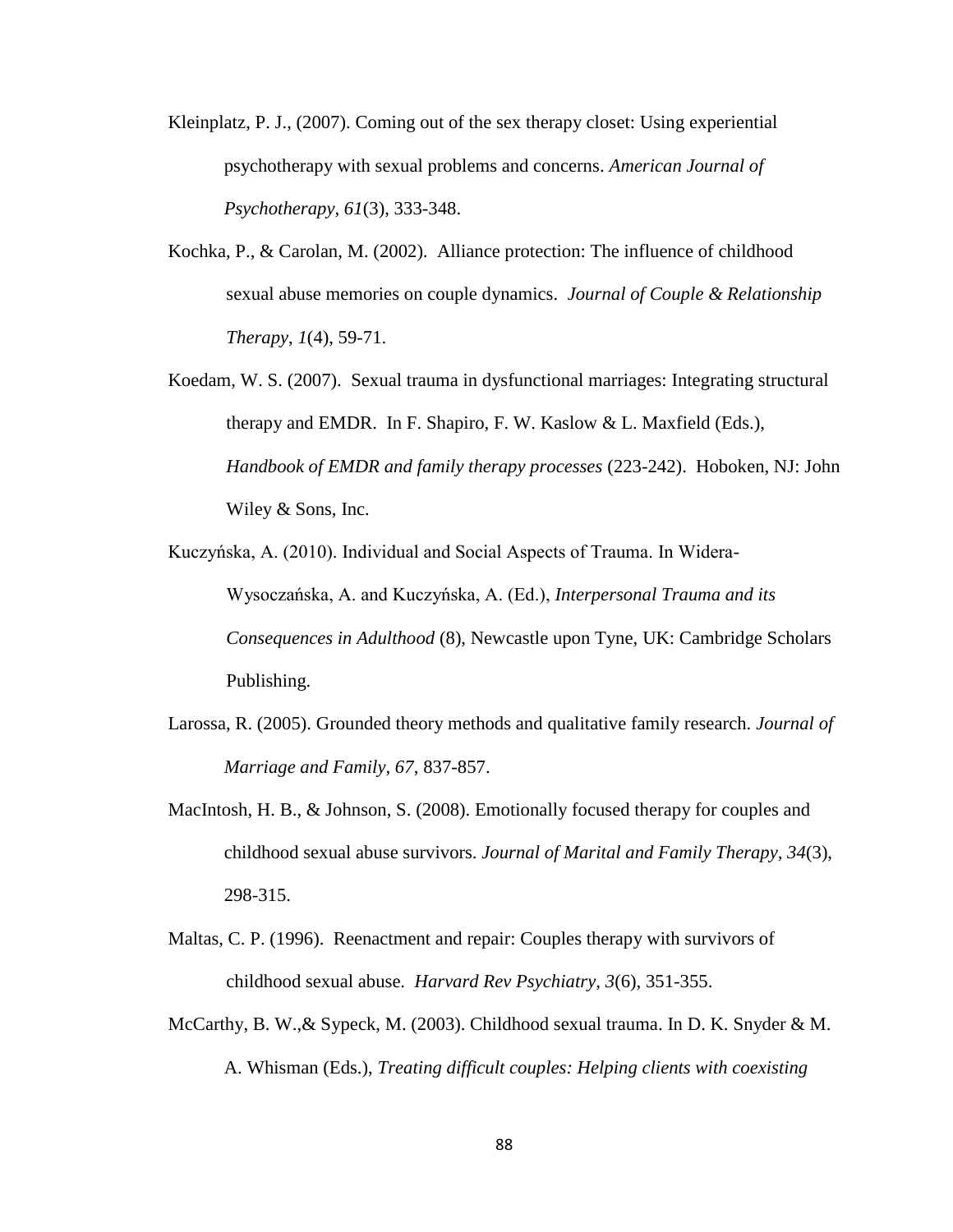*mental and relationship disorders* ( 330-348). New York, NY: The Guilford Press.

- McCollum, E. E. (1993). The effects of recovery from childhood sexual abuse on marital relationships: A multiple case report. *Journal of Family Psychotherapy, 4*(2), 35- 46.
- Miller, R. M., & Sutherland, K. J. (1999). Partners in healing: Systematic therapy with survivors of sexual abuse and their partners. *Journal of Family Studies*, *5*(1), 97- 111.
- Nadelson, C., & Polonsky, D. (1991). Childhood sexual abuse: The invisible ghost in couple therapy. *Psychiatric Annals, 21*(8), 479-484.
- Oz, S. (2001). When the wife was sexually abused as a child: Marital relations before and during her therapy for abuse. *Sexual and Relationship Therapy*, *16*(3), 287- 298.
- Potter-Efron, R. (2006). Attachment, trauma and addiction. *Journal of Chemical Dependency Treatment, 8*(2), 71-87.
- Reid, K. S., Taylor, D. K., Wampler, R. S. (1995). Perceptions of partner involvement in the therapeutic process by patients who experienced sexual abuse as children. *Journal of Sex Education and Therapy, 21*(1), 36-45.
- Wallin, D. J. (2007). Attachment in Psychotherapy. (1-338). New York, NY: The Guilford Press.
- Wiersma, N. S. (2003). Partner awareness regarding the adult sequelae of childhood sexual abuse for primary and secondary survivors. *Journal of Marital and Family Therapy*, *29*(2), 151-164.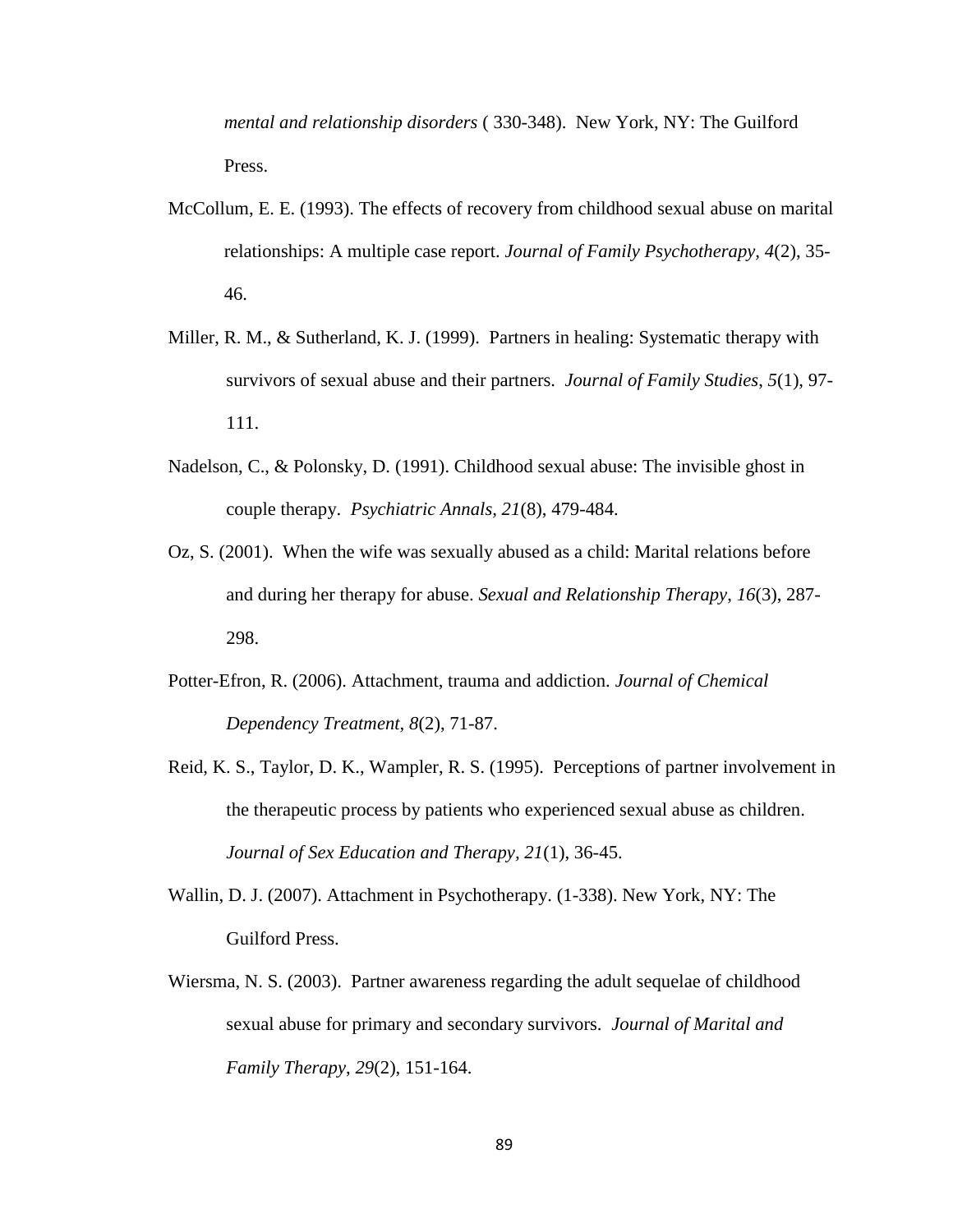# **VITA**

# **Graduate College University of Nevada, Las Vegas**

# **Laura S. Smedley**

912 Cypress Gold Ct. North Las Vegas, NV 89031 Phone: (702) 480-8814 Email: smedleyl@live.com

# **Degrees:**

Bachelor of Science in Nursing, 1991 Brigham Young University

# **Honors, Awards, and Memberships:**

|                      | Fall 2011-Fall 2012 | Member & Executive Vice President, Delta Kappa Zeta                                                                                                                                                                                                         |  |
|----------------------|---------------------|-------------------------------------------------------------------------------------------------------------------------------------------------------------------------------------------------------------------------------------------------------------|--|
|                      | Fall 2011-present   | Member, Golden Key International Honor Society                                                                                                                                                                                                              |  |
|                      | Fall 2010-present   | Member, AAMFT                                                                                                                                                                                                                                               |  |
|                      | <b>Fall 2009</b>    | Historian, Psychology Club                                                                                                                                                                                                                                  |  |
|                      | Fall 2008-present   | Member, Psi Chi Honor Society                                                                                                                                                                                                                               |  |
|                      | Fall 1983           | Recipient, Academic Scholarship to BYU                                                                                                                                                                                                                      |  |
| <b>Publications:</b> |                     |                                                                                                                                                                                                                                                             |  |
|                      | December 2012       | Second author – "Capturing New Skills: A Photo Book<br><b>Intervention for Kids".</b> Published in Journal of Family<br>Psychotherapy                                                                                                                       |  |
|                      | <b>Fall 2009</b>    | Minor author in research article "Sex, but not repeated<br>maternal separation during the first postnatal week,<br>influences novel object exploration and amphetamine<br>sensitivity" published in the journal <i>Developmental</i><br><b>Neurobiology</b> |  |
|                      | <b>Fall 2009</b>    | First author and presenter of research poster "Sex<br>differences in novel object exploration in adolescent rats"<br>presented at UNLV undergraduate research conference, 3 <sup>rd</sup><br>place award recipient.                                         |  |